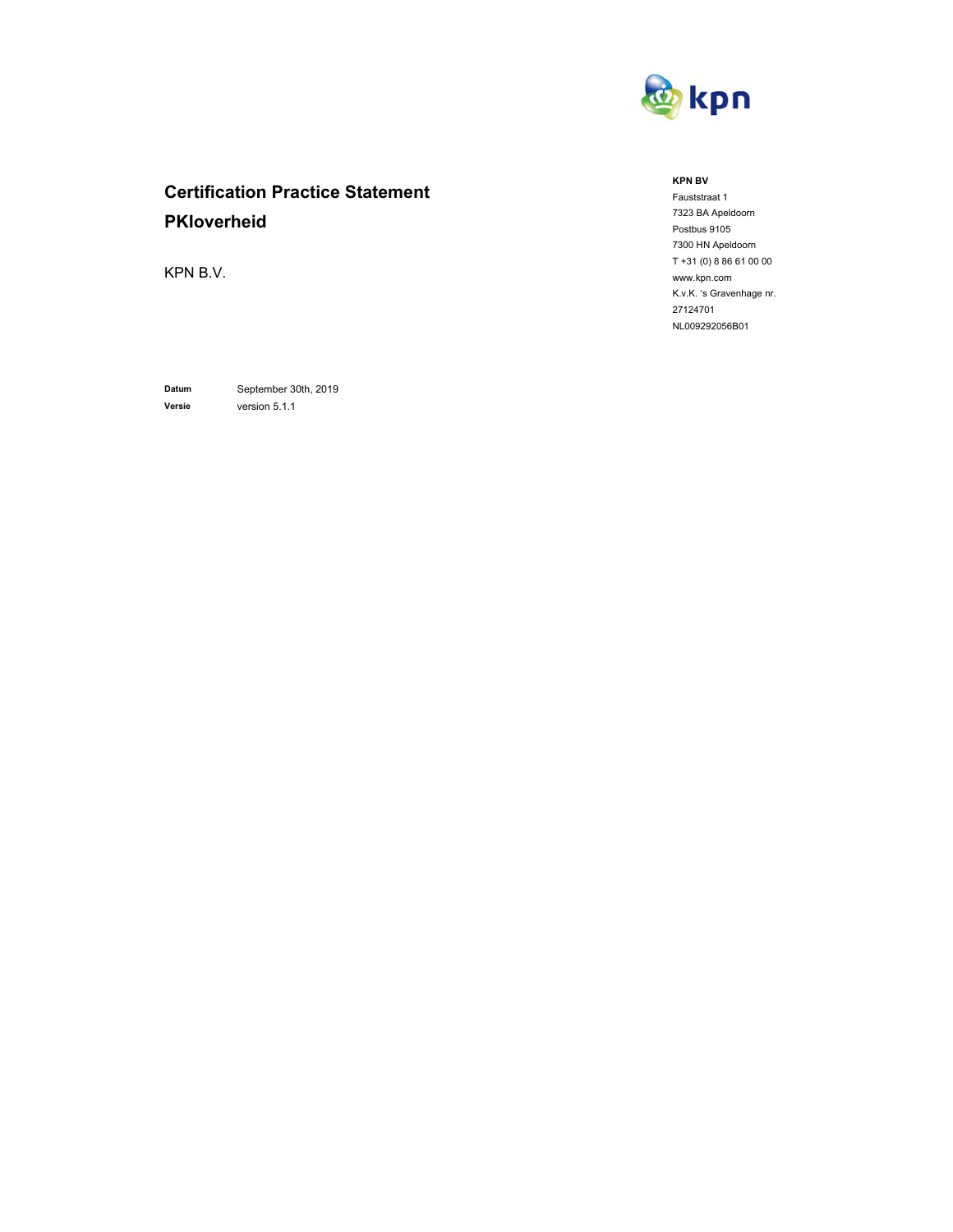

## **Inhoudsopgave**

| $\mathbf{1}$            |                                                                                                   |  |  |
|-------------------------|---------------------------------------------------------------------------------------------------|--|--|
|                         | 1.1                                                                                               |  |  |
|                         | 1.1.1                                                                                             |  |  |
|                         | 1.1.2                                                                                             |  |  |
|                         | 1.1.3                                                                                             |  |  |
|                         | 1.1.4                                                                                             |  |  |
|                         | 1.1.5                                                                                             |  |  |
|                         | 1.2                                                                                               |  |  |
|                         | 1.3                                                                                               |  |  |
|                         | 1.4                                                                                               |  |  |
|                         | Certificate use (Program of Requirements PKI Government part 3a) Personal and<br>1.4.1            |  |  |
|                         |                                                                                                   |  |  |
|                         | Certificate use (Program of Requirements PKI Government part 3b) Group certificates 9<br>1.4.2    |  |  |
|                         | Certificate use (Program of Requirements PKI Government part 3e) (standard) server<br>1.4.3       |  |  |
|                         | Certificate use (PvE PKloverheid deel 3f) Extended Validation server certificates  10<br>1.4.4    |  |  |
|                         | 1.4.5                                                                                             |  |  |
|                         | 1.4.6                                                                                             |  |  |
|                         | $1.5^{\circ}$                                                                                     |  |  |
|                         | 1.6                                                                                               |  |  |
|                         | Cooperation with the Ministry of Security and Justice (dutch: Ministerie van Veiligheid en<br>1.7 |  |  |
|                         |                                                                                                   |  |  |
|                         | 1.8                                                                                               |  |  |
|                         | 1.9                                                                                               |  |  |
|                         | 1.10                                                                                              |  |  |
|                         | 1.11                                                                                              |  |  |
| $\overline{\mathbf{2}}$ |                                                                                                   |  |  |
|                         |                                                                                                   |  |  |
|                         | 2.1                                                                                               |  |  |
|                         | 2.2<br>2.3                                                                                        |  |  |
|                         | 2.4                                                                                               |  |  |
|                         | 2.5                                                                                               |  |  |
|                         |                                                                                                   |  |  |
| 3                       |                                                                                                   |  |  |
|                         | 3.1                                                                                               |  |  |
|                         | 3.1.1                                                                                             |  |  |
|                         | 3.1.2                                                                                             |  |  |
|                         | 3.1.3                                                                                             |  |  |
|                         | 3.1.4                                                                                             |  |  |
|                         | 3.1.5                                                                                             |  |  |
|                         | 3.1.6                                                                                             |  |  |
|                         | 3.1.7                                                                                             |  |  |
|                         | 3.2                                                                                               |  |  |
|                         | 3.2.1                                                                                             |  |  |
|                         | Authentication of organization identity (Subscriber authentication) 21<br>3.2.2                   |  |  |
|                         | 3.2.3                                                                                             |  |  |
|                         | 3.2.3.1                                                                                           |  |  |
|                         | 3.2.3.2                                                                                           |  |  |
|                         | 3.2.3.2.1                                                                                         |  |  |

KPN B.V.

CPS PKIoverheid - English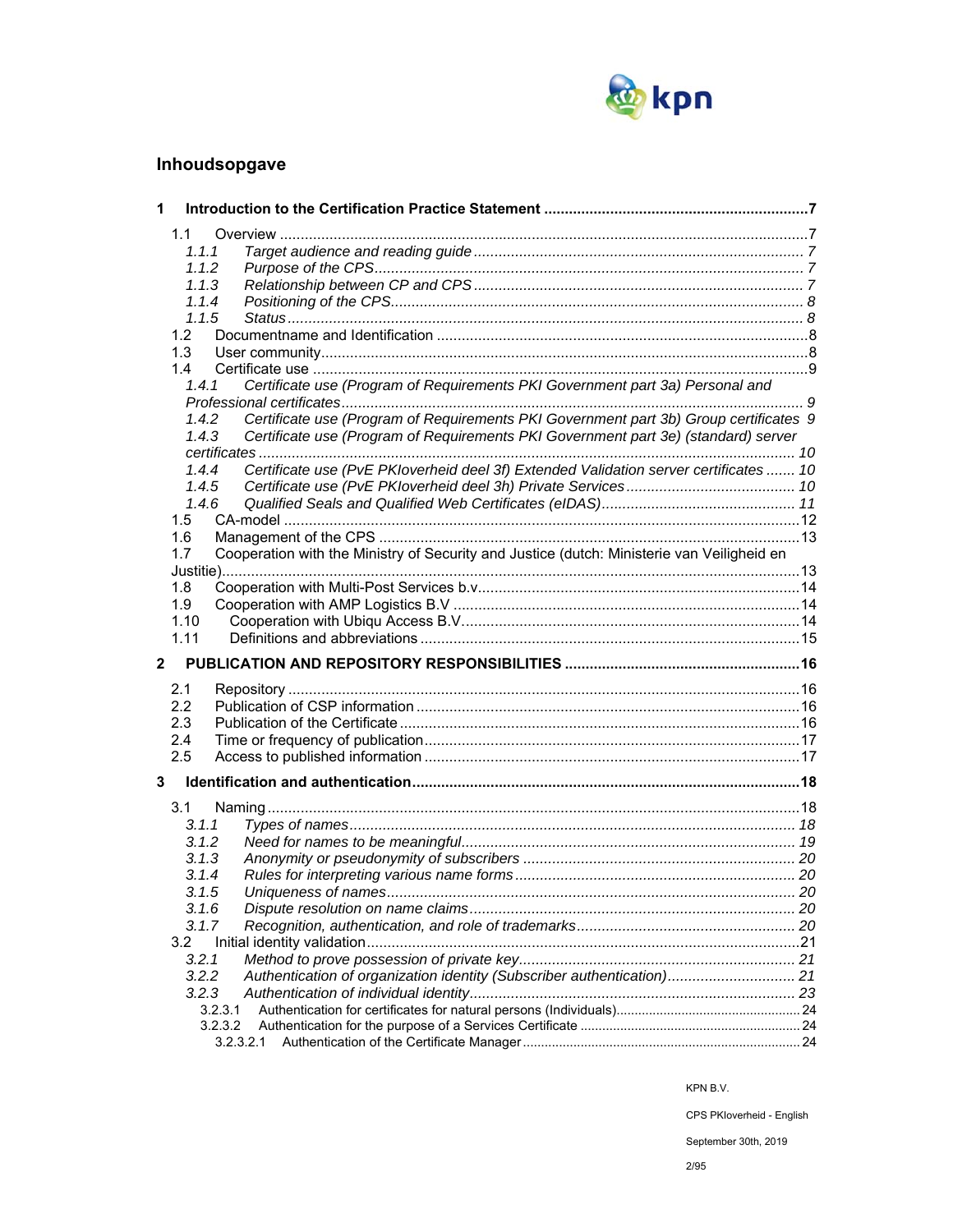

|   | 3.2.3.3                                                                                                  |  |
|---|----------------------------------------------------------------------------------------------------------|--|
|   | 3.2.3.4                                                                                                  |  |
|   | Authentication for the purpose of an EXTENDED VALIDATION-certificate  26<br>3.2.3.5                      |  |
|   | 3.2.3.5.1                                                                                                |  |
|   | 3.2.3.5.2                                                                                                |  |
|   | 3.2.3.6                                                                                                  |  |
|   | 3.2.3.6.1                                                                                                |  |
|   | Authentication for the purpose of a Private Services server certificate  29<br>3.2.3.6.2                 |  |
|   | 3.2.4                                                                                                    |  |
|   | 3.3                                                                                                      |  |
|   | 3.3.1                                                                                                    |  |
|   | Identification en Authentication for routine re-key of the CA certificate 30<br>3.3.2                    |  |
|   | 3.3.3                                                                                                    |  |
|   | 3.4                                                                                                      |  |
|   |                                                                                                          |  |
| 4 |                                                                                                          |  |
|   | 4.1                                                                                                      |  |
|   | 4.1.1                                                                                                    |  |
|   | 4.1.2                                                                                                    |  |
|   |                                                                                                          |  |
|   | 4.1.2.2                                                                                                  |  |
|   | 4.1.2.3                                                                                                  |  |
|   | 4.1.2.4                                                                                                  |  |
|   | 4.1.3                                                                                                    |  |
|   | 4.2                                                                                                      |  |
|   | 4.2.1                                                                                                    |  |
|   | 4.2.2                                                                                                    |  |
|   |                                                                                                          |  |
|   |                                                                                                          |  |
|   | Application for Personal-, Professional-, and Group- Certificates on a Smartcard or USB token<br>4.2.2.1 |  |
|   | 34                                                                                                       |  |
|   | Application for Personal and Professional Certificates as Mobile Certificates 35<br>4.2.2.2              |  |
|   | 4.2.2.3                                                                                                  |  |
|   | 4.2.2.4                                                                                                  |  |
|   | 4.2.2.5                                                                                                  |  |
|   | 4.2.3                                                                                                    |  |
|   | 4.3                                                                                                      |  |
|   | Issuance of Personal Certificates, Professional Certificates and Group Certificates 38<br>4.3.1          |  |
|   | Issuance of Server Certificates, Extended Validation Server Certificates and Private<br>4.3.2            |  |
|   |                                                                                                          |  |
|   | Notification of certificate issuance to the Certificate Holder or Manager 38<br>4.3.3                    |  |
|   | 4.4                                                                                                      |  |
|   | 4.4.1                                                                                                    |  |
|   | Acceptance of Server Certificates, Extended Validation Server Certificates and Private<br>4.4.2          |  |
|   |                                                                                                          |  |
|   | 4.4.3                                                                                                    |  |
|   | 4.5                                                                                                      |  |
|   | 4.6                                                                                                      |  |
|   | 4.7                                                                                                      |  |
|   | 4.8                                                                                                      |  |
|   | 4.9                                                                                                      |  |
|   | 4.9.1                                                                                                    |  |
|   | 4.9.2                                                                                                    |  |
|   | 4.9.3                                                                                                    |  |
|   | 4.9.4<br>Verification conditions when consulting certificate status information 4342                     |  |

 $\overline{1}$ 

KPN B.V.

CPS PKIoverheid - English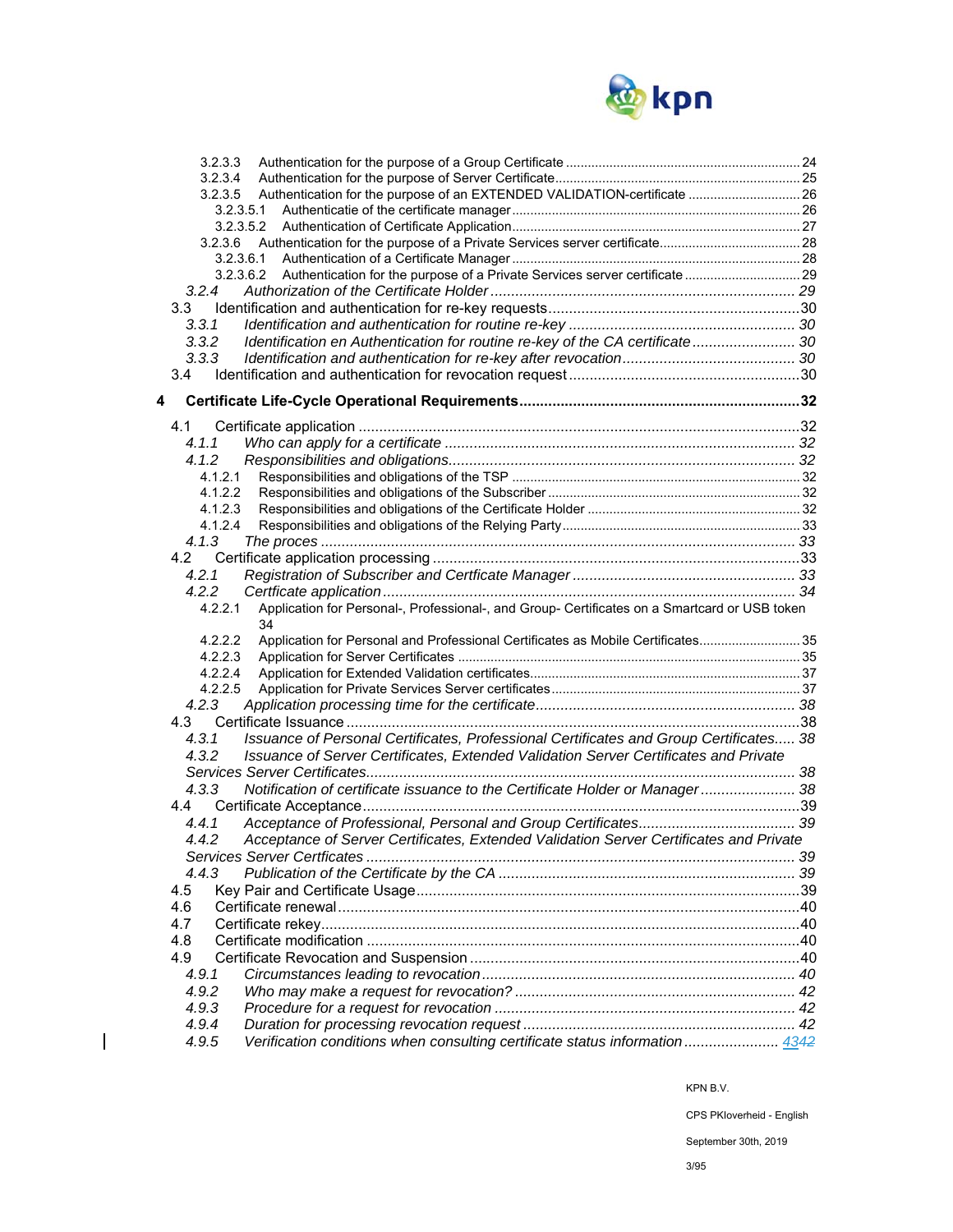

| 4.9.6  |  |
|--------|--|
| 4.9.7  |  |
| 4.9.8  |  |
| 4.9.9  |  |
| 4.9.10 |  |
| 4.9.11 |  |
| 4.9.12 |  |
| 4.10   |  |
| 5      |  |
| 5.1    |  |
| 5.1.1  |  |
| 5.1.2  |  |
| 5.1.3  |  |
| 5.1.4  |  |
| 5.1.5  |  |
| 5.2    |  |
| 5.3    |  |
| 5.3.1  |  |
| 5.3.2  |  |
| 5.3.3  |  |
| 5.3.4  |  |
| 5.4    |  |
| 5.4.1  |  |
| 5.4.2  |  |
| 5.5    |  |
| 5.5.1  |  |
| 5.5.2  |  |
| 5.5.3  |  |
| 5.5.4  |  |
| 5.6    |  |
| 5.6.1  |  |
| 5.6.2  |  |
| 5.6.3  |  |
| 5.6.4  |  |
| 5.6.5  |  |
| 5.7    |  |
| 5.8    |  |
| 5.8.1  |  |
| 5.8.2  |  |
| 5.9    |  |
| 5.9.1  |  |
| 5.9.2  |  |
| 6      |  |
| 6.1    |  |
| 6.1.1  |  |
| 6.1.2  |  |
| 6.1.3  |  |
| 6.1.4  |  |
| 6.1.5  |  |
| 6.1.6  |  |
| 6.1.7  |  |
|        |  |

 $\overline{1}$ 

 $\begin{array}{c} \rule{0pt}{2ex} \rule{0pt}{2ex} \rule{0pt}{2ex} \rule{0pt}{2ex} \rule{0pt}{2ex} \rule{0pt}{2ex} \rule{0pt}{2ex} \rule{0pt}{2ex} \rule{0pt}{2ex} \rule{0pt}{2ex} \rule{0pt}{2ex} \rule{0pt}{2ex} \rule{0pt}{2ex} \rule{0pt}{2ex} \rule{0pt}{2ex} \rule{0pt}{2ex} \rule{0pt}{2ex} \rule{0pt}{2ex} \rule{0pt}{2ex} \rule{0pt}{2ex} \rule{0pt}{2ex} \rule{0pt}{2ex} \rule{0pt}{2ex} \rule{0pt}{$ 

KPN B.V.

CPS PKloverheid - English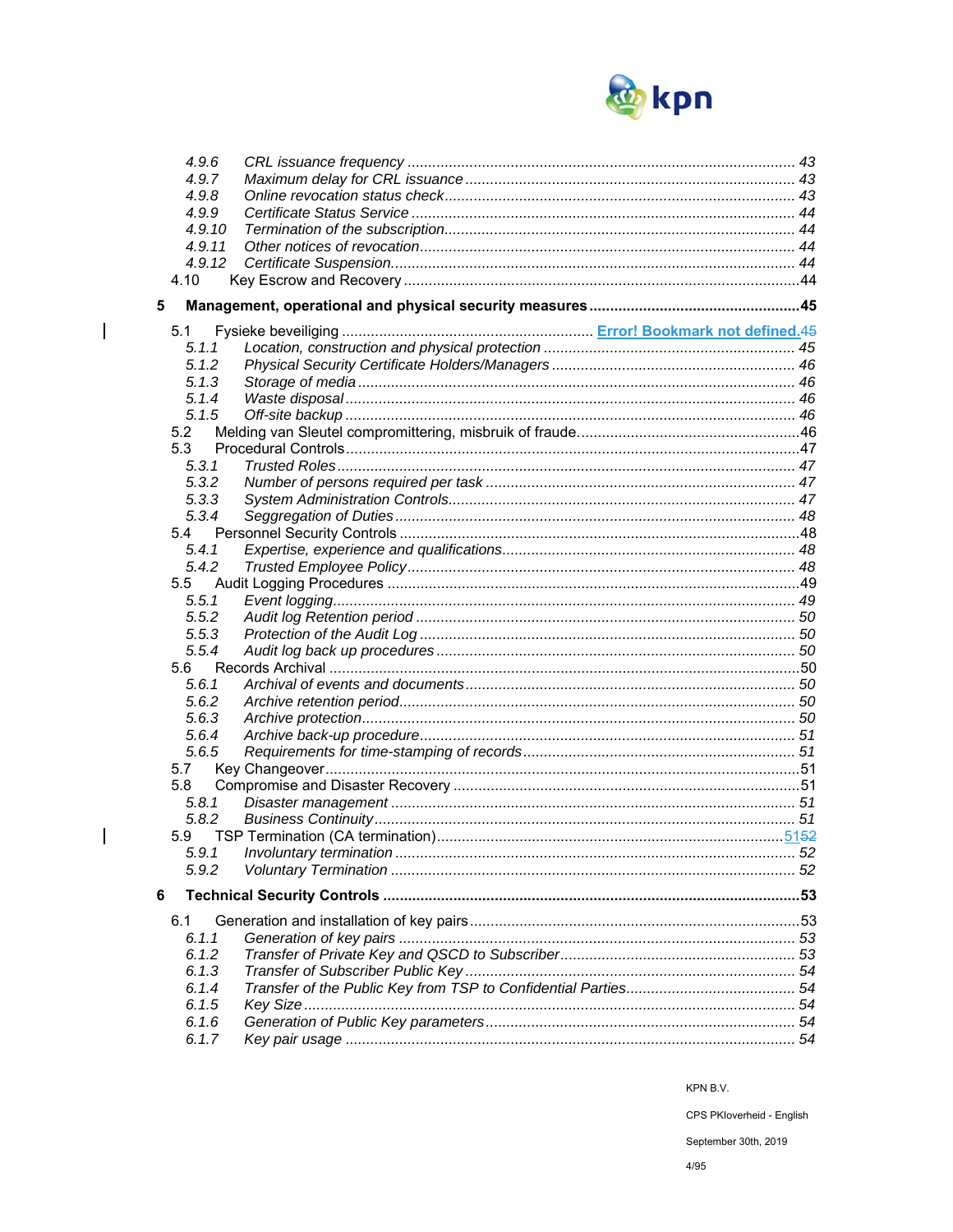

| 6.1.8   |                                                                           |  |
|---------|---------------------------------------------------------------------------|--|
| 6.2     | Private Key Protection and Cryptographic Module Engineering Controls 5455 |  |
| 6.2.1   |                                                                           |  |
| 6.2.2   |                                                                           |  |
| 6.2.3   |                                                                           |  |
| 6.2.4   |                                                                           |  |
| 6.2.5   |                                                                           |  |
| 6.2.6   |                                                                           |  |
| 6.2.7   |                                                                           |  |
| 6.2.8   |                                                                           |  |
| 6.2.9   |                                                                           |  |
| 6.2.10  |                                                                           |  |
| 6.2.11  | Requirements for safe means of storage and use of certificates  56        |  |
|         |                                                                           |  |
| 6, 3, 1 |                                                                           |  |
| 6.3.2   |                                                                           |  |
| 6.4     |                                                                           |  |
| 6.4.1   |                                                                           |  |
| 6.4.2   |                                                                           |  |
| 6.4.3   |                                                                           |  |
| 6.5     |                                                                           |  |
| 6.5.1   |                                                                           |  |
| 6.5.2   |                                                                           |  |
| 6.6     |                                                                           |  |
| 6.6.1   |                                                                           |  |
| 6.6.2   |                                                                           |  |
| 6.7     |                                                                           |  |
| 6.8     |                                                                           |  |
|         |                                                                           |  |
| 7       |                                                                           |  |
| 7.1     |                                                                           |  |
| 7.1.1   |                                                                           |  |
| 7.1.2   |                                                                           |  |
| 7.1.3   |                                                                           |  |
| 7.1.4   |                                                                           |  |
| 7.1.5   |                                                                           |  |
| 7.2     |                                                                           |  |
| 7.2.1   |                                                                           |  |
| 7.2.2   |                                                                           |  |
| 7.2.3   |                                                                           |  |
| 7.2.5   |                                                                           |  |
| 7.3     |                                                                           |  |
| 7.3.1   |                                                                           |  |
|         |                                                                           |  |
| 8       |                                                                           |  |
| 9       |                                                                           |  |
| 9.1     |                                                                           |  |
| 9.2     |                                                                           |  |
| 9.3     |                                                                           |  |
| 9.3.1   |                                                                           |  |
|         |                                                                           |  |
| 9.3.2   |                                                                           |  |

 $\overline{\phantom{a}}$ 

CPS PKloverheid - English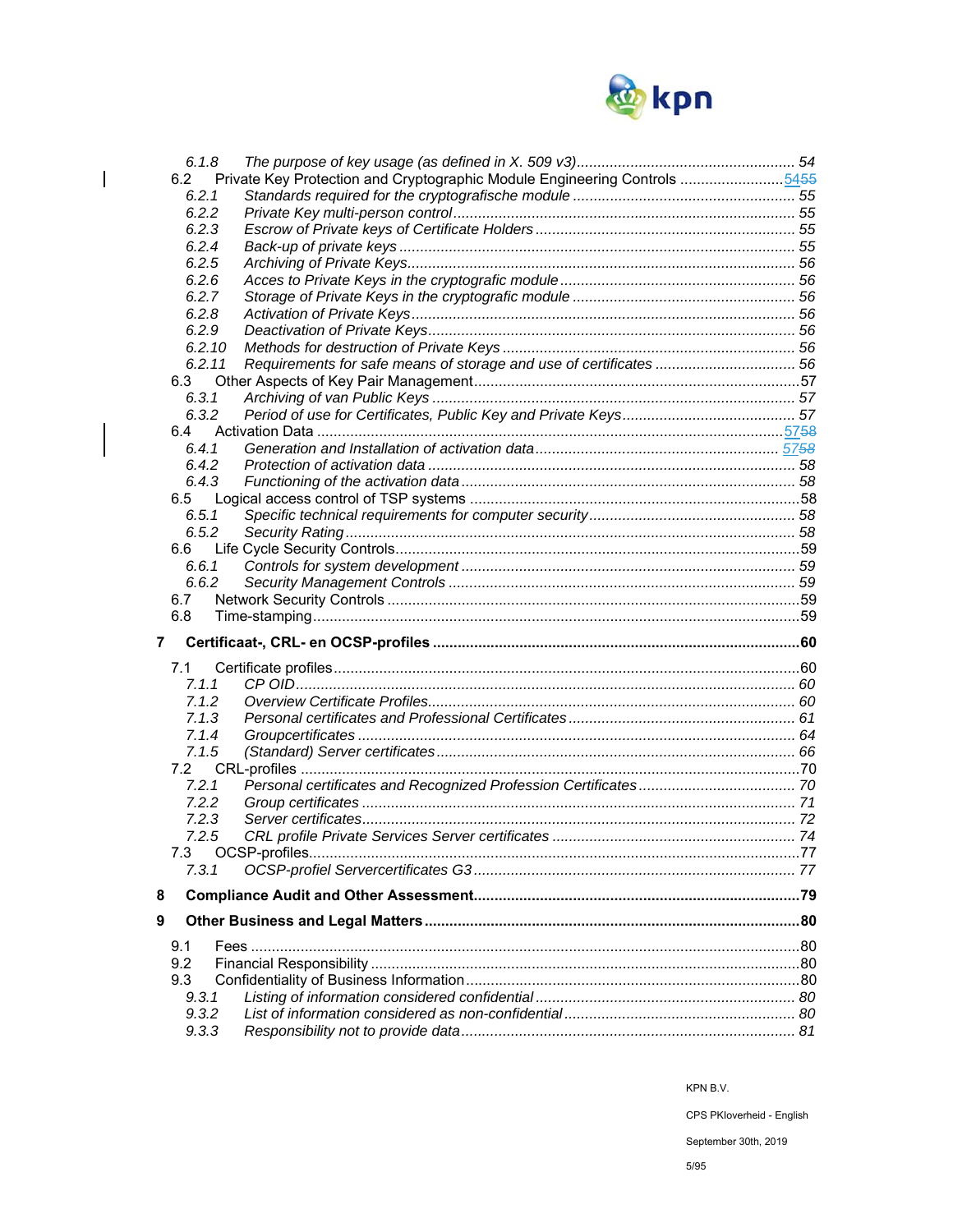

| 9.4                                                                               |  |
|-----------------------------------------------------------------------------------|--|
| 9.4.1                                                                             |  |
| 9.4.2                                                                             |  |
| 9.4.3                                                                             |  |
| 9.4.4                                                                             |  |
| 9.4.5                                                                             |  |
| 9.4.6                                                                             |  |
| 9.4.7                                                                             |  |
| 9.4.8                                                                             |  |
| Disclosure of information with respect to revocation of a certificate 82<br>9.4.9 |  |
| Other circumstances which may lead to the provision of information 83<br>9.4.10   |  |
| 9.5                                                                               |  |
| 9.6                                                                               |  |
| 9.7                                                                               |  |
| 9.8                                                                               |  |
| 9.8.1                                                                             |  |
| 9.8.2                                                                             |  |
| 9.9                                                                               |  |
| 9.10                                                                              |  |
| 9.11                                                                              |  |
| 9.12                                                                              |  |
| 9.12.1                                                                            |  |
|                                                                                   |  |
| 9.13                                                                              |  |
| 9.14                                                                              |  |
| 9.15                                                                              |  |
| 9.16                                                                              |  |
|                                                                                   |  |
|                                                                                   |  |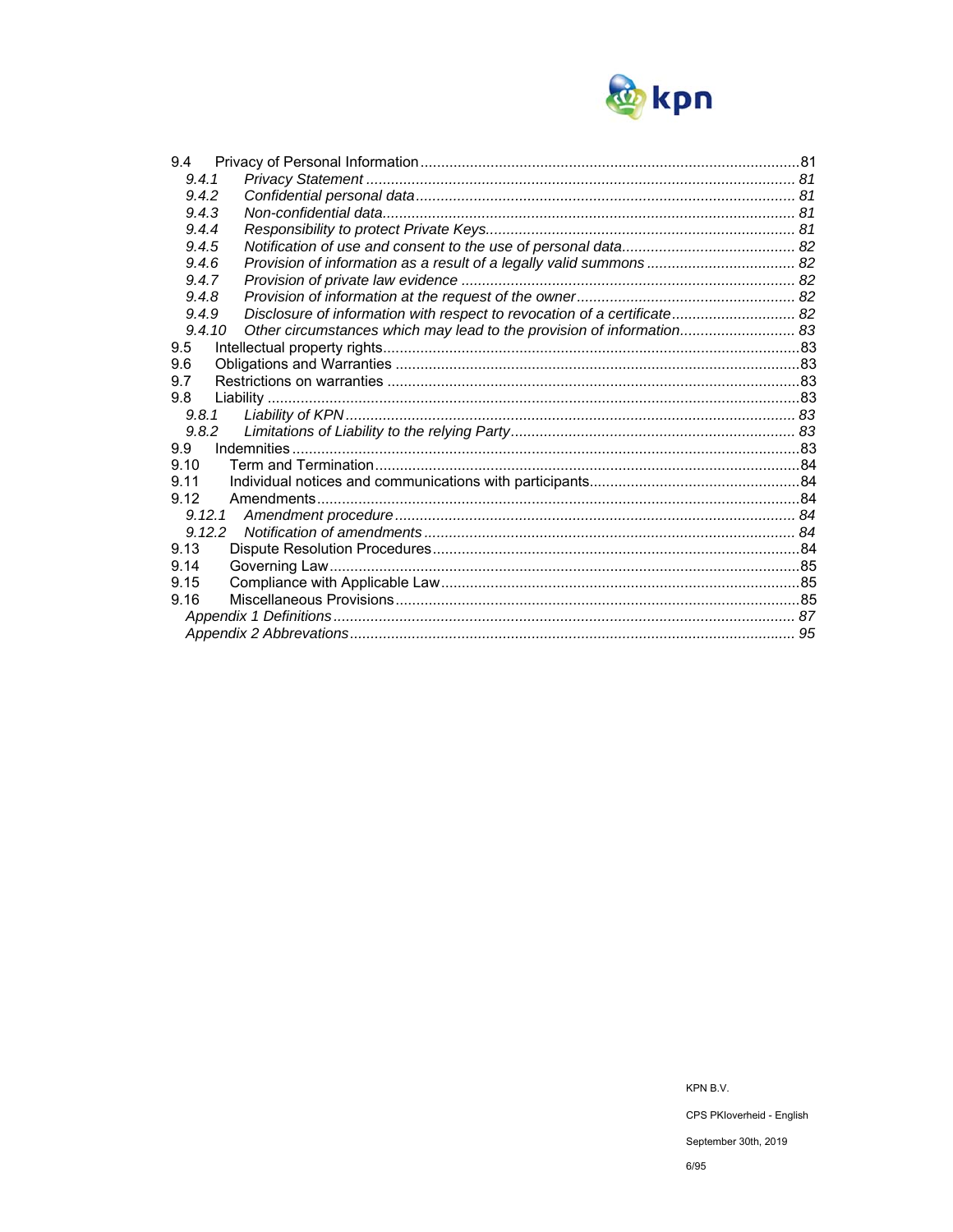

## **1 Introduction to the Certification Practice Statement**

The PKI for the government, shortly PKI government, is an agreements system for enabling the generic and large-scale use of the Electronic Signature, remote identification and confidential electronic communications. All agreements are described in the Program of Requirements (Logius).

Within the PKI government, KPN BV operates as Trust Service Provider (or TSP). Hereinafter referred to as KPN. This means KPN as a Trust Service Provider, as a distinction to the other services provided by KPN.

KPN BV is the legal successor to KPN Corporate Market BV as of April 1, 2016. All agreements entered into with KPN Corporate Market BV by subscribers and relying parties, including all obligations and warranties mentioned in this document, are transferred to KPN BV One of the requirements in the Program of Requirements is that each Trust Service Provider within the PKI government describes its practices in a so-called Certification Practice Statement (further: CPS).

The present document is the CPS of KPN. This document describes the practices of KPN. This chapter contains an introduction to this CPS document. It briefly addresses a number of important aspects of this document.

## **1.1 Overview**

The format of this CPS is as far as possible in accordance with the RFC3647 Standard (Internet Technology Task Force Internet X.509 Public Key Infrastructure Certificate Policy and Certification Practices Framework). For more information see https://www.ietf.org.

## *1.1.1 Target audience and reading guide*

The primary target group of this CPS is:

- KPN subscribers.
- Subscriber Contacts.
- Certificate Holder and Subscriber Certificate Managers.
- Relying Parties.

## *1.1.2 Purpose of the CPS*

The CPS is a description of the way in which KPN operates its certification service in the Organization domain of the PKI government. The CPS contains, among other things, a description of the procedures that KPN applies to the creation, issuance and revocation of PKI Government Certificates.

## *1.1.3 Relationship between CP and CPS*

The CP describes the requirements for issuing and using a Certificate within the Organization domain of PKI Government. This CP, Certificate Policy - Programme of Requirements Organization (G2) and Organization Person(G3) Domains, has been established and is maintained by the Policy Authority of the PKI for the government and is part (part 3a, 3b, and 3e) of the Program of Requirements of the

> KPN B.V. CPS PKIoverheid - English September 30th, 2019 7/95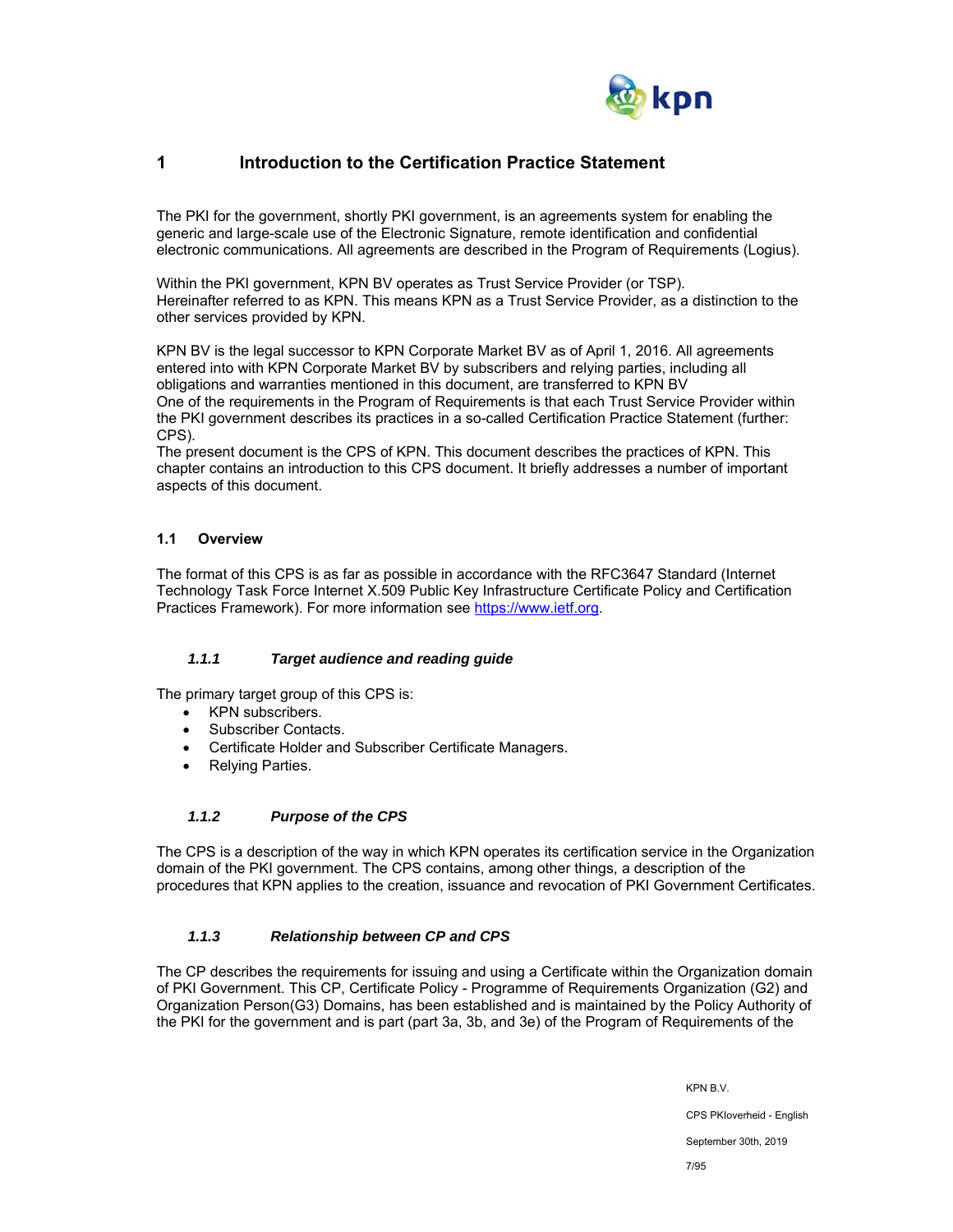

PKI for the government https://www.logius.nl/english/pkioverheid ). The CP PvE part 3f describes the minimum requirements set for KPN's services within PKIoverheid Extended Validation certificates.

The CPS describes how KPN fulfills these requirements and meets these requirements.

#### *1.1.4 Positioning of the CPS*

All types of Certificates issued by the KPN have the same level of trust, in accordance with Program of Requirements within the PKI Government. For this reason, the CPS applies to all Certificates.

#### *1.1.5 Status*

The date on which the validity of this CPS starts is given on the title page of this CPS. The CPS is valid for as long as the KPN service continues, or until the CPS is replaced by a newer version (indicated in the version number with +1 in major changes and +0.1 in editorial edits).

#### **1.2 Documentname and Identification**

Formally this document is referred to as 'Certification Practice Statement PKIoverheid'. In the context of this document, it is also referred to as 'PKIoverheid CPS', but usually shortly as 'CPS'. Where this abbreviation is concerned, this document is intended.

This CPS can be identified through the following Object Identifier (OID): 2.16.528.1.1005.1.1.1.2

#### **1.3 User community**

The user community within the Organization domain consists, on the one hand, of Trust Service Providers and, on the other hand, of Subscribers, organizational entities in government and business, Certification Holders, Certificate Managers and Relying Parties. There are also individuals working in a recognized profession who are both Subscriber and Certificate Holder. For a description of these concepts, see paragraph 1.7 Definitions and abbreviations.

The Program of Requirements within PKI for the Government (Part 3a, 3b, 3e and 3f) applies to this user community. In addition, the KPN Special Terms and Conditions PKI Overheid Certificates (further: Special Terms) apply. Please refer to the Repository of KPN https://certificaat.kpn.com/elektronische-opslagplaats/

The KPN PKI Government Special Terms and Conditions are binding for all parties involved in the certification service. In case of conflict between the CPS and the Special Conditions, the latter will prevail.

KPN conforms to the current version of the Baseline Requirements for Issuance and Management of Publicly-Trusted Certificates and the CA/Browser Forum Guidelines for Issuance and Management of Extended Validation Certificates as published at https://www.cabforum.org . Should there be an inconsistency between the PKI Government Program of Requirements and the relevant Baseline Requirements, which does not at least meet the minimum requirements described herein, this is to be determined by the PKI Policy Authority, then the stipulated in the Baseline Requirements prevails.

> KPN B.V. CPS PKIoverheid - English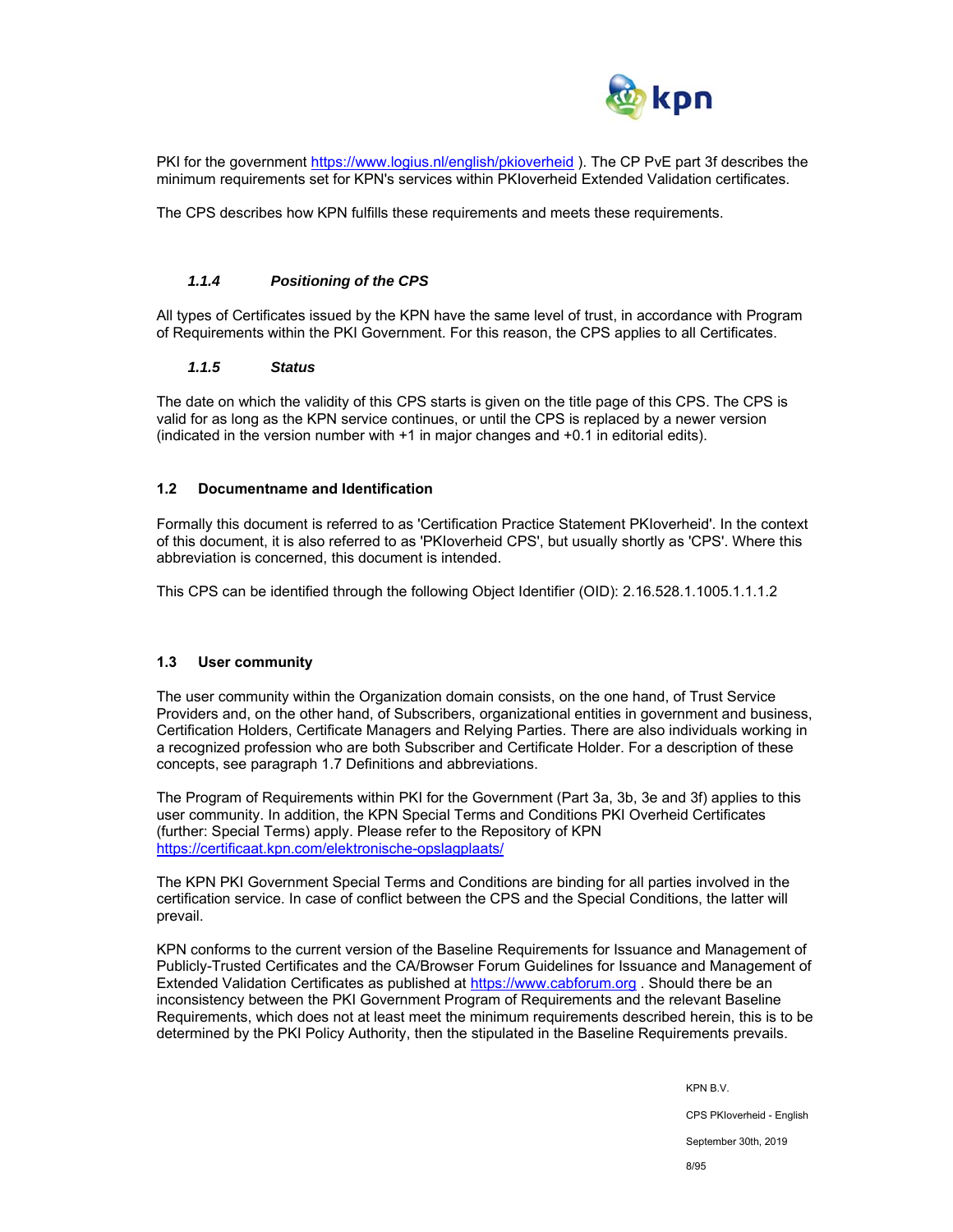

#### **1.4 Certificate use**

The certificates issued by KPN are issued in accordance with the Program of Requirements PKI Government (sections 3a, 3b and 3e).

#### *1.4.1 Certificate use (Program of Requirements PKI Government part 3a) Personal and Professional certificates*

Within the domain Organization (g2) and Organization Person (g3), Program of Requirements PKI Government part 3a, KPN issues three types of Certificates on behalf of Subscribers to Certificate Holders. These certificates each have their own function, each also has its own policy. These policies are uniquely identified by an OID. It concernes:

- 1. Signature Certificates
- 2. Authenticity Certificates
- 3. Confidentiality Certificates

Signature Certificates, also called Qualified Certificates, as described in the eIDAS regulation), and also called nonrepudiation certificates are intended to provide electronic documents with a qualified electronic signature [domain Goverment / Business OID 2.16.528.1.1003.1.2.2.2, domain Organization OID 2.16.528.1.1003.1.2.5.2]. This Qualified Electronic Signature, the Electronic Signature Based on a Qualified Certificate, and which has been created by a Qualified Signature Creation Device (QSCD), meets all legal requirements for a signature and has the same legal force as a handwritten signature for paper documents.

Authenticity certificates are intended to reliably identify and authenticate persons, organizations and resources by electronic means. This concerns both the identification of people and between people and resources [domain Government / Business 2.16.528.1.1003.1.2.2.1 OID, OID 2.16.528.1.1003.1.2.5.1 domain Organization]. Authenticity Certificates are not Qualified Certificates.

Confidentiality Certificates are intended to protect the confidentiality of data exchanged and / or stored in electronic form. This concerns both the exchange of information between people and between people and automated means [domain Governement / Business 2.16.528.1.1003.1.2.2.3 OID, domain Organization OID 2.16.528.1.1003.1.2.5.3].

Confidentiality Certificates are not Qualified Certificates.

These 3 types of certificates are issued as Certificates for persons with a recognized profession (dutch:"beroepsgebonden certificaten")and as Personal Certificates (Actually Organizational, as a distinction to the recognized profession certificates) on one of the following data media: Smartcard and USB token. In addition, these certificates can be requested as Mobile certificates, however, no confidentiality certificate will be received. For definitions see 1.11 Definitions and abbreviations.

#### *1.4.2 Certificate use (Program of Requirements PKI Government part 3b) Group certificates*

Within the domain of Government / Companies (g1) and Organization (g2), PvE PKIoverheid part 3b, KPN issues two types of certificates to Subscribers. These certificates each have their own function, also have their own policy. This policy is uniquely identified by an OID. It concerns:

- 1. Authenticity Certificates;
- 2. Confidentiality Certificates;

KPN B.V. CPS PKIoverheid - English September 30th, 2019 9/95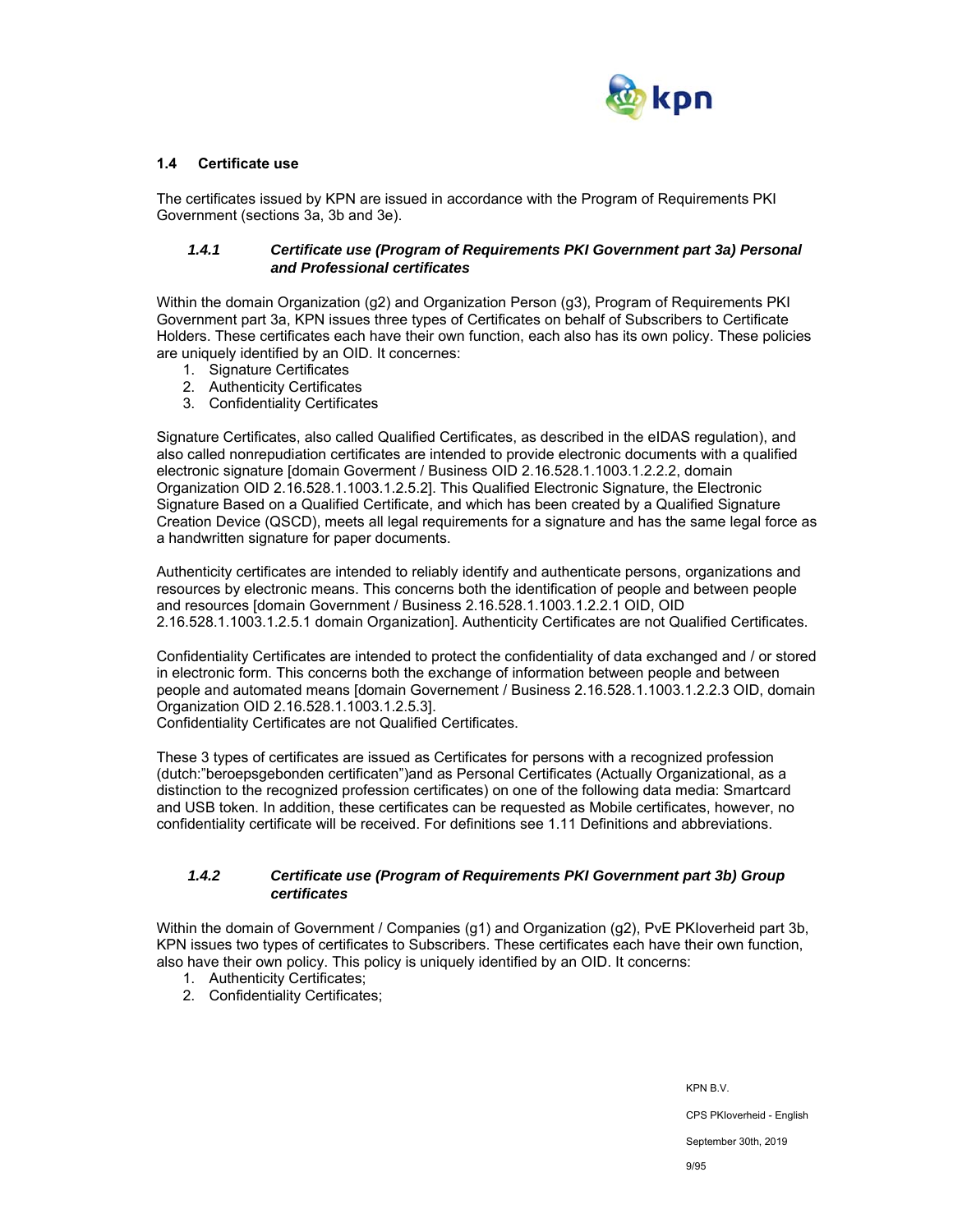

Authenticity Certificates are intended to reliably identify and authenticate a service as belonging to the organizational entity that is responsible for the service by electronic means [Public domain / Business OID 2.16.528.1.1003.1.2.2.4, domain organization OID 2.16. 528.1.1003.1.2.5.4].

Confidentiality Certificates are designed to protect the confidentiality of information exchanged in electronic form [domain Government / Business OID 2.16.528.1.1003.1.2.2.5, domain Organization OID 2.16.528.1.1003.1.2.5.5].

These 2 types of certificates, together with the Server Certificates, are issued as Service Certificates. The Authenticity Certificate and Confidentiality Certificate together are called the Group Certificate. For definitions see 1.11 Definitions and abbreviations.

#### *1.4.3 Certificate use (Program of Requirements PKI Government part 3e) (standard) server certificates*

Within the domain of Government / Business (g1) and Organization (g2), PvE PKIoverheid part 3e, KPN also issues server certificates to Subscribers. These certificates have their own function, also have their own policy. This policy is uniquely identified by an OID.

Server certificates are intended for use, where the confidentiality key is not used to encrypt the data but only aims to encrypt the connection between a particular client and a server [domain Government / Business OID 2.16.528.1.1003.1.2.2.6 , Domain Organization OID 2.16.528.1.1003.1.2.5.6]. This server must belong to the organizational entity named as the Subscriber in the certificate.

The Server Certificates, together with Group Certificates, are called the Services Certificates. For definitions see Definitions and abbreviations

## *1.4.4 Certificate use (PvE PKIoverheid deel 3f) Extended Validation server certificates*

Within PKIoverheid Extended Validation, EXTENDED VALIDATION certificates are used to secure a connection between a particular client and a server by means of the TLS/SSL protocol. The PKIoverheid EV certificates can be recognised by the specific unique PKIoverheid EV Policy Object Identifier (OID) 2.16.528.1.1003.1.2.7. This OID refers to the CP PvE part 3f and appears in the Certificate Policies field of the Certificate Staat der Nederlanden EV Intermediair CA ( State of the Netherlands EV Intermediate CA) , the EV CSP CA certificates and the end user EXTENDED VALIDATION certificates.

## *1.4.5 Certificate use (PvE PKIoverheid deel 3h) Private Services*

The Private Services Server certificates issued by KPN are issued in accordance with the PKIoverheid Program of Requirements (part 3h).

Within PKIoverheid Private Services, Private Services Server certificates are used to secure a connection between a particular client and a server via the TLS/SSL protocol. The PKIoverheid Private Services certificates are identified by the specific unique PKIoverheid Private Services Policy Object Identifier (OID) 2.16.528.1.1003.1.2.8.6. This OID refers to the CP PvE part 3h and is listed in the Certificate Policy (certificatePolicies) field of the State of the Netherlands Private Services CA certificate, the KPN PKIoverheid Private Services CA certificates and the end user Private Services Private Services Server certificates.

> KPN B.V. CPS PKIoverheid - English September 30th, 2019 10/95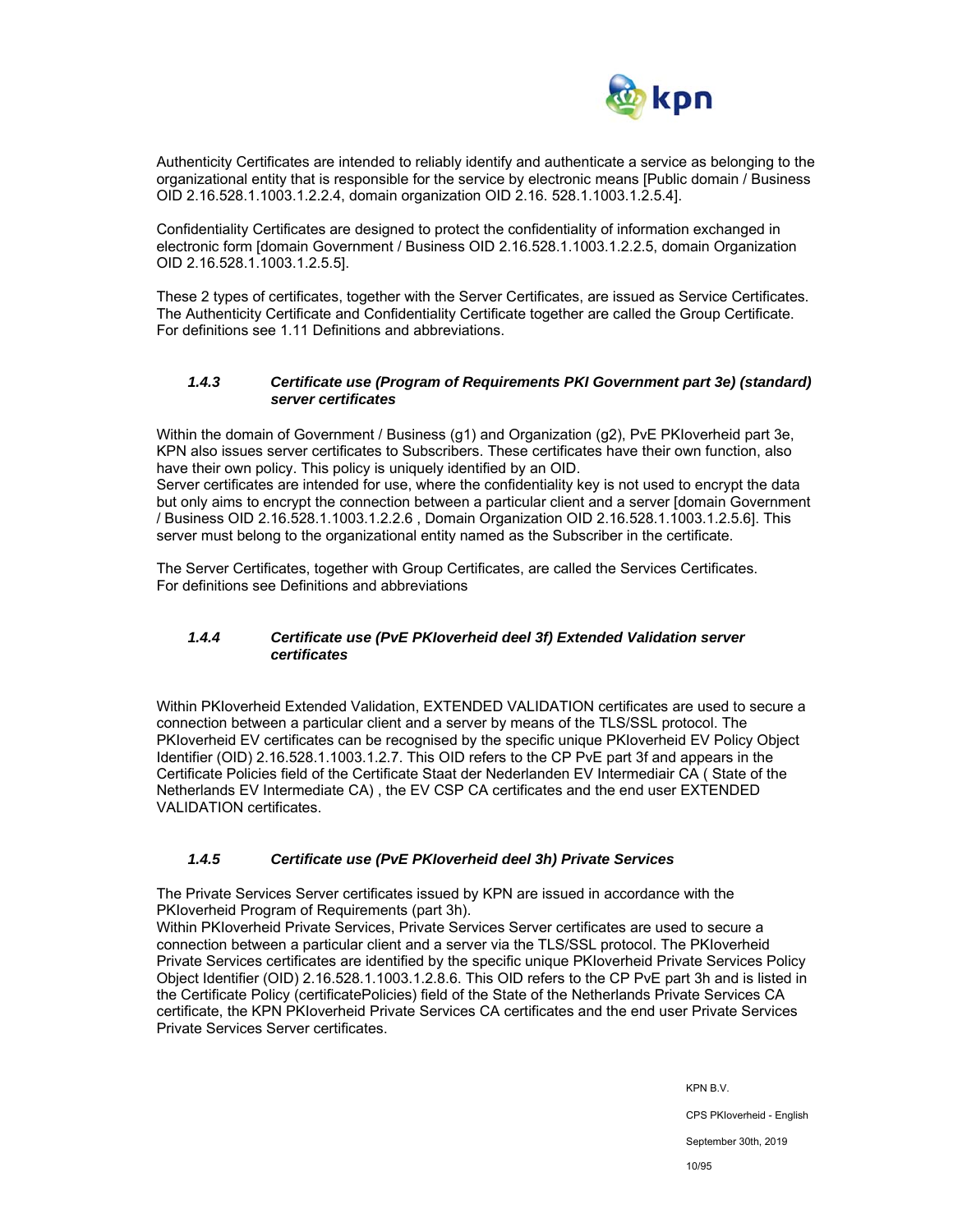

The "Staat der Nederlanden"( State of the Netherlands) Private Root CA - G1 is NOT publicly trusted by browsers and other applications.

KPN issues Private Server Certificates under the 'State of the Netherlands Private Root CA - G1'. This root certificate is part of the central part of the hierarchy of the PKI for the government. The root certificate is the anchor point for trust in electronic transactions within a closed user group. Trust is derived from the fact that this root certificate was issued by the State of the Netherlands and published in the Netherlands Government Gazette (Staatscourant). All participating parties must install and trust this certificate manually. Therefore, Private server certificates are intended for application in private user groups as opposed to publicly trusted server certificates where the master certificate is automatically trusted by the important operating systems (such as Windows, Mac OS, Linux, Android and iOS) and browsers (e.g. Mozilla FireFox).

#### *1.4.6 Qualified Seals and Qualified Web Certificates (eIDAS)*

Kpn does not issue qualified Seals and web certificates.

KPN B.V. CPS PKIoverheid - English September 30th, 2019 11/95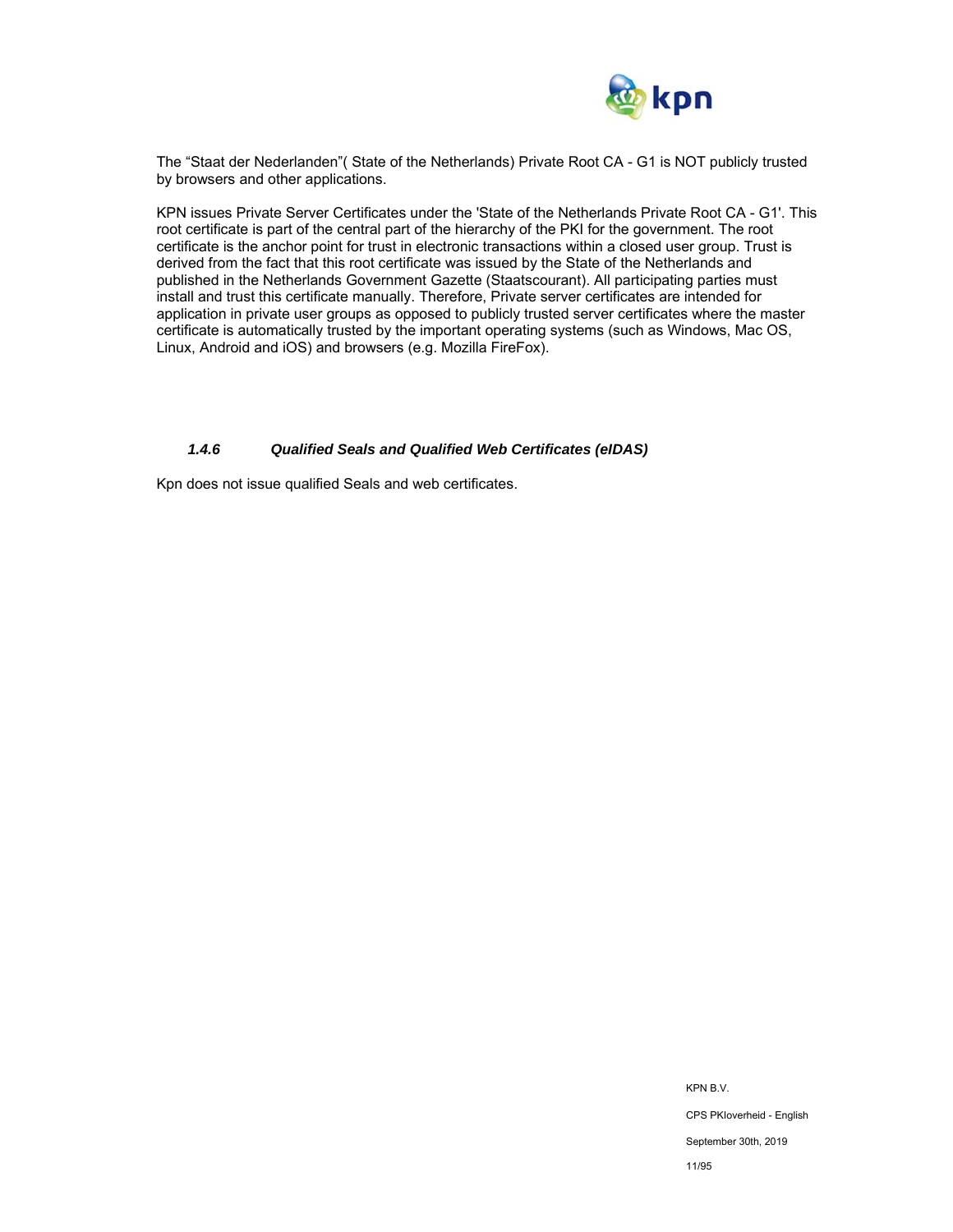

#### **1.5 CA-model**

#### **Staat der Nederlanden Root CA ‐ G2 Staat der Nederlanden Organisatie CA**  *KPN Corporate Market CSP Organisatie CA ‐ G2*   $(2.16.528.1.1003.1.2.5.1)$  Onweerlegbaarheid (2.16.528.1.1003.1.2.5.2) Vertrouwelijkheid (2.16.528.1.1003.1.2.5.3) Services – Authenticiteit (2.16.528.1.1003.1.2.5.4) Services ‐ Vertrouwelijkheid (2.16.528.1.1003.1.2.5.5) Services ‐ Server (2.16.528.1.1003.1.2.5.6) *KPN PKIOverheid Organisatie CA ‐ G2*  Authenticiteit (2.16.528.1.1003.1.2.5.1)<br>Onweerlegbaarheid (2.16.528.1.1003.1.2.5.2)  $(2.16.528.1.1003.1.2.5.2)$  Vertrouwelijkheid (2.16.528.1.1003.1.2.5.3) Services – Authenticiteit (2.16.528.1.1003.1.2.5.4) Services ‐ Vertrouwelijkheid (2.16.528.1.1003.1.2.5.5) Services ‐ Server (2.16.528.1.1003.1.2.5.6) **Staat der Nederlanden Root CA ‐ G3 Staat der Nederlanden Organisatie Persoon CA ‐ G3**  *KPN PKIOverheid Organisatie Persoon CA ‐ G3*  Persoon – Authenticiteit (2.16.528.1.1003.1.2.5.1) Persoon ‐ Onweerlegbaarheid (2.16.528.1.1003.1.2.5.2) Persoon ‐ Vertrouwelijkheid (2.16.528.1.1003.1.2.5.3) *KPN BV PKIOverheid Organisatie Persoon CA ‐ G3*  ■ Persoon - Authenticiteit (2.16.528.1.1003.1.2.5.1) Persoon ‐ Onweerlegbaarheid (2.16.528.1.1003.1.2.5.2) Persoon – Vertrouwelijkheid (2.16.528.1.1003.1.2.5.3) **Staat der Nederlanden Organisatie Services CA ‐ G3**  *KPN PKIOverheid Organisatie Services CA ‐ G3*  Services – Authenticiteit (2.16.528.1.1003.1.2.5.4) ■ Services - Vertrouwelijkheid (2.16.528.1.1003.1.2.5.5) *KPN BV PKIOverheid Organisatie Services CA ‐ G3*  ■ Services - Authenticiteit (2.16.528.1.1003.1.2.5.4) ■ Services - Vertrouwelijkheid (2.16.528.1.1003.1.2.5.5) *KPN PKIOverheid Organisatie Server CA ‐ G3*  ■ Services - Server (2.16.528.1.1003.1.2.5.6) *KPN BV PKIOverheid Organisatie Server CA ‐ G3*  ■ Services - Server (2.16.528.1.1003.1.2.5.6) **Staat der Nederlanden EV Root CA Staat der Nederlanden EV Intermediair CA**  *KPN CM PKI Overheid EV CA*  ■ EV policy OID (2.16.528.1.1003.1.2.7) *KPN PKIOverheid EV CA*  ■ EV policy OID (2.16.528.1.1003.1.2.7) **Staat der Nederlanden Private Root CA ‐ G1 Staat der Nederlanden Private Services CA ‐ G1**  *KPN PKIoverheid Private Services CA ‐ G1*  Server (2.16.528.1.1003.1.2.8.6)

KPN B.V.

CPS PKIoverheid - English

September 30th, 2019

12/95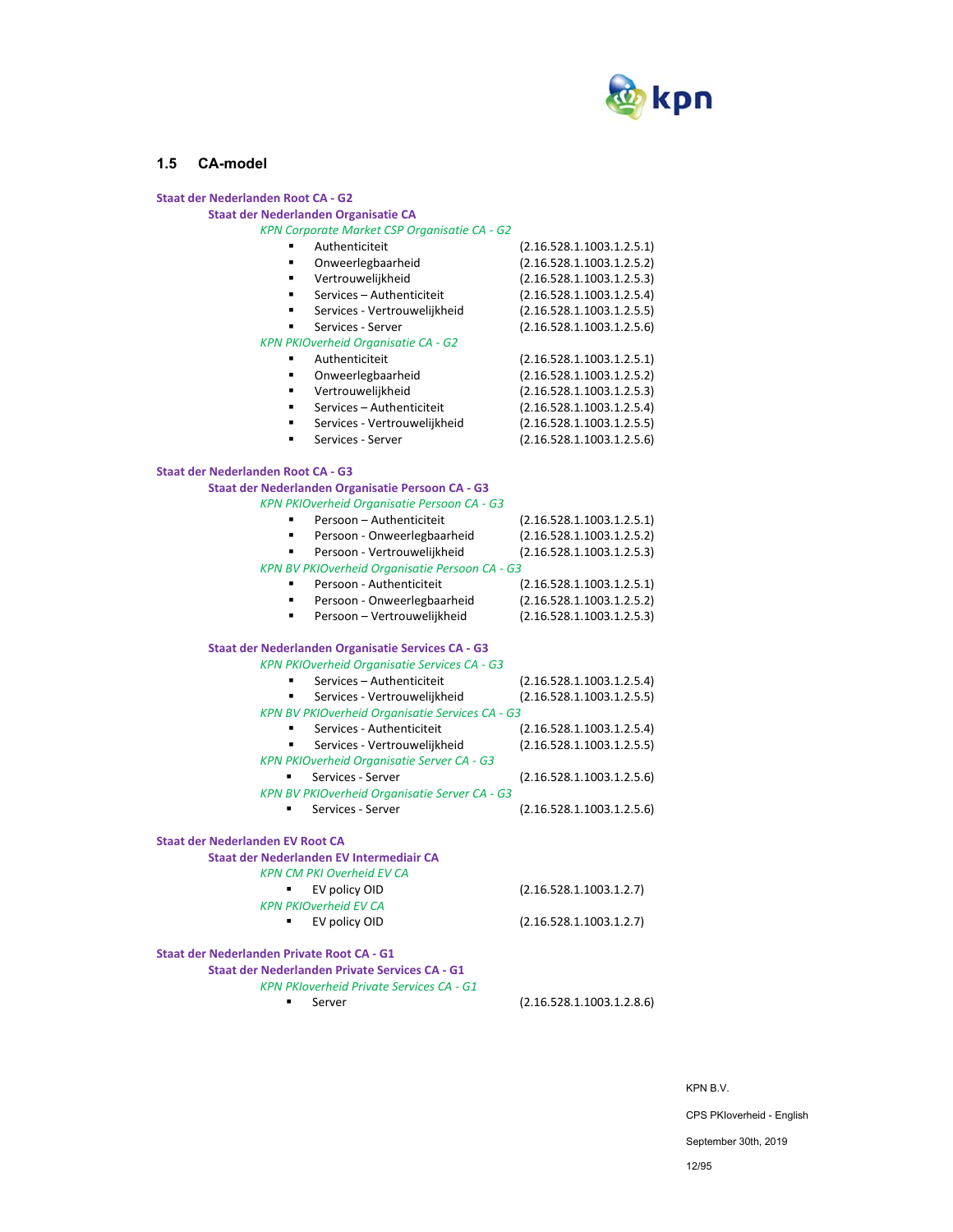

The foregoing statement is fully described in PKI Government Program of Requirements (Part 1, of Programme of Requirements - Introduction). Both the Root CAs and the CAs are managed by PKI government. A description of the management of these CAs can be found in the CPS Policy Authority for certificates issued by the Policy Authority PKI Government. Both documents can be found on https://logius.nl/diensten/pkioverheid/aansluiten-als-tsp/pogramma-van-eisen

#### **1.6 Management of the CPS**

The KPN CPS is managed by a dedicated Policy Management Authority (PMA). Information regarding this CPS and comments can be directed to:

KPN Attn. KPN Securtiy Services, Policy Management Authority PO Box 9105 7300 HN Apeldoorn Pkisupport@kpn.com

Other documents related to the service of PKI Government Certificates from KPN can be found in the Repository. (dutch: Elektronische opslagplaats) on https://certificaat.kpn.com/support/downloads/repository

The PKI Government Certificates are a service of KPN. For more information about KPN, refer to the Electronic Storage.

As required by the Baseline Requirements, the CPS is reviewed at least once a year and given a higher version number.

## **1.7 Cooperation with the Ministry of Security and Justice (dutch: Ministerie van Veiligheid en Justitie)**

KPN concluded a cooperation agreement on certification services with the Ministry of Security and Justice (further: the Ministry). Within that agreement, KPN outsourced the RA activities to the Ministry for applications for certificates, submitted by or on behalf of the Ministry. The Ministry has set up a RA office. In short, the Ministry has handled the certificate applications submitted by or on behalf of the Ministry. The Ministry received the applications, registered them, assessed the accuracy and completeness of the application and decided on the application. KPN continued to perform the CA operations, KPN produced the certificates, placed them on SSCD, if applicable, and sent the certificates to the Ministry. The Ministry took care of the issuance of certificates, including the identification of certificate managers and certificate holders. After notification of receipt of the SSCD at the RA office, KPN provided the shipment of inter alia the revocation data.

The Ministry has not extended this original cooperation agreement by the end of the agreement, June 8, 2015. Cooperation will continue in limited form. The services from June 8, 2015 are briefly described as follows.

- No new certificates will be issued anymore.
- All certificates issued under section 3A were revoked.
- This also applies to the Services Certificates (Group Certificates).

KPN B.V.

CPS PKIoverheid - English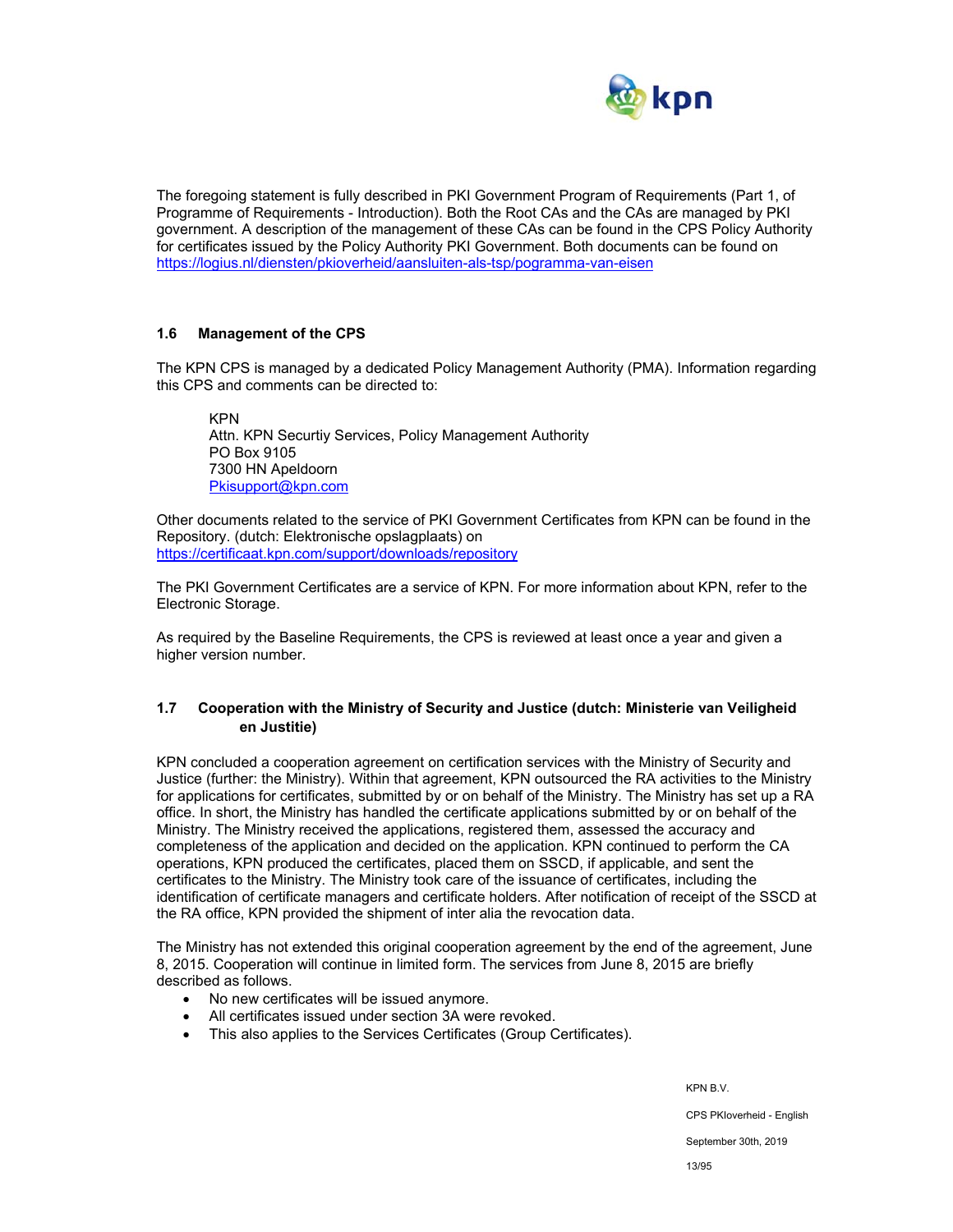

- The Server Certificates are / are not revoked.
- The revocation service and revocation status service will remain available.

Meanwhile, the last Server certificate expired in May 2018. So there are no more certificates active from this service.

A CRL will still be published.

The last remnant of this service is the supervision of the Ministry from KPN on the retention obligation of the files. These have to be kept for another 7 years after the expiry of the last certificate. This means a retention period up to and including May 2025.

The CPS for services provided by the Ministry, which up to and including version 4.29 as appendix 1 formed part of this CPS, has been removed with effect from the present version 5.0. The earlier versions of this CPS are still present in the archive.

#### **1.8 Cooperation with Multi-Post Services b.v.**

KPN has concluded a cooperation agreement on certificate services with Multi-Post Services bv (further: Multi-Post). Under that agreement, KPN has subcontracted out the following work to Multi-Post.

- Stock management of QSCDs / SUD's.
- Generating key pairs for the SSCDs / QSCDs and the insertion of keys in the SSCDs / SUD's.
- Generate activation and revocation code and print that data on a PIN mailer
- Archiving and personalizing QSCDs / SUD's;
- Hand over the QSCD's/SUD's and PINs to the distribution channel.

#### **1.9 Cooperation with AMP Logistics B.V**

KPN has signed a cooperation agreement on certificate services with AMP Logistics BV (further: AMP). Within that agreement, KPN subcontracts the identification of the Certificate Manager and Certificate Holder to AMP. Identification is done by an AMP employee at a time and place agreed on with the Certificate Manager.

#### **1.10 Cooperation with Ubiqu Access B.V.**

KPN has entered into a cooperation agreement with Ubiqu Access B.V. (hereafter: Ubiqu) regarding the certification services for the mobile smart card. Within this agreement, Ubiqu will provide amongst others the Authentication App and API with which the certificate holder has Sole control over his private key.

> KPN B.V. CPS PKIoverheid - English September 30th, 2019 14/95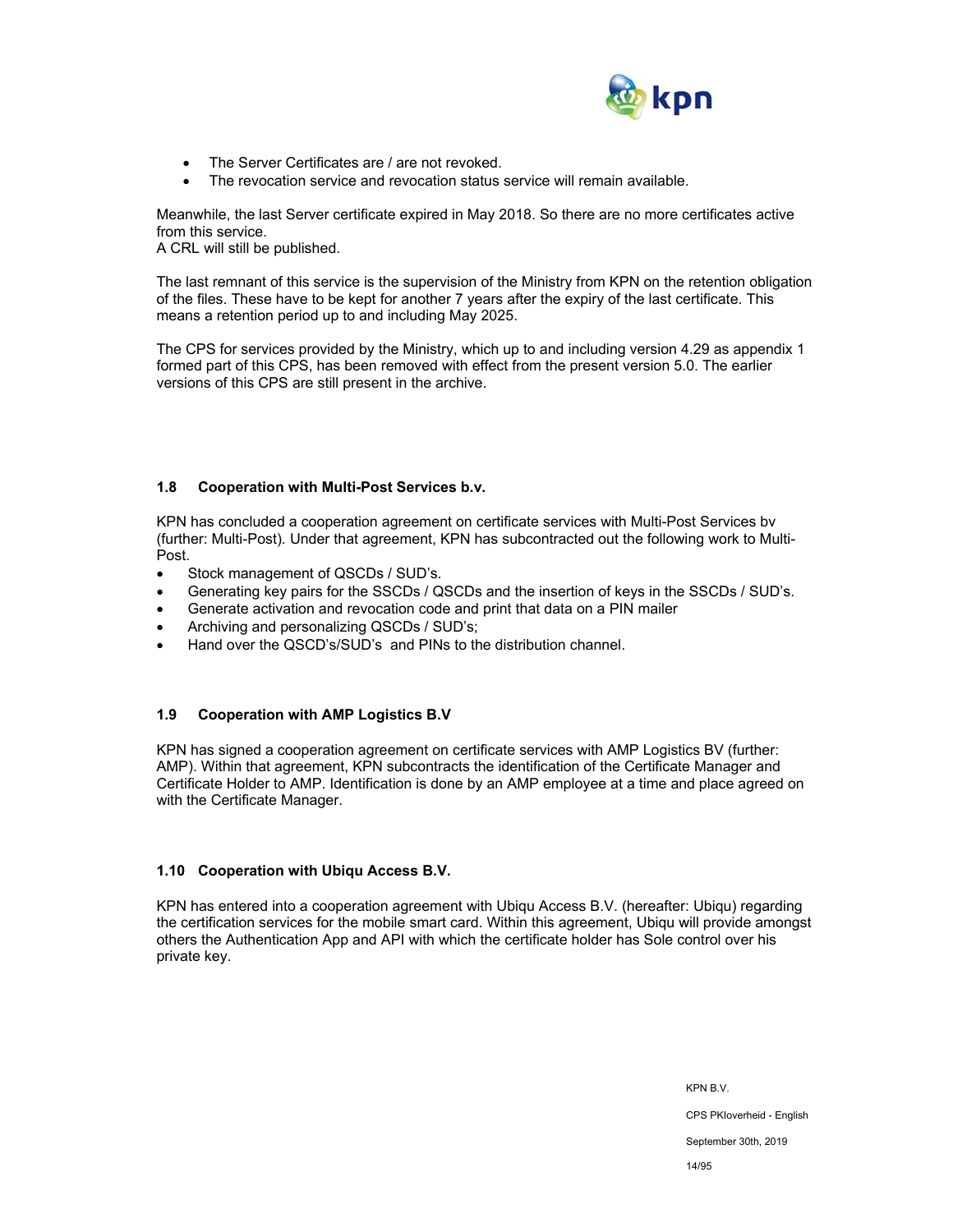

## **1.11 Definitions and abbreviations**

For an overview of the definitions and abbreviations used, refer to Annexes 1 and 2, respectively

KPN B.V. CPS PKIoverheid - English September 30th, 2019 15/95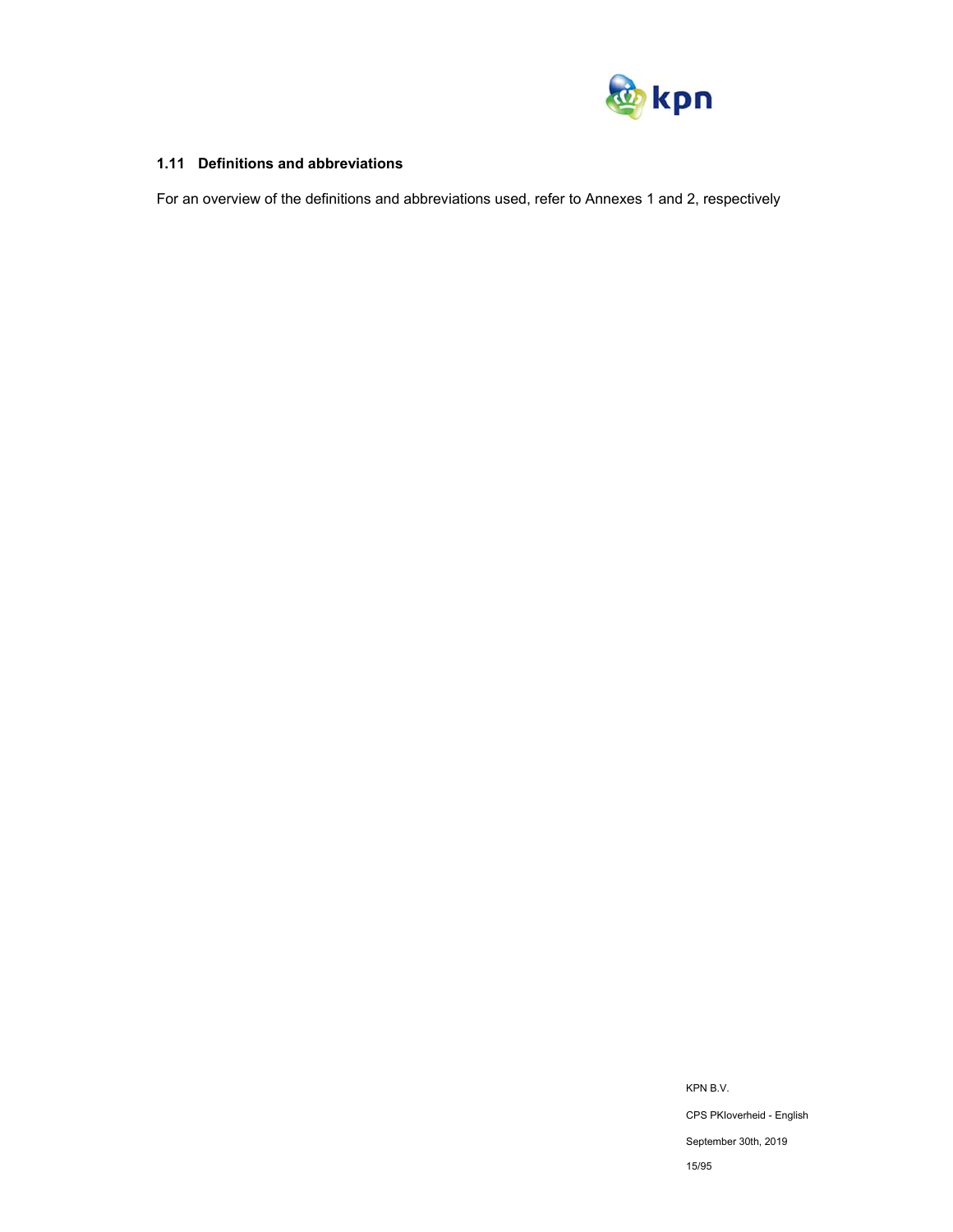

## **2 PUBLICATION AND REPOSITORY RESPONSIBILITIES**

## **2.1 Repository**

KPN ensures the availability of relevant information in the Repository https://certificaat.kpn.com/elektronische-opslagplaats/repository

#### **2.2 Publication of CSP information**

- At least the following online is available through the Repository:
- 1. Root certificate;
- 2. Certificate status information;
	- a. In the CRL;
	- b. In the Directory Service (see 7);
	- c. Using OCSP;
- 3. Special Conditions;
- 4. CPS;
- 5. Certificate Policy Domains Government / Business (g1), Organization (g2) and Organization Person (g3) Certificate
- 6. Policy authenticiteit- and confidentiality certificates Services Organization (g3) Annex CP Domains Government / Companies (g1) and Organization (g2); Certificate Policy Server Certificate - Domain Services Organization (g3) Annex CP Domains Government / Companies (g1) and Organization (g2)
- 7. Directory Service;
- 8. Copies of the (full) ETSI EN 319 411- 1 and ETSI EN 319 411-2 certificates of KPN and ETSI EN 319 411- 1 and ETSI EN 319 411-2 partial certificates acquired by KPN on behalf of and together with other Trust Service Provider's.

## **2.3 Publication of the Certificate**

Certificates are published using a Directory Service. Through the Directory Service, the Certificate may be consulted by Subscribers, Certificate Managers, Certificate Holders and Relying Parties.

The Directory Service is adequately protected from manipulation and is accessible online. Information regarding the revocation status is available twenty-four hours a day and seven days a week.

The ETSI EN 319 411-2 and ETSI EN 319 411-1 certificates of KPN BV, together with ETSI EN 319 411-2 and ETSI EN 319 411-1 partial certificates, are published in the repository. The relevant certificates indicate that KPN BV complies with ETSI EN 319 411-2 Policy and security requirements for Trust Service Providers issuing certificates; Part 2: Policy requirements for certification authorities issuing qualified certificates and ETSI EN 319 411-1 Electronic Signatures and Infrastructures (ESI); Policy and security requirements for Trust Service Providers issuing certificates; Part 1: General requirements and thus meeting the requirements of The European eIDAS. The audit reports relating to KPN BV's normative references are not stored in the Repository as a result of its security policy.

KPN B.V.

CPS PKIoverheid - English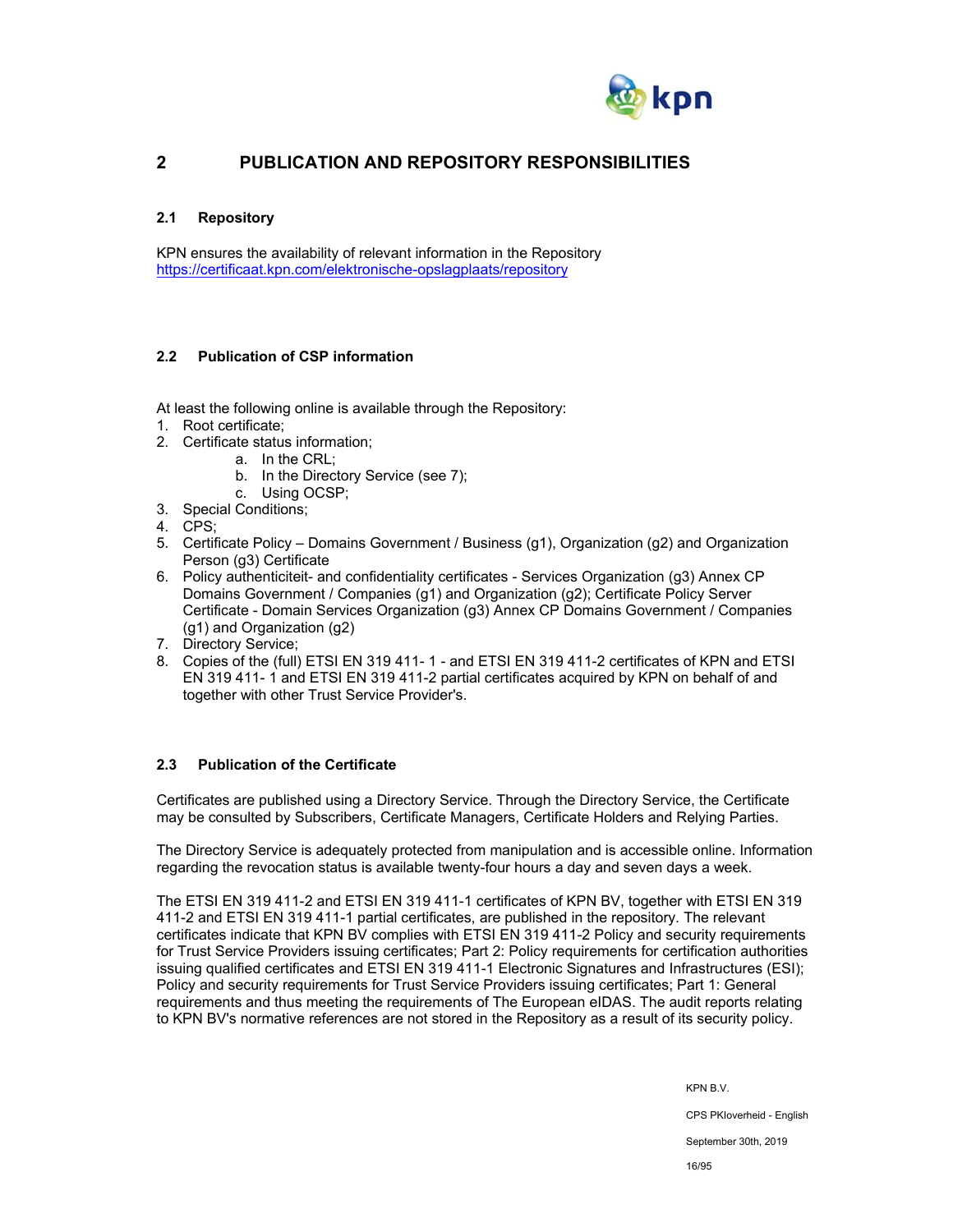

#### **2.4 Time or frequency of publication**

Changes to CSP information shall be published, except as set out in this section, at the time of their occurrence or as soon as possible thereafter and subject to the applicable provisions. See, for example, paragraph 9.12 Changes.

The publication of Certificates takes place immediately after production. The CRL's are renewed every 60 minutes.

#### **2.5 Access to published information**

Information in the Repository is public in nature and freely accessible. The Repository can be consulted twenty-four hours a day and seven days a week. The Repository is protected against unauthorized changes.

For the occurrence of system failure or other factors that negatively affect the availability of the Repository, an appropriate set of continuity measures has been implemented to ensure that the CRL is reacheble again within 4 hours and the remaining parts of the repository within 24 hours. An example of such a measure is to have realized a disaster recovery location and -scenario in combination with the regular testing of its functionality.

KPN is not responsible for the unavailability of the Repository due to circumstances where KPN can not be held responsible.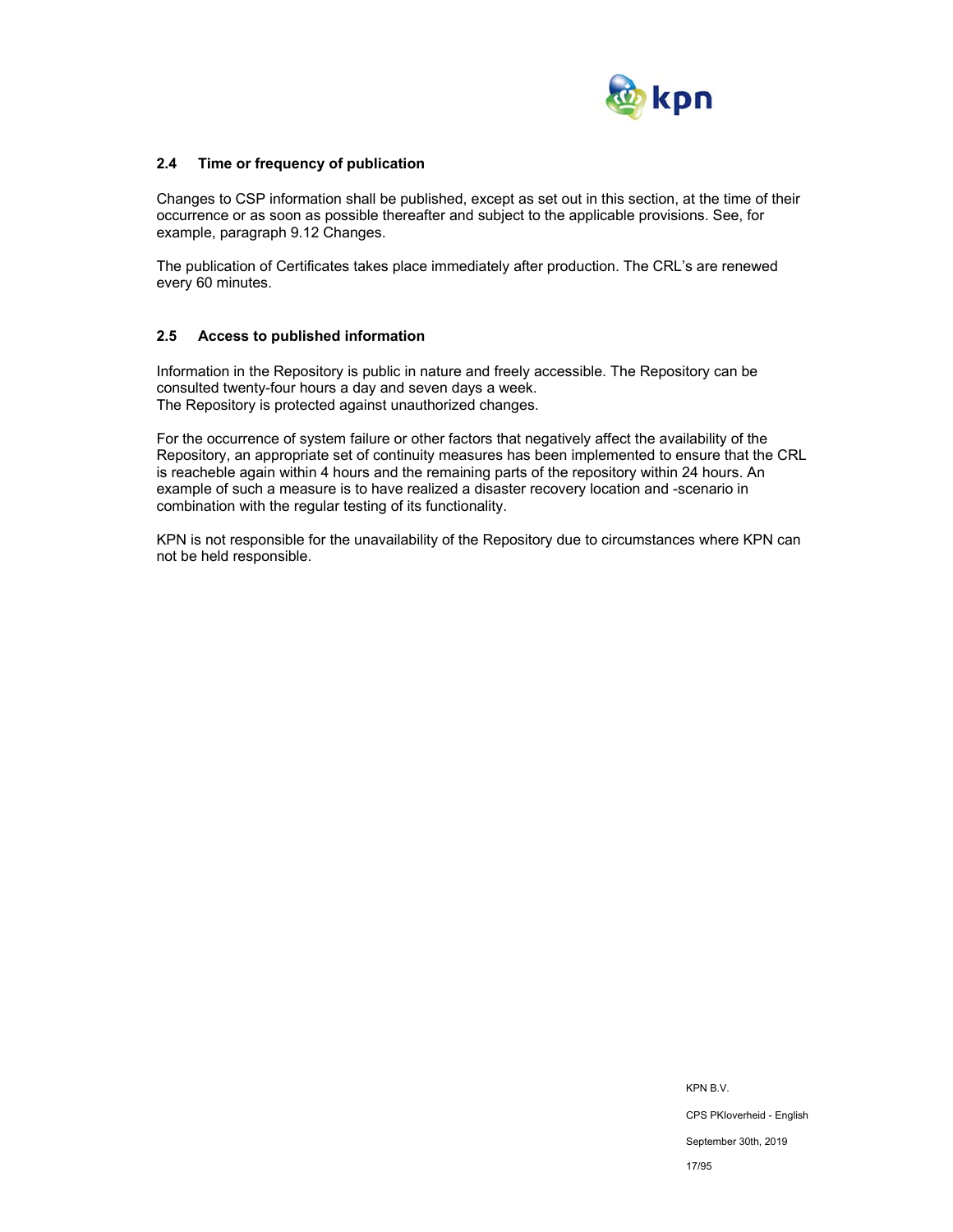

## **3 Identification and authentication**

This section describes how the identification and authentication of certificate applicants takes place during the initial registration process and the criteria that KPN uses regarding the naming.

## **3.1 Naming**

## *3.1.1 Types of names*

The names used in **Personal and Professional Certificates** comply with the X.501 name recommandation. The names consist of the following parts:

| <b>Attribuut</b>        | Value                                         |
|-------------------------|-----------------------------------------------|
| Country (C)             | NL.                                           |
| Organization (O)        | Name of the subscriber                        |
| Common Name (CN)        | full name of the Certificate holder           |
| Subjectserienummer (SN) | Subjectserialnumber of the Certificate holder |

The names used in **Server certificates and Group certificates** comply with the X.501 name recommandation. The names consist of the following parts:

| <b>Attribuut</b>         | Value                                                        |
|--------------------------|--------------------------------------------------------------|
| Country (C)              | NL.                                                          |
| Organization (O)         | Name of the subscriber                                       |
| Common Name (CN)         | (group) roll name of the Certificate holder<br>(server) FQDN |
| State or Province (S)    | Province where the Subscriber is located                     |
| Locality (L)             | Place where the Subscriber is located                        |
| Optional:                |                                                              |
| Organizational Unit (OU) | Department of the subscribers' organization                  |

The names used in Extended validation Server certificates comply with the X.501 name recommandation. The names consist of the following parts:

| <b>Attribuut</b>        | Value                                                                                                     |
|-------------------------|-----------------------------------------------------------------------------------------------------------|
| Subject                 | Certificate                                                                                               |
| <b>BusinessCategory</b> | Must contain either:<br><b>Private Organization</b><br><b>Government Entity</b><br><b>Business Entity</b> |

KPN B.V.

CPS PKIoverheid - English

September 30th, 2019

18/95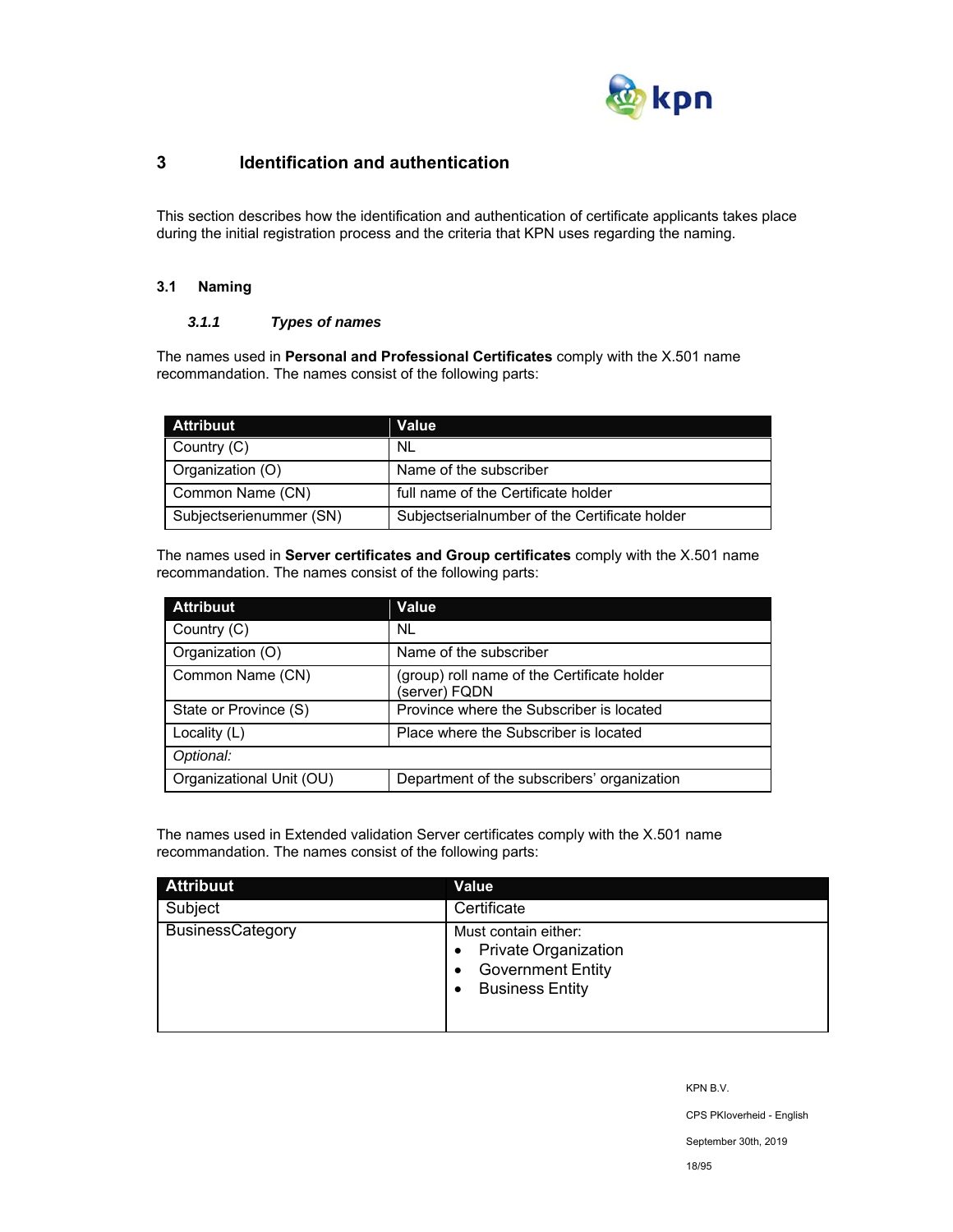

| Common Name (CN)                                | <b>FODN</b>                                 |
|-------------------------------------------------|---------------------------------------------|
| CountryName (C)                                 | NL                                          |
| Organization (O)                                | Name of the subscriber                      |
| State or Province (S)                           | Province where the subscriber is located    |
| Locality (L)                                    | Place where the Subscriber is located       |
| SerialNumber                                    | Number Chamber of Commerce                  |
| PublicKeyInfo                                   | Public Key                                  |
| <b>Optioneel:</b>                               |                                             |
| Organizational UnitName (OU)                    | Department of the subscribers' organization |
| <b>StreetAddress</b>                            | Adress where the Subscriber is located      |
| PostalCode                                      | Postal code where the Subscriber is located |
| JurisdictionOfIncorporationCountryName<br>(Jur) | NL                                          |

The names used in **Private Services Server** certificates comply with the X.501 name standard. The names consist of the following parts:

| <b>Attribuut</b>                                | Value                                       |  |  |
|-------------------------------------------------|---------------------------------------------|--|--|
| Subject                                         | Certificaat                                 |  |  |
| <b>BusinessCategory</b>                         | Must contain either:                        |  |  |
|                                                 | Private Organization                        |  |  |
|                                                 | <b>Government Entity</b>                    |  |  |
|                                                 | <b>Business Entity</b>                      |  |  |
| Common Name (CN)                                | <b>FQDN</b>                                 |  |  |
| CountryName (C)                                 | NL                                          |  |  |
| Organization (O)                                | Name of the subscriber                      |  |  |
| State or Province (S)                           | Province where the subscriber is located    |  |  |
| Locality (L)                                    | Place where the Subscriber is located       |  |  |
| SerialNumber                                    | Number Chamber of Commerce                  |  |  |
| PublicKeyInfo                                   | Public Key                                  |  |  |
| <b>Optioneel:</b>                               |                                             |  |  |
| Organizational UnitName (OU)                    | Department of the subscribers' organization |  |  |
| <b>StreetAddress</b>                            | Adress where the Subscriber is located      |  |  |
| PostalCode                                      | Postal code where the Subscriber is located |  |  |
| JurisdictionOfIncorporationCountryName<br>(Jur) | <b>NL</b>                                   |  |  |

## *3.1.2 Need for names to be meaningful*

No further stipulations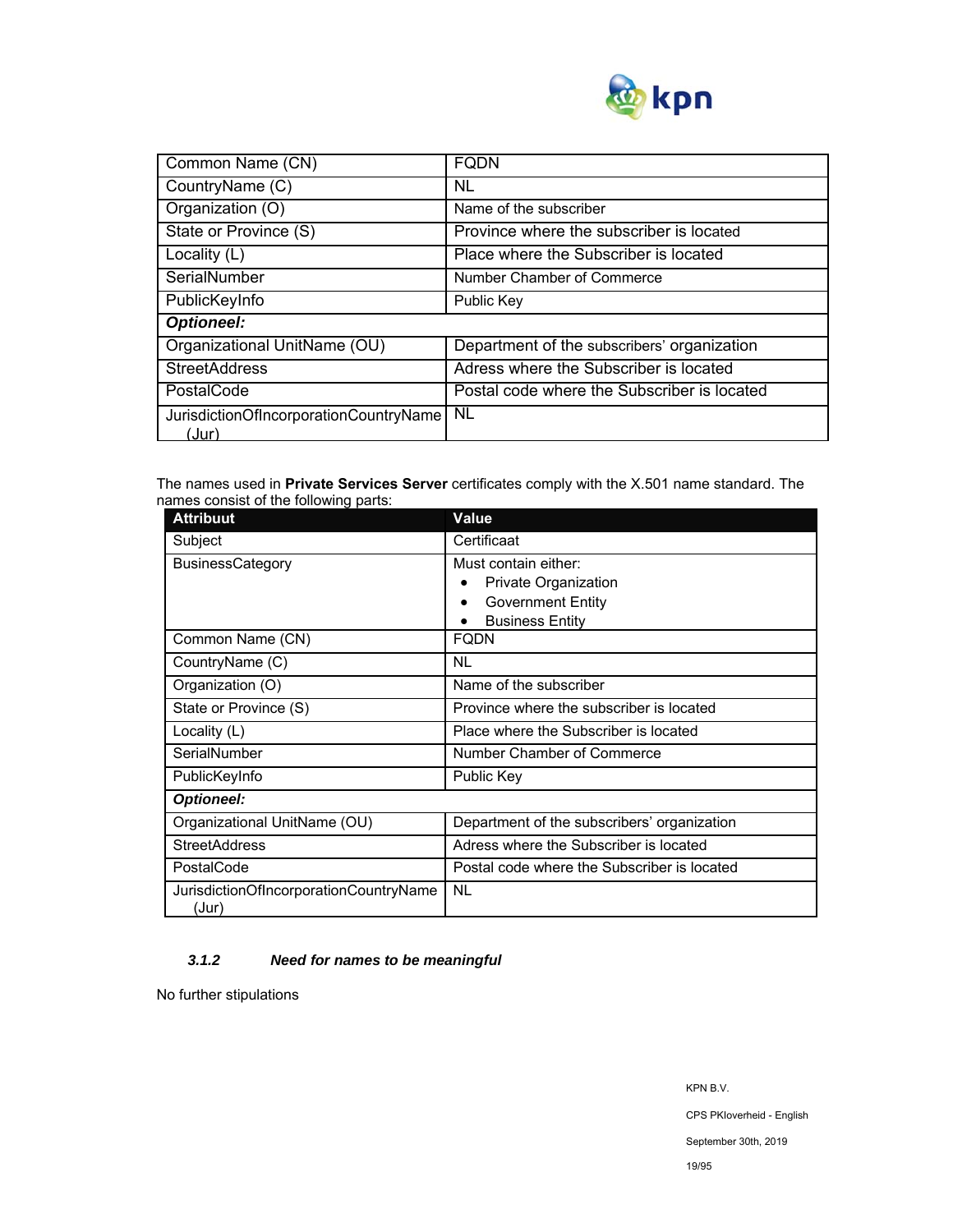

## *3.1.3 Anonymity or pseudonymity of subscribers*

The use of pseudonyms is not allowed within the PKI government.

## *3.1.4 Rules for interpreting various name forms*

Names of persons included in the Certificate meet the requirements as stated in the Program of Requirements, Part 3a Certificate Policy - Domain Government / Business and Organization, ANNEX A Profiles and Certificate Status Information.

All names are, in principle, exactly copied from the presented identification documents. The However, the name data may contain special characters that are not part of the standard character set conforming to ISO8859-1 (Latin-1). If the name contains special characters which are no part of this character set, KPN will perform a transition. KPN reserves the right to change the requested name upon registration if this is legally or technically necessary.

## *3.1.5 Uniqueness of names*

The names used identify the Certificate Holder in a unique way. Uniqueness of names within the X.501 name space is the starting point.

KPN ensures the uniqueness of the 'subjectaltname' field. This means that the distinguishing name used in an issued certificate can never be assigned to another subject. This is done by including a unique subject serial number in that field.

For personal certificates and group certificates, KPN generates a number for this purpose. In case of a (Extended Validation) Server Certificate, the CSR number is used for this purpose.

In specific cases, if explicit agreements have been made, a specific number may be added to this subject number.

## *3.1.6 Dispute resolution on name claims*

In cases where parties disagree with the use of names, KPN decides after considering the interests concerned, insofar as this is not provided by mandatory Dutch law or other applicable regulations.

#### *3.1.7 Recognition, authentication, and role of trademarks*

Subscribers bear full responsibility for any legal consequences of using the name provided by them.

The name of an organizational entity as mentioned in the extract of a recognized registry, or in the law or decision by which the organizational entity is established, is used in the Certificate.

KPN is not required to investigate possible infringements of trademarks arising from the use of a name that is part of the data contained in the Certificate.

KPN has the right to make changes to name attributes when it appears to be in violation of a trademark or other intellectual property rights.

> KPN B.V. CPS PKIoverheid - English September 30th, 2019 20/95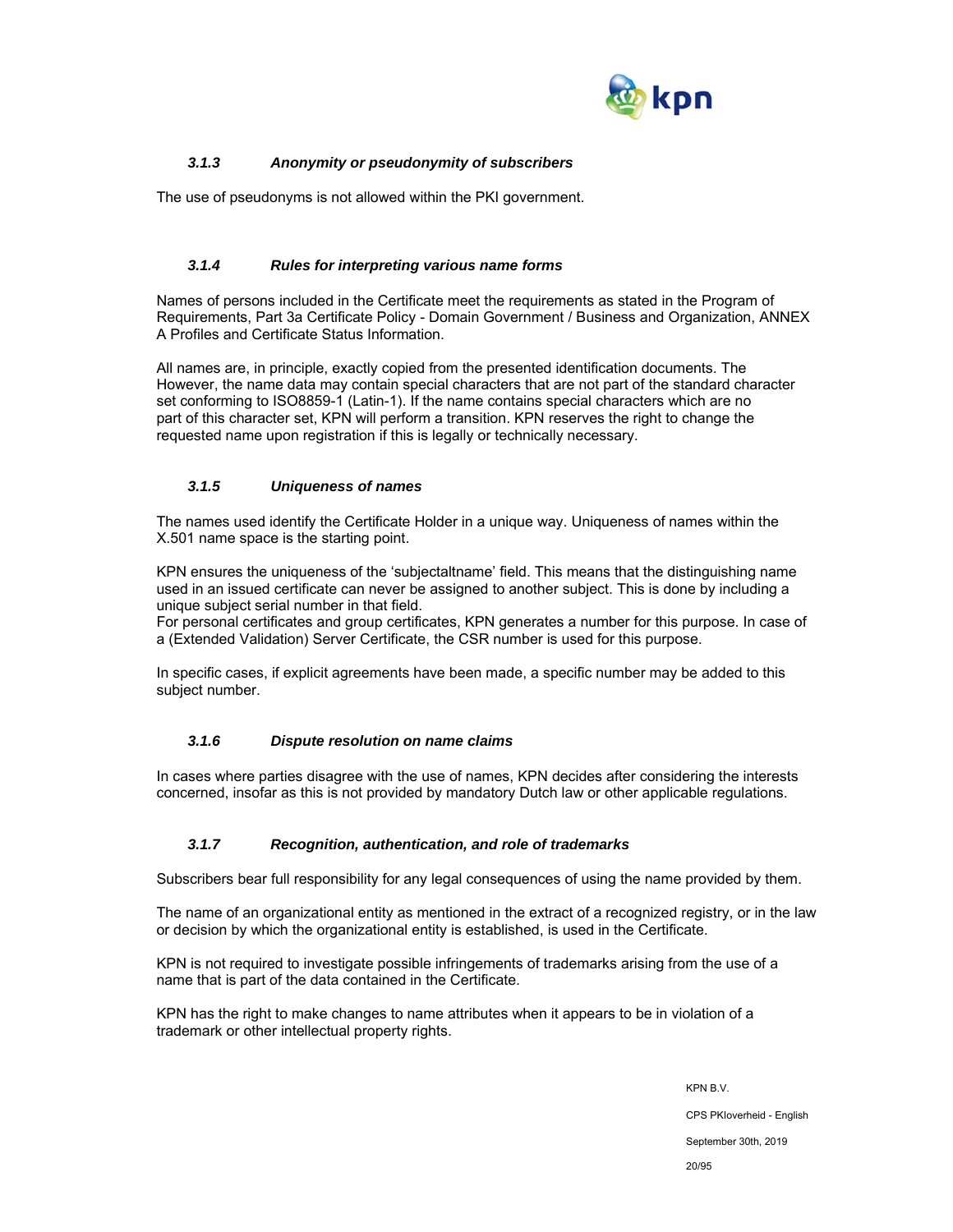

## **3.2 Initial identity validation**

#### *3.2.1 Method to prove possession of private key*

The key pair, whose Public Key is Certified, is created by KPN.

However, this does not apply to the (Extended Validation) Server Certificate. The server certificate key pair is created by or on behalf of the Subscriber in the Subscriber's Secure Environment and entered on the (HTTPS) website of KPN. To ensure that that has indeed happened, the Subscriber must sign for this on the Certificate Request form for the Server Certificate.

See Further 3.2.3.3 (Extended Validation) Server Certificates Authentication and 6.2.11 Requirements for Secure Resources for Storage and Use of Certificates.

#### *3.2.2 Authentication of organization identity (Subscriber authentication)*

If an organization wishes to become a subscriber of KPN, it is necessary to complete the web form PKI Overheid Subscriber Registration. This form contains an extensive explanation. With this form the Subscriber must send along several supporting documents.

The information requested is:

- The Chamber of Commerce number
- Name of the subscriber. The Subscriber may, if desired, use a trade name, provided that it is registered:
- Subscriber contact information;
- Name and function of his authorized representative;
- Billing data;
- Data of the contact to be authorized, such as name and contact details.

The PKIoverheid Subscriber Registration form must be signed by the Subscriber's Authorized Representative. With this signature the Authorized Representative declares :

- to have filled in the Subscriber Registration application completely and truthfully,
- agreeing to the Special Conditions and
- that the contact person (s) listed on the form are authorized, trusted and knowledgeable in the area, may apply on behalf of the Subscriber for certificates in order to install, administer and, if necessary, revoke.

The signature must be a valid signature, so it must be a handwritten or qualified electronic signature. The electronic signature must comply with REGULATION (EU) No. 910/2014 OF THE EUROPEAN PARLIAMENT (eiDAS). If the electronic signing is on behalf of an organization (Subscriber), the Qualified Certificate with which the electronic signature is created must also be issued to the Certificate Holder on behalf of the same Subscriber within the Government / Business and Organization PKI Government domain.

The term "Subscriber" is used below. If a Subscriber is to perform an activity, the contact person generally acts on behalf of the Subscriber. However, this is not explicitly indicated. The proofs that must be submitted at the same time as the form are:

> KPN B.V. CPS PKIoverheid - English September 30th, 2019 21/95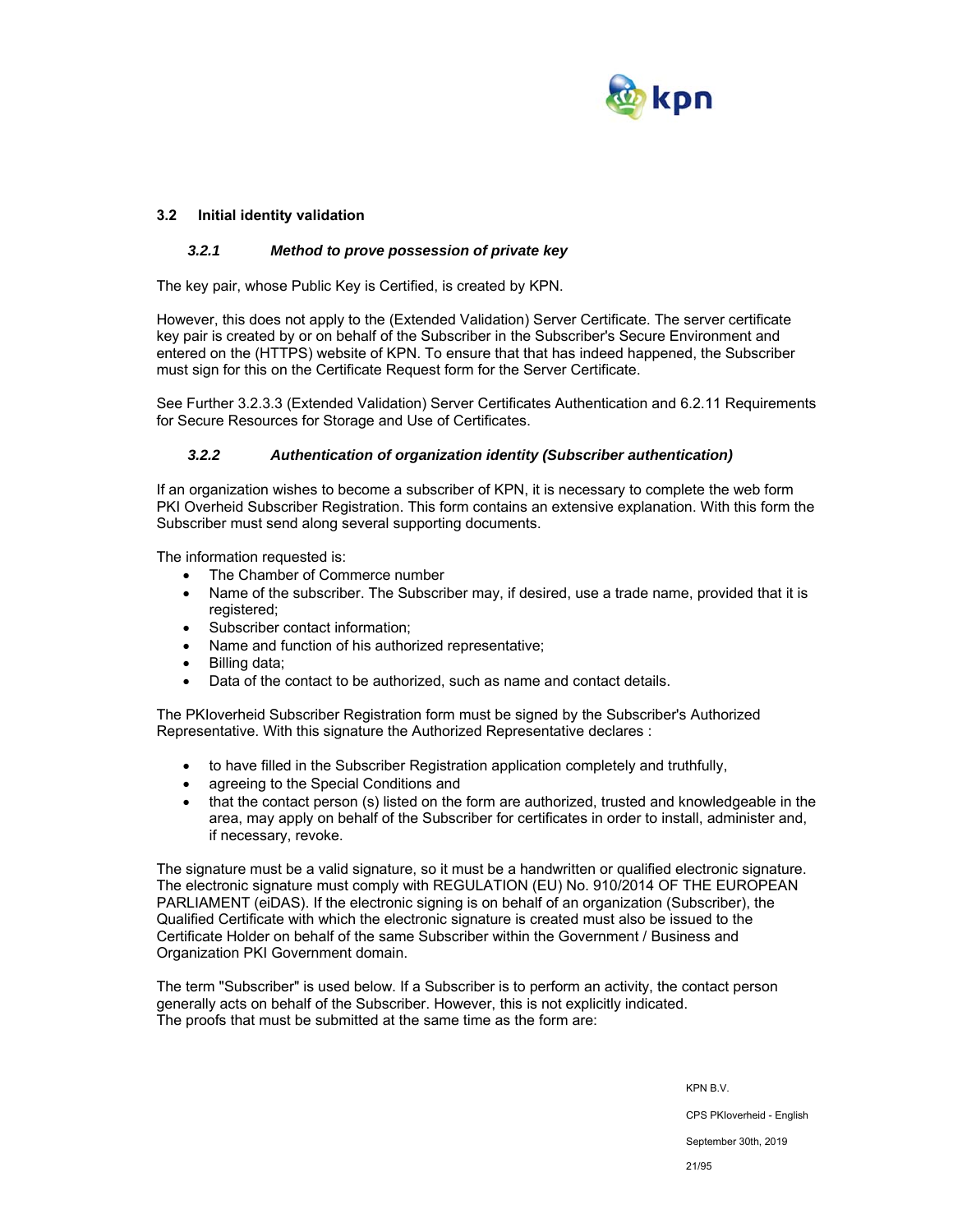

- copy of the identity of the Authorized Representative that meets the requirements of the Law on Identification Act (hereafter Wid) the Authorized Representative foresees the application of a handwritten signature;
- copy of the identity of each contact that is authorized on the form. This ID must also meet the requirements of the Wid.

If KPN is unable to find evidence of the Competent Representative's competence, it will be requested during the processing of the application to provide that evidence.

For municipalities that arise in the context of a municipal reorganization, but at the time of the application for becoming subscriber not yet formally exist, it is now also possible to apply for a subscription. These (new) municipalities must demonstrate that they will exist on a particular date. For example, by sending a copy of the law in which the relevant municipal reorganization has been arranged. These municipalities may request (Extended Validation) Server Certificates after approval of the subscriber application. Upon approval of the license application, the requested certificates will be issued under the restrictive condition that the (Extended Validation) Server Certificates will only be used on or after the date of the (new) municipality formally starts to exist.

If a practitioner of a recognized Profession wishes to become a subscriber of KPN, he / she has to fill in the appropriate web form Request PKI government recognized profession Certificates (dutch: webformulier Aanvraag PKIoverheid Beroepsgebonden Certificates). In this form, the application of a Subscription and Certificates has been merged into one form. This is because Subscriber and Certificate holder are one and the same person. This web form is available when you start the application via https://certificaat.kpn.com/pkioverheidcertificaten/beroepscertificaten. This form contains an extensive explanation.

The above does not apply to those recognized professions as mentioned in the Act of 11 November 1993, governing occupations in the field of individual healthcare.

The information requested for the subscriber registration is:

- the name of the subscriber;
- contact details.

The application for a PKI government Recognized Profession Certificate must be signed by the Subscriber. By signing, the Subscriber confirms that the certificate request was completed correctly, fully and truthfully, and that the subscriber agrees to the KPN Special Terms.

The signature must be a valid signature, so it must be a handwritten or electronic signature. The electronic signature must comply with Regulation (EU) No. 910/2014 OF THE EUROPEAN PARLIAMENT (eiDAS)

The application for a PKI government Recognized Profession Certificate shall provide proof that the certificate holder is authorized to exercise the Recognized Profession. This evidence must be authentic. As authentic evidence to exert an Recognized Profession is only Considered:

- either a valid certificate of registration in an approved (profession) register where disciplinary actions are legally regulated;
- or a valid nomination by the Minister;
- or a valid (eg, a license) compliance with the legal requirements for exercising the profession.

A validate a certificate means that certificate has not expired or (provisionally) revoked. For a limited number of professional groups (notaries and bailiffs) KPN itself will check the registers maintained by the professional groups in question.

KPN B.V.

CPS PKIoverheid - English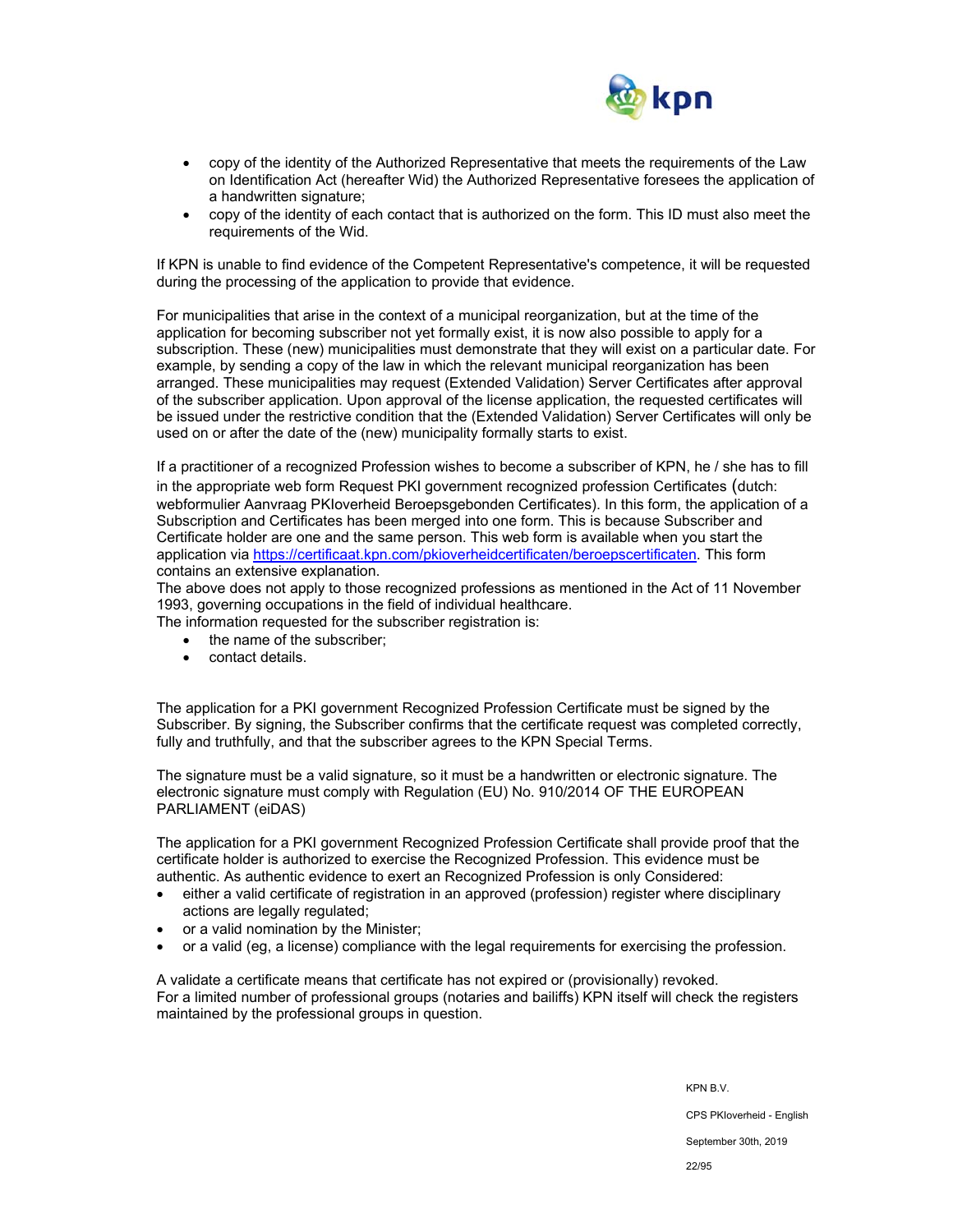

In Addition, the application for PKI government Recognized Profession Certificates shall be accompanied by a copy of the ID of the Certificate holder. This identification must meet the requirements of the Wid (Dutch law concerning Identification). The identification is used to compare the data of the certificate with the details of the evidence for exercising the Recognized Profession. It also will be used to compare the signature on the application with the signature on the ID. The ID must still be valid at least six weeks after submission of the application.

KPN will receive the application form and supporting documents and will assess the completeness and correctness by, among other things, consulting other external sources. Segregation of duties is applied between he / she that assesses (Check) and he / she that approves (Decision). Only if the form is complete and correct, KPN will approve the form, proceed to registration, assign a subscriber number and inform the Subscriber. The subscriber number should always be used in the communication between subscriber and KPN. Only if an organization is registered as a subscriber with KPN it may apply for certificates from KPN.

If changes Occur in the data provided by the Subscriber to KPN, the Subscriber is obliged to inform KPN in an early stage. Early means at least 10 working days before the change becomes effective. Changes can not be made retrospectively.

Changes which must be communicated are for example the departure of the Authorized Representative or contact or change in the contact of the Subscriber. For the communication of these changes forms available on the site (https://certificaat.kpn.com/formulieren . These forms are also provided with a detailed explanation. Here too, KPN will review the changes for completeness and accuracy and that the Subscriber will be informed on making changes in the subscriber registration. .

## *3.2.3 Authentication of individual identity*

If a subscriber wants to apply for a certificate, it must complete a specially developed electronic application form and send it to KPN. These forms:

- Request PKIoverheid Personal Certificates;
- Request PKIoverheid Professional Certificates;
- Request PKIoverheid Group Certificates;
- Request PKIoverheid Application Server Certificates.
- Request PKIoverheid Extended Validation Server Certificates

The application form (electronic) is shall be signed by the Subscriber. By signing the form the Certificate holder or Certificate Administrator are authorized to receive the requested certificate on behalf of the Subscriber and to use and / or manage it.

KPN offers customers the ability to use a self-service portal. After registration Authorized Representatives and Contactpersons of the subscriber can use the portal. The login is based on a PKIoverheid personal certificate. The portal gives users access to the main subscriber data and an overview of the certificates already issued. It also offers the opportunity to apply for certificates with reuse of already recorded data.

When applying for a certificate the Subscriber has (if requested) to enclose a photocopy of the identity of each Certificate holder for which a certificate is requested.

The identification must meet the requirements of the Wid (Dutch law on Identification). At the time of establishing the identity, the relevant ID must not be expired.

> KPN B.V. CPS PKIoverheid - English September 30th, 2019 23/95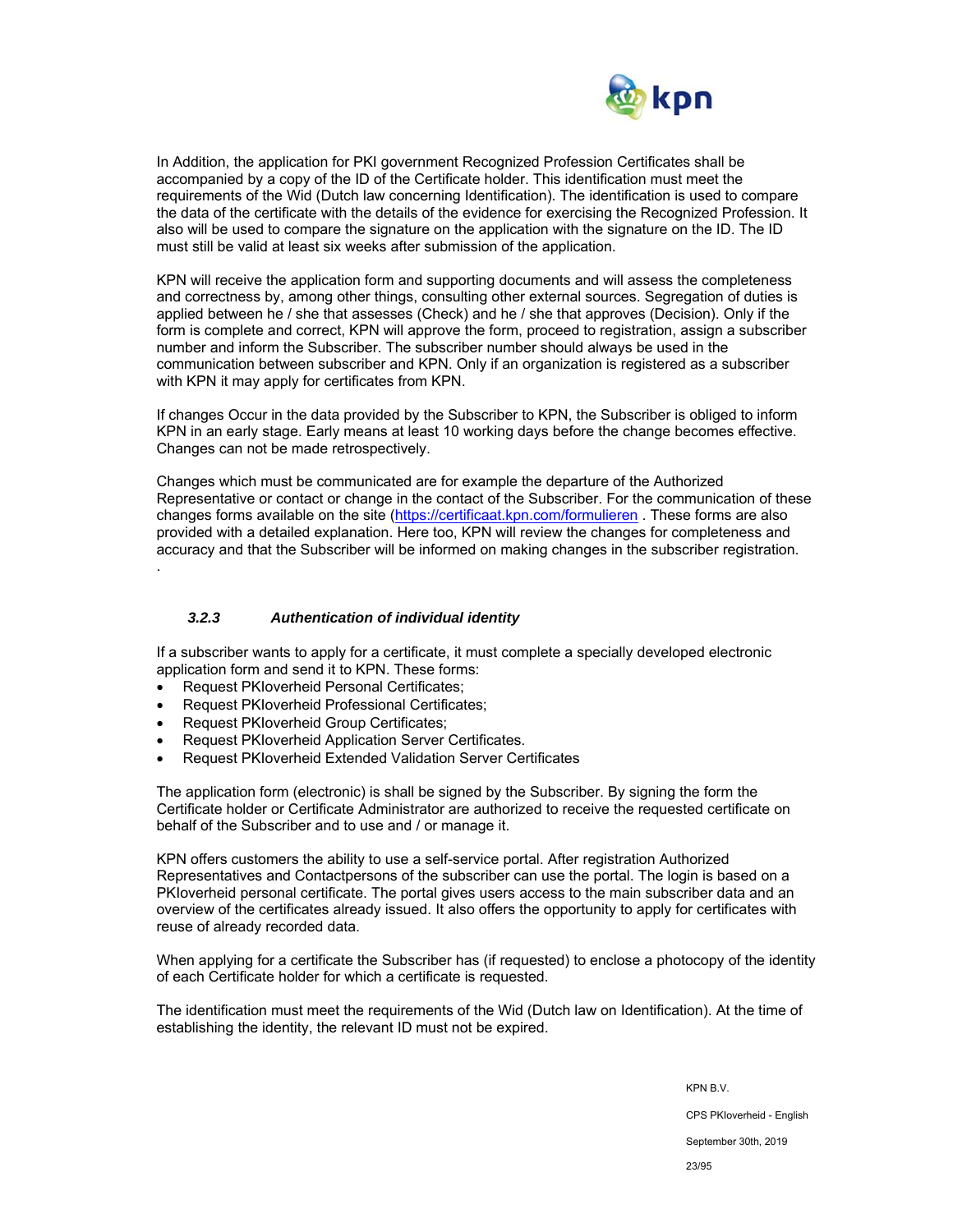

The identification is carried out on an agreed time and place by a member of AMP.

#### **3.2.3.1 Authentication for certificates for natural persons (Individuals)**

Certificates for natural persons are requests for either Ocupational Certificates or Personal Certificates. On the application form for such a certificate the following data must be filled in.

Of the Subscriber:

- subscriber number
- name Contact person (only for Personal Certificates).

Of the Certificate at least:

- full names;
- other data required for identification like Nationality, gender, date of birth and place;

the delivery address (business or private postal address), for sending the smartcard /usb token and PIN-mail respectively. If the choice has been made for the issuance of a mobile smart card for the delivery of the installation instruction and PUK code.

Other data, such as:

- if once before a certificate is issued to the certificate holder (in that case the earlier obtained subject serial number has to be included in the application);
- Universal principal name (UPN, general Windows login name);
- the Desired product.

#### **3.2.3.2 Authentication for the purpose of a Services Certificate**

#### *3.2.3.2.1 Authentication of the Certificate Manager*

Services Certificates must be managed by a Certificate Manager specially designated and authorized by the Subscriber. In principle Certificate Managers can manage multiple Services Certificates.

Intended Certificate Managers, who are not yet registered, can be included in the application for a services certificate by the Subscriber as a new Certificate Manager.

The application form must then contain the following information of the Certificate Manager:

- full names:
- data needed for identification like date of birth and place;
- the name of the organization where the Certificate Manager is employed
- e-mail address and telephone number;
- delivery address ( postal address).

KPN will review this data for completeness and accuracy while handling the Services Certificate application. Segregation of duties is applied between he / she that assesses (Check) and he / she that approves (Decision). Only if the data are complete and accurate, KPN will register the Certificate Manager and as a result can act as a Certificate manager of a Services Certificate.

KPN will inform the subscriber about the registration in writing or by e-mail.

#### **3.2.3.3 Authentication for the purpose of a Group Certificate**

The Certificate Request for a Server Certificate must be completed with the following information.

KPN B.V. CPS PKIoverheid - English September 30th, 2019 24/95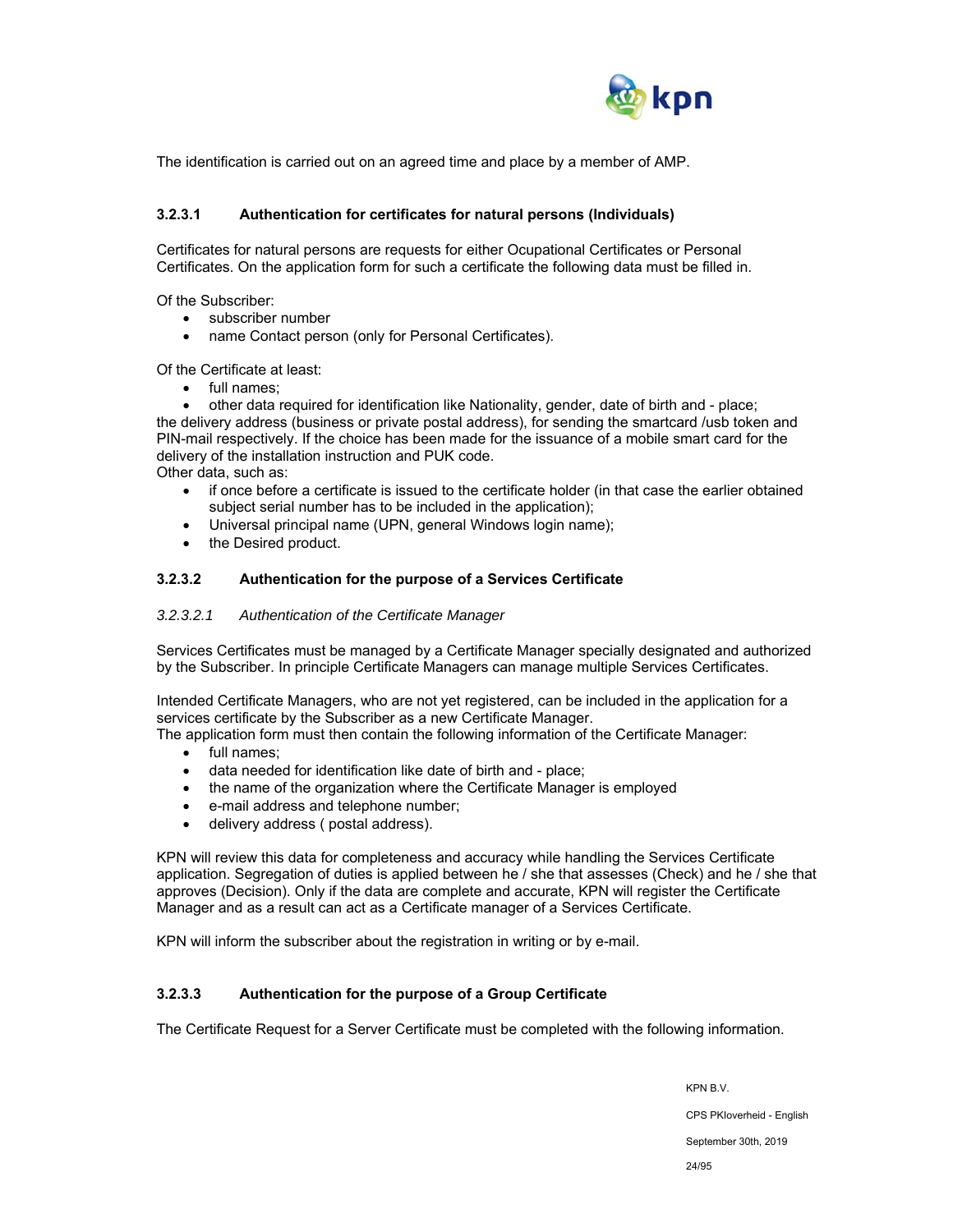

Of the subscriber's organization:

• the subscriber number.

Of the Contact Person:

- last name:
- date of birth

Of a new Certificate Manager:

- full names:
- data needed for identification such as date of birth and place;
- the name of the organization where the Certficate Manager is employed;
- e-mail address and telephone number;
- delivery address ( postal address).

Of an existing Certificate Manager:

- last name:
- e-mail address;
- Registration number.

Other data, such as:

- If an organization wants to participate in the digital government services, such as Digikoppeling and Digipoort: the Government Identification number (for government organisaties) or Chamber of Commerce number (for private sector organizations);
- Universal principal name (UPN, general Windows login name);
- if once before a certificate is issued to the certificate holder;
- the desired product.

KPN will review the Certificate Application for completeness and accuracy, including the signature and submitted evidence. Segregation of duties is applied between he / she that assesses (Check) and he / she that approves (Decision). Only if the Certificate Application is complete and correct, KPN will approve the Certificate Application.

KPN will inform the Subscriber in writing or by e-mail on approval of the Certificate Application.

## **3.2.3.4 Authentication for the purpose of Server Certificate**

The Certificate Request for a Server Certificate must be completed with the following information. Of the subscriber's organization:

the subscriber number.

Of the Contact Person:

- the subscriber number and last name;
- date of birth.

Of a new Certificate Manager:

- full names;
- data needed for identification like date of birth and place;
- the name of the organization where the Certficate Manager is employed;
- e-mail address and telephone number;

KPN B.V.

CPS PKIoverheid - English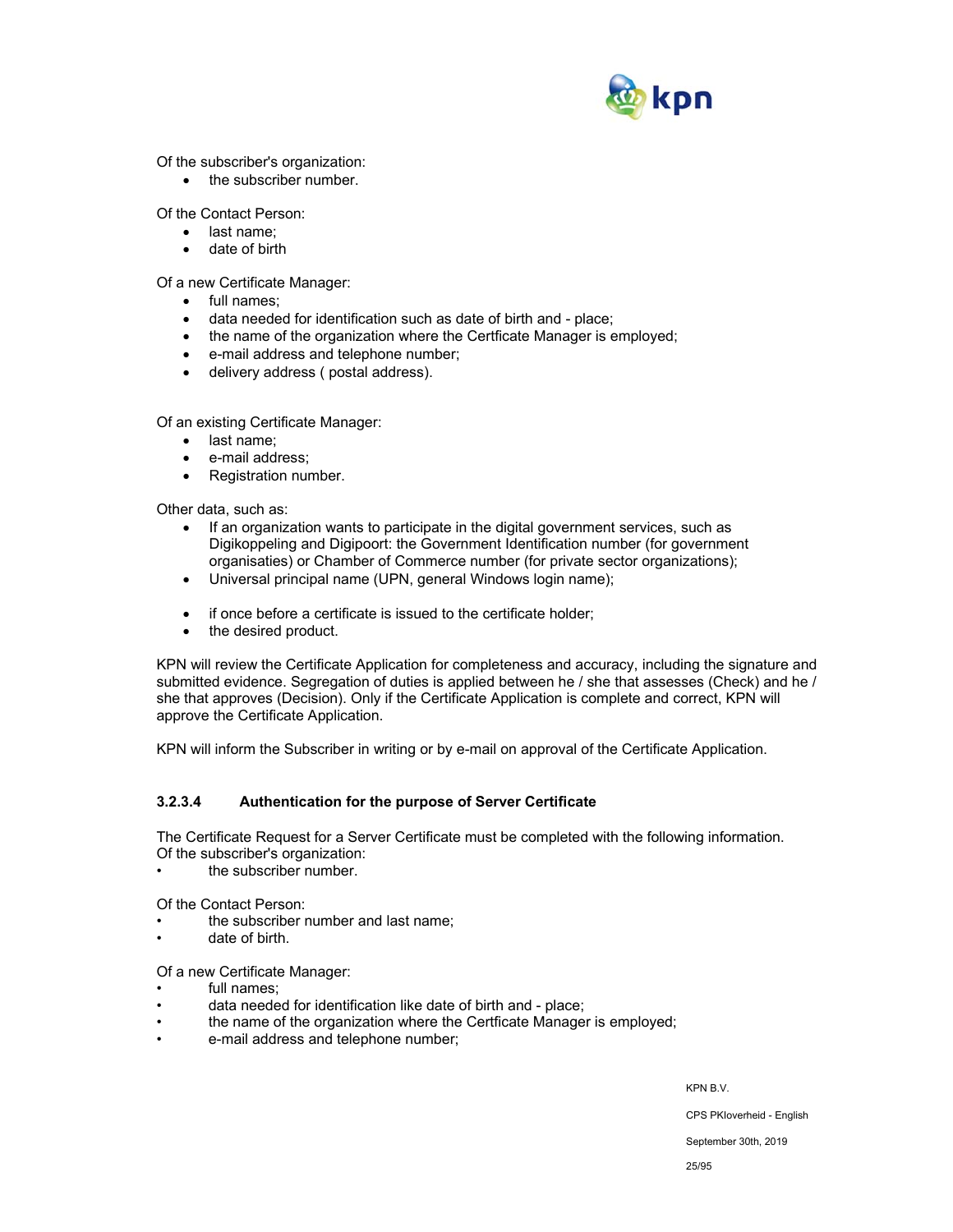

delivery address ( postal address).

Of an existing Certificate Manager:

- last name;
- e-mail address;
- Registration No.

Of the Certificate Holder at least:

- Certificate Signing Request data from the server;
- (primary) identifier or name of the server,

the primary name of the server will be included in the Subject.commonName and in the SubjectAltName.dNSName of the certificate;

• Optional additional identifier 's or names of the server can be specified, additional names are in addition to the primary name included in the SubjectAltName.dNSName of the certificate , in the order as provided in the application.

Other data such as:

- province name;
- country name and country code in accordance with ISO 3166;
- If an organization wants to participate in the digital government services, such as

Digikoppeling and Digipoort: the Government Identification number (for government organisaties) or Chamber of Commerce number (for private sector organizations);

The subscriber must demonstrate entitlement to use the organization's primary and additional names that identify the server or service. The primary and additional names of the server MUST be reffered to as "fully qualified domain name" (FQDN, see definitions). In this field, a Plurality or FQDN "s MAY be used.

KPN will review the Certificate Application for completeness and accuracy, including the signature and submitted evidence. Segregation of duties is applied between he / she that assesses (Check) and he / she that approves (Decision). Only if the Certificate Application is complete and correct, KPN will approve the Certificate Application.

KPN will inform the Subscriber in writing or by e-mail on approval of the Certificate Application.

## **3.2.3.5 Authentication for the purpose of an EXTENDED VALIDATION-certificate**

#### *3.2.3.5.1 Authenticatie of the certificate manager*

EXTENDED VALIDATION Certificates must be managed by a Certificate Manager, explicitly designated and authorised by the Subscriber. In principle, Certificate Managers can manage multiple EXTENDED VALIDATION certificates. Because this is a frequently occurring practice, the identification and authentication of the Certificate Administrator is disconnected from the certificate request of the Extended Validation certificate itself. KPN has implemented the following working method

Certificate Managers must be registered separately by the Subscriber, by each Subscriber for whom he/she is or will be working. A registration form is available for this purpose. The following information must be entered on the registration form for Certificate Managers.

From the Contact person:

KPN B.V. CPS PKIoverheid - English September 30th, 2019 26/95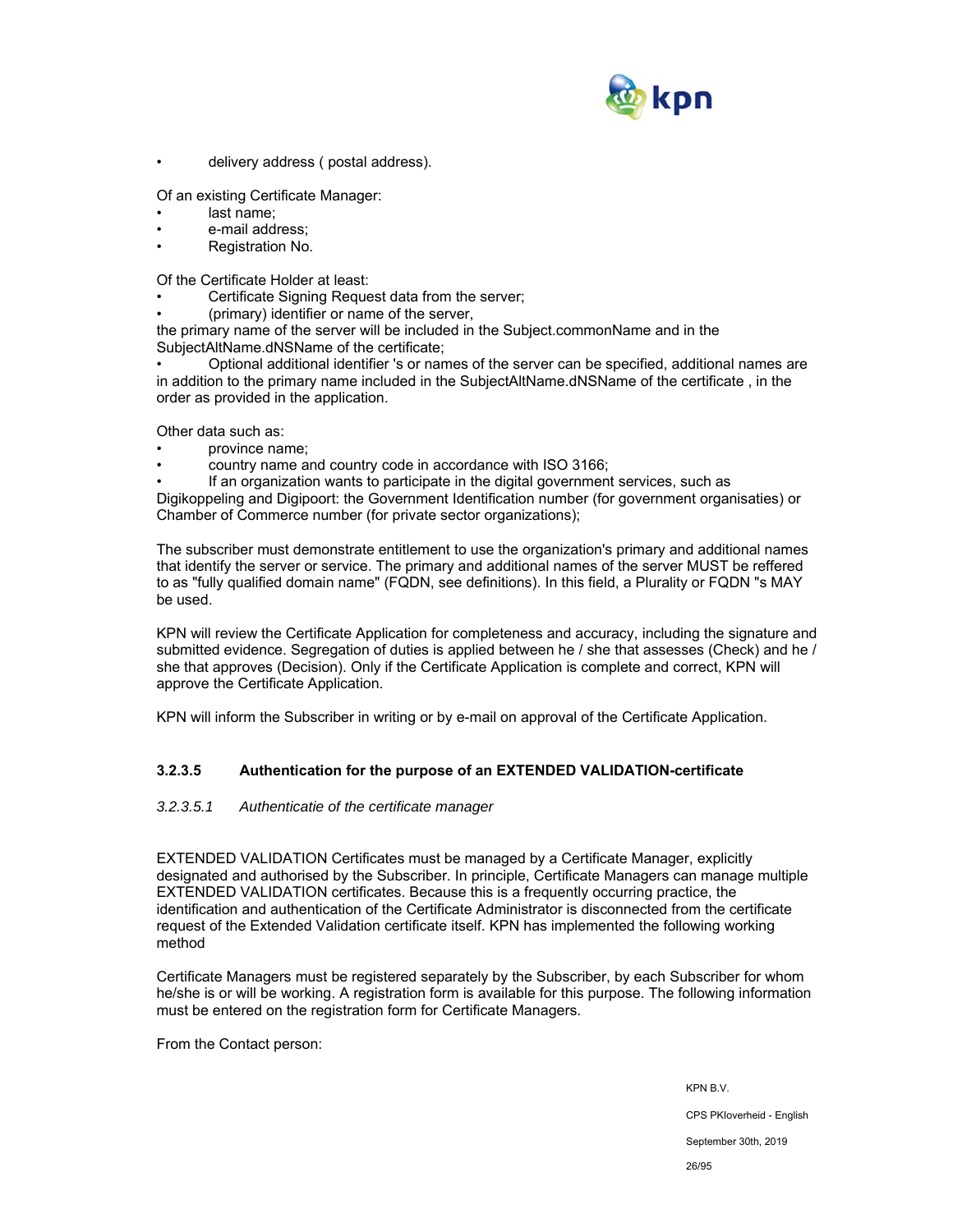

- subscriber number and name:
- Name and contact details.

From the Certificate Manager:

- Full names;
- data required for identification as nationality, sex, date and place of birth;
- the name of the organisation for which the Certificate Manager is working (only if the Certificate Manager is not working for the Subscriber);
- e-mail address and telephone number;
- delivery address ( postal address).
- .

Other data, such as:

- whether, if applicable, identification of the Certificate Manager should be done by AMP; - or can be relied on a previously performed identification.

This evidence must not be older than 13 months otherwise the data must be retrieved and verified again unless the agreement with the subscriber explicitly provides that the certificate manager retains his or her authorisation until it is revised by the subscriber or until the agreement expires or is terminated. KPN will receive the registration form and assess it for completeness and accuracy, including the signature and evidence provided. In doing so, a separation of functions is applied between the person who assesses (checks) and the person who decides (has). Only if the registration form is complete and correct will KPN register the Certificate Manager and an Extended Validation certificate can be requested.

KPN will inform the Subscriber of the registration in writing or by e-mail.

## *3.2.3.5.2 Authentication of Certificate Application*

The following information must be entered on the Certificate Application for an Extended Validation Certificate.

From the subscriber organization:

if an organisation wants to participate in the digital services of the government, such as Digikoppeling and Digipoort: Government Identification Number (for government organisations) or Chamber of Commerce number (for private organisations);

From the Contact Person:

- subscriber number and name;
- name and contact details.

From the Certificate Manager:

- Full names;
- telephone number;
- Registration number.

Other information such as:

- whether it is an initial application or a replacement;
- provincial name;
- Country name and country code according to ISO 3166.

The subscriber must demonstrate that the organization may use the primary and additional names identifying the server or service. The primary and additional server names MUST be listed as fully-

KPN B.V.

CPS PKIoverheid - English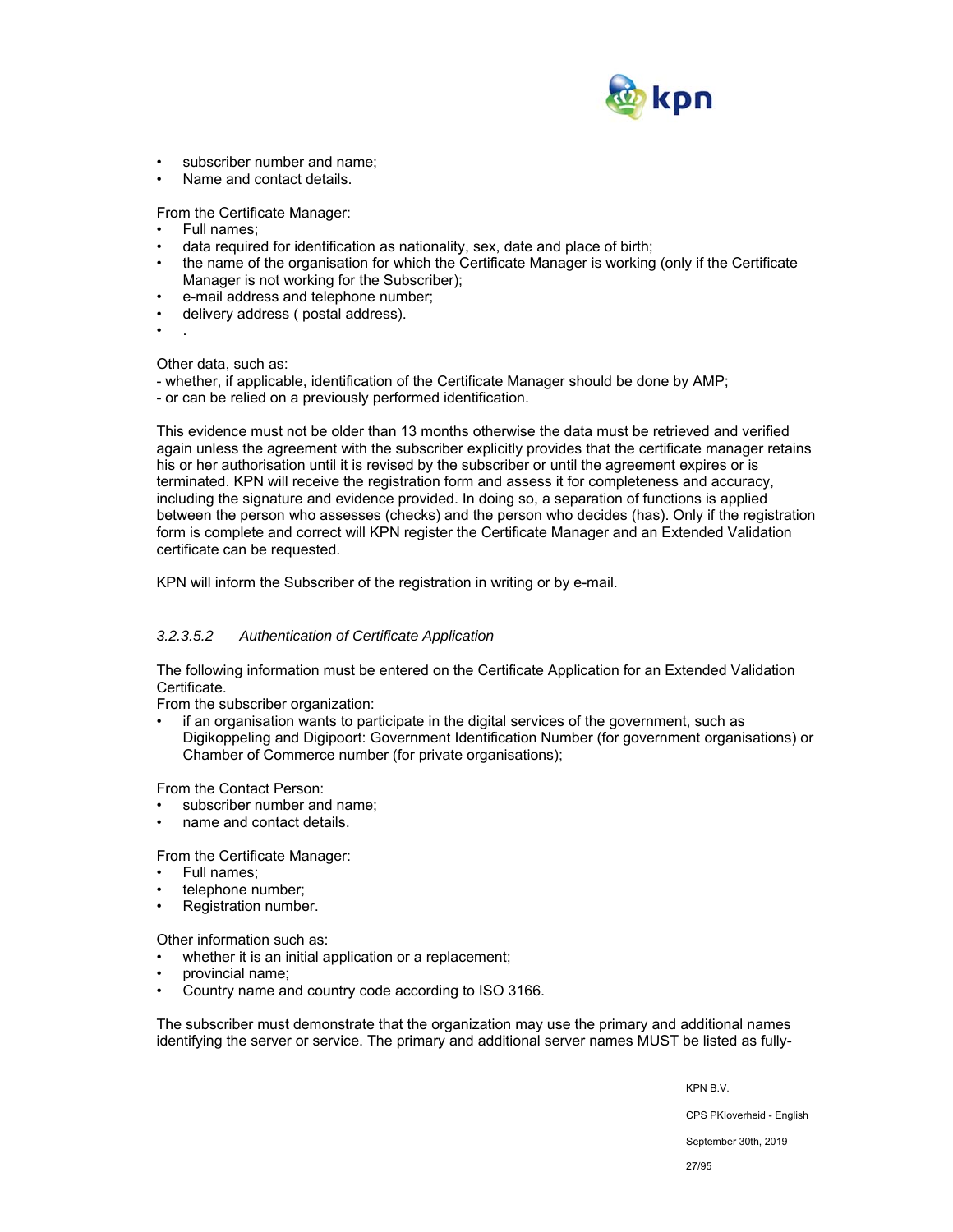

qualified domain names (FQDN, see definitions). Multiple FQDNs may be used in this field. These FQDNs MUST come from the same domain name range. (e.g. www.logius.nl, application.logius.nl, secure.logius.nl etc.).

If a government organization wishes to participate in Digikoppeling, an extract from the Digikoppeling Service Register must be provided, if this has not already happened at the time of the subscriber registration.

KPN will receive the Certificate Application and assess it for completeness and accuracy, including the signature and the evidence provided. In this case, a segregation of duties is applied between the person who assesses (checks) and the person who decides (has). KPN will only approve the Certificate Application if the Certificate Application is complete and correct.

KPN will inform the Subscriber of the approval of the Certificate Application in writing or by e-mail.

## **3.2.3.6 Authentication for the purpose of a Private Services server certificate**

#### *3.2.3.6.1 Authentication of a Certificate Manager*

Private Services Server certificates must be managed by a Certificate Manager explicitly designated and authorised by the Subscriber. In principle, Certificate Managers can manage several certificates. Because this is a very common practice, the identification and authentication of the Certificate Manager is disconnected from the certificate request of the Private Services Server certificate itself. KPN has implemented the following working method.

Certificate managers must be registered separately by the Subscriber, for each Subscriber for whom he/she is or will be working. A registration form is available for this purpose. The following information must be entered on the registration form for Certificate Managers.

From the Contact Person:

- Subscriber number and name:
- name and contact details.

From the Certificate Manager:

- Full names:
- data required for identification as nationality, sex, date and place of birth;
- the name of the organisation for which the Certificate Manager is working (only if the Certificate Manager is not working for the Subscriber);
- e-mail address and telephone number;
- delivery address ( postal address).

This evidence must not be older than 13 months otherwise the data must be resubmitted and verified unless the agreement with the subscriber explicitly provides that the certificate manager retains his or her authorisation until such time as it is reviewed by the subscriber or until the agreement expires or is terminated. KPN will receive the registration form and assess it for completeness and accuracy, including the signature and evidence provided. In doing so, a separation of functions is applied between the person who assesses (checks) and the person who decides (has). Only if the registration form is complete and correct will KPN register the Certificate Manager and a Private Services Server certificate can be requested.

KPN will inform the Subscriber about the registration in writing or by e-mail.

KPN B.V. CPS PKIoverheid - English September 30th, 2019 28/95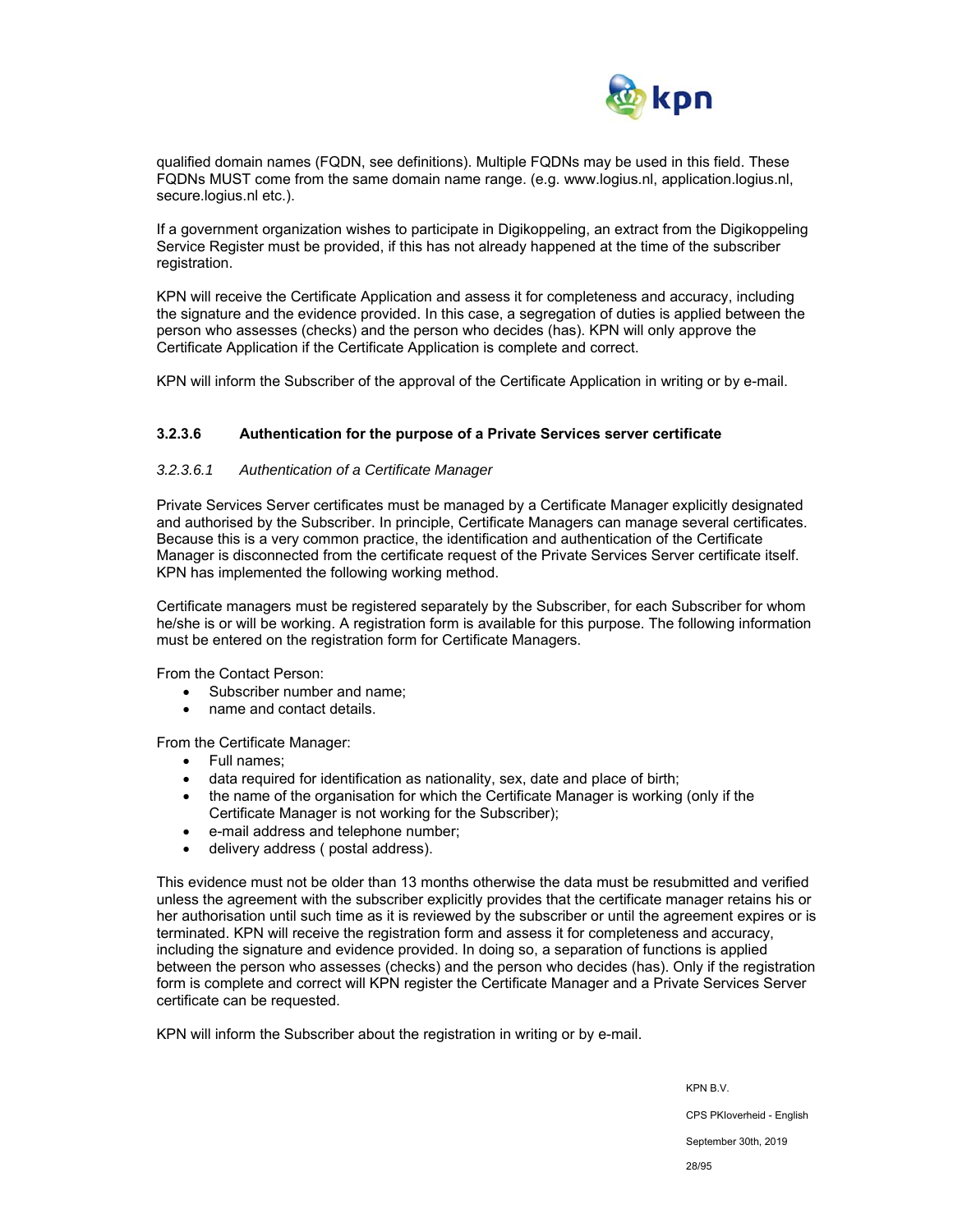

#### *3.2.3.6.2 Authentication for the purpose of a Private Services server certificate*

On the Certificate request for a Private Services Server certificate, the following information must be provided:

From the subscriber organization:

• The subscriber number.

From the Contact Person:

- Subscriber number and name;
- name and contact details.

From the Certificate Administrator:

- Full names;
- telephone number;
- Registration number.

Other information such as:

- whether it is an initial application or a replacement;
- provincial name;
- Country name and country code according to ISO 3166.

The subscriber must demonstrate that the organization may use the primary and additional names identifying the server or service. The primary and additional server names MUST be listed as fullyqualified domain names (FQDN, see definitions). Multiple FQDNs are used in this field MUST be used. These FQDNs MUST come from the same domain name range. (e.g. www.logius.nl, application.logius.nl, secure.logius.nl etc.).

KPN will receive the Certificate Application and assess it for completeness and correctness, including the signature and evidence provided. In this case, a segregation of duties is applied between the person who assesses and the person who decides. KPN will only approve the Certificate Application if the Certificate Application is complete and correct.

KPN will inform the Subscriber of the approval of the Certificate Application in writing or by e-mail.

## *3.2.4 Authorization of the Certificate Holder*

The authorization of the Certificate Holder to receive and use a certificate from the organization is demonstrated by signing the certificate application by or on behalf of the subscriber. In case of a Server Certificate, the Subscriber has to supply proof of the identifier of the device or system, so that reference can be made to it.

The KPN special conditions stipulates that the Subscriber has the obligation, if relevant changes occur in the relationship between the subscriber and Certificate Holder, to revoke the certificate immediately. Significant changes in this regard may include suspension or termination of employment or professional practice.

> KPN B.V. CPS PKIoverheid - English September 30th, 2019 29/95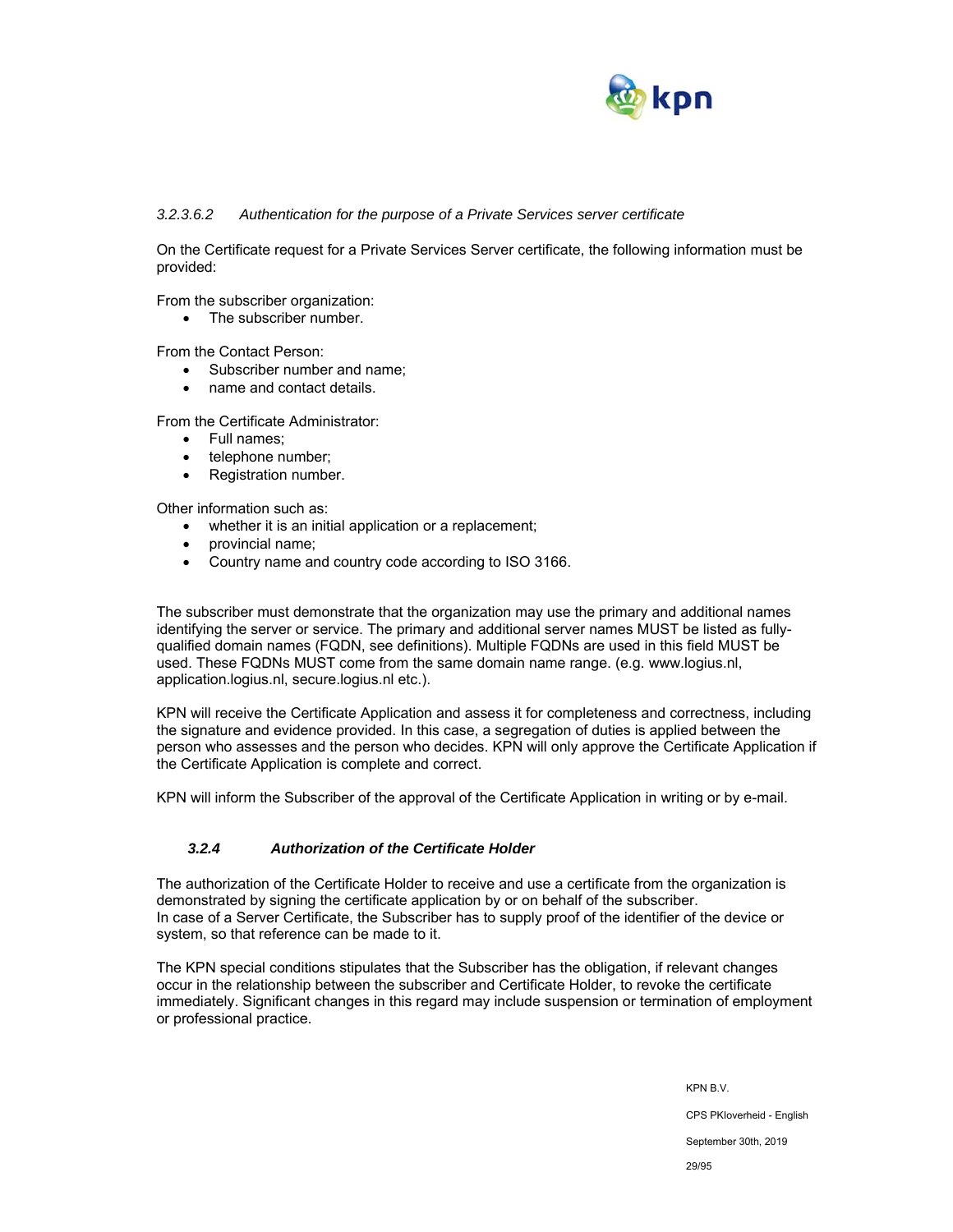

#### **3.3 Identification and authentication for re-key requests**

#### *3.3.1 Identification and authentication for routine re-key*

Currently KPN does not allow for renewal of certified keys.

#### *3.3.2 Identification en Authentication for routine re-key of the CA certificate*

The CA Certificate is not routinely renewed. The CA Certificate (If Desired) renewed around three or five years before the end of his life. Renewal of the CA certificate will be subject to a strict procedure in consultation and in cooperation with the Policy Authority of PKIoverheid.

KPN offers no possibility for routine renewal of PKIoverheid Certificates. A request for renewal will be treated as an application for a new certificate

#### *3.3.3 Identification and authentication for re-key after revocation*

Currently KPN does not allow for renewal of certified keys

#### **3.4 Identification and authentication for revocation request**

In Section 4.9 Revocation and suspension of certificates is described who may submit a request for revocation.

Only the Subscriber or the Certificate holder, or in the case of the Services Certificate, the Certificate Manager, may submit a request to revoke a certificate. This can be done Electronically / online through the KPN website (https://certificaat.kpn.com/pkioverheidcertificaten/intrekken/). In order to revoke the Certificate. The Certificate Holder/ Certificate Manager is required to make use of a revocation pass code.

The revocation code for Professional Certificates, and Personal certificates is sent to the Certificate Holder or the Certificate Manager (PIN-mail). The revocation code for Services Certificates and (Extended validation) Server and Private services server certificates is sent to the Certificate Manager.In case of a server certificate the revocation code can also be sent by encrypted e-mail.

In some cases, the Subscriber is obliged to revoke its certificate (see the KPN Special Conditions). In the event that the Certificate Holder / Certificate Manager fails to do this, the subscriber needs to be able to do this. For this purpose, the Certificate / Certificate Administrator must provide the revocation code to the Subscriber or The Subscriber must obtain the revocation code from the Certificate Holder / Certificate Manager immediately after issuing and record carefully this carefully.

For non-urgent revocations the Subscriber and / or the CertificateHolder / Certificate Manager can submit a revocation request using the form "Request Revocation Certificates.

On the form " Certificates Revocation Request ", the following information must be completed. Of the Contactperson:

- Subscriber number and  $-$ name:
- name en contact data.

KPN B.V. CPS PKIoverheid - English September 30th, 2019 30/95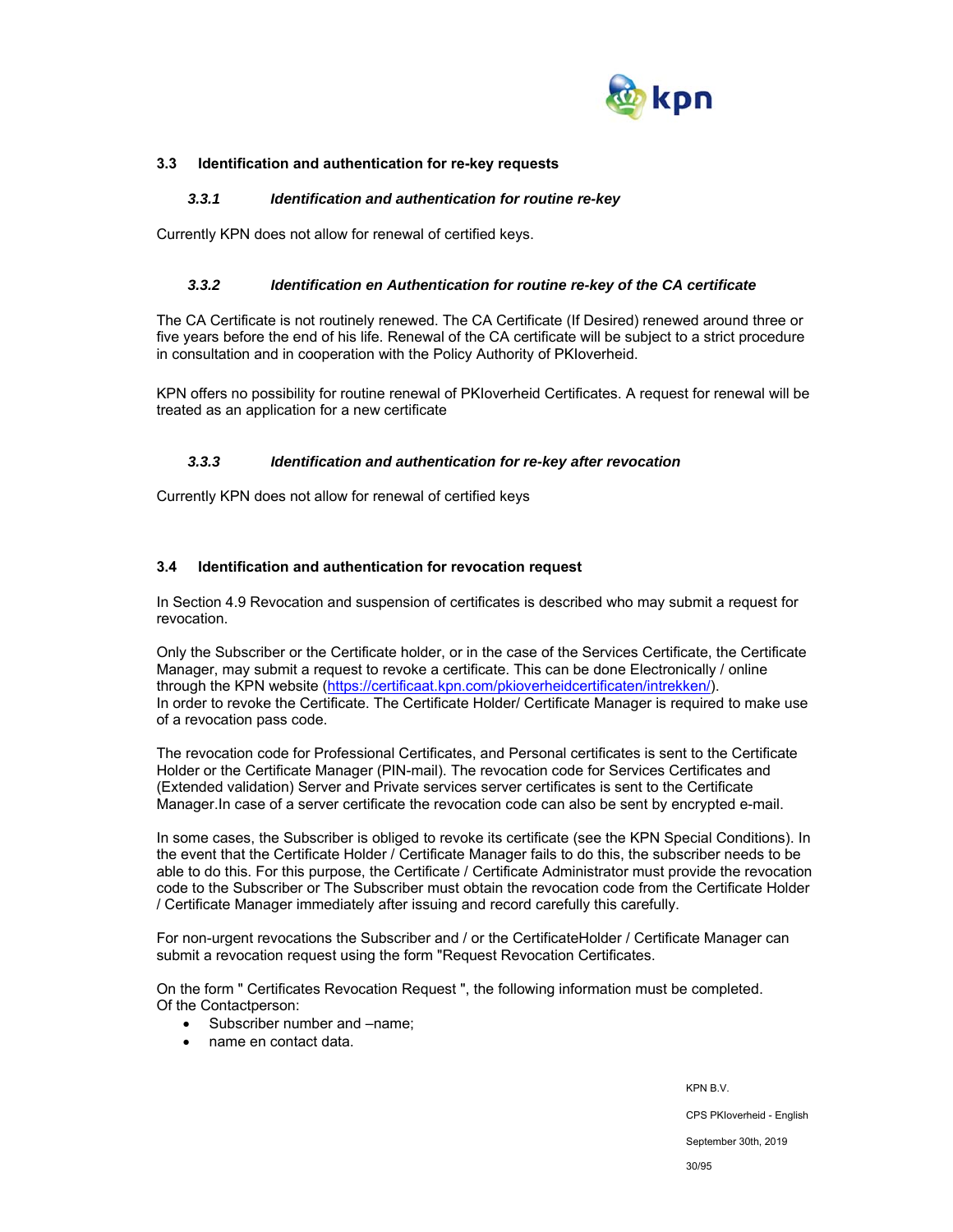

Of the Certificate

- name in the Certificate;
- subject serial nummer in the Certificate;
- certificate type;
- serial nummer(s) the Certificate (s)
- revocation code;
- reason for revocation.

The form "Certificate Revocation Request" will be accepted by KPN and reviewed for completeness and accuracy. If the application is complete and accurate KPN will execute the revocation. With this segregation of duties is applied between he / she that assesses (Check) and he / she that approves (Decision). This revocation will be executed within four hours after the receipt of the revocation request.

The Subscriber and the Certificate Holder / Certificate Manager will be informed in writing or by e-mail concerning the outcome of the revocation request.

If KPN has good cause to doubt the authenticity of a revocation request, KPN can require that he /she who submitted the request will produce proof of Identity to KPN before the revocation is executed.

KPN is also entitled to revoke certificates independently if : (see Section 4.9.2):

- Subscriber acts Contrary to the conditions Imposed on him for use, as defined in this CPS and in the Special Conditions or;
- the Private Key of the KPN CA or from the State of the Netherlands, is stolen or otherwise compromised or;
- The algorithm used is compromised, or is liable to be compromised or, in general, becomes too weak for the purpose for which it is used.

KPN is able to revoke a certificate without the revocation code.

A relying party may report a subscriber who does not or does not fully comply with the conditions imposed. This can be done using the contact form https://certificaat.kpn.com/support/mijnregistratie/intrekken

In the field 'Betreft' (subject) option '10. Melding omstandigheid intrekking Certificates' should be chosen. (eng:"10. Notification conditions that can lead to revocation").

This form can contain the following: details of the reporter such as his name, organization name and contact information;

- data of the condition, such as a description and date and time of the notification;
- details of the relevant certificate such as the name and subject serial number of the Certificate holder, the Certificate type and serial number.

KPN will receive the notification, review the form for completeness and accuracy, and possibly try to collect additional information and decide whether or not to proceed with revocation. With this segregation of duties is applied between he / she that assesses (Check) and he / she that approves (Decision). Revocation will be executed within four hours after the decision to do so. The detector, the Subscriber, Certificate holder/ Certificate Manager in question will be informed in writing or by e-mail about the notification and its handling.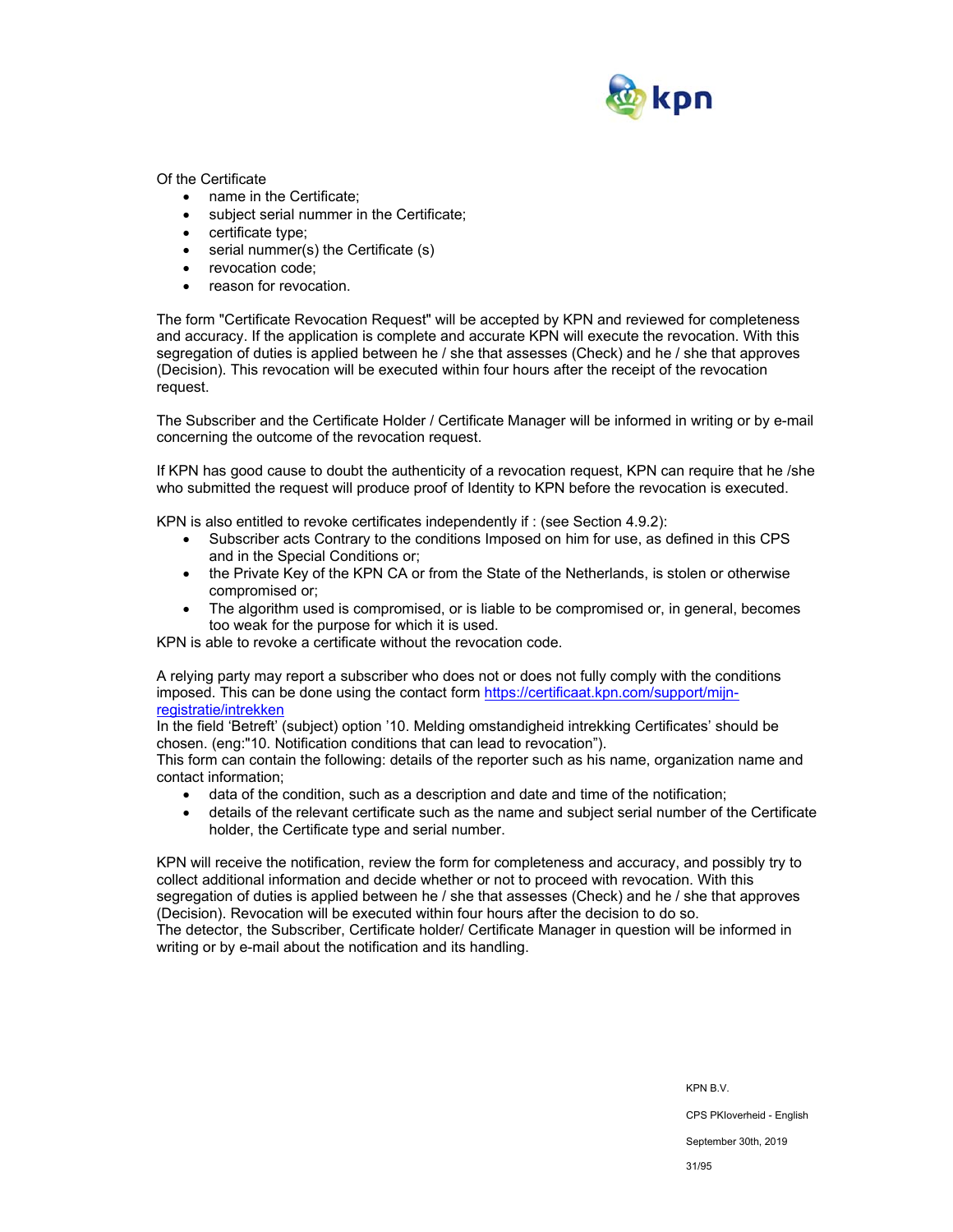

## **4 Certificate Life-Cycle Operational Requirements**

## **4.1 Certificate application**

## *4.1.1 Who can apply for a certificate*

In principle, only the Authorized Representative of the Subscriber can apply for a subscriber registration. By signing the subscriber registration the Authorized Representative authorizes one or more contacts mentioned in the form to apply for, install, manage and revoke certificates and to Authorize other contacts and Certificate Managers, on behalf of the Subscriber.

## *4.1.2 Responsibilities and obligations*

The duties and responsibilities of those involved, KPN, Subscriber,Certificate Holder / Certificate Manager and Relying Party are described in the KPN Special Conditions.

## **4.1.2.1 Responsibilities and obligations of the TSP**

KPN is responsible for all certification services and guarantees Subscribers, Certificate Holders and Relying Parties that it will abide by the Special Conditions, the CPS and the applicable CPs. KPN is obviously responsible for outsourcing (parts of) services to other parties. An example of this is the outsourcing to AMP of the identification of Certificate Holders and Certificate Managers. But KPN has outsourced multiple services. As final responsible Trust Service Provider, as an outsourcer of services, KPN ensures the quality of the outsourced services by applying (forms of) management, coordination, supervision and mutual assurance. The implementation will depend on the specific situation.

If a subcontracting reaches a certain extent, the outsourcing will be described in an appendix to this CPS.

## **4.1.2.2 Responsibilities and obligations of the Subscriber**

The Subscriber is responsible for the correctness of all data required for the creation and delivery of certificates and for the proper use of those certificates. Subscriber warrants to KPN and Relying Parties that it will abide by the Special Conditions, the CPS and the applicable CPs.

## **4.1.2.3 Responsibilities and obligations of the Certificate Holder**

The Certificate Holder (including, in the case of a server certificate or Group Certificate, the Certificate Manager), as holder of the certificate that is requested on behalf of the Subscriber of the Certificate Holder is also responsible for the correct delivery of all data needed for creating and delivering certificates and the proper use of those certificates. The Certificate Holder warrants to KPN, the Subscriber and Relying Parties that he / she will abide by the Special Conditions, the CPS and the applicable CPs.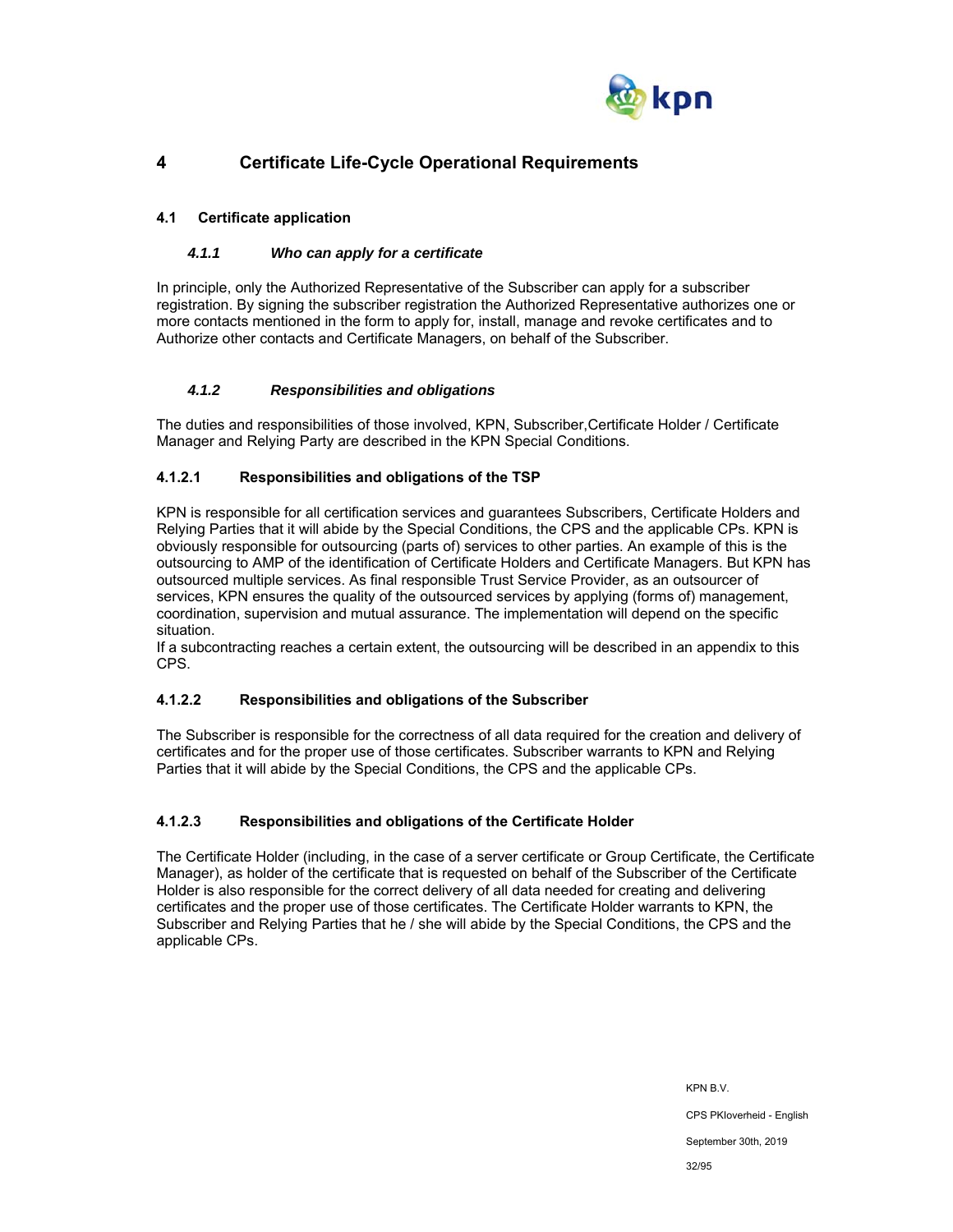

## **4.1.2.4 Responsibilities and obligations of the Relying Party**

Relying Party is responsible for correctly Relying on a certificate and Warrants to KPN, the Subscriber and the Certificate Holder that it will abide by the Special Conditions, the CPS and the applicable CPs.

#### *4.1.3 The proces*

The processes defined by KPN for the realization of its certification service are in general divided two parts, based on the principle of seggregation of duties. The first part is the assessment and the second part is the execution. In the assessment the receipt of the application is recorded, the completeness of the application and the presence of supporting documents are determined(acceptance) and evaluated on accuracy. Last part of this section is to take a decision on the application. The second part, the execution, is to implement the decision and informing stakeholders about it. In the following sections, the processes will be described in more detail.

#### **4.2 Certificate application processing**

#### *4.2.1 Registration of Subscriber and Certficate Manager*

Organizations must, before being able to apply for certificates, register as a subscriber of the certification services from KPN. This can be done by completing a web form "PKIoverheid Subscriber Registration", attach the required evidence (see Section 3.2.2) and send all by mail to KPN. Detailed instructions for using the form are attached to this form. Other forms are available for maintaining the data supplied to KPN. See the website https://certificaat.kpn.com/support/wijzigen-abonneeregistratie/

Part of the registration of a subscriber, is the authorization of one or more contact persons. These contact persons need to be authorized to apply for certificates, to authorize other contact persons and to be allowed to revoke certificates. The authorization is done by signing the form "Abonnee Registratie (subscriber registration)" by the Authorized Representative of the subscriber (see Section 3.2.2).

KPN will receive the forms and assess the completeness and accuracy of the forms. A registration form must be complete in order to be accepted and to proceed to assess the accuracy. In case of deficiencies the subscriber that submitted the PKIoverheid Subscriber Registration web form will be contacted.

If the subscriber registration has been approved, the subscriber is registered and can request for certificates. The Subscriber will be informed in writing of approval or disapproval.

In addition to registering the organization as a Subscriber, also Certificate Managers of Services Certificates can be registered. Certificate Managers can manage multiple certificates in principle but must first be registered to do so. This can be done during the application for a Services Certificate by adding a not yet registered Certificate Manager. This can also be accomplished by filling out the form Registration Certificate Managers, attach the requested evidence (see section 3.2.3.2) and send all by mail or Electronically to KPN. Detailed instructions for using the form are attached to the form. There are also forms available for maintaining the data supplied to KPN.

> KPN B.V. CPS PKIoverheid - English September 30th, 2019 33/95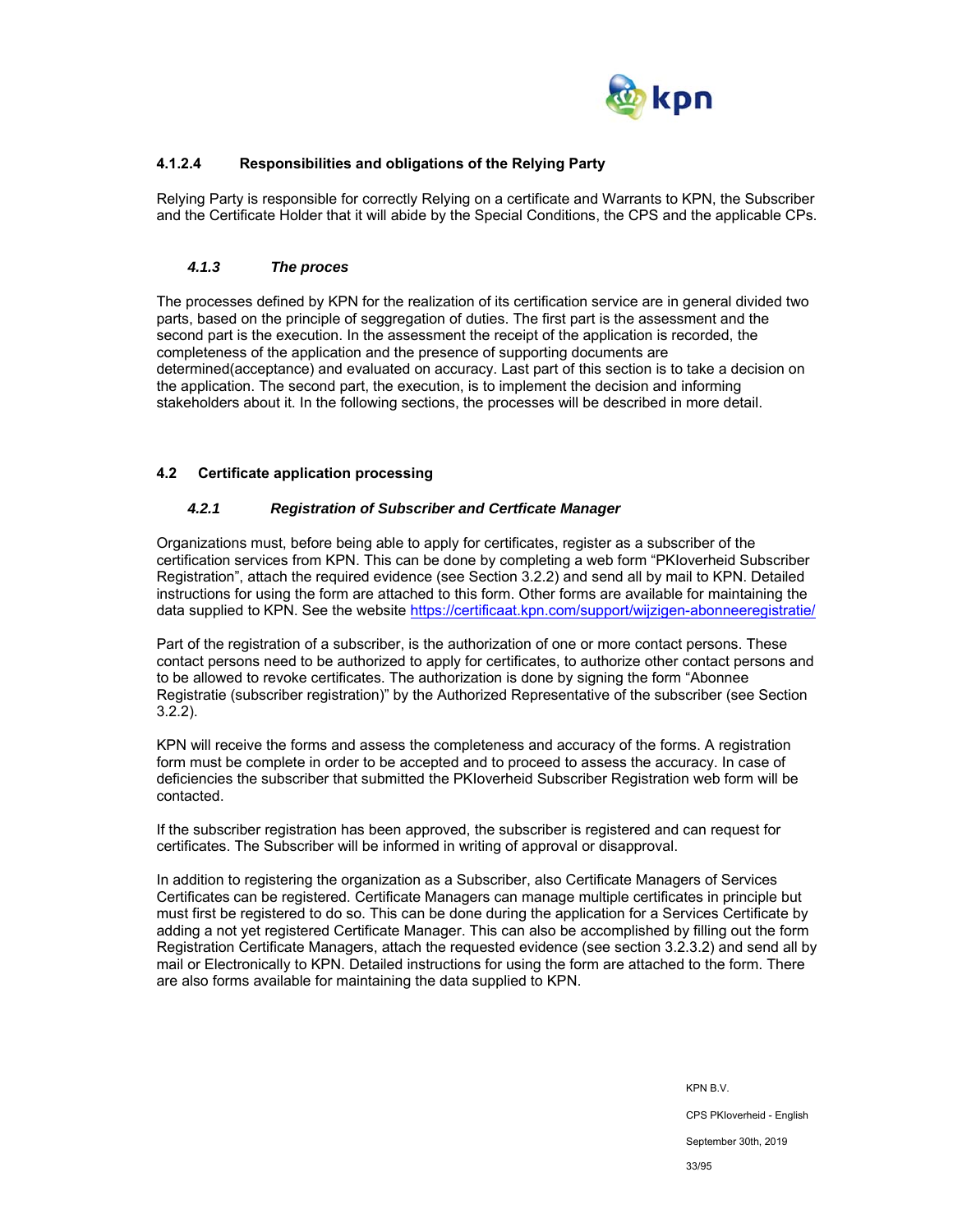

Also for registering Certificate Managers it applies that KPN will accept the application for registration of a Certificate Manager, assess the completeness and accuracy and will come to an approval or disapproval. The Subscriber will be informed in writing of the decision.

Part of the registration of the Certificate Manager is his personal identification. This is handled in the same way as for Certificate Holders, by AMP (see also section 4.2.2).

Once a Certificate Manager is identified and registered, applications for Server and Group Certificates can be handled as described in section 4.2.

If the Certificate Manager's personal details changes, the Contact Person must pass this modified data to KPN using the form: "Wijziging gegevens Certificaatbeheerder ( Change information Certificate Manager)" (see Electronic storage), and if a Certificate Manager is no longer able to manage the assigned certificates, the Subscriber has to report this by means of the form "Verwijdering Certificaatbeheerders(Removal of Certificate Manager)". KPN will review this form for completeness and accuracy. After a positive decision KPN will remove the Certificate Manager from the corresponding registration. Prerequisite for that removal is that the management of the certificates is transferred to another registered Certificate Manager.

#### *4.2.2 Certficate application*

There are different procedures for different types of applications:

- Applications for Personal Certificates, Professional Certificates and Group Certificates on a Smartcard or USB token, whereby the key pair is created by KPN;
- Applications for Professional Certificates and professional Certificates in the form of a Mobile smartcard (HSM) where the key pair is created in the HSM by the App of Ubiqu by means of a smart phone.
- Requesting (Extended Validation) Server Certificates, where the key pair is created by the Subscriber in the Subscriber's Safe Environment.
- Requesting Private Services Server Certificates, where the key pair is created by the Subscriber in the Subscriber's Safe Environment.

## **4.2.2.1 Application for Personal-, Professional-, and Group- Certificates on a Smartcard or USB token**

The following steps must be taken by default for applying for a Personal Certificate or Group Certificate.

- 1. The Subscriber fills out a certificate application form for a (prospective) Certificate Holder (or a Certificate Manager for the latter) and hereby declares that he agrees with the Special Terms and Conditions. Further instructions on how to use the form are enclosed with the form.
- 2. The Subscriber signs the application form and sends it to KPN.
- 3. KPN receives the Certificate Application, evaluates the completeness and correctness of the Certificate Application and makes a decision on it. Among other things, it is checked at recognised registries such as Stichting Internet Domeinregistratie Nederland (SIDN) or Internet Assigned Numbers Authority (IANA) whether Subscriber is the owner of the domain name, as it forms part of the e-mail address.
- 4. In the case of professional certificates, the authenticity of the proof of exercise of the Recognised Profession is verified.

KPN B.V.

CPS PKIoverheid - English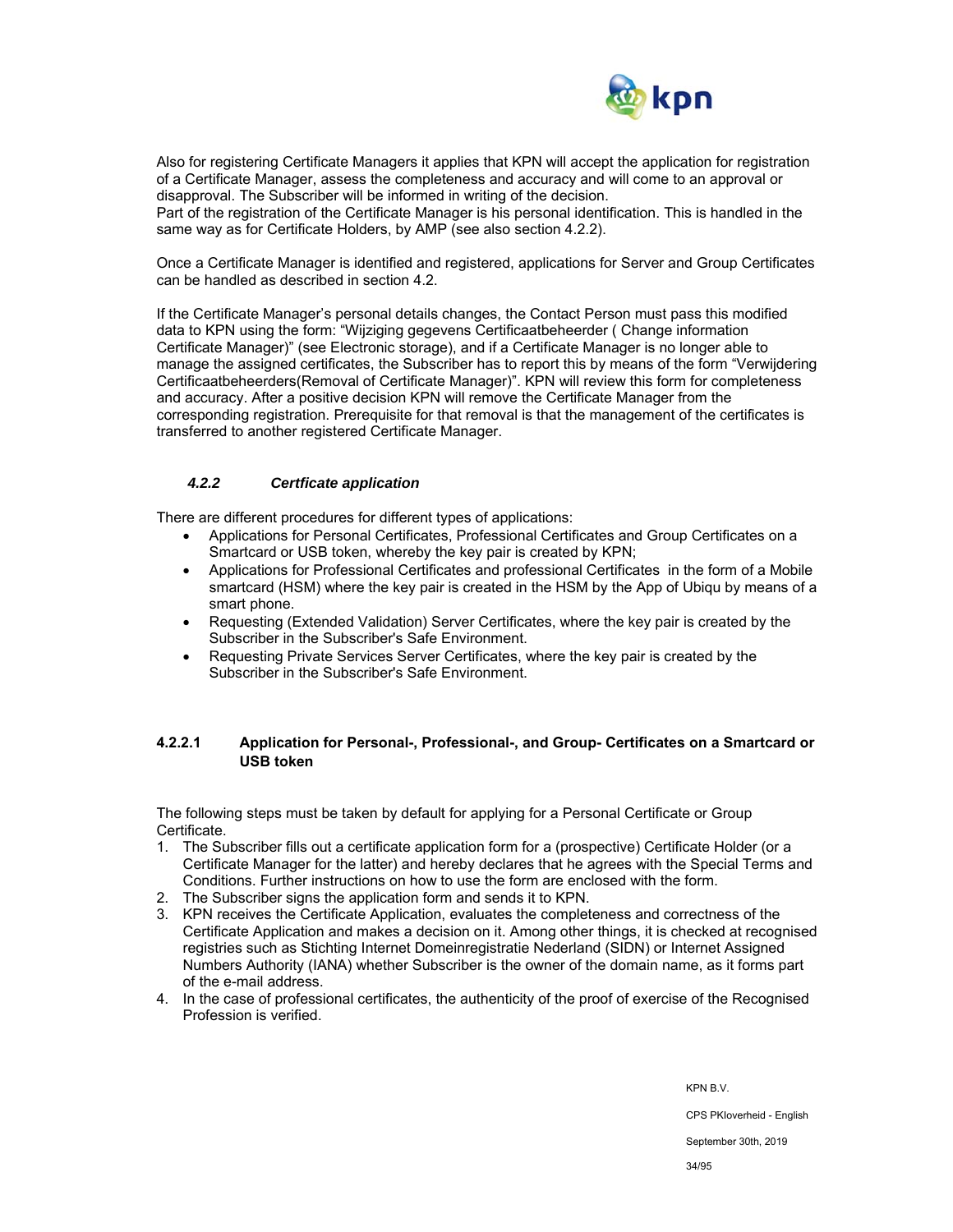

- 5. AMP AMP identifies the Certificate Holder, makes a copy of his identity document ( with shielding the passport photo and BSN) and sends this copy together with the signed identification electronically to KPN. If KPN can rely on an identification previously carried out by KPN, this identification does not need to be repeated. KPN can rely for Certificate Managers on an identification previously carried out by or on behalf of KPN if the identity document used is used again in the new application, it is not registered as stolen or missing and it is still valid until six weeks after submission of the application. The date of receipt of the application by KPN is the decisive factor.
- 6. If KPN approves the Certificate Application, the key material in the QSCD/SSCD will be generated and the Certificate generated. KPN also generates the secret PIN and PUK code for the QSCD/SSCD and the revocation code for the Certificates.
- 7. The smartcard/token containing the certificates is sent by post to the delivery address of the Certificate Holder/Certificate Manager. The smartcard/token is accompanied by an acknowledgement of receipt notification with a code. The Certificate Holder/Certificate Manager must confirm receipt of the smartcard/token via a link in the email using this code.AMP identifies the Certificate Holder, makes a copy of his identity document, sends this copy to KPN electronically together with the signed identification.
- 8. Upon receipt of the electronic AMP confirmation, KPN will send the document containing the secret PIN and PUK codes for the QSCD/SUD and the certificate revocation code for the Certificates by post to the specified delivery address of the Certificate Holder.

KPN will continue to offer the possibility of allowing identification and issuance at a time/location to be agreed upon.

## **4.2.2.2 Application for Personal and Professional Certificates as Mobile Certificates**

For the application of a Mobile Smart Card, in principle the same steps (1 to 6) are followed as for the physical Smart Card or USB token. See 4.2.2.1.

The validation of the data and identification take place in exactly the same way. However, no physical product is received in the form of a smart card or token.

7. A Pinmailer is sent in which the PUK code of the certificate is included.

8. KPN sends an order to Ubiqu to generate the key pairs.

9. KPN sends a registration and activation code by email and the corresponding CSR to the customer by letter.

10. The customer installs the app with the obtained registration and activation code and chooses a pin code.

11. With the chosen PIN code, the certificate holder confirms the creation of the certificate.

## **4.2.2.3 Application for Server Certificates**

## **CAA DNS records.**

The CAA record is a DNS record that gives domain owners extra control over SSL certificates issued for their domains - you use it to indicate which CA may issue certificates for your domains. The CAA record already became a recognised standard in 2013. Although it is often used, it was not compulsory. As of September 2017, it is mandatory for Certificate Authorities to check the CAA record of a domain name as part of the issuance of a certificate. Domain owners are not obliged to fill the record.

KPN B.V.

CPS PKIoverheid - English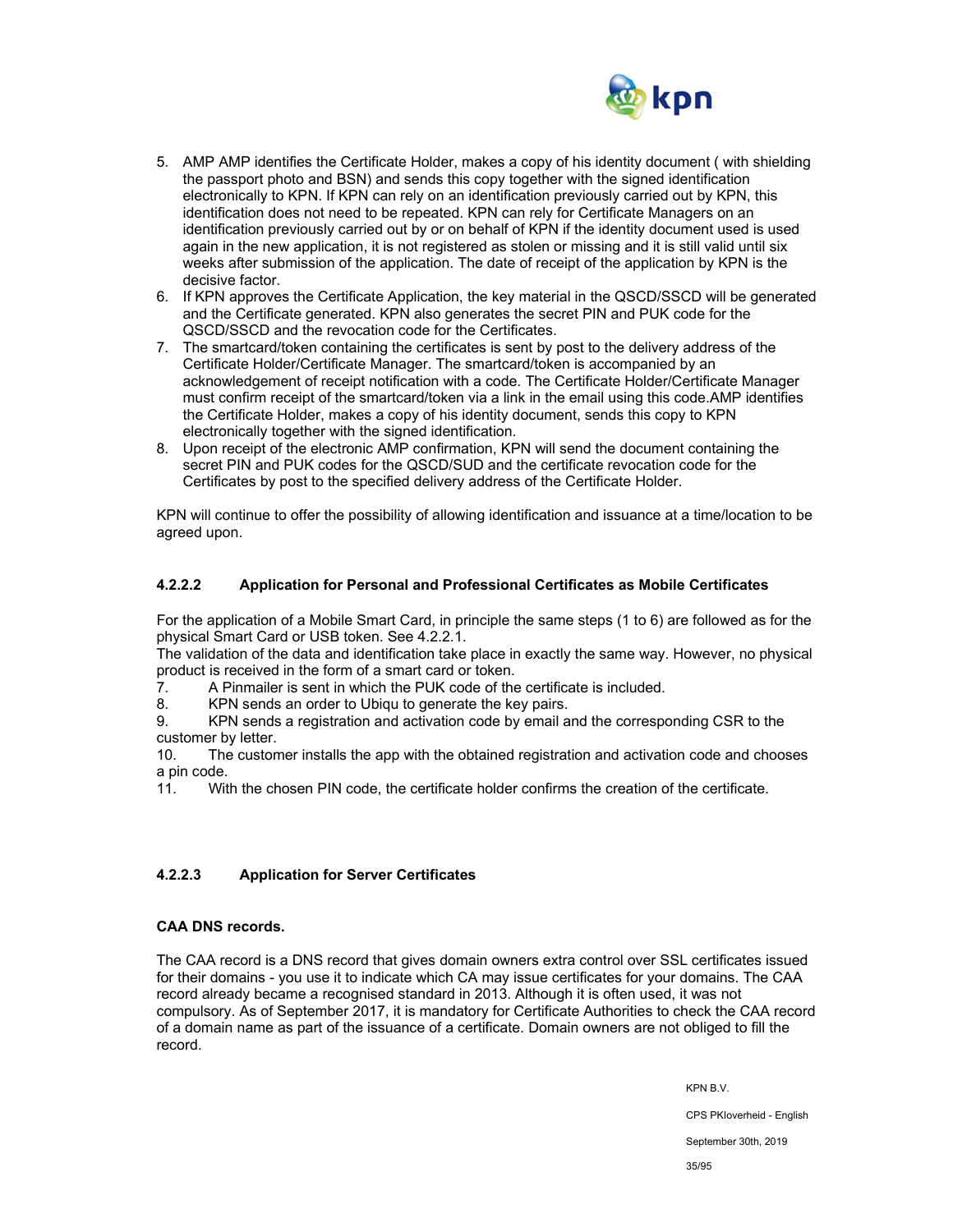

#### **What is a CAA DNS Record?**

A Certificate Authority Authorization record, or a CAA DNS record, is designed to allow domain owners to indicate which CA root certificate can be used to sign certificates for the domain in question. Because this certificate belongs to a certain certificate authority, it can effectively indicate which certificates may be issued for a domain. This prevents the issuing of a certificate by another CA that the selected CA.

KPN identifies itself as KPN.COM. If a domain owner wants KPN to be able to issue certificates for its domain, this identification must be included in the CAA record.

Example: IN CAA 0 issue "kpn.com".

KPN is therefore entitled to issue certificates for a certain domain if:

- The DNS of the domain in question does not contain a CAA record.
- The applicant has entered the identification "kpn. com" in the CAA record for the domain concerned.

In all other cases, KPN cannot issue the certificate and will contact the certificate applicant.

The Certificate Application for a Server Certificate largely follows the same procedure as mentioned under 4.2.2.1, taking into account the following difference.

- 1. The Certificate Administrator creates the key pair (length is 2048 bits) in the Subscriber's Safe Environment and sends a Certificate Signing Request (CSR) containing the Public Key. Subscriber completes the electronic application form PKIoverheid Server Certificates for a (future) Certificate Holder. This form can be found on the KPN website (https://certificaat.kpn.com ). This site also contains further instructions on how to use the form.
- 2. KPN receives the Certificate Application and assesses the completeness and correctness of the Application. Among other things, it is checked at recognised registries such as Stichting Internet Domeinregistratie Nederland (SIDN) or Internet Assigned Numbers Authority (IANA) whether Subscriber is the owner of the domain name.

KPN has 3 permitted methods for domain validation according to the Baseline Requirements of the CA/BROWSER forum. (https://cabforum.org/) It concerns the methods:

NB. The numbers below are the corresponding section numbers from the Baseline Requirements of the CABforum, where these requirements are described.

- a) 3.2.2.4.2 Email, Fax, SMS, or Postal Mail to Domain Contact
- In the Whois application the administrative contact is determined and the administrative contact is asked by email for approval to use the domain in question If the whois data is not available (or if no answer is received from the administrative contact) an email is sent (method b) to the contact person who submitted the application for the certificate containing a code, with the request to put this code in a certain directory on the site (/.well-known/pki-validation) or in a TXT field of the DNS registration of the domain in question (method c);
- b) 3.2.2.4.6 Agreed-Upon Change to Website
- c) 3.2.2.4.7 DNS Change
- 3. KPN will determine whether there is a CAA DNS record for the domain (s) involved and if this occurs whether KPN has been included through its identification kpn.com as a permitted

KPN B.V.

CPS PKIoverheid - English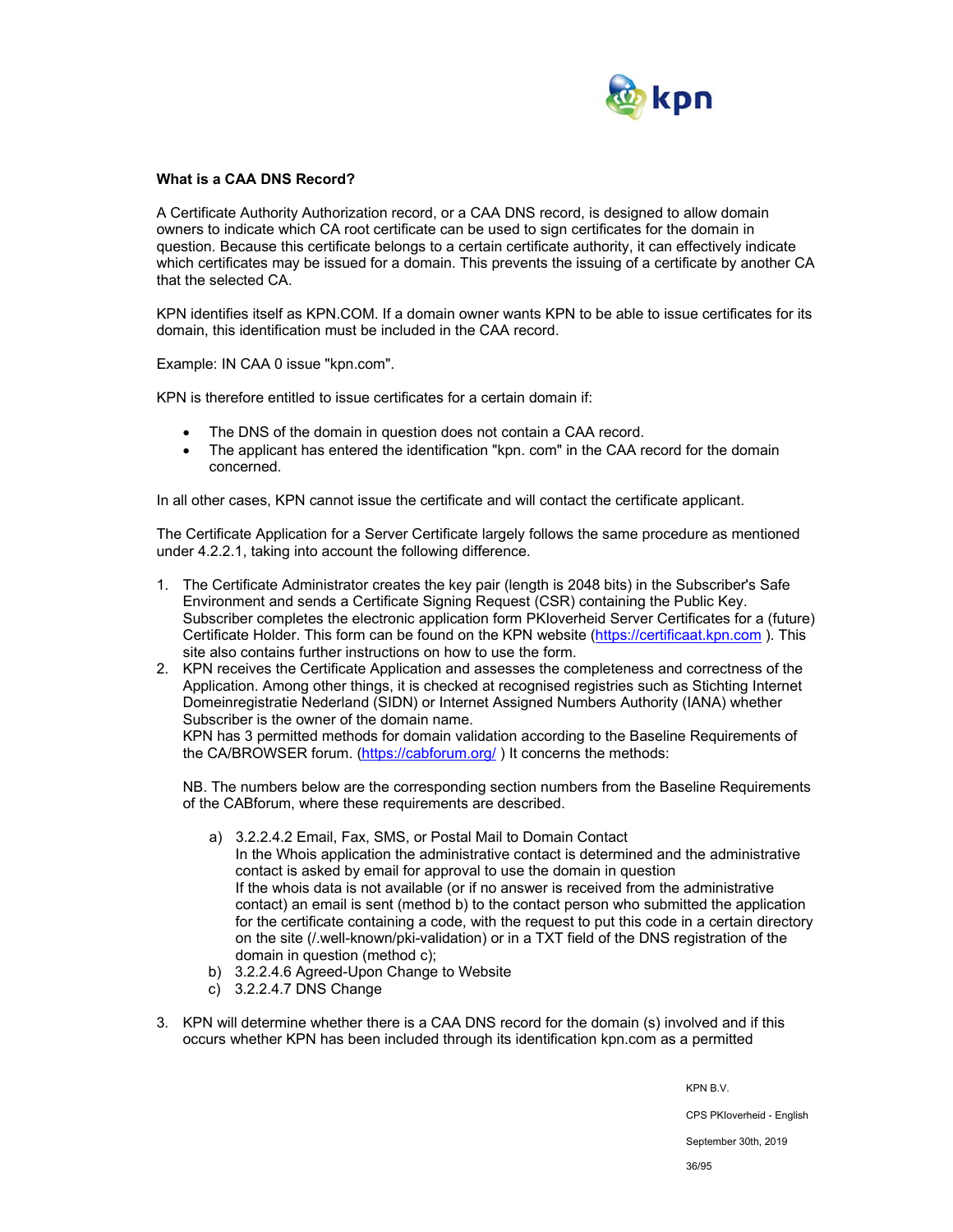

certificate issuer for these domain (s). If this is not the case, KPN will contact the applicant and reject the relevant certificate application.

- 4. In addition, it is also assess whether there is url-spoofing or phishing, therefore https://www.phishtank.com or similar will be consulted to see if the domain name does not appear on a spam and/or phishing blacklist. If KPN suspects phishing or other possible abuse, KPN will report this suspicion to https://www.phishtank.com.
- 5. Subscriber's KvK data are read in real time from the Chamber of Commerce systems. An OIN is generated automatically from the data of the Chamber of Commerce.
- 6. If KPN approves the Certificate Application, the Certificate is created and sent to the Certificate Manager by e-mail.

#### **4.2.2.4 Application for Extended Validation certificates**

The Certificate request for an Extended Validation certificate is basically the same as the request for a server certificate. (see 4.2.2.3)

There is a difference in the validation process with respect to the subscriber process.

If, based on the requested data, it appears that the subscriber's organization exists for less than three years (calculated from the date of registration in the Trade Register or the date of publication of the law or general order in council until the date of signature of the Extended Validation certificate application), KPN will verify that the subscriber is able to participate in business traffic.

As proof of the accuracy and existence of the specified payment account, KPN will request and verify at least one of the following supporting documents from the Subscriber:

- a statement from a financial institution licensed by DNB in the Netherlands and covered by the Dutch deposit guarantee scheme showing that the subscriber has an active payment account;
- a statement by an external auditor that the subscriber has an active payment account with a financial institution licensed by DNB in the Netherlands and covered by the Dutch deposit guarantee scheme.

#### **4.2.2.5 Application for Private Services Server certificates**

A PKIoverheid services server certificate comes in two types, a Public Root and a Private Root server certificate. Server certificates are suitable for securing traffic between systems and traffic to/from websites. Both types of certificates meet the requirements of PKIoverheid, are securely managed and audited by a third, independent party. However, the certificates differ in two respects, the validity period and the applicability of the certificate.

A Public Root certificate is valid for approximately 2 years and 3 months (825 days max). This applies to new certificates to be issued. Certificates already issued retain their validity period. This type of certificate is registered with software suppliers and is automatically trusted by web browsers.

A Private Root certificate is valid for 3 years. This type of certificate is not registered with software suppliers and is not automatically trusted by browsers. However, this is not an obstacle if the certificate is used for messaging between systems.

> KPN B.V. CPS PKIoverheid - English September 30th, 2019 37/95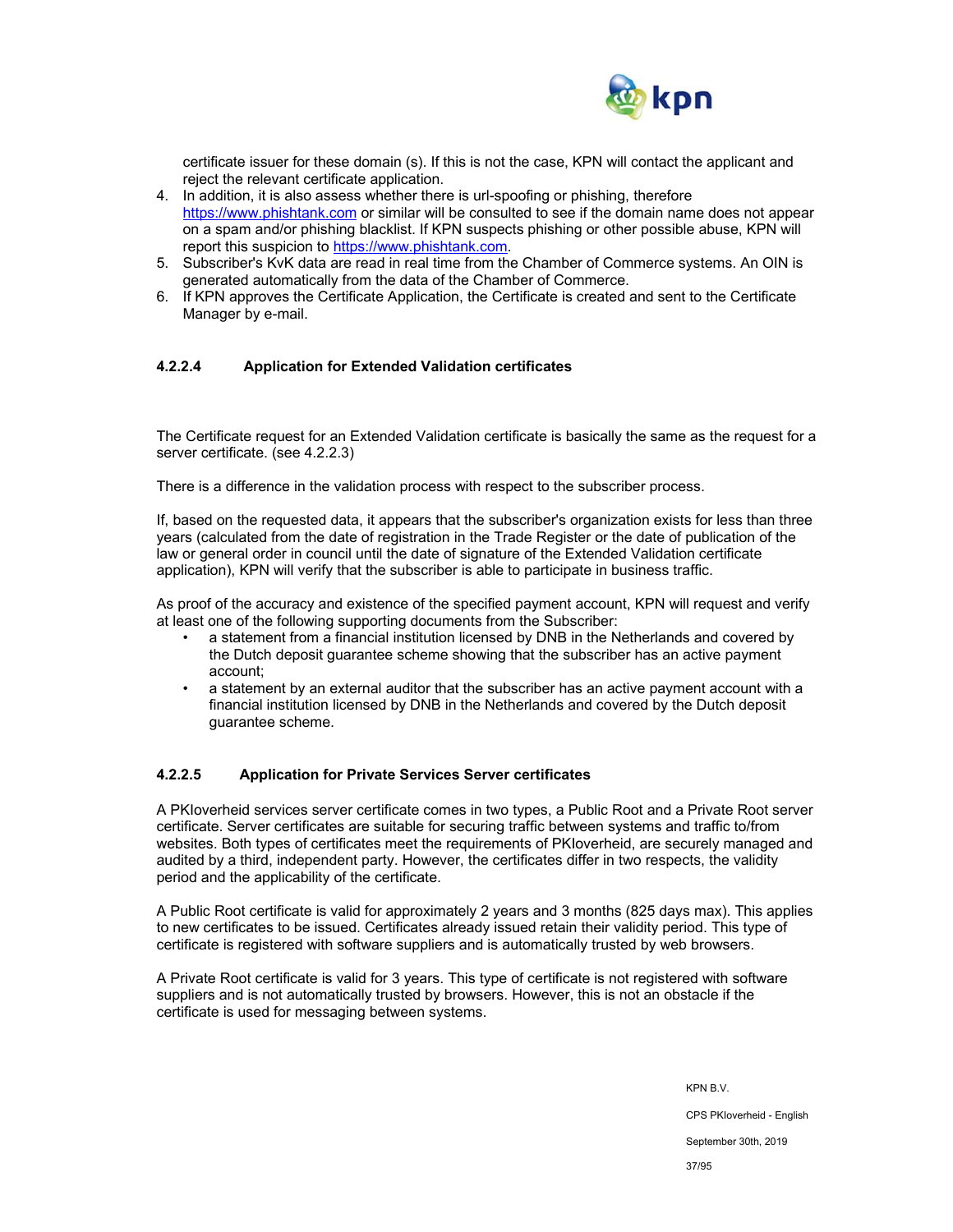

The Certificate request for a Private Services Server certificate is essentially similar to the request for a server certificate. See 4.2.2.3.

#### *4.2.3 Application processing time for the certificate*

In principle, KPN uses a period of 10 working days to process a Certificate Application. In principle, because this deadline also depends on the quality of the application submitted.

#### **4.3 Certificate Issuance**

#### *4.3.1 Issuance of Personal Certificates, Professional Certificates and Group Certificates*

AMP informs KPN about the result of the identification. After a positive message, KPN sends out the document containing the access codes for the smart card and the revocation codes of the certificates.

In the event that the certificate holder fails to identify himself, he will be reminded of this after 3 weeks. If after 6 weeks the identification has not taken place, the certificate applications will be revoked without further notice.

If the Certificate Holder / Certificate Manager has not confirmed receipt within 3 weeks, KPN will send a reminder. If the Certificate Holder / Certificate Manager has not confirmed receipt within 6 weeks, KPN will revoke the Certificates concerned without further notice.

KPN shall confirm the issuance of the Certificate in writing or by e-mail to the Subscriber.

#### *4.3.2 Issuance of Server Certificates, Extended Validation Server Certificates and Private Services Server Certificates*

For applications from registered Certificate Managers, KPN sends the created Certificates by e-mail to the specified e-mail address of the Certificate Manager and to the requesting Contact Person.

#### *4.3.3 Notification of certificate issuance to the Certificate Holder or Manager*

Immediately after the generation of the Certificate, completion can be seen via Directory Service. However, because the physical transfer to Subscriber takes place at a later time, this has limited value.

The Certificate Holder shall be explicitly informed of the production by physical transmission of the smartcard, including the certificate produced. The Certificate Manager is explicitly informed of the production by sending the Server Certificate by e-mail to the specified e-mail address.

In the case of a Mobile Smart Card no physical Smartcard is sent. Only a Pinmailer is sent containing the PUKcode of the certificate.

The Subscriber (not applicable to Professional Certificates) will be informed by e-mail or post of the creation and transmission of the certificate.

> KPN B.V. CPS PKIoverheid - English September 30th, 2019 38/95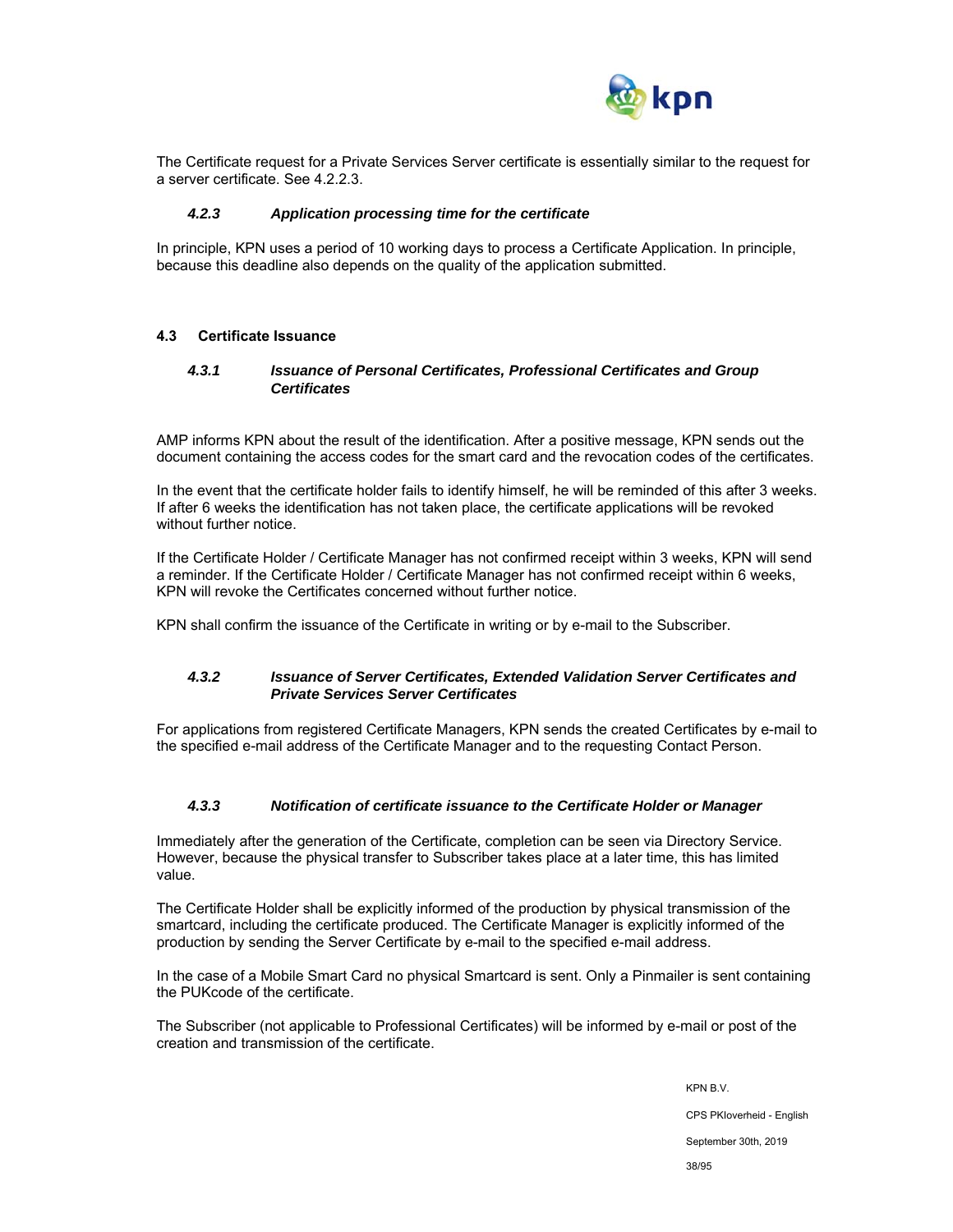

## **4.4 Certificate Acceptance**

#### *4.4.1 Acceptance of Professional, Personal and Group Certificates*

The Professional, Personal or Group Certificate is deemed to have been issued and accepted as soon as it is received by the (Subscriber/)Certificate holder or Certificate Manager. He/She shall acknowledge receipt via the link provided by e-mail with the code supplied with the smart Card.

The following applies to the Mobile certificate: The customer installs an app with the obtained registration and activation code and chooses a PIN code. With the chosen PIN code, the creation of the certificate is confirmed by the certificate holder.

## *4.4.2 Acceptance of Server Certificates, Extended Validation Server Certificates and Private Services Server Certficates*

The Server Certificate is deemed to have been issued and accepted as soon as the Certificate Manager uses the Server Certificate obtained. The Certificate Manager must check the content of the certificate for completeness and correctness before installing and using it.

In the specific case of municipalities that are likely to arise (see section 3.2.2), the Certificate Manager must explicitly and as soon as possible confirm receipt of the Server Certificate to KPN. The Certificate Manager ultimately has 6 weeks to do so. KPN will remind the Certificate Manager of its obligation after 3 weeks if KPN has not received the acknowledgement of receipt within this period. If the confirmation of receipt has not been received by KPN within 6 weeks, the relevant Server Certificate will be revoked without further notice. KPN will inform the Subscriber about the revocation of the Server Certificate. However, the payment obligation shall remain in full force and effect.

## *4.4.3 Publication of the Certificate by the CA*

After the Certificate has been issued, it will be included directly in the Directory service.

## **4.5 Key Pair and Certificate Usage**

The responsibilities and in particular the associated obligations of the Subscriber and the Certificate Holder/Certificate Manager are described in the Special Terms and Conditions. By signing the various forms or by relying on them, the parties concerned agree to these Special Terms and Conditions. In addition, it is important for them to take note of the Programme of Requirements of PKIoverheid in general and the applicable CP in particular. The CP sets out all the requirements to which all parties involved in the certification service delivery must comply.

Before relying on a Certificate, it is particularly important for relying parties to first check the validity of the entire chain from the Certificate to the Root Certificate.

> KPN B.V. CPS PKIoverheid - English September 30th, 2019 39/95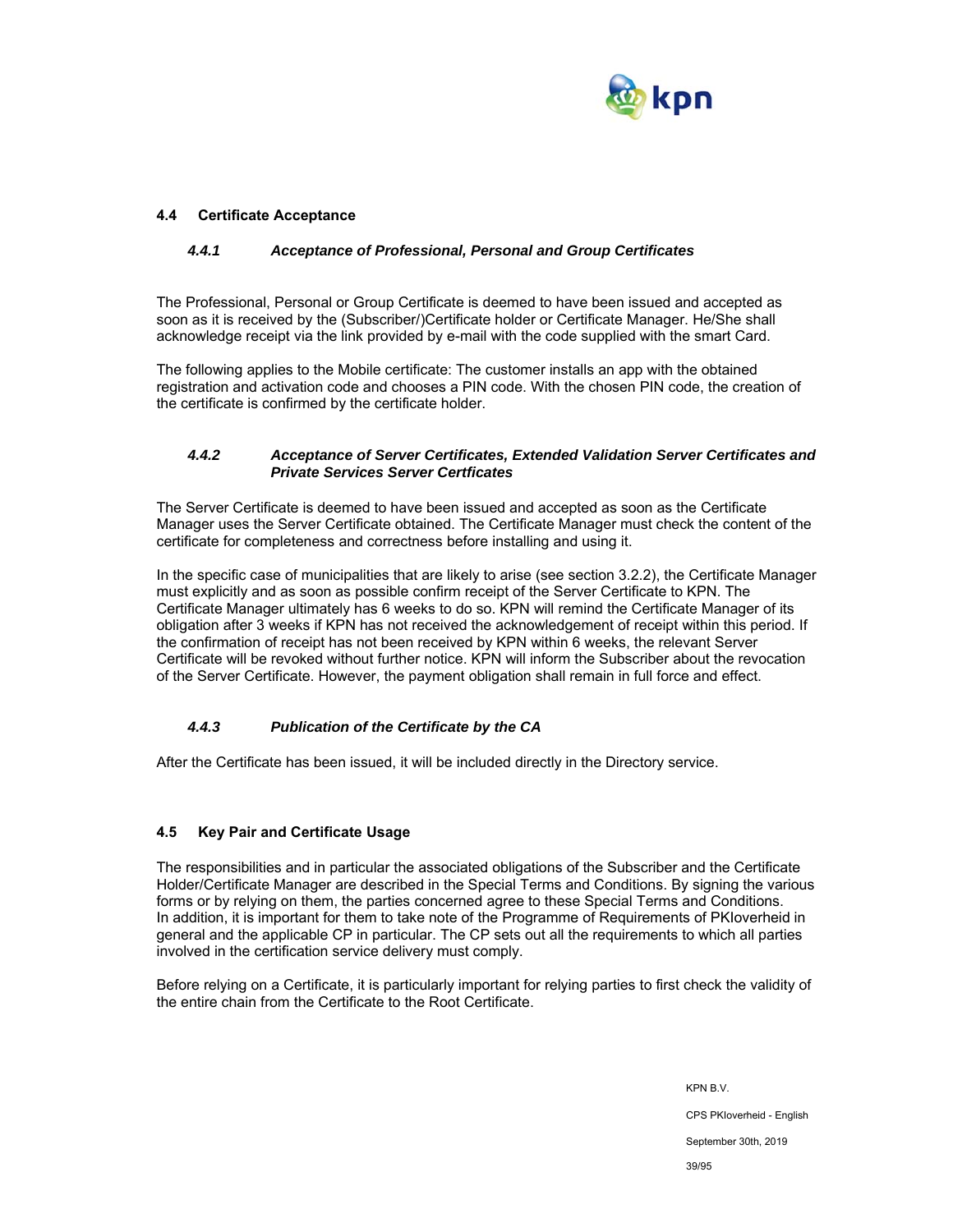

Furthermore, the validity of a Certificate should not be confused with the authority of the Certificate Holder to perform a certain action on behalf of an organization or on the grounds of his/her profession. The PKI government does not regulate authorisation. The trustee must convince himself/herself of the authorisation of the Certificate Holder in another way.

#### **4.6 Certificate renewal**

KPN does not offer any possibility to renew PKIoverheid Certificates. A request for renewal shall be treated as a request for a new certificate.

#### **4.7 Certificate rekey**

Keys of Certificate Holders shall not be reused after expiry of the validity period or after the corresponding Certificates have been revoked.

#### **4.8 Certificate modification**

KPN does not offer any possibility to modify the content of PKIoverheid Certificates. If the information in the Certificate no longer corresponds to the actual situation, the Subscriber is obliged to revoke the Certificate in question immediately. If desired, the Subscriber can then apply for a new Certificate.

#### **4.9 Certificate Revocation and Suspension**

#### *4.9.1 Circumstances leading to revocation*

In the following cases, the Subscriber and/or the Certificate Holder is obliged to submit a request to KPN to revoke the Certificate immediately and without delay:

- loss, theft or compromise of the Certificate, the private key, the QSCD/SUD , the PIN code and/or PUK code;
- errors in the content of the Certificate;
- changes in the information contained in the Certificate (name, e-mail, etc.);
- changes in the particulars necessary for the reliability of the Certificate, such as termination of employment or professional activity;
- death of the Certificate Holder (in the case of Personal or Professional Certificates);
- Termination or bankruptcy of the organization of the Subscriber (in the case of Organizationrelated Certificates);

In addition, certificates will be revoked in the following cases if:

- the subscriber indicates that the original request for a certificate was not allowed and the subscriber does not give his consent with retroactive effect.
- KPN possesses sufficient evidence:
	- $\circ$  that the subscriber's private key (corresponding to the public key in the certificate) is affected and/or
	- o a suspicion of compromise and/or
	- o an inherent security weakness and/or

KPN B.V.

CPS PKIoverheid - English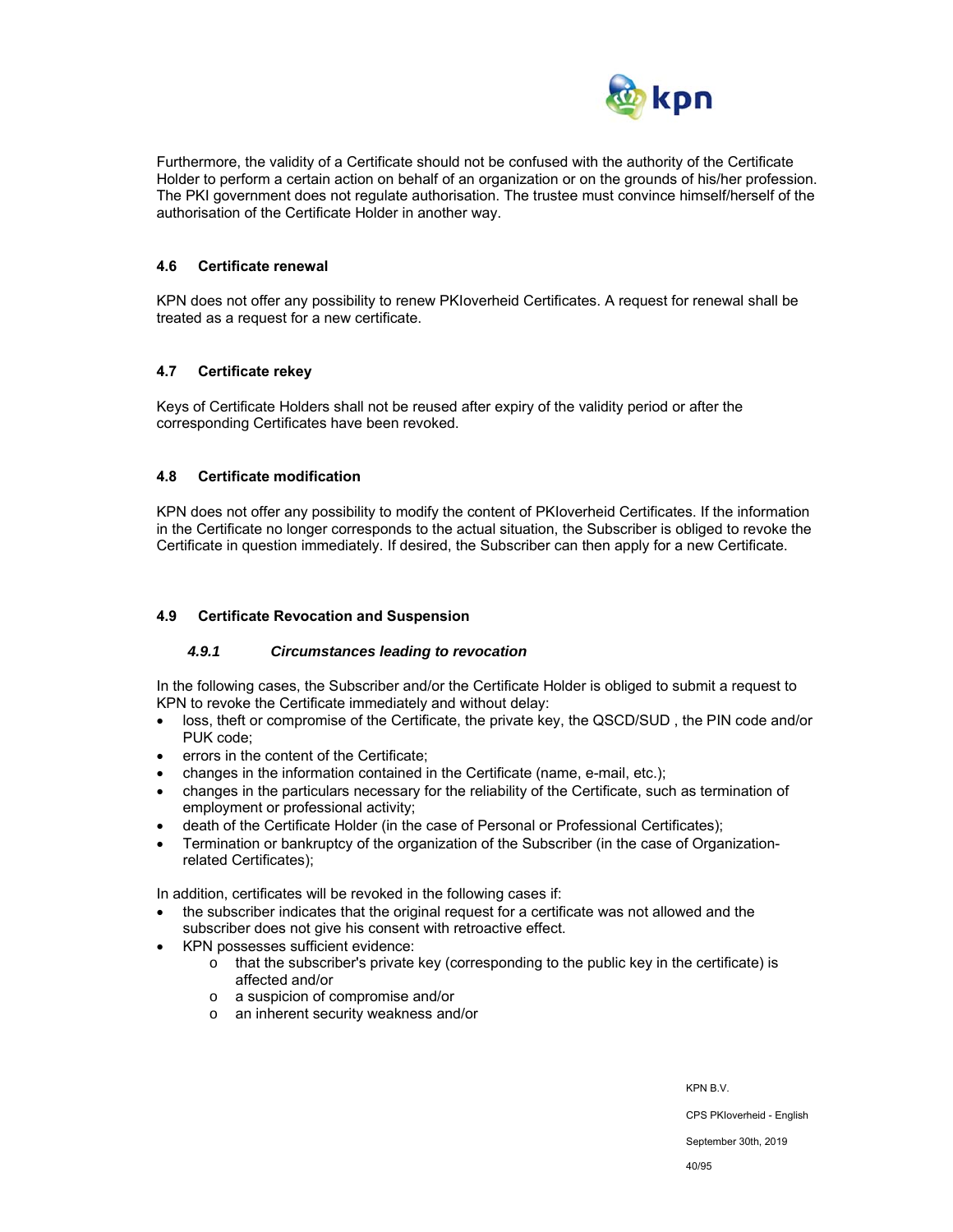

o that the certificate has been misused in some other way.

A key shall be considered impaired in the event of unauthorized access or suspected unauthorized access to the private key, lost or suspectedly lost private key or QSCD/SUD, stolen or suspected stolen key or QSCD/SUD or destroyed key or QSCD/SUD.

- A subscriber does not fulfil his obligations as set out in
	- o this CP and/or
	- o KPN's corresponding CPS and/or
	- o the agreement that KPN has concluded with the subscriber.
- KPN is informed or otherwise becomes aware of a material change in the information contained in the certificate. An example of this is: a change in the name of the certificate holder.
- KPN determines that the certificate has not been issued in accordance with this CP or KPN's CPS or the agreement entered into by KPN with the subscriber.
- KPN determines that information in the certificate is not correct or misleading.
- KPN ceases to operate and the CRL and OCSP services are not taken over by another Trust Service Provider.

Note: In addition, certificates may be revoked as a measure to prevent or combat an disaster. The compromise or alleged compromise of KPN's private key, with which certificates are signed, is certainly considered to be a disaster.

Also if the algorithm used has been compromised, threatens to be compromised or in general becomes too weak for the purpose for which it is used, revocation can be applied where appropriate.

For (EXTENDED VALIDATION) server certificates also the following reasons apply

- KPN is informed or becomes aware that the use of the domain name in the certificate is no longer legally permitted (e. g. by a court order).
- The Subscriber uses a "code signing" certificate to digitally sign "hostile code" (including spyware, malware, trojans etc.).
- The PKIoverheid Policy Authority concludes that the technical content of the certificate poses an irresponsible risk to subscribers, relying parties and third parties (such as browser parties) and requests KPN to revoke the certificate.

If a Server certificate has been revoked or if the validity of the Server certificate has expired, it is no longer permitted to use the private key, which is part of the public key of the relevant services server certificate.

Server Certificates issued to a municipality involved in a municipal reclassification need not be revoked immediately as long as the names of the certificate holders concerned do not change. The same applies to ministries involved in redeployment/merger of ministries. If the name of the certificate holder changes in connection with the municipal redivision or merger, the certificate concerned shall be revoked.

Certificates can be revoked by KPN without further intervention if the Subscriber, the Certificate Holder and/or the Certificate Administrator do not comply with the obligations in the Special Terms and Conditions. The reason for each revocation independently carried out by KPN is registered by the company.

In the Mobile certificate application, if the "profile" on the smartphone is deleted, this will be detected by Ubiqu and reported to KPN. This is the signal for KPN to revoke the certificate. The certificate holder will be informed of this revocation..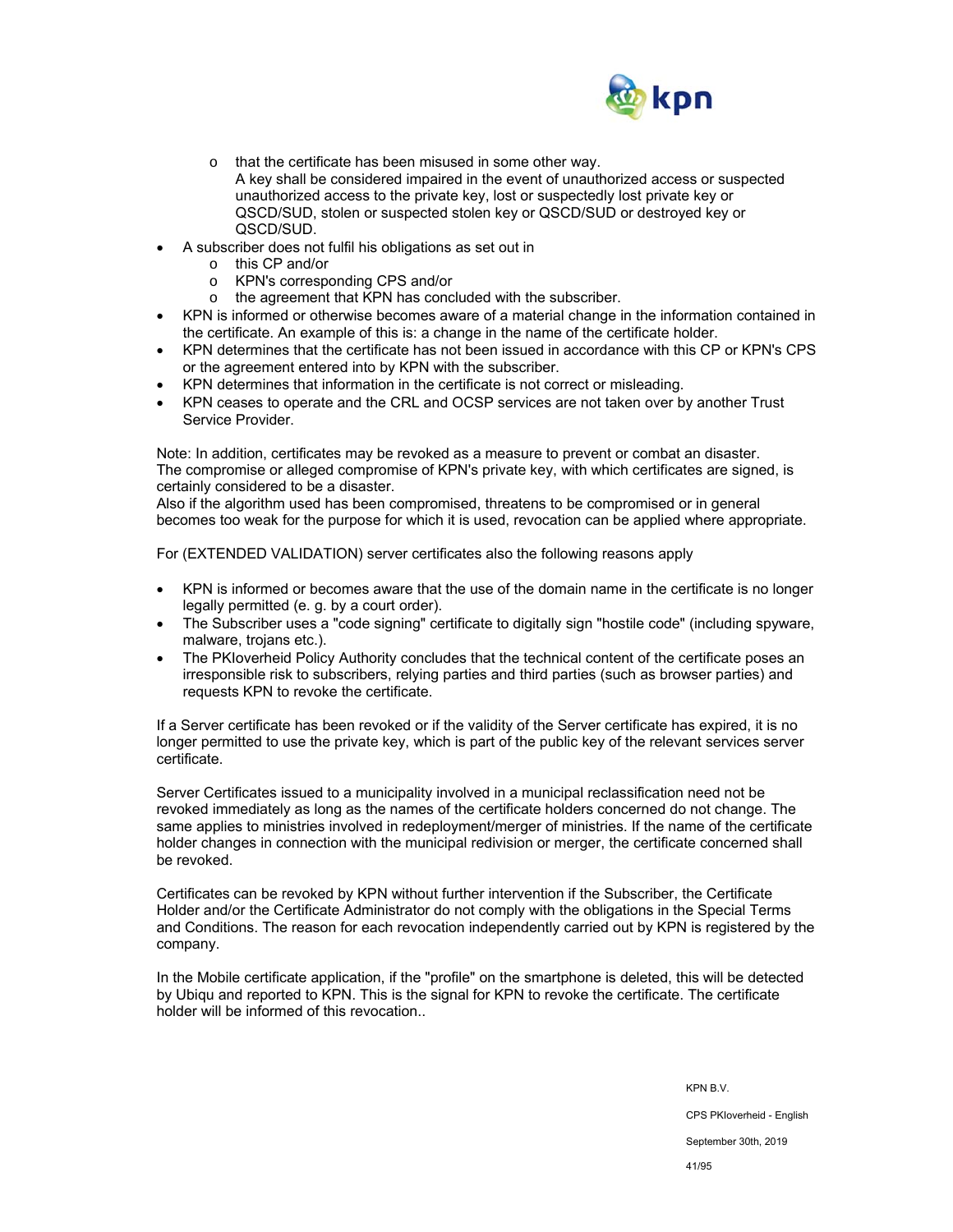

KPN ensures that the date and time of revocation of (Services) Certificates can be determined precisely. In case of doubt, the time set by KPN will be considered as the moment of revocation.

If a (Services) Certificate has been revoked, it cannot be made valid again.

#### *4.9.2 Who may make a request for revocation?*

KPN will revoke a Certificate following a request to do so from the Subscriber, the Certificate Holder, the Certification Manager or the Policy Authority of PKIoverheid. KPN itself may also initiate a revocation request.

A Relying Party may not request a revocation, but may indicate the suspicion of a circumstance that may give grounds for revocation of a Certificate. KPN will investigate such a report and, if there is reason to do so, will revoke the Certificate.

#### *4.9.3 Procedure for a request for revocation*

A request for revocation or notification of a circumstance that may lead to the revocation of a Certificate may be made by the following means:

In writing: KPN B.V. t.a.v. Afdeling Validatie, PKIoverheid Certificates Postbus 9105 7300 HN Apeldoorn

Online: https://certificaat.kpn.com/support/mijn-registratie/intrekken.

It should be stressed that if the revocation serves an urgent interest, this should be done via the online / real time revocation pages. This form of revocation is available 24 hours a day, seven days a week.

For submitting requests for revocation in writing the contact form can be used which can be found on the website https://certificaat.kpn.com/support/mijn-registratie/intrekken. In the field 'Betreft' (subject) option '10. Melding omstandigheid intrekking Certificates' should be chosen. (eng:"10. Notification conditions that can lead to revocation").

KPN ensures that the date and time of revocation of Certificates can be determined precisely. In case of doubt, the time set by KPN will be considered as the moment of revocation.

If a Certificate has been revoked, it cannot be made valid again.

If the "profile" on the smartphone is deleted with the Mobile certificate, this will be detected by Ubiqu and automatically notified to KPN, which will treat it as an automatic revocation request. See 4.9.1

#### *4.9.4 Duration for processing revocation request*

As indicated, if the revocation has an urgent interest, this should be done electronically via the online / real time revocation pages.

Requests for revocation by letter shall be considered only on the following working day at the earliest and processed within four hours after receipt.

> KPN B.V. CPS PKIoverheid - English September 30th, 2019 42/95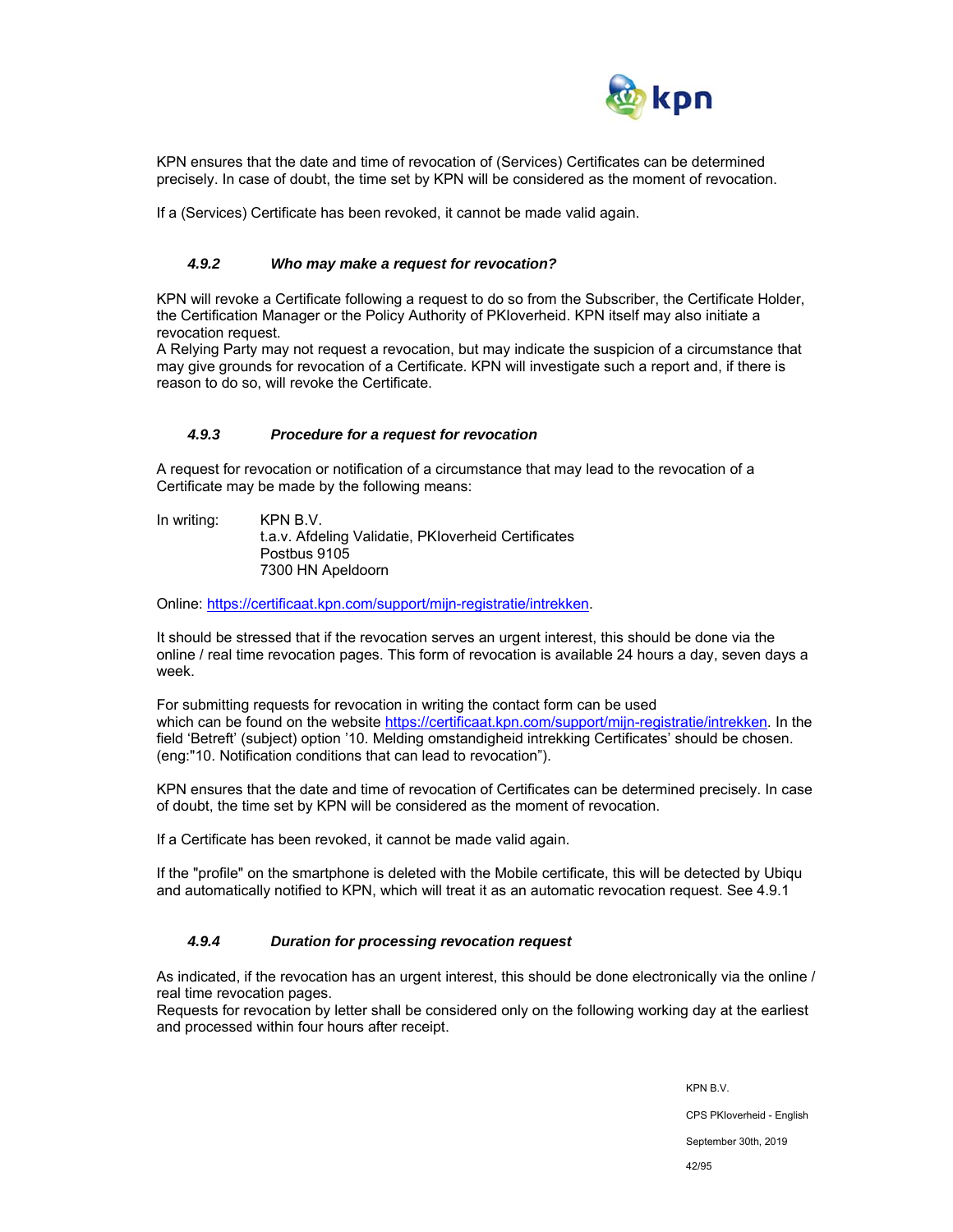

## *4.9.5 Verification conditions when consulting certificate status information*

Relying Parties shall be obliged to verify the current status of a Certificate (revoked/not revoked) against the date stated in the Certificate by the end of validity date and by reference to the Certificate Status Information, linked to the time when the Certificate is/will be used. Certification status information can be obtained by consulting the CRL, OCSP or Directory Service. Relying Parties are also obliged to check the Electronic Signature with which the CRL has been signed, including the associated certification path.

Revoked Certificates shall remain on the CRL until their original validity date has expired. Thereafter, Relying Parties can only verify the status of that Certificate through via KPN's online Directory Service or through OCSP.

If a Relying Party wishes to rely on a certificate that he/she has received from a Court Bailiff (a member of the Royal Netherlands Bailiffs Association), he/she must, in addition to the above mentioned inspections, also check whether the Bailiffs Bailiffs mentioned in the certificate mentioned on the date of use of the certificate by the Court Bailiffs, are listed in the register to which the URL mentioned in the certificate (www.registergerechtsdeurwaarders.nl) refers.

If the Court Bailiff has been suspended on the date of use of the certificate by the Court Bailiff, the relevant certificate cannot and may not be relied on.

If the register is not available, the Relying Party should independently obtain information from the Royal Netherlands Bailiffs Association (nl: Koninklijke Beroepsorganisatie van Gerechtsdeurwaarders) in order to determine whether the Bailiffs are listed in the register kept by the Royal Bailiffs Association.

#### *4.9.6 CRL issuance frequency*

The update of the CRL is initiated every 60 minutes, after the CRL has been generated, the CRL is published. A CRL is valid for 24 hours.

## *4.9.7 Maximum delay for CRL issuance*

KPN will revoke the (Services) Certificate no more than four hours after an authorised online revocation request has been received.

#### *4.9.8 Online revocation status check*

In addition to the publication of CRLs, KPN also provides certificate status information via the socalled OCSP. The OCSP configuration is in accordance with IETF RFC 6960.

OCSP validation is an online validation method whereby KPN sends an electronically signed message (OCSP response) to the trustee after the trustee has sent a specific request for status information (OCSP request) to the OCSP service (OCSP responder) of KPN. The requested OCSP response shows the status of the relevant certificate.

The status can contain the following values: good, revoked or unknown. If an OCSP response is not received for any reason, no conclusion can be drawn with regard to the status of the certificate. The URL of the OCSP responder with which the revocation status of a Certificate can be validated is shown in the AuthorityInfoAccess.uniformResourceIndicator attribute of the certificate.

> KPN B.V. CPS PKIoverheid - English September 30th, 2019 43/95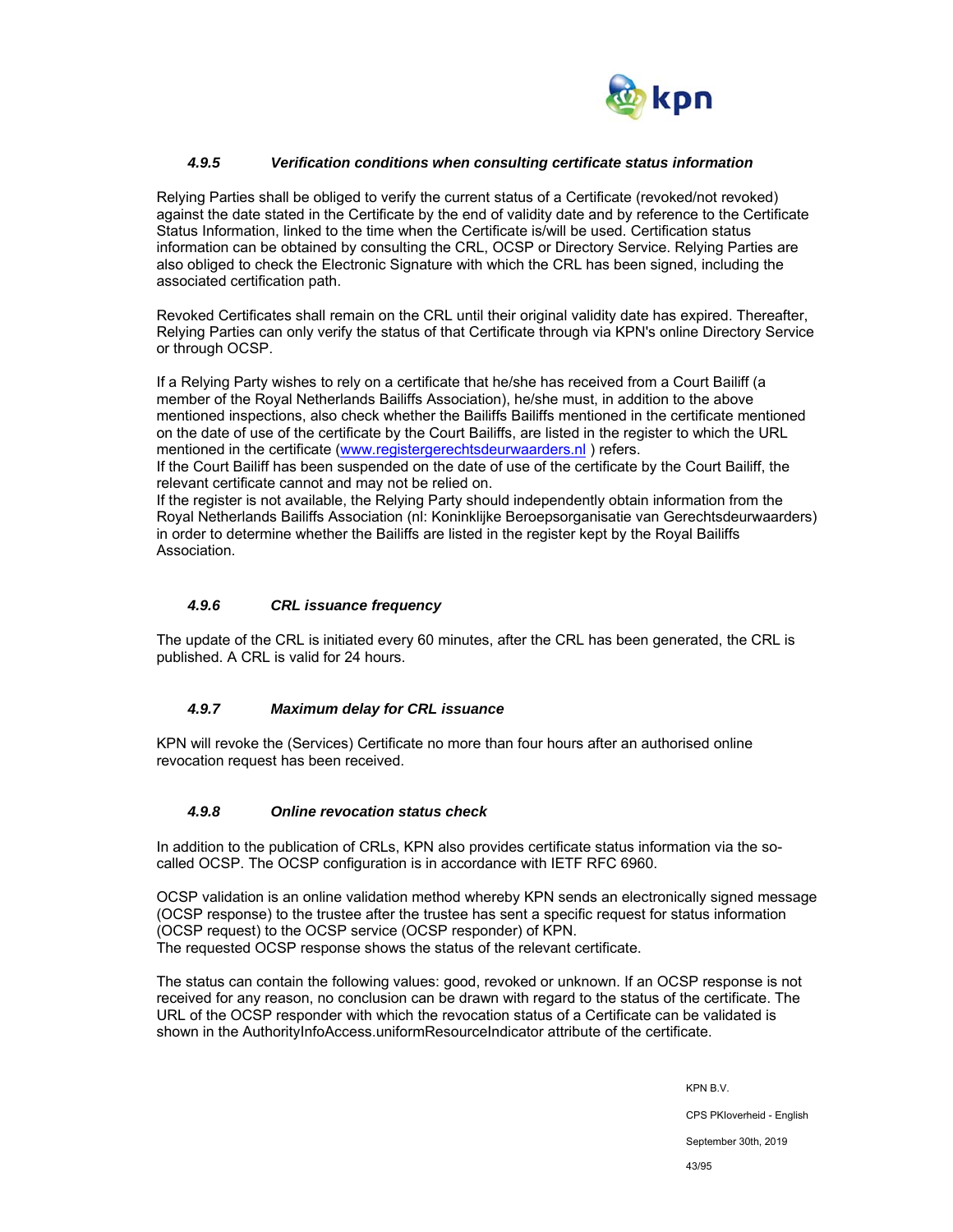

An OCSP response is always sent and signed by the OCSP responder. A Relying Party shall verify the signature in the OCSP response with the system certificate included in the OCSP response. This system certificate has been issued by the same Certification Authority (CA) as the CA that issued the Certificate whose status is being requested.

#### *4.9.9 Certificate Status Service*

The CRL is part of a CA system. This system is available 24 /7 hours a week,

Also in the event of system failures, service activities or other factors beyond KPN's reach, KPN will ensure that for revocation requests submitted online a new CRL is issued within four hours after this submission. For this purpose, a fall-back location and scenario has been designed, among other things, which is regularly tested in combination with redundant data processing and storage.

#### *4.9.10 Termination of the subscription*

If a Subscriber wishes to terminate the subscription with KPN, a form entitled' Opzeggen abonnement (Eng Subscription cancellation)' can be used. Before KPN can terminate the subscription, all Subscriber's Certificates must be revoked.

Those municipalities that cease to exist because of a municipal reclassification or those ministries that cease to exist because of a ministerial reclassification should not terminate their subscription to KPN immediately but ultimately should terminate their subscription. Not directly because in those cases the rights and obligations of the old organization are taken over by the new organization. But in the end, it is because the old organization formally ceases to exist.

KPN will take receipt of the form, assess its completeness and accuracy and decide on it. Part of this assessment is whether the Subscriber has revoked all Certificates issued to Subscriber. KPN informs the Subscriber about the decision.

## *4.9.11 Other notices of revocation*

In addition to consulting the certificate status via CRL and OCSP, it is also possible to request this via the Directory Service.

#### *4.9.12 Certificate Suspension.*

Suspension of Certificates is not supported by KPN

#### **4.10 Key Escrow and Recovery**

By default, there is no Escrow of Private Keys. There is no possibility to include Private keys related to Signature Certificates and Authenticity Certificates in Escrow.

> KPN B.V. CPS PKIoverheid - English September 30th, 2019 44/95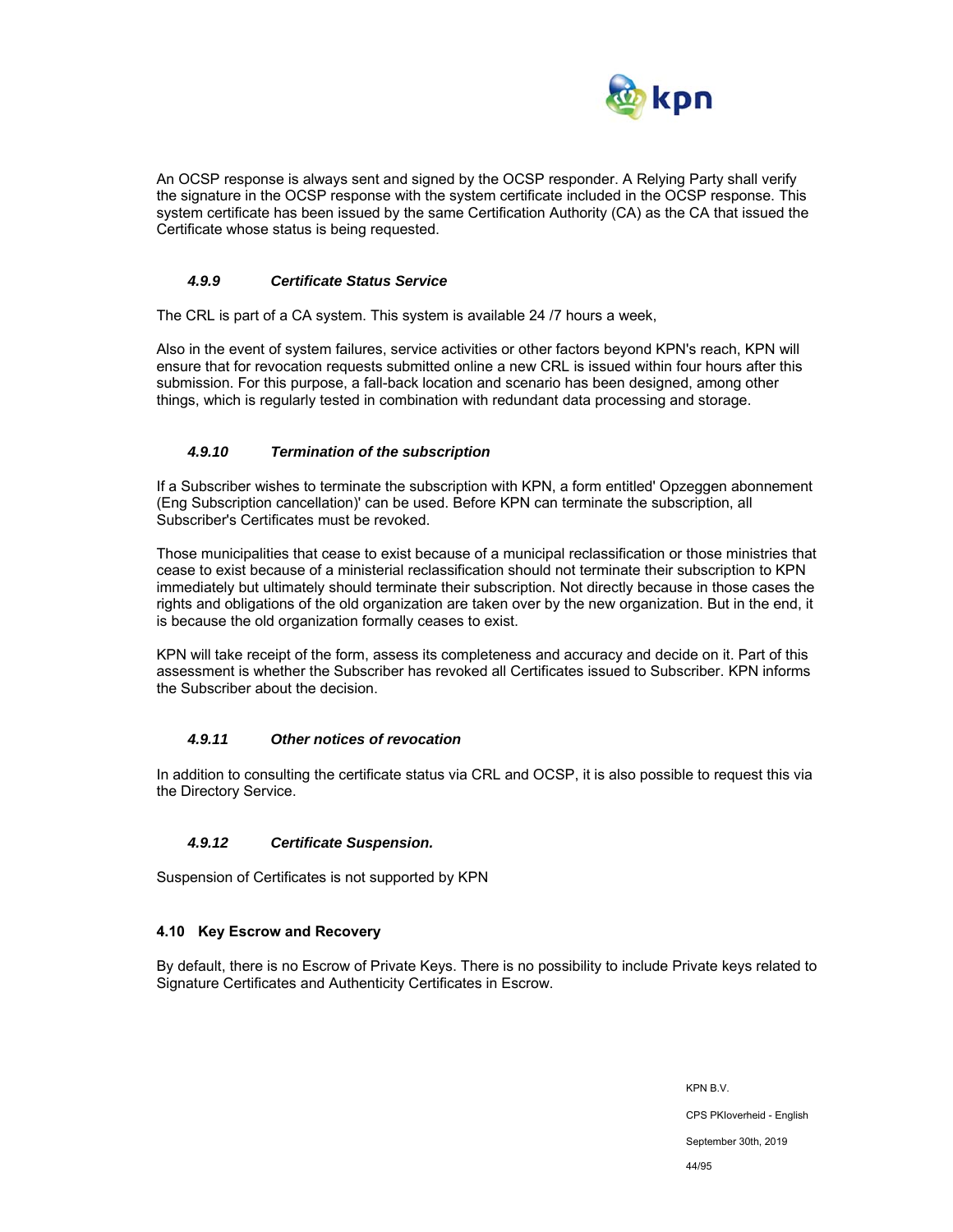

# **5 Management, operational and physical security measures**

KPN's certification service provider business unit is certified against ISO9001:2015, ISO27001:2013, ETSI EN 319 411-1 and ETSI EN 319 411-2. Both the Quality Management System and the Information Security Management System are continuously focused on improving these systems through the PDCA cycle.

#### **5.1 Physical controls**

#### *5.1.1 Location, construction and physical protection*

The certification services are managed in and delivered from a highly secure environment within KPN's computing centre in Apeldoorn. This environment complies with the laws and regulations in force for the government, including the Wet Bescherming Staatsgeheimen 1951 ( Eng: Act on the Protection of State Secrets).

Physical access to the secure environment is achieved through a combination of procedural and technical and constructional measures. Access to the building and the secure environment is monitored by electronic (biometric) and visual means. The entrance system of the building records the entry and exit of staff and visitors. The building is monitored by a security company for 7\*24 hours.

The security systems automatically detect attempts at (un)authorized access. The technical measures are supported by various procedures, including movement sensors that monitor persons and materials (for cryptographic key management). The technical infrastructure, including the security systems, is located in protected areas with a designated manager. Access to these areas is registered for audit purposes.

Domestic regulations are in force for the registration and supervision of visitors and service personnel of third parties. Arrangements have been made with service companies for access to certain rooms. In addition, the building management department checks the incoming and outgoing goods (based on accompanying documents).

KPN's secure environment offers standard up to at least five physical barriers to the production environment. For non-production (offline) storage of cryptographic hardware and material, for example, six levels apply.

Improper access to the secure environment requires compromising multiple systems. Depending on the space, this can be a combination of knowledge, QSCD/SUD, biometric data, access guidance and visual inspection. Additional measures include intrusion detection and video recordings. The different access control systems are separated from each other and monitor access to the secure environment. The segregation of duties in combination with five or six physical barriers prevents one individual from gaining access to KPN's critical equipment.

KPN has taken numerous measures to prevent emergencies in the secure environment and/or limit damage. Examples are

- Lightning rod;
- Air conditioning facilities
- Backup of electricity supply by means of an own electrical device;
- Constructional measures (fire resistance, drainage, etc.);

KPN B.V.

CPS PKIoverheid - English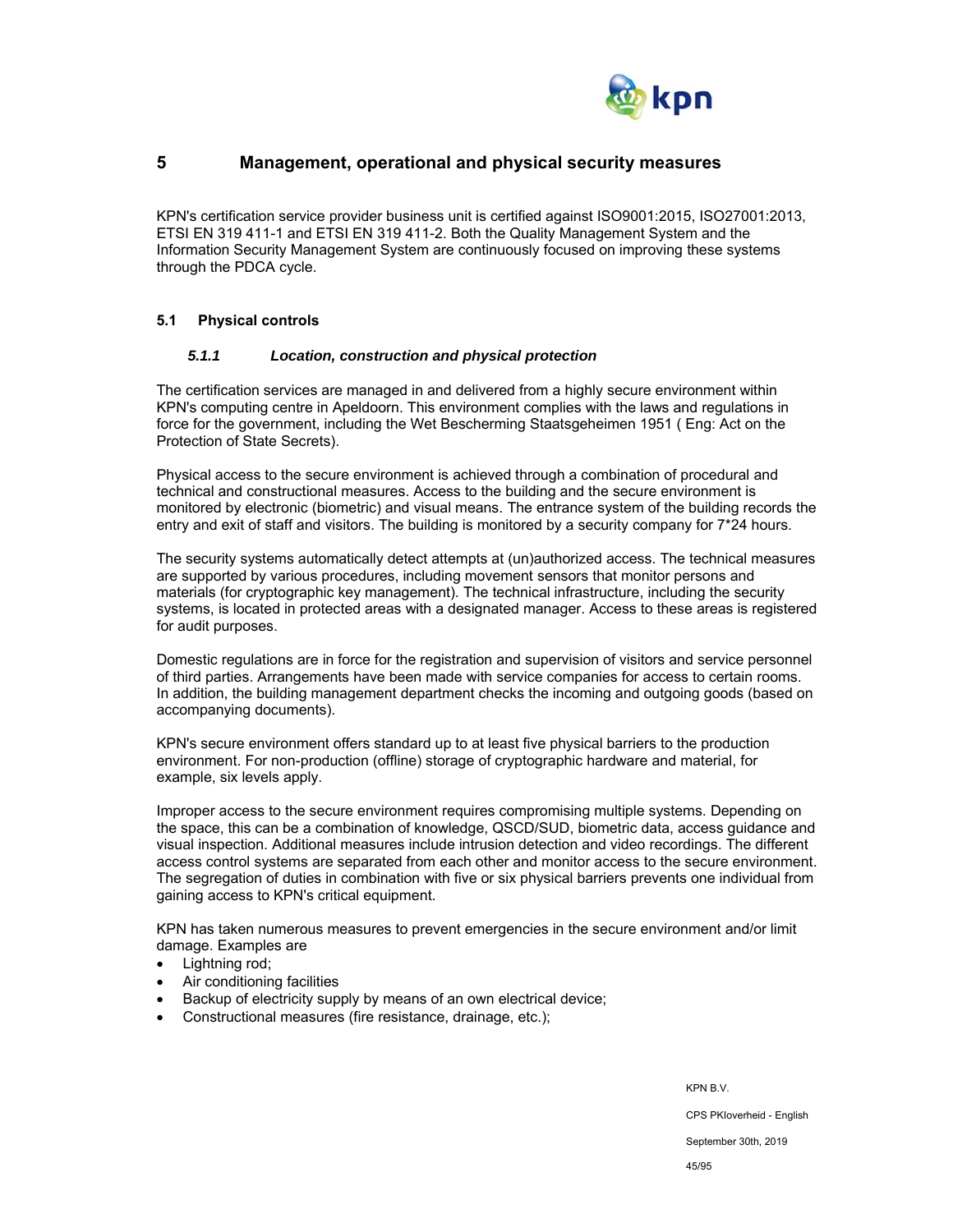

 Fire prevention by means of automatic and manual fire alarm devices. This in combination with targeted, automated fire extinguishing.

The measures are tested on a regular basis. In exceptional cases, an escalation plan shall take effect. The police and fire brigade are familiar with the specific situation regarding KPN's secure environment.

## *5.1.2 Physical Security Certificate Holders/Managers*

No further provisions in the case of Professional Certificates, Personal Certificates or Group Certificates.

If a (EXTENDED VALIDATION) Server certificate is involved, then the key material must have been generated in a Safe Environment and the Private Key must be permanently accommodated therein. For further explanation, see the definition of Safe Environment (Section 1.6).

In the case of the mobile certificate, all status changes - upon application and as a result of use - are centrally logged on the KPN Servers in the secure environment of the KPN data center. The key material is located on an HSM in the same environment.

## *5.1.3 Storage of media*

Storage media from systems used for PKIoverheid Certificates are handled safely within the building to protect them from unauthorized access, damage and theft. Storage media are meticulously removed when no longer needed.

#### *5.1.4 Waste disposal*

KPN has signed an agreement with a professional waste disposal company for the safe disposal of waste, used paper and the like. KPN's staff are obliged to dispose of all waste paper in the closed paper containers throughout the building.

## *5.1.5 Off-site backup*

Media containing data and software are also stored in another KPN building, with as a minimum an equivalent level of security.

## **5.2 Melding van Sleutel compromittering, misbruik of fraude.**

Kpn has the provision that a report of a circumstance that may lead to the revocation of a Certificate will be followed up within 24 hours and leads to a preliminary status report regarding this report to the submitter of the report and the subscriber.

See also 4.9.3 Procedure for a request for revocation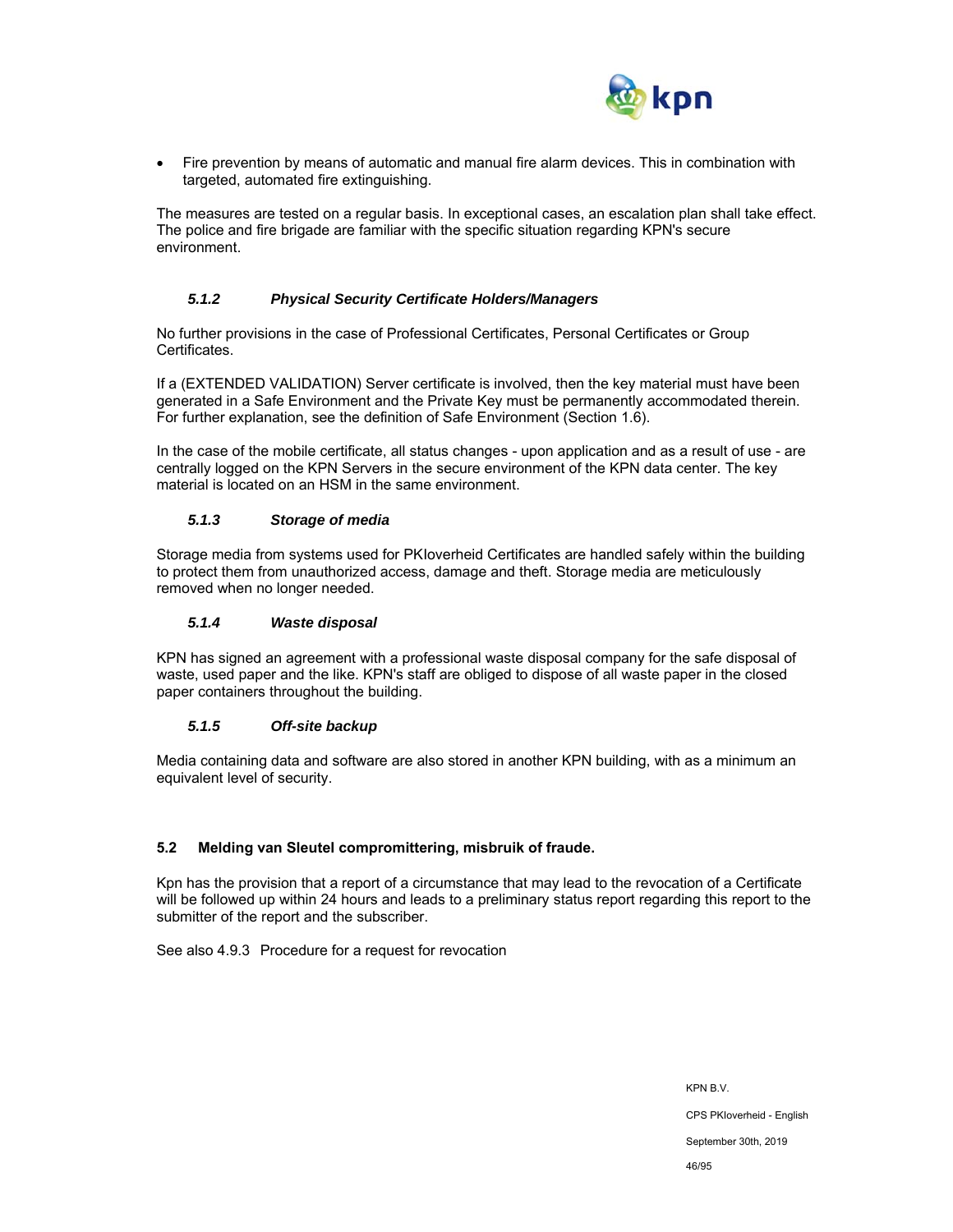

## **5.3 Procedural Controls**

Security duties and responsibilities, including confidential functions, are documented in job descriptions. These have been drawn up on the basis of the segregation of duties and powers and in which the sensitivity of the function has been established. Where applicable, a distinction has been made in the job descriptions between general functions and specific TSP functions.

Procedures have been drawn up and implemented for all confidential and administrative tasks that affect the provision of Certification Services.

Authorisation of the TSP staff takes place on the basis of the need-to-know principle.

#### *5.3.1 Trusted Roles*

KPN has implemented a Trusted Employee Policy. Among other things, this policy describes the job categories and roles for which the status "trusted" is described. This mainly concerns positions involved in the management of certificates and key material, positions involved in system development, management and maintenance and positions in security management, quality management and auditing. See also 5.3.2. Trusted Employee Policy.

## *5.3.2 Number of persons required per task*

Multiple employees are required to carry out certain pre-defined activities in the areas of key, certificate management, system development, maintenance and management. The need to have a certain activity with several people is enforced by means of technical facilities, authorisations in combination with identification/authentication and additional procedures.

## *5.3.3 System Administration Controls*

KPN ensures procedural security through the application of ITIL management processes. ITIL is a methodology for standardizing IT management processes with the aim of bringing, maintaining and where possible improving the quality of these processes to a defined level.

KPN has separate systems for development, testing, acceptance and production. These systems are managed using the ITIL procedures referred to above.

The transfer of software from one environment to another is controlled using the change management procedure. This procedure includes,among other things, maintaining and recording of versions, making changes and emergency repairs to all operational software.

The integrity of all systems and information used for PKIoverheid Certificates is protected against viruses, malicious software and other possible disruptions to service provision through an appropriate combination of physical, logical and organizational measures. These measures are preventive, repressive and corrective in nature. Examples of measures taken include: logging, firewalls, intrusion detection and system redundancy.

KPN has provided for timely and coordinated action to respond quickly to incidents and to limit the impact of security breaches. All incidents shall be reported as soon as possible after they occur.

If an incident or other event in any way could threaten or affect the reliability of the certification service and/or the image of the PKI for the government, this will be reported immediately to the PKIOverheid Policy Authority.

> KPN B.V. CPS PKIoverheid - English September 30th, 2019 47/95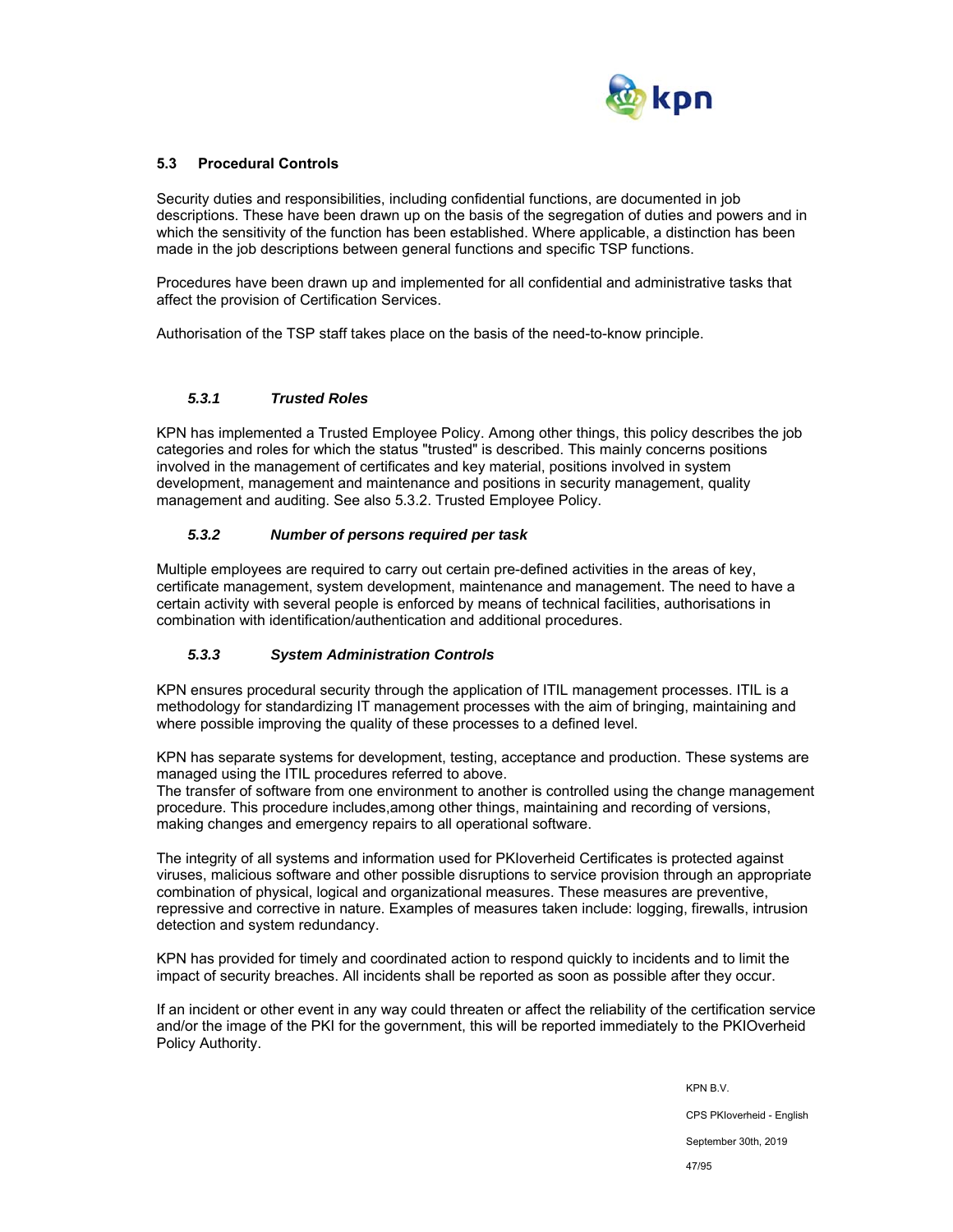

## *5.3.4 Seggregation of Duties*

KPN uses a segregation of duties between executive, decisive and controlling tasks. In addition, there is also a segregation of functions between system management and operation of the systems used for PKIoverheid Certificates, as well as between Security Officer (s), System auditor (s), System administrator (s) and operator (s).

## **5.4 Personnel Security Controls**

#### *5.4.1 Expertise, experience and qualifications*

KPN deploys personnel with sufficient expertise, experience and qualifications to deliver PKIoverheid Certificates.

KPN has determined which knowledge and experience is required for each function to be fulfilled properly. This is maintained, because developments in the field of expertise follow one another quickly. In addition, each employee's knowledge and experience is registered. A training plan is drawn up each year as part of the Planning & Control cycle and, once approved, the budget required to implement the plan is made available. The implementation of the plan is monitored and recorded. Where necessary, the training courses are made compulsory and, where possible, stimulated. Employees are also trained on the job. Employees are trained and trained as widely as possible, on the one hand to be able to use them as widely as possible and, on the other hand, to offer them as much variation in the range of tasks as possible.

The employees are followed by a Performance Management (PPM) cycle consisting of objectives interview, a functioning interview and an assessment interview.

## *5.4.2 Trusted Employee Policy*

KPN has drawn up and implemented a Trusted Employee Policy for its certification services. In formulating and maintaining this policy, the possibilities and impossibilities of generally applicable legislation and regulations such as the Dutch Civil Code, the Wbp and the European eIDAS Regulation and (customer) specific legislation and regulations from, for example, De Nederlandse Bank, the Pension and Insurance Chamber and the PKIoverheid have been carefully considered. This Policy describes in detail how, for example, a pre-employment screening (mandatory for those employees involved in the certification service provision), the issuing of a Statement of Conduct (VOG) pursuant to the Wji (also mandatory) and the conduct of security screening by services such as the General Intelligence and Security Service or the Military Intelligence and Security Service in order to obtain a Statement of No Objections (VGB). The policy also includes the options available to management if an employee or future employee does not wish to cooperate or if the outcome of the investigation is not positive.

Other provisions from the TEP are:

- Personnel who are not employed by KPN can under no circumstances perform any function or role with the status of "familiar" without direct supervision;
- A Trusted function/role may only be performed if the corresponding investigation has been completed, no objections have arisen and the employee has been formally appointed by management.
- Assessing the safety risks during employment is a responsibility of the direct supervisor as part of the PPM cycle.

KPN B.V. CPS PKIoverheid - English September 30th, 2019 48/95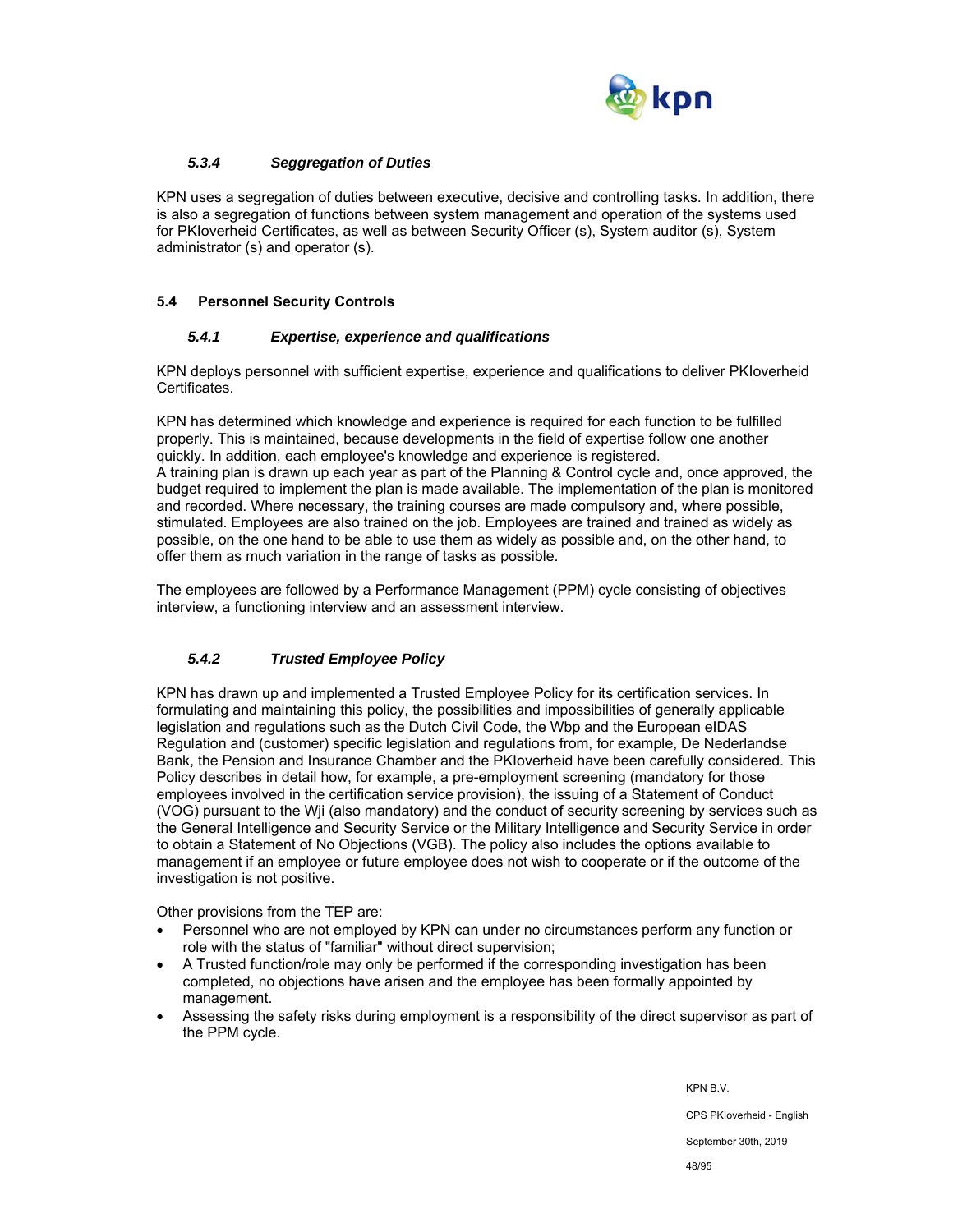

## **5.5 Audit Logging Procedures**

## *5.5.1 Event logging*

KPN maintains records for audit purposes of the following:

- Creation of accounts;
- Installation of new software or software updates;
- date and time and other descriptive information concerning backups;
- date and time of all hardware changes;
- Date and time of audit log dumps;
- Closing and (re)start of systems.

Logging takes place at a minimum:

- Routers, firewalls and network system components;
- Database activities and events;
- Transactions;
- Operating systems;
- Access control systems;
- Mail servers.

KPN keeps track of the following events manually or automatically

- Life cycle events with respect to the CA key, including:
	- $\circ$  generation of keys, backup, storage, recovery, archiving and destruction;
	- o Cryptographic device life cycle events.
- Life cycle events with regard to the management of certificates, including:
	- o applications for certificates, issue and revocation;
	- o successful or unsuccessful processing of applications;
	- o generating and issuing Certificates and CRLs.
- Threats, including:
	- o successful and unsuccessful attempts to gain access to the system
	- o PKI and security activities undertaken by personnel;
	- o reading, writing or deleting security-sensitive files or records;
	- o Changes to the security profile;
	- o system crashes, hardware failure, and other irregularities;
	- o firewall and router activities;
	- o Entering and leaving the space of the CA.

The log files contain at least the following data:

- source addresses (IP addresses if available);
- Target addresses (if available);
- Time and date;
- User IDs (if available);
- Name of the event;
- Description of the event.

Audit logs are regularly reviewed to see if there have been significant security or operational events that may require further action.

KPN B.V.

CPS PKIoverheid - English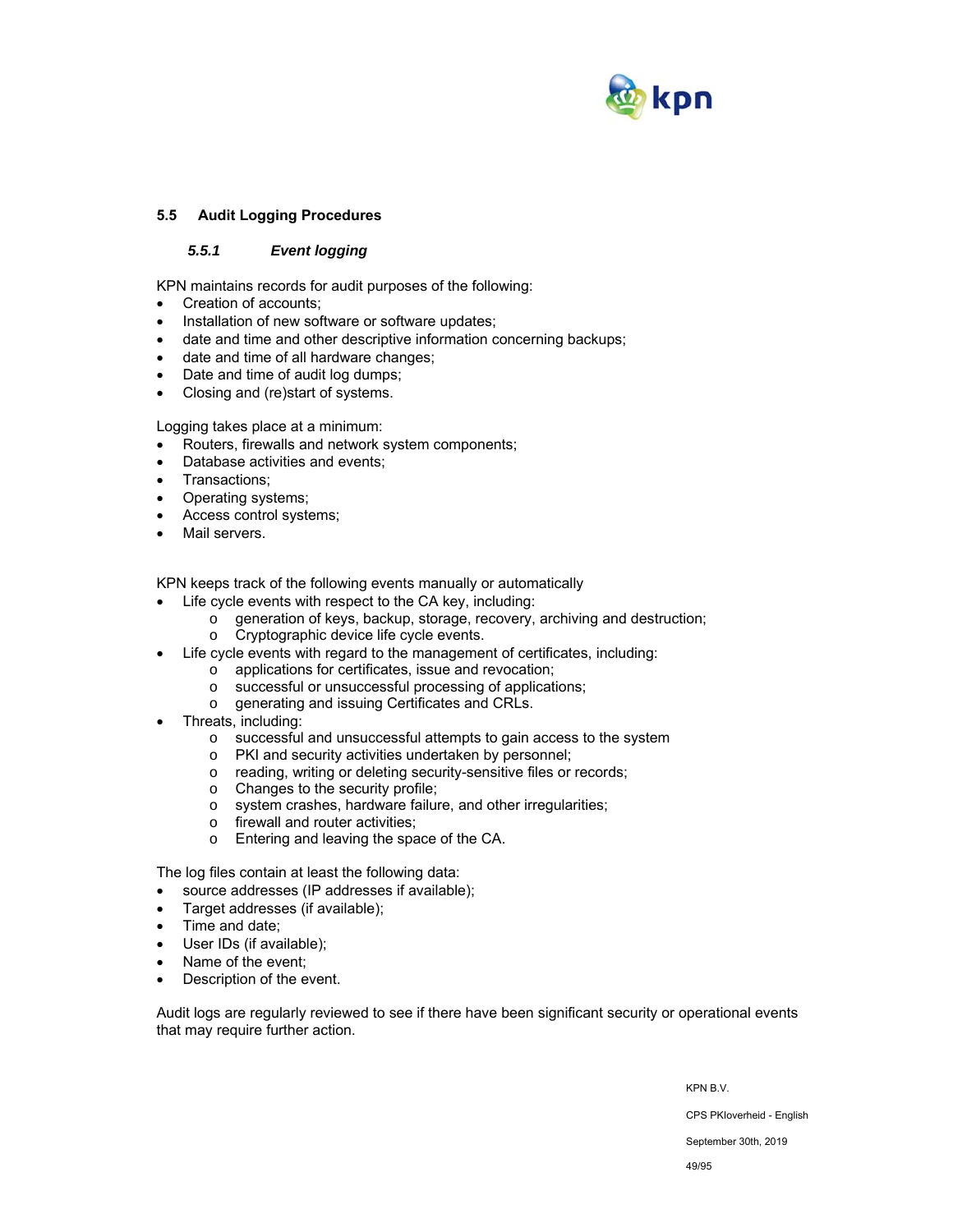

## *5.5.2 Audit log Retention period*

The log files are stored for at least 18 months and then deleted. The consolidated (electronic) audit logs, as well as the manual registrations during the period of validity of the Certificate, are retained for a period of at least seven years from the date of expiry of the Certificate.

## *5.5.3 Protection of the Audit Log*

Events recorded electronically are recorded in audit logs. This is achieved through an appropriate combination of different types of security measures, including, inter alia, encryption and seggregation of duties, protected against unauthorized inspection, alteration, deletion or other undesirable modifications.

Events recorded manually are recorded in files. These files are stored in fire-safe cabinets in a physically safe environment with appropriate access measures.

#### *5.5.4 Audit log back up procedures*

Incremental backups of audit logs are created on a daily basis, in an automated way, complete backups are created on a weekly basis and are also archived at a remote location.

#### **5.6 Records Archival**

#### *5.6.1 Archival of events and documents*

KPN records all relevant registration information, including at least

- the certificate application form;
- the details of/over the identity document presented by the Certificate Holder or Certificate Administrator;
- the findings and decision on the application;
- the identity of the validation officer who processed or approved the Certificate Application;
- the method of validating identity documents and establishing identities;
- proof of identification and receipt.

#### *5.6.2 Archive retention period*

KPN retains all relevant documentation and information relating to a Certificate during its term of validity and for a period of at least seven years from the date of expiry of the Certificate.

## *5.6.3 Archive protection*

KPN takes care of the archiving itself. It ensures the integrity and accessibility of the archived data during the retention period.

All equipment and software necessary for accessing the information shall be kept for the same period. KPN ensures a careful and secure way of storage and archiving.

> KPN B.V. CPS PKIoverheid - English

September 30th, 2019

50/95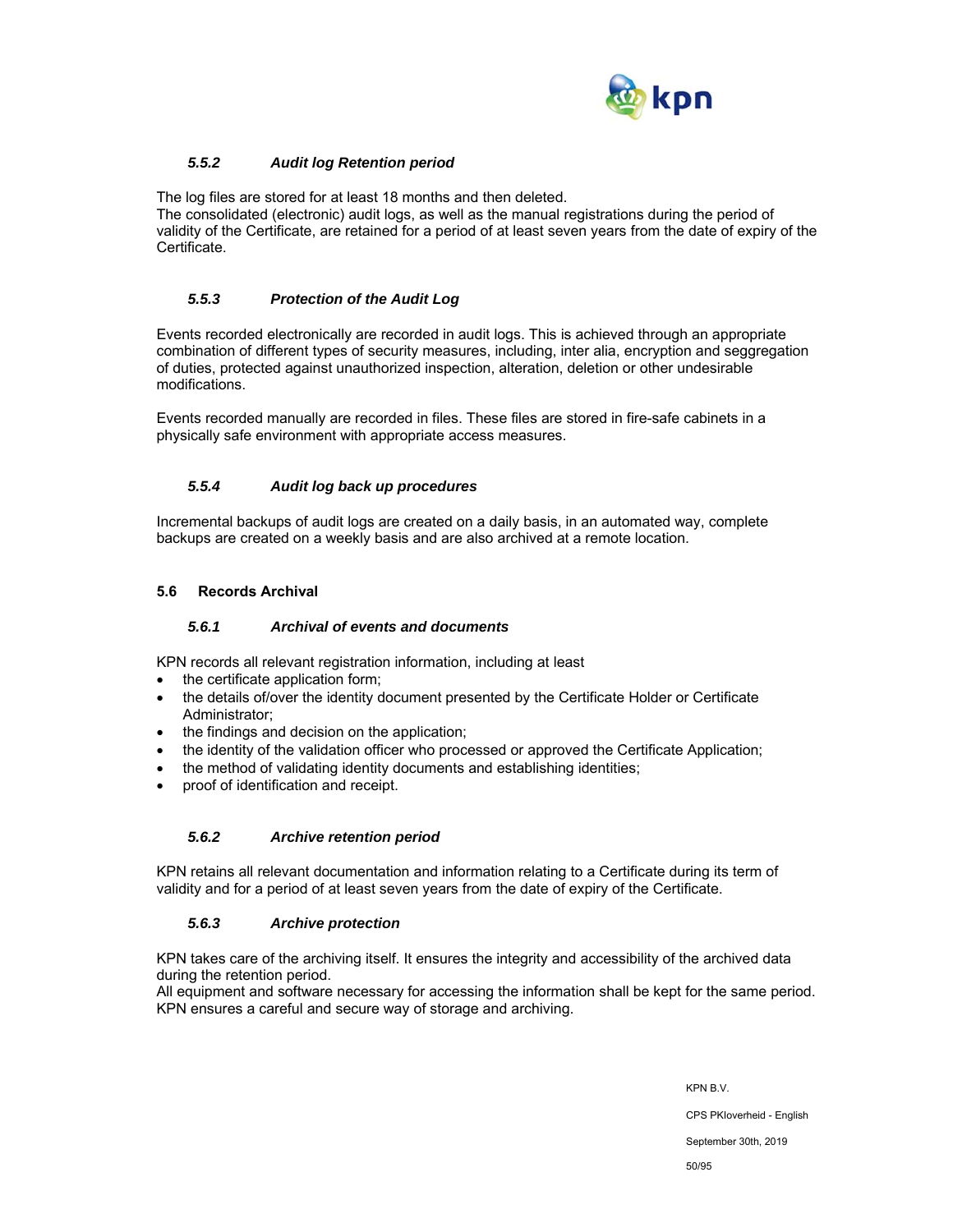

## *5.6.4 Archive back-up procedure*

No further stipulations

## *5.6.5 Requirements for time-stamping of records*

The precise date and time of relevant events in the life cycle of certificates and keys are recorded. This also applies to important events in the life cycle of the systems used for or supporting certification service delivery.

## *5.6.6 Key Changeover*

The keys of a CA Certificate are renewed at the same time as renewing that CA Certificate. Old keys remain on the token if the new ones are placed on it. Old tokens are destroyed after the end of their lifetime and the associated archiving period (zeroising).

Keys of Certificate Holders shall not be reused after the expiry of the validity period or after revocation of the associated Certificates.

## **5.7 Compromise and Disaster Recovery**

#### *5.7.1 Disaster management*

KPN has implemented procedures to minimise the consequences of any disasters as much as possible. These measures include a contingency plan and an disaster recovery scenario. Compromise of KPN's Private Key is considered to be a disaster. KPN will inform Relying Parties, Subscribers, Certificate Holders and Certificate Managers as soon as possible of the compromise of KPN's Private Key by publishing information about this on its website (see Electronic Storage Site). KPN will also send an e-mail to Subscribers, Certificate Holders and Certificate Managers and inform the Government Policy Authority immediately.

## *5.7.2 Business Continuity*

KPN has set up a complete fallback for its CRL and the online revocation facility. The back-up device is always fully identical to the production environment in terms of software and data and, for example, in the event of a disaster, it can be switched to the back-up device. This switchover is regularly tested. The alternate location is another KPN location (Almere) and has an equivalent level of security.

A contingency scenario was realised for the remaining parts of the CA system. This scenario provides for the realization of a contingency within 24 hours. This scenario is maintained and tested annually.

## **5.8 TSP Termination (CA termination)**

If KPN terminates the certification service delivery, this will be done in accordance with a controlled process as further described in the KPN CA Termination Plan. This termination may be voluntary or involuntary, and the activities to be carried out will depend on it.

> KPN B.V. CPS PKIoverheid - English September 30th, 2019 51/95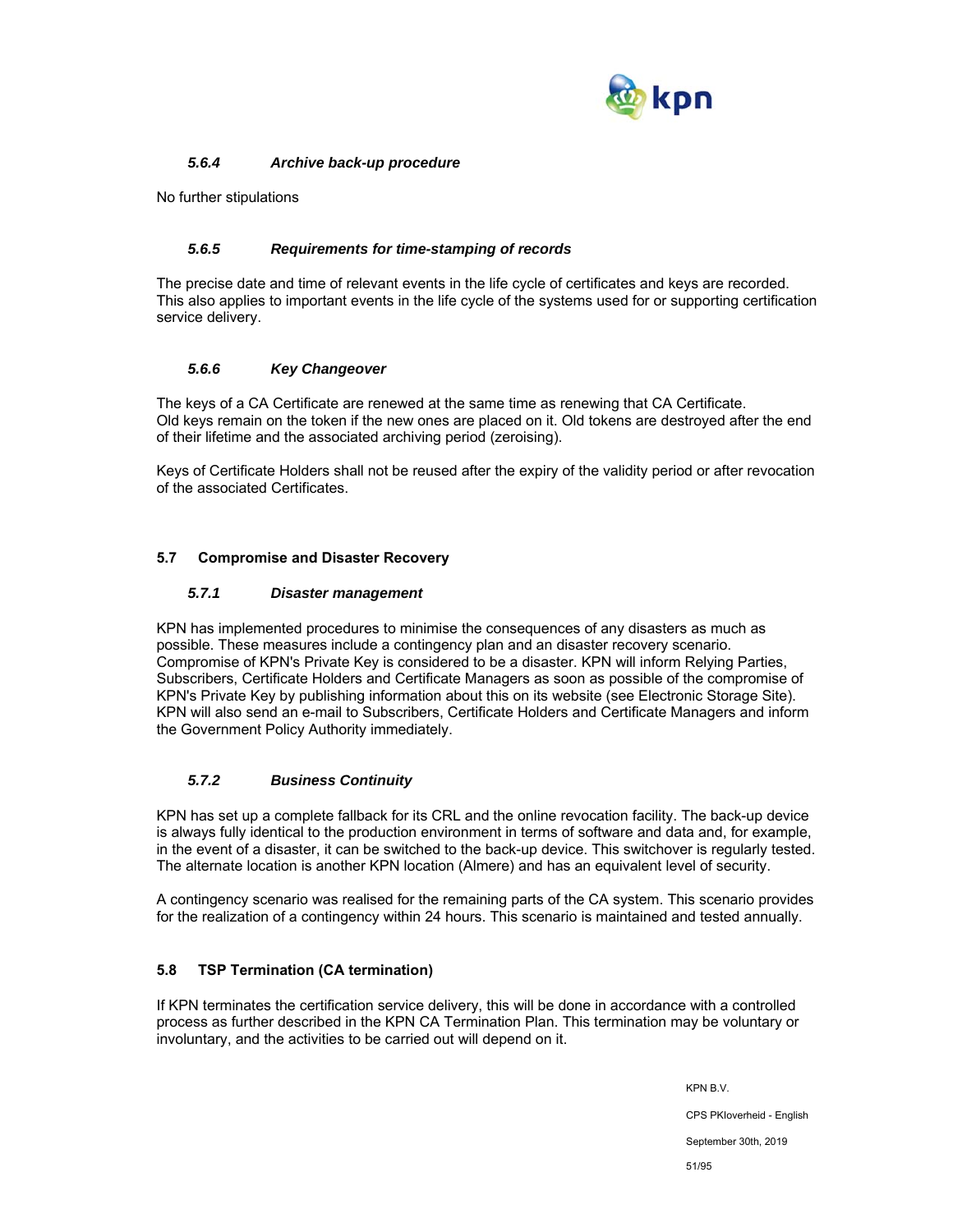

Parts of the plan upon termination include the plan:

- Stop issuing new Certificates immediately;
- rewriting, supplementing and publishing the CPS;
- Maintain the revocation status service (CRL/OCSP) for up to 6 months after the expiry date of the last certificate issued has expired or has been terminated by revocation;
- Destroy or permanently deactivate all private keys used for the service provision in question and permanently destroy all private keys used for that purpose;
- termination and destruction of systems, procedures and non-relevant data;
- an inventory of the data to be retained, necessary in order to provide legal proof of certification;
- Realisation of provisions relating to the transfer of the obligations to other Trust Service Providers, insofar as this is reasonably possible.

KPN has taken out adequate insurance cover for all common business risks to cover the costs of operations under the CA Termination Plan. KPN has established a guarantee institution to cover these costs in the event of bankruptcy.

#### *5.8.1 Involuntary termination*

Involuntary termination may be due to the following:

- Bankruptcy;
- Wide loss of confidence in the service, for example due to a major security incident;
- Termination of Agentschap Telecom (AT) registration due to sanction following enforcement or change of legal entity.

Currently, there is limited willingness for TSPs registered with AT to take over (parts of) the certification service from TSPs who involuntarily terminate their TSP service. For this reason, the transfer will consist of the legally required limited service (6 months of CRL/OCSP publication and 7 years of archiving validation files) to another TSP registered with AT. This limited transfer will result in the revocation of all relevant end-user and CA certificates.

## *5.8.2 Voluntary Termination*

In case of voluntary termination, the following activities will also be carried out:

- At least three months in advance, Subscribers, Certificate Holders and Certificate Managers shall be informed of the termination and the manner in which the termination will take place;
- Where reasonably possible, take measures to limit damage that may be caused to Subscribers and Certificate Holders as a result of the termination of the service.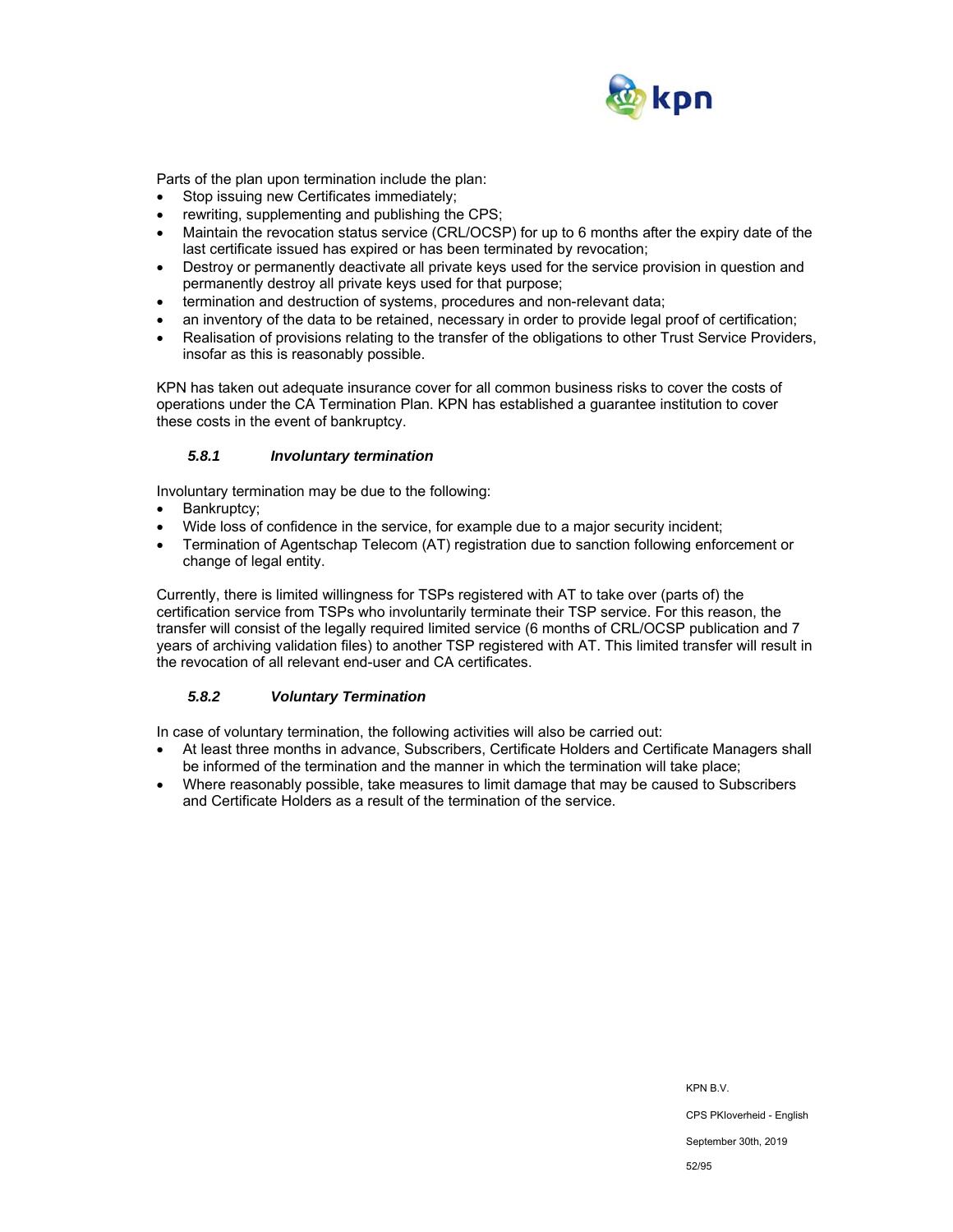

# **6 Technical Security Controls**

## **6.1 Generation and installation of key pairs**

## *6.1.1 Generation of key pairs*

When generating CA key pairs, KPN uses reliable procedures that are performed within a secure environment that meets objective and internationally recognised standards.

The key generation of KPN CAs used for PKI government Certificates has taken place in an EAL4+ certified HSM, in accordance with ISO 15408 (' Cryptographic module for CSP Signing Operations'). The SHA-1 root (domain Government/Businesses) is based on the signature algorithm' SHA1RSA'. Key pairs keys are 2048 bits asymmetric RSA and the used hashing algorithm is' SHA-1'. and the SHA-2 root (domain organization) is based on the signature algorithm' SHA2RSA'. The keys of the key pairs are 4096 bits of asymmetric RSA and the used hashing algorithm is' SHA-2'.

The key generation for Personal Certificates takes place in QSCD's/SUD's. The key generation for Group Certificates takes place in SUDs. The SHA-2 root (domain organization) uses the signature algorithm' SHA256RSA'. The keys of the key pairs are 2048 bits or higher asymmetric RSA and the used hashing algorithm is' SHA-2'.'

For mobile Smartcard certificates, the key pair is not located on the Smartcard (QSCD), but on an HSM in a specially secured environment of a KPN Datacenter. The app on the certificate holder's phone guarantees that the certificate holder has sole control over the use of the electronic signature.

The Server Certificates must be generated by and under the responsibility of the Subscriber in a Secure Environment.

KPN monitors the QSCD certification status until the end of the certificate's validity period and will take appropriate action in the event of a change in this status, for example by the expiry of the certification validity period or the premature revocation of this certification.

As a first step, the KPN Policy Management Authority (PMA) will be informed of this status change and the PMA will implement any further measures on the basis of the situation found at that time.

When handling and processing applications for a certificate KPN uses secure resources and trustworthy systems generating key pairs and certificates for End Users. These trustworthy systems are provided with a positive CWA 14167-1 audit report.

All Certificates, with the exception of Server Certificates, are generated by a trustworthy system in an QSCD (for personal and professional certificates) or SUD (for Group Certificates). Multiple Certificates can be stored on the QSCD and SUD.

## *6.1.2 Transfer of Private Key and QSCD to Subscriber*

Personal, Professional Certificates or Group Certificates are transferred to the Certificate Holder in the following manner: sending the QSCD or SUD, including the Private Keys created by KPN via a commercial mail company, where the necessary PIN for the QSCD or SUD is issued separately to the Certificate Holder (' out of band'). The Certificate Holder signs for receipt of the QSCD or SUD before he/she is sent the PIN.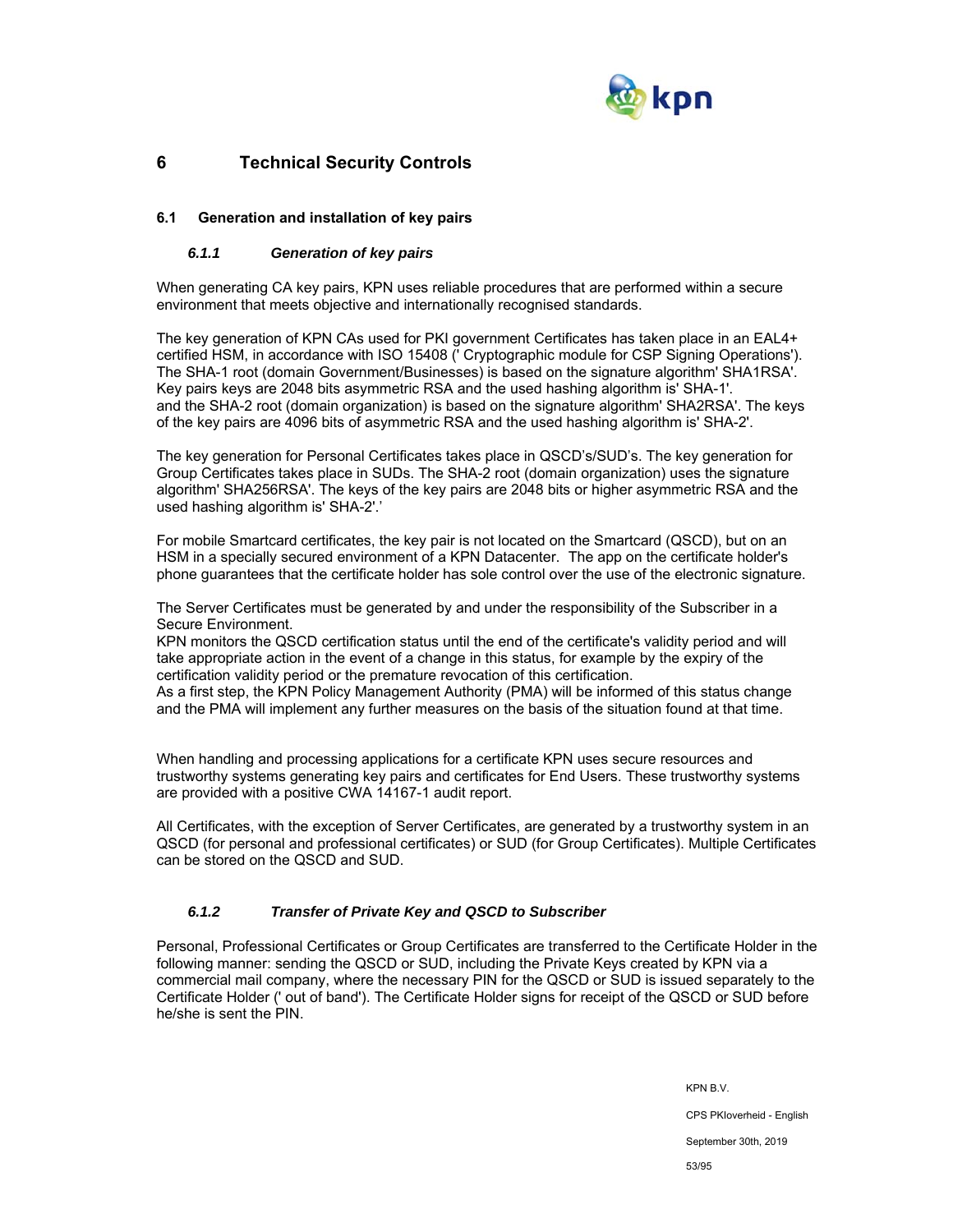

The key pair for which the Public Key is provided with a Server Certificate by KPN is generated by the Subscriber in the Subscriber's Safe Environment. The Private Key remains in that Safe Environment, so it is not transferred.

## *6.1.3 Transfer of Subscriber Public Key*

The key pairs of Personal, Professional and Group Certificates are generated by KPN and are therefore not transferred by the Subscriber to KPN.

The Subscriber does send the Public Key to KPN to have it provided with a Server Certificate. This Public Key is attached to an electronic application form and is linked to a unique Certificate Signing Request number (CSR number). The Public Key link to CSR number is used, after the Public Key has been provided with a Server Certificate, to return the Public Key provided with a Server Certificate by e-mail to the e-mail address mentioned in the Subscriber's Certificate Application request.

## *6.1.4 Transfer of the Public Key from TSP to Confidential Parties*

KPN's Public Keys used for PKIoverheid Certificates are made available to Relying Parties via KPN's Directory Service (see Electronic Storage Site).

#### *6.1.5 Key Size*

The key size of a Certificate is at least 1024 bits RSA. However, from 01-01-01-2011, only Certificates with 2048 bits are issued. The key size of an SHA-1 CA Certificate is 2048 bits RSA and of an SHA-2 CA Certificate is 4096 bits.

## *6.1.6 Generation of Public Key parameters*

No Stipulations.

## *6.1.7 Key pair usage*

For the use of key usage extensions, see section 7.1.4. Certificate Profiles overview.

## *6.1.8 The purpose of key usage (as defined in X. 509 v3)*

The Certificates, including the associated key pairs, are only intended for the purposes described in this CPS and which are included in (the extensions of) the Certificate (field: Key Usage).

## **6.2 Private Key Protection and Cryptographic Module Engineering Controls**

In the development and use of cryptographic components, KPN ensures that these components meet all the requirements that can be set in terms of security, reliability, application range and mitigation of the susceptibility to interference. The applicable procedures may be assessed on the basis of internationally recognised standards.

> KPN B.V. CPS PKIoverheid - English September 30th, 2019 54/95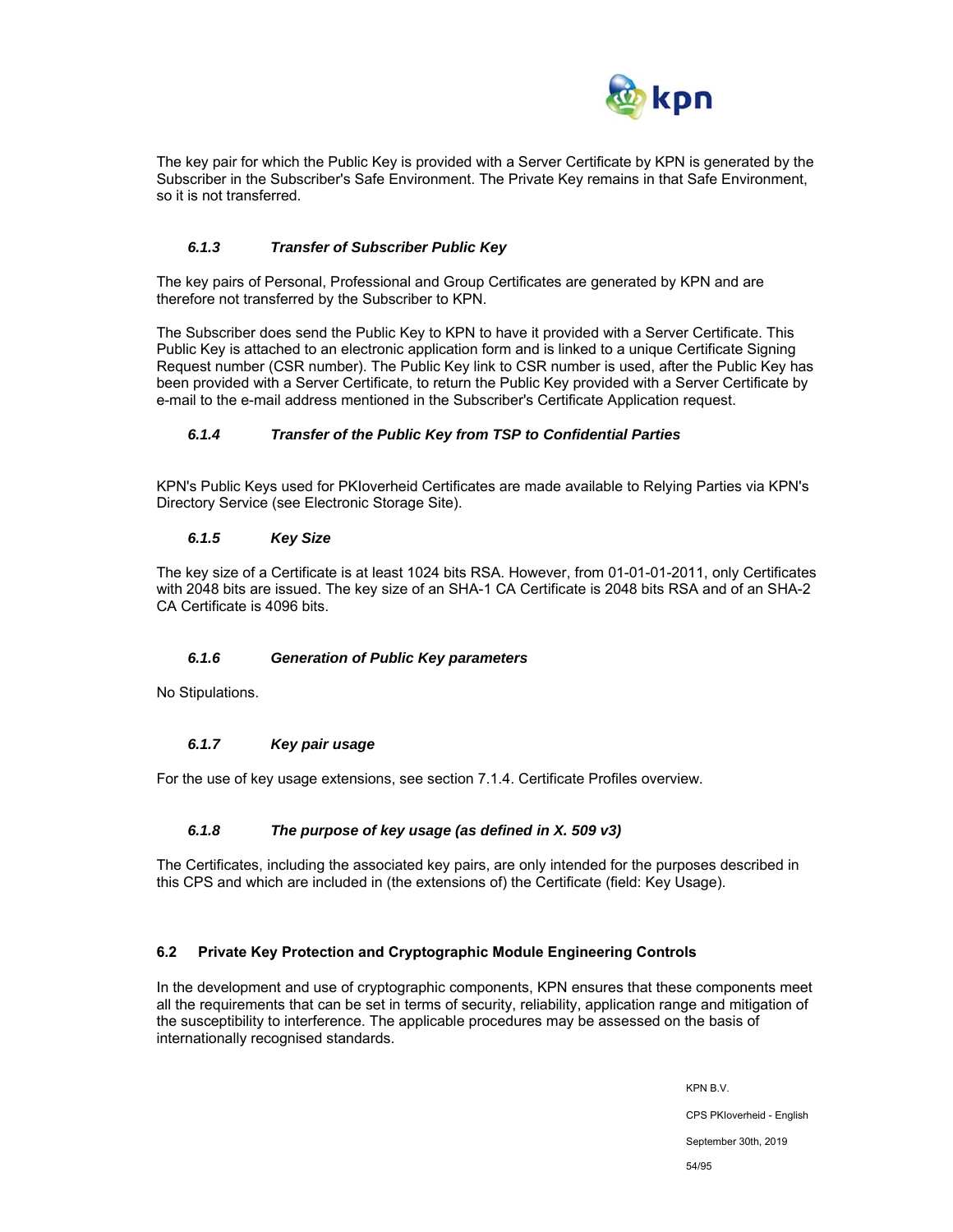

## *6.2.1 Standards required for the cryptografische module*

For operational use, the cryptographic data is stored in an HSM. The HSM is EAL4+ certified. The HSM that is used with the Mobile certificate has an FIPS 140-2 level 3 certification.

The HSMs are supplied by the supplier in tamper-evident bags, which are packaging that make any form of corruption visible. Each consignment shall be checked immediately after its arrival on the basis of the corresponding list sent out-of-band.

KPN applies Key Management procedures to install, activate, backup and restore the Private Keys of KPN CAs, which sign(Services) Certificates and CRLs. These actions are performed simultaneously by at least two employees.

KPN CA Private Keys will be destroyed when this product is decommissioned.

## *6.2.2 Private Key multi-person control*

The Private Keys associated with KPN's CA Certificates are in principle not readable in one piece. In addition, the cryptographic hardware modules on which they are stored are protected in such a way that multiple persons are required to access them, and they are stored in a secure environment. This Safe Environment is equipped with several layers of security measures of different type (technical, physical and organizational) and nature (preventive, detective, etc.). In order to be able to pass through the security layers, several employees of several departments are required.

## *6.2.3 Escrow of Private keys of Certificate Holders*

By default, there is no Escrow of Private Keys. If desired, a Subscriber can submit a request to Escrow for Private Keys of Confidentiality (encryption) Certificates and can make agreements about this.

If the Private Key of a Confidentiality Certificate is not taken in escrow, the loss, destruction or other unusability of the Private Key will result in the fact that the data previously encrypted with this certificate can no longer be decoded.

There is no possibility of Escrow of Private Keys related to Signature Certificates and Authentication Certificates.

## *6.2.4 Back-up of private keys*

A backup is made of the Private Keys associated with KPN's CA Certificates. The backup is stored in encrypted form in cryptographic modules and associated storage devices.

No backup will be made of the Private Keys associated with Certificates.

KPN B.V. CPS PKIoverheid - English September 30th, 2019 55/95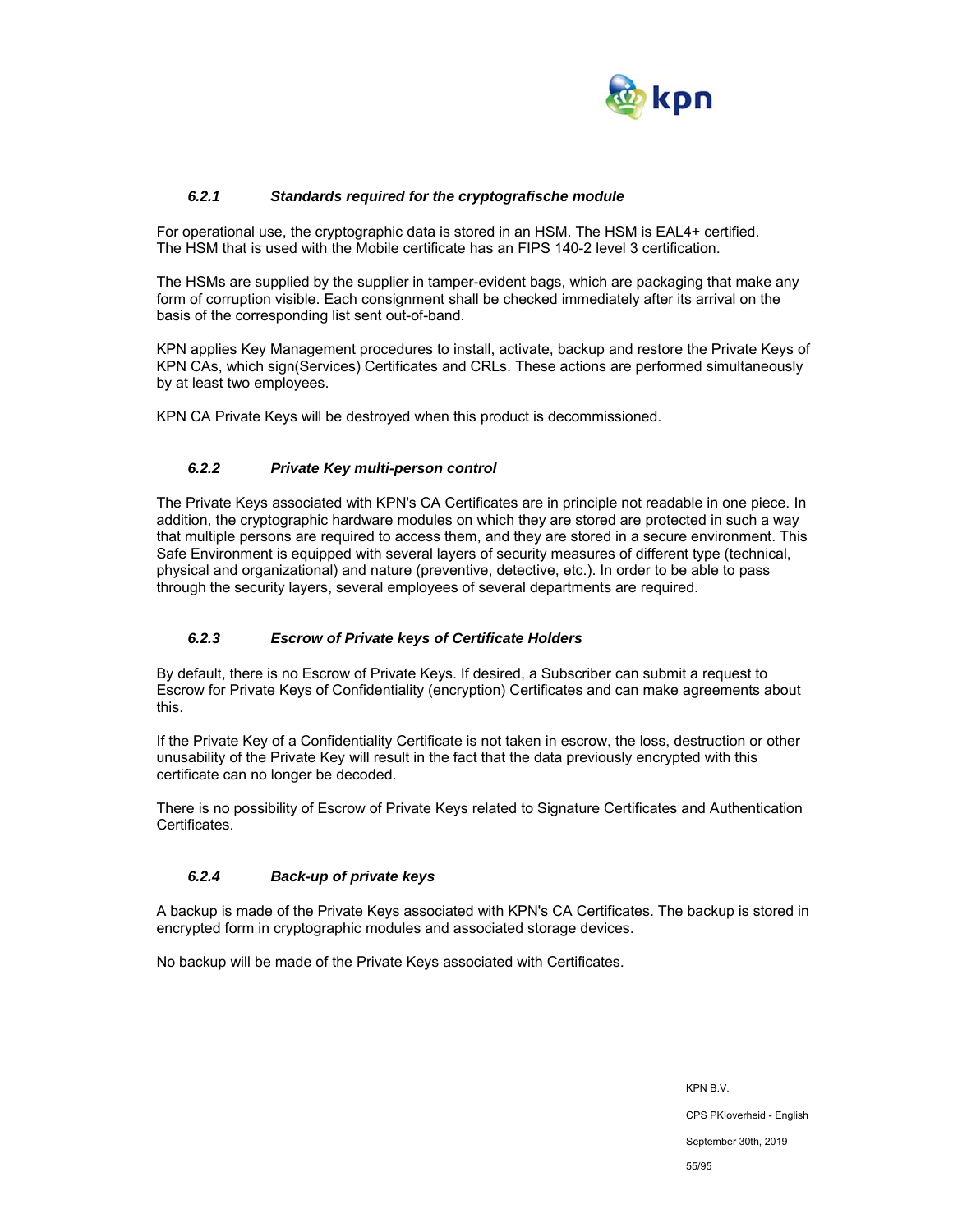

# *6.2.5 Archiving of Private Keys*

Private keys of Certificates are not archived.

## *6.2.6 Acces to Private Keys in the cryptografic module*

For the Private Keys belonging to KPN CA Certificates, which are stored in a cryptographic hardware module, access protection is used to ensure that the keys cannot be used outside the module. See 6.2.2.

## *6.2.7 Storage of Private Keys in the cryptografic module*

CA-Private Keys are stored encrypted in hardware cryptographic modules.

## *6.2.8 Activation of Private Keys*

The Private Keys associated with KPN CA Certificates are activated by means of a key ceremony in the presence of the therefore necessary officers.

## *6.2.9 Deactivation of Private Keys*

Under specific circumstances, KPN may determine that the Private Keys are deactivated, subject to the safeguards applicable to them for the sake of due care.

If an QSCD or SUD is lost by the Certificate Holder and returned to KPN by a finder, this QSCD or SUD will be destroyed by KPN, including the Private Key included therein. KPN will then also check whether the relevant Certificates have been revoked and if not, it will do so immediately.

In the case of the mobile certificate, the certificate holder will have to report the loss of his telephone to KPN on basis of which KPN will revoke the certificates.

## *6.2.10 Methods for destruction of Private Keys*

The Private Keys with which Certificates are signed can no longer be used after the end of their life cycle. KPN ensures adequate destruction, avoiding the possibility of tracing the destroyed keys from the remains. If such keys are destroyed, those activities will be logged.

## *6.2.11 Requirements for safe means of storage and use of certificates*

For those certificates issued on smart cards, i. e. personal certificates, professional certificates and group certificates, the smart cards are certified by CWA 14169 at the EAL4+ level.

In the case of Server Certificates, use is made of the possibility offered by PKIoverheid to protect the keys of a Server Certificate by means of software. This means that the environment in which the keys are generated and stored must be as secure as if they were generated and stored in a SUD. That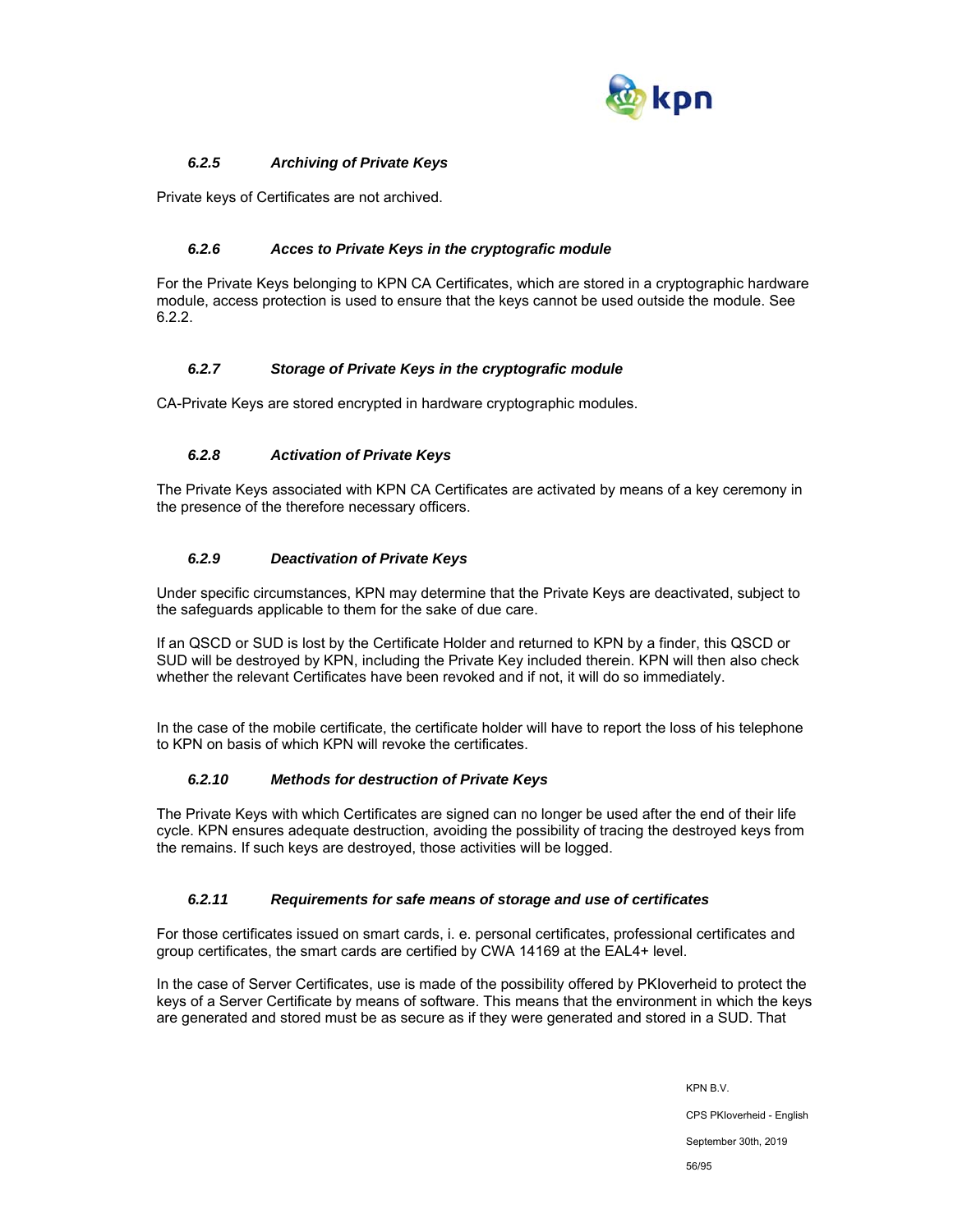

same level of security can be achieved by a combination of appropriate compensatory measures in and for that environment.

Compensatory measures must be of such a quality that it is practically impossible to steal or copy the keys unnoticed. Compensatory measures include a combination of physical access security, logical access security, logging and audit and separation of functions.

When applying for a Server Certificate, the Subscriber declares that the environment in which the keys are generated and stored is sufficiently secure, as described above.

The Special Terms and Conditions stipulate that KPN has the right to carry out an audit of the measures taken.

For mobile certificates, secure storage takes place by means of a secure device in the form of an HSM in the secure environment of a KPN data center, whereby the HSM is certified against FIPS 140.

#### **6.3 Other Aspects of Key Pair Management**

All aspects of key pair management performed by KPN are subject to careful procedures that are consistent with the intended purpose.

#### *6.3.1 Archiving of van Public Keys*

Public Keys are archived by KPN for at least seven years after the original validity period of a Certificate has expired. Archiving will take place in a physically secure environment.

## *6.3.2 Period of use for Certificates, Public Key and Private Keys*

Professional and Group Certificates can be selected for a period of 3 or 5 years.

For Standard and Extended Validation Server Certificates, the maximum validity period is 825 days.

For the mobile certificate, the maximum validity period is 1 year.

For the private services server certificate, the maximum validity period is 3 years.

KPN will inform the Subscriber of the expiry of the Certificates issued at his request at least 4 weeks before the expiry of the validity period.

#### **6.4 Activation Data**

#### *6.4.1 Generation and Installation of activation data*

The SSCD or SUD, in which the Key pair and its Certificate are stored, is provided with activation data. This PIN and PUK code is generated by a trustworthy system, consists of five characters and is printed on a PIN-mail. After acceptance of the PIN-mail, the system will destroy the PIN and PUK

> KPN B.V. CPS PKIoverheid - English September 30th, 2019 57/95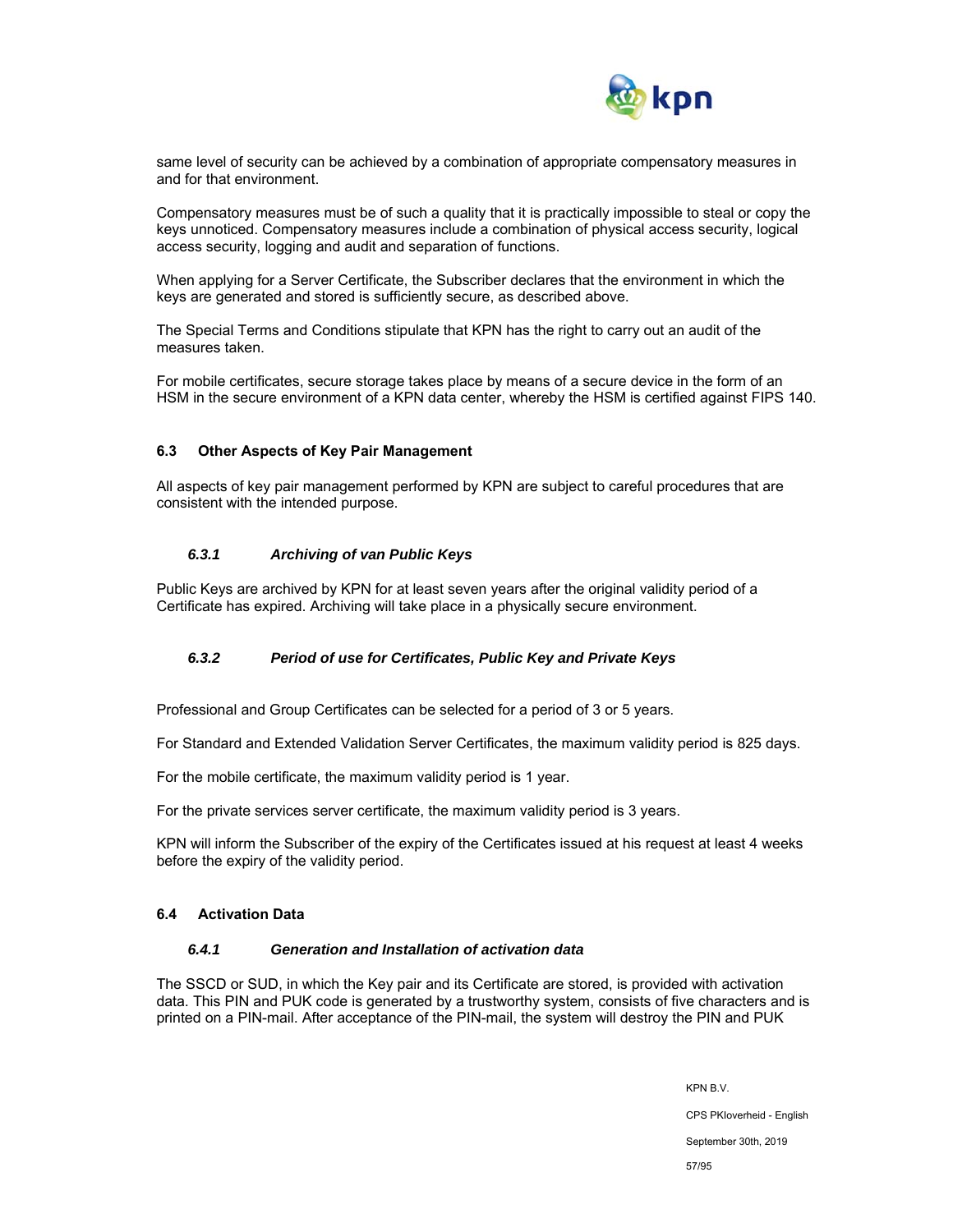

codes. In the time between generation and acceptance, the codes are encrypted by the trustworthy system.

#### *6.4.2 Protection of activation data*

The PIN-mail, with the PIN and PUK code printed on it, is sent to the Certificate Holder/Certificate Manager only after the Certificate Holder/Certificate Manager has acknowledged receipt of the QSCD via a Link to KPN. Upon receipt of the PIN and PUK codes, the Certificate Holder/Certificate Manager shall be solely responsible for their protection and confidentiality.

#### *6.4.3 Functioning of the activation data*

In order to gain access to the Key Material and Certificate, the Certificate Holder must use the PIN code obtained, belonging to the QSCD or SUD. If the PIN code has been entered incorrectly three times (5 attempts for the mobile certificate), the QSCD or SUD is automatically blocked. In that case, the QSCD or SUD can only be unlocked with the PUK code.

If the PUK code is entered incorrectly three times, the QSCD or SUD will be permanently blocked and will therefore become unusable. For the mobile certificate this is 10 attempts. After that, the mobile certificate is definitively blocked.

#### **6.5 Logical access control of TSP systems**

#### *6.5.1 Specific technical requirements for computer security*

KPN appropriately safeguards the computer systems used for PKIoverheid Certificates against unauthorized access and other threats, including through multi factor authentication.

The integrity of CSP systems and information is protected against viruses, malicious and unauthorized software and other possible sources that could lead to service disruption, by means of an appropriate set of physical, logical and organizational measures. These measures are preventive, detective, repressive and corrective in nature. Examples of measures include: logging, firewalls, intrusion detection and redundancy of systems, system components and network components.

The Directory Service is adequately protected against manipulation and is accessible online. Information about the revocation status can be consulted 24 hours a day and seven days a week.

## *6.5.2 Security Rating*

KPN classifies the resources used on the basis of a risk assessment.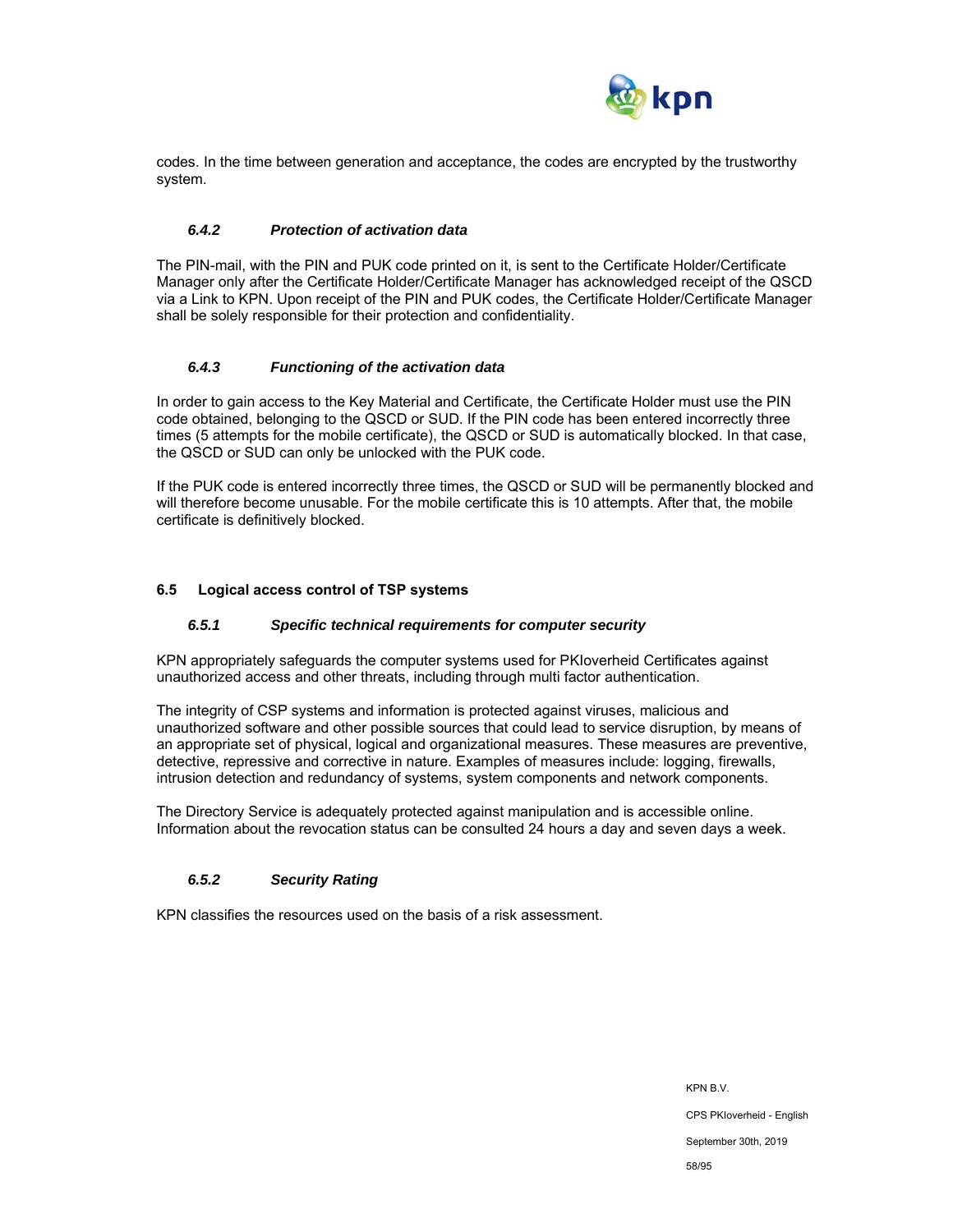

## **6.6 Life Cycle Security Controls**

#### *6.6.1 Controls for system development*

KPN also develops, in part, its own CardManagementSystem (CMS). Although the CMS is obtained from a specialist supplier, it consists of many different, small modules, which can be combined in different order and composition into a working CMS using a system supplied by the supplier. Several developers have been trained in this system, where necessary supported by the supplier.

In the management of the CMS, a separation of functions has been made between the development, user and management organization. This separation of functions has continued in the separate production, testing and development environments. The transition from development, to testing and production environment is managed using the existing change management procedure. This change management procedure includes maintaining and recording versions, changes and emergency repairs of all operational software.

The other CA systems are obtained from reliable suppliers and, like the CMS, are equipped with a CWA 14167-1 audit report or equivalent.

KPN's systems use a trusted source of time.

The capacity utilization is tracked and forecasts are made of the capacity required in the future to provide sufficient processing power and storage capacity in the future.

#### *6.6.2 Security Management Controls*

Suppliers' software delivery is surrounded by control measures that can be used to determine the integrity and authenticity of the software. A measure used in addition to the measures mentioned in 6.6.1 is the use of hashes.

#### **6.7 Network Security Controls**

KPN takes appropriate measures to ensure the stability, reliability and security of the network. This includes, for example, measures to regulate data traffic and to identify and prevent unwanted data traffic, as well as the installation of firewalls to ensure the integrity and exclusivity of the network. These measures are preventive, detective, repressive and corrective in nature. They also include the regular (at least monthly) security scan and (at least annually) a penetration test.

#### **6.8 Time-stamping**

KPN does not provide time-stamping services.

KPN B.V. CPS PKIoverheid - English September 30th, 2019 59/95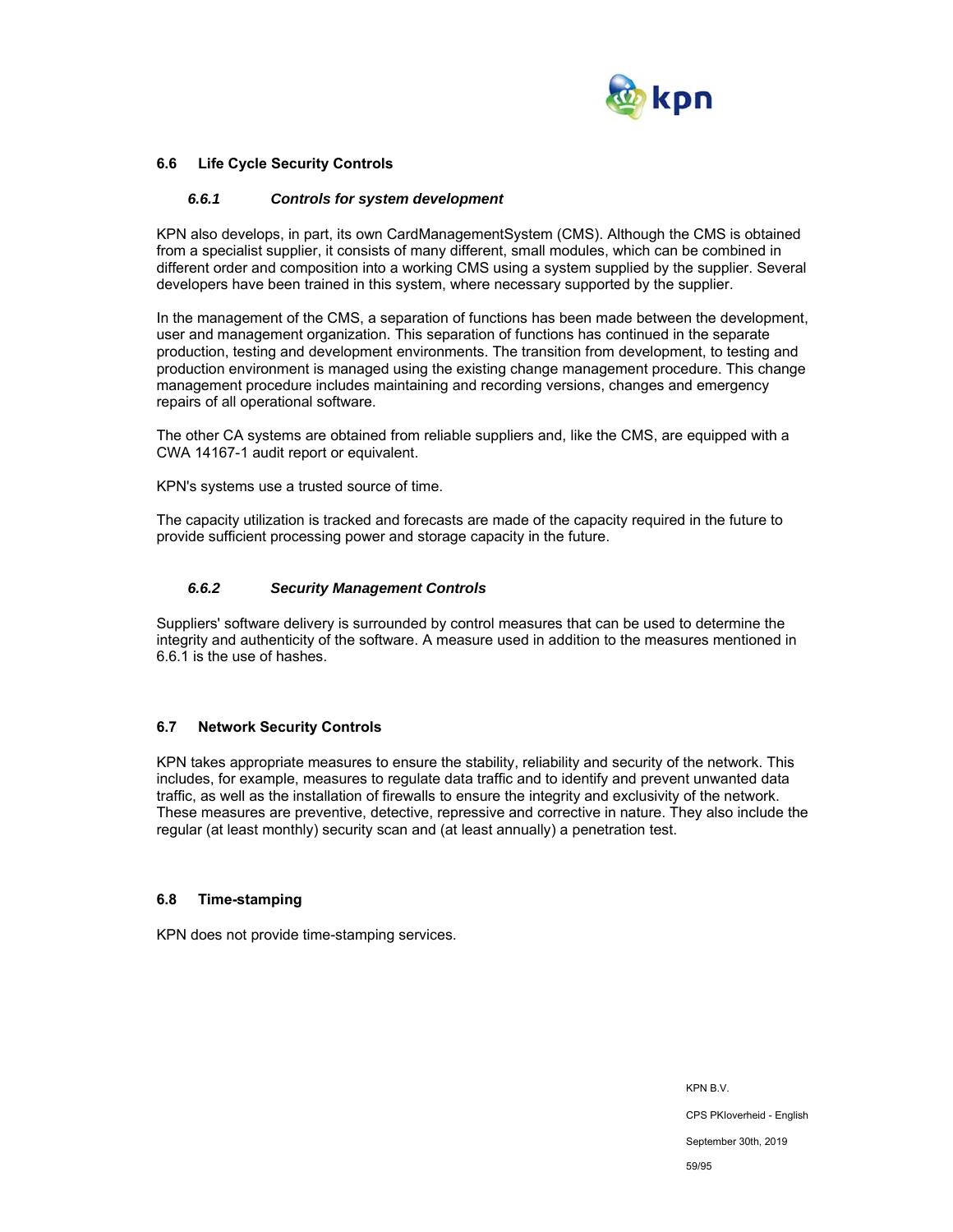

# **7 Certificaat-, CRL- en OCSP-profiles**

## **7.1 Certificate profiles**

## *7.1.1 CP OID*

The applicable Certificate Policies can be identified through the following OIDs:

| Personal and Professional Certificates:                 |  |  |
|---------------------------------------------------------|--|--|
| Domein Overheid/Bedrijven (Domain Government/Companies) |  |  |
| Authentication certificate                              |  |  |
| Signing certificate                                     |  |  |
| Confidentiality certificate                             |  |  |
| Domein Organisatie (Domain Organization)                |  |  |
| Authentication certificate                              |  |  |
| Signing certificate                                     |  |  |
| Confidentiality certificate                             |  |  |
|                                                         |  |  |

## Server certificates:

| Domein Overheid/Bedrijven (Domain Government/Companies) |  |  |  |
|---------------------------------------------------------|--|--|--|
| 2.16.528.1.1003.1.2.2.6<br>Server certificate.          |  |  |  |
| Domein Organisatie (Domain Organization)                |  |  |  |
| 2.16.528.1.1003.1.2.5.6<br>Server certificate.          |  |  |  |
|                                                         |  |  |  |

#### Groupcertificates:

| Domein Overheid/Bedrijven(Domain Government/Companies)  |  |  |  |  |
|---------------------------------------------------------|--|--|--|--|
| Authentication certificate.<br>2.16.528.1.1003.1.2.2.4  |  |  |  |  |
| Confidentiality certificate.<br>2.16.528.1.1003.1.2.2.5 |  |  |  |  |
| Domein Organisatie(Domain Organization)                 |  |  |  |  |
| 2.16.528.1.1003.1.2.5.4<br>Authentication certificate.  |  |  |  |  |
| Confidentiality certificate.<br>2.16.528.1.1003.1.2.5.5 |  |  |  |  |

# *7.1.2 Overview Certificate Profiles*

The PKIoverheid Certificates are structured according to the PKIX X. 509 v3 standard, whereby extensions can be used. Signature certificates are structured according to the EESSI/ETSI Qualified Certificate Profile. Any extensions within this framework shall also be included in the other Certificates.

> KPN B.V. CPS PKIoverheid - English September 30th, 2019 60/95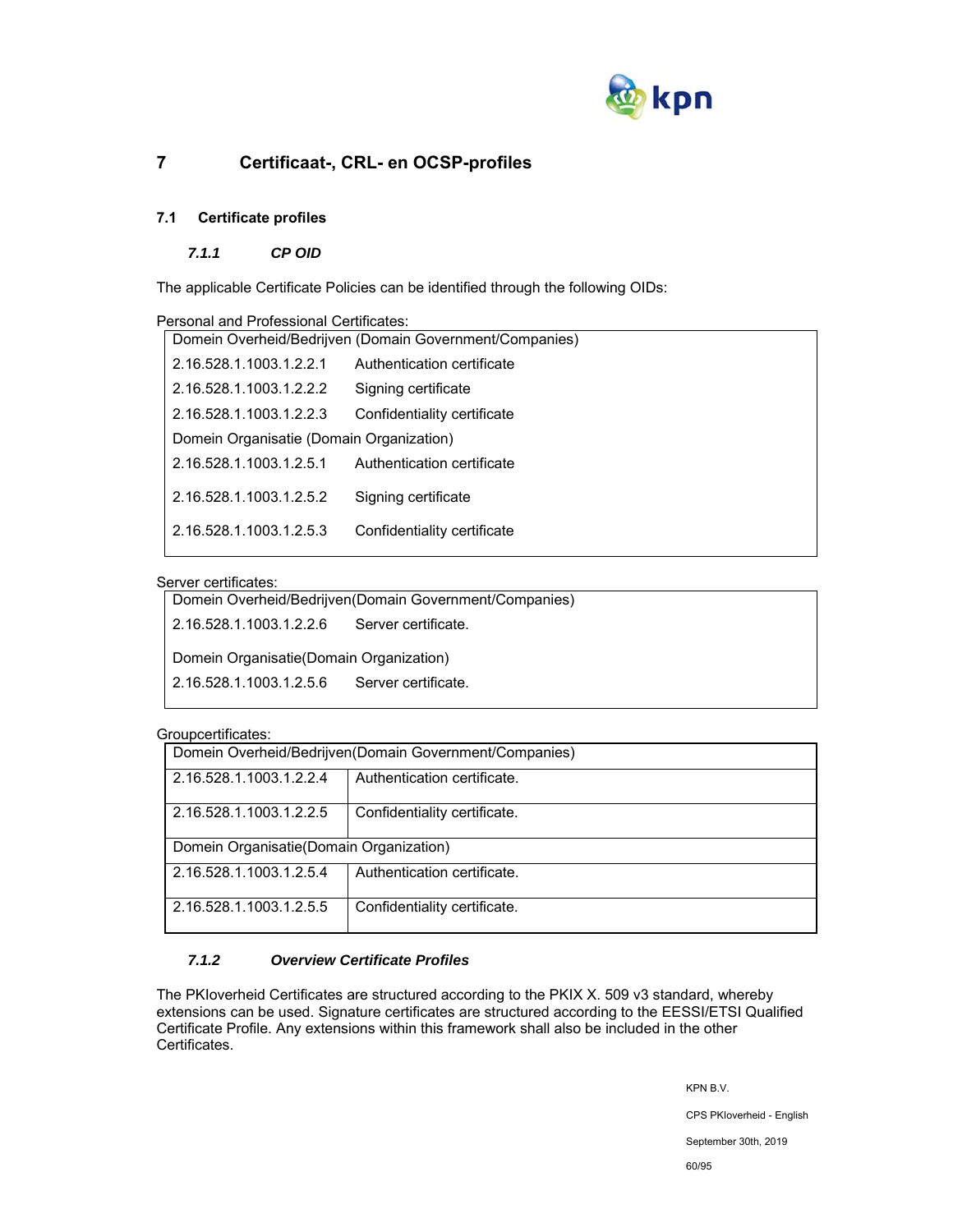

Certificate profiles are drawn up in accordance with Part 3 of the PKI government's Programme of Requirements, in accordance with the Certificate Profile of the Certificate for the Domain Government/Companies and Organization.

The length of the SerialNumber is for the following products:

|  | Personal, Professional and Group Certificates  |          |         |  |
|--|------------------------------------------------|----------|---------|--|
|  | o until 31-03-2016                             | 128 bits |         |  |
|  | o from 1-04-2016                               |          | 64 bits |  |
|  | o from 5-03-2019                               |          | 96 bits |  |
|  | o from 23-05-2019                              | 160 bits |         |  |
|  | <b>Server Certificates</b>                     |          |         |  |
|  | o until 31-03-2016                             | 128 bits |         |  |
|  | o from 1-04-2016                               |          | 64 bits |  |
|  | o from 5-03-2019                               |          | 96 bits |  |
|  | o from 23-05-2019                              | 160 bits |         |  |
|  | <b>Extended validation Server Certificates</b> |          |         |  |
|  | $o from 10-11-2015$                            |          | 64 bits |  |
|  | o from 5-03-2019                               |          | 96 bits |  |
|  | o from 23-05-2019                              | 160 bits |         |  |

## *7.1.3 Personal certificates and Professional Certificates*

## **Basic attributes**

| <b>Field</b>  | value                                                                                                                                                                                                                                                                                                                                                                                                                                                                                                                                                                                                                                                                                                                                                                                                                                                                                                                                                                                                                                                                                                                                                                                                                                                                                                                |  |  |
|---------------|----------------------------------------------------------------------------------------------------------------------------------------------------------------------------------------------------------------------------------------------------------------------------------------------------------------------------------------------------------------------------------------------------------------------------------------------------------------------------------------------------------------------------------------------------------------------------------------------------------------------------------------------------------------------------------------------------------------------------------------------------------------------------------------------------------------------------------------------------------------------------------------------------------------------------------------------------------------------------------------------------------------------------------------------------------------------------------------------------------------------------------------------------------------------------------------------------------------------------------------------------------------------------------------------------------------------|--|--|
| Version       | 2(X.509v3)                                                                                                                                                                                                                                                                                                                                                                                                                                                                                                                                                                                                                                                                                                                                                                                                                                                                                                                                                                                                                                                                                                                                                                                                                                                                                                           |  |  |
| SerialNumber  | Unique serial number within the CA                                                                                                                                                                                                                                                                                                                                                                                                                                                                                                                                                                                                                                                                                                                                                                                                                                                                                                                                                                                                                                                                                                                                                                                                                                                                                   |  |  |
| Signature     | The used algorithm under the SHA-1 root (domain Government /Companies)<br>is sha1WithRSAEncryption.<br>The used algorithm under the SHA-2 root (domain Organization)<br>sha256WithRSAEncryption.                                                                                                                                                                                                                                                                                                                                                                                                                                                                                                                                                                                                                                                                                                                                                                                                                                                                                                                                                                                                                                                                                                                     |  |  |
| <b>Issuer</b> | Contains the name of the CA concerned and is represented by the following<br>attributes: CommonName, OrganizationName en CountryName.<br>There have been / are several CA certificates in use.<br>CA-Certificate with OrganizationName 'PinkRoccade Infrastructure<br>Services BV'. The CommonName contains 'PinkRoccade CSP -<br>Overheid - 'and the designation 'Onweerlegbaarheid CA' of<br>'Vertrouwelijkheid CA' of 'Authenticiteit CA', depending on the type of<br>certificaat. The CountryName is 'NL'.<br>CA-Certificate with OrganizationName 'Getronics PinkRoccade<br>$\bullet$<br>Nederland B.V.'. The CommonName contains 'Getronics PinkRoccade<br>PKloverheid CA - Overheid/Bedrijven en Organisatie'. The<br>CountryName is 'NL'.<br>CA-Certificate with OrganizationName 'Getronics Nederland BV'. De<br>$\bullet$<br>CommonName contains 'Getronics CSP Organisatie CA - G2. the<br>CountryName is 'NL'.<br>CA-certificate with OrganizationName 'KPN Corporate Market B.V.', the<br>٠<br>Common name contains 'KPN Corporate Market CSP Organisatie CA -<br>G2'. The CountryName is 'NL';<br>CA-certificate with OrganizationName 'KPN Corporate Market B.V.', the<br>$\bullet$<br>Common name contains 'KPN Corporate Market PKIoverheid CA-<br>Overheid en Bedrijven' The CountryName is 'NL'. |  |  |

KPN B.V.

CPS PKIoverheid - English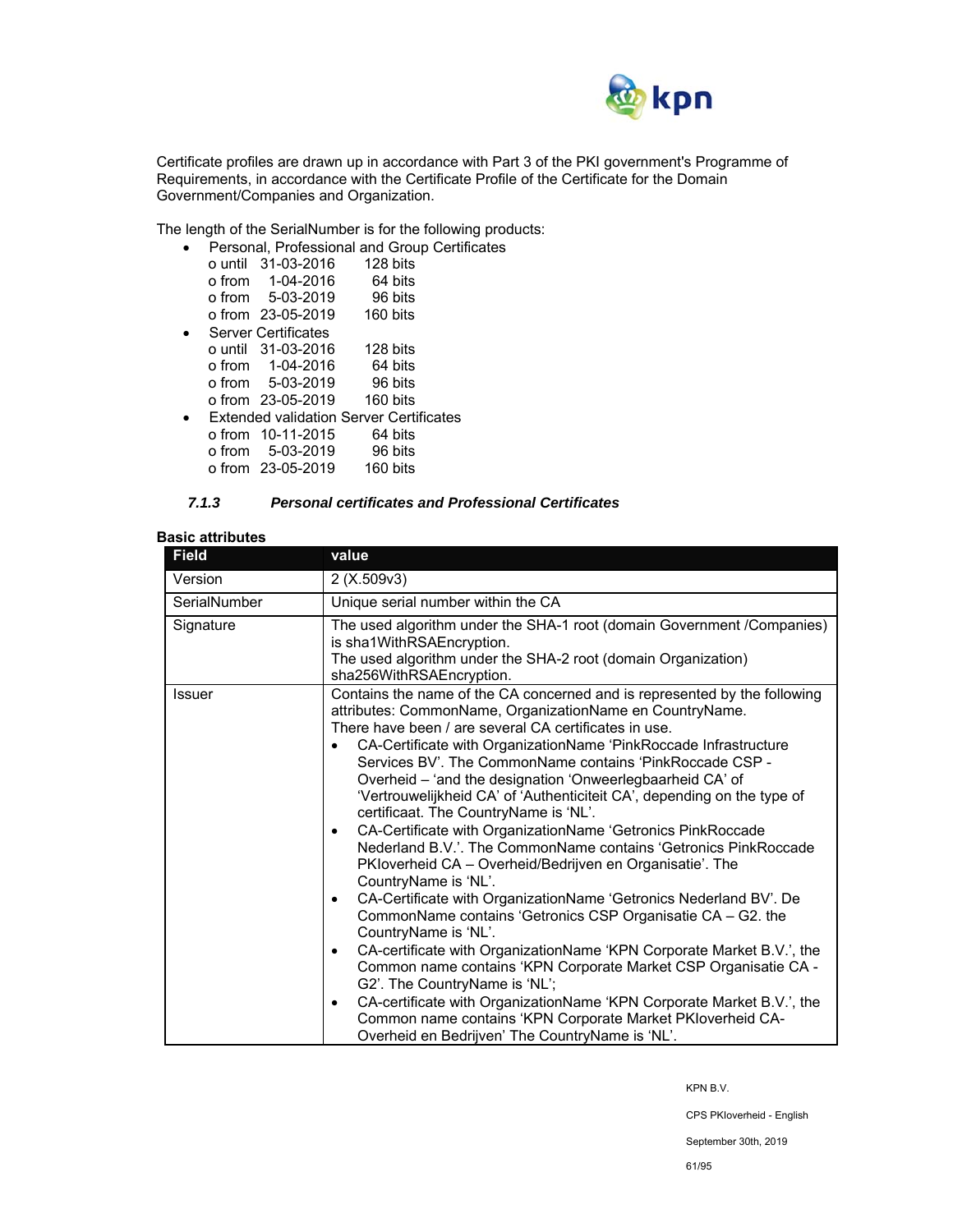

|                      | CA-certificate with OrganizationName 'KPN B.V.', the Common name<br>٠<br>contains 'KPN PKIoverheid CA-Overheid en Bedrijven' The<br>CountryName is 'NL'.<br>CA-certificate with OrganizationName 'KPN B.V.', the Common name<br>٠<br>contains 'KPN BV PKIOverheid Organisatie Persoon CA - G3' with<br>organizationIdentifier = NTRNL-27124701' and CountryName 'NL'                                                                                                                                                                                                    |  |  |
|----------------------|-------------------------------------------------------------------------------------------------------------------------------------------------------------------------------------------------------------------------------------------------------------------------------------------------------------------------------------------------------------------------------------------------------------------------------------------------------------------------------------------------------------------------------------------------------------------------|--|--|
| Validity             | see 6.3.2.                                                                                                                                                                                                                                                                                                                                                                                                                                                                                                                                                              |  |  |
| Subject              | The subject's name is displayed as a Distinguished Name (DN), and is<br>represented by at least the following attributes:<br>CountryName;<br>٠<br>CommonName;<br>OrganizationName;<br>Title<br>SerialNumber (subjectSerialnumber).<br>The attributes used to describe the subject name it in a unique way.<br>The CountryName attribute is set to a two-letter country code according to<br>ISO 3166.<br>The Title attribute shall only be filled with the Recognised Profession title of<br>the Certificate Holder if a Professional Certificate has been applied for. |  |  |
| subjectPublicKeyInfo | Contains the PublicKey of the Subject                                                                                                                                                                                                                                                                                                                                                                                                                                                                                                                                   |  |  |

## **Standard extensions**

| <b>Field</b>               | <b>Critical</b> | value                                                                                                                                                                                                                                                                                                                                                      |
|----------------------------|-----------------|------------------------------------------------------------------------------------------------------------------------------------------------------------------------------------------------------------------------------------------------------------------------------------------------------------------------------------------------------------|
| AuthorityKeyIdentifier     | No.             | Keyldentifier is set to 160 bit SHA-1 hash                                                                                                                                                                                                                                                                                                                 |
| SubjectKeyIdentifier       | No.             | Keyldentifier is set to 160 bit SHA-1 hash                                                                                                                                                                                                                                                                                                                 |
| KeyUsage                   | <b>Yes</b>      | The digital signature bit is included in Authenticity<br>Certificates.<br>The keyEncipherment, dataEncipherment and keyAgreement<br>bits are included in Confidentiality Certificates.<br>In Signing Certificates, the non-Repudiation bit is included.                                                                                                    |
| <b>BasicConstraints</b>    | Yes             | The CA bit is set to 'False' en pathLenConstraint to 'none'                                                                                                                                                                                                                                                                                                |
| <b>CertificatePolicies</b> | No.             | Domain Government/Companies<br>Authhentication certificates contain the OID<br>2.16.528.1.1003.1.2.2.1.<br>Signing certificates contain the<br>OID 2.16.528.1.1003.1.2.2.2.<br>Confidentiality Certificates contain the OID<br>2.16.528.1.1003.1.2.2.3.<br>Domain Organization<br>Authhentication certificates contain the OID<br>2.16.528.1.1003.1.2.5.1. |

KPN B.V.

CPS PKIoverheid - English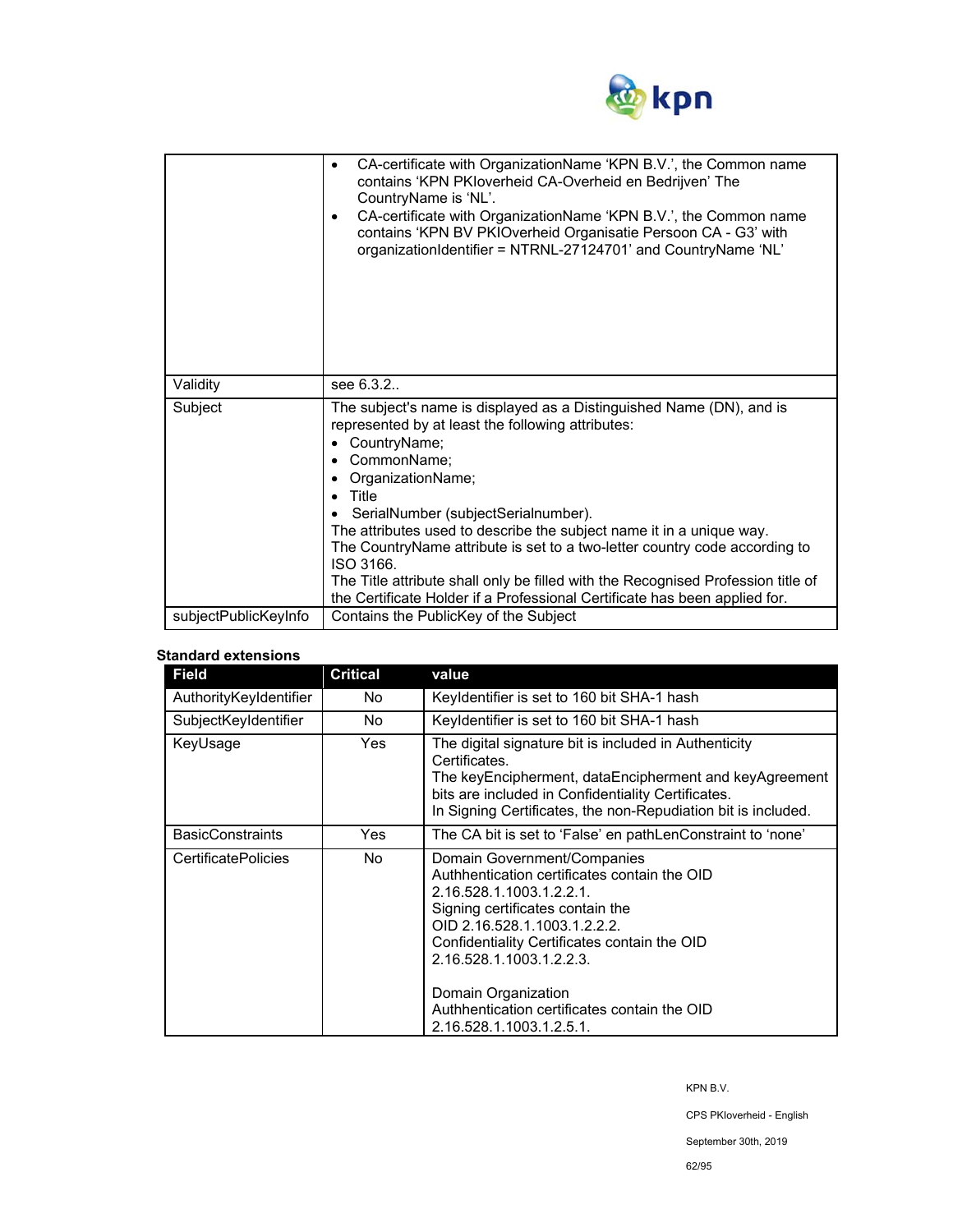

|                                                  |           | Signing certificates contain the OID<br>2.16.528.1.1003.1.2.5.2.<br>Confidentiality Certificates contain the OID<br>2.16.528.1.1003.1.2.5.3.<br>All types of Certificates contain a link to the CPS and a user<br>text.<br>The user memo contains a message that in case the<br><job_title> field is filled with a Recognised Profession is a<br/>Professional Certificate. When using his certificates, the<br/>Certificate Holder shall act on account of his profession. This<br/>with reference to this CPS.<br/>In the case of a professional certificate issued to a member<br/>of the Royal Netherlands Bailiffs Association, the following<br/>URL is mentioned here:<br/>www.registergerechtsdeurwaarders.nl. This URL refers to the<br/>bailiff's register. This register must be consulted before<br/>relying on the certificate received.</job_title>                                                                                             |
|--------------------------------------------------|-----------|---------------------------------------------------------------------------------------------------------------------------------------------------------------------------------------------------------------------------------------------------------------------------------------------------------------------------------------------------------------------------------------------------------------------------------------------------------------------------------------------------------------------------------------------------------------------------------------------------------------------------------------------------------------------------------------------------------------------------------------------------------------------------------------------------------------------------------------------------------------------------------------------------------------------------------------------------------------|
| SubjectAltName                                   | <b>No</b> | This includes<br>the subject's e-mail address;<br>$\bullet$<br>the OID of the CA concerned;<br>$\bullet$<br>The subject serial number of the Certificate Holder.<br>$\bullet$<br>The OID of the concerning CA is one of the following:<br>PinkRoccade CSP CA belonging to the Certificate type;<br>- Authentication 2.16.528.1.1003.1.3.2.2.1,<br>- Signing 2.16.528.1.1003.1.3.2.2.2,<br>- confidentiality 2.16.528.1.1003.1.3.2.2.3<br>or the Getronics PinkRoccade PKIoverheid CA -<br>$\bullet$<br>Overheid/Bedrijven en Organisatie CA;<br>2.16.528.1.1003.1.3.2.2.5<br>or the Getronics CSP Organisatie CA - G2;<br>$\bullet$<br>2.16.528.1.1003.1.3.5.4.1.<br>or the KPN CSP Overheid/Bedrijven CA:<br>$\bullet$<br>2.16.528.1.1003.1.3.2.7.1<br>or the KPN CSP Organisatie CA - G2;<br>$\bullet$<br>2.16.528.1.1003.1.3.5.9.1<br>In addition, in the authentication certificate, an 'othername'<br>MAY be included for use with Single Sign On (SSO). |
| <b>CrIDistributionPoints</b><br>ExtendedKeyUsage | No<br>No  | Contains the URI value from which the CRL belonging to the<br>Certificate type can be retrieved.<br>Authentication certificates can contain this extension. This                                                                                                                                                                                                                                                                                                                                                                                                                                                                                                                                                                                                                                                                                                                                                                                              |
|                                                  |           | extension makes it possible to use the Certificate for<br>Windows Smartcard Logon, among other things.                                                                                                                                                                                                                                                                                                                                                                                                                                                                                                                                                                                                                                                                                                                                                                                                                                                        |
| AuthorityInfoAccess                              | <b>No</b> | Contains the URI value of the OCSP responder, which<br>belongs to the certificate type. The OCSP response allows<br>real-time status information about the relevant Certificate to<br>be requested.                                                                                                                                                                                                                                                                                                                                                                                                                                                                                                                                                                                                                                                                                                                                                           |

**Private extensions** 

KPN B.V.

CPS PKIoverheid - English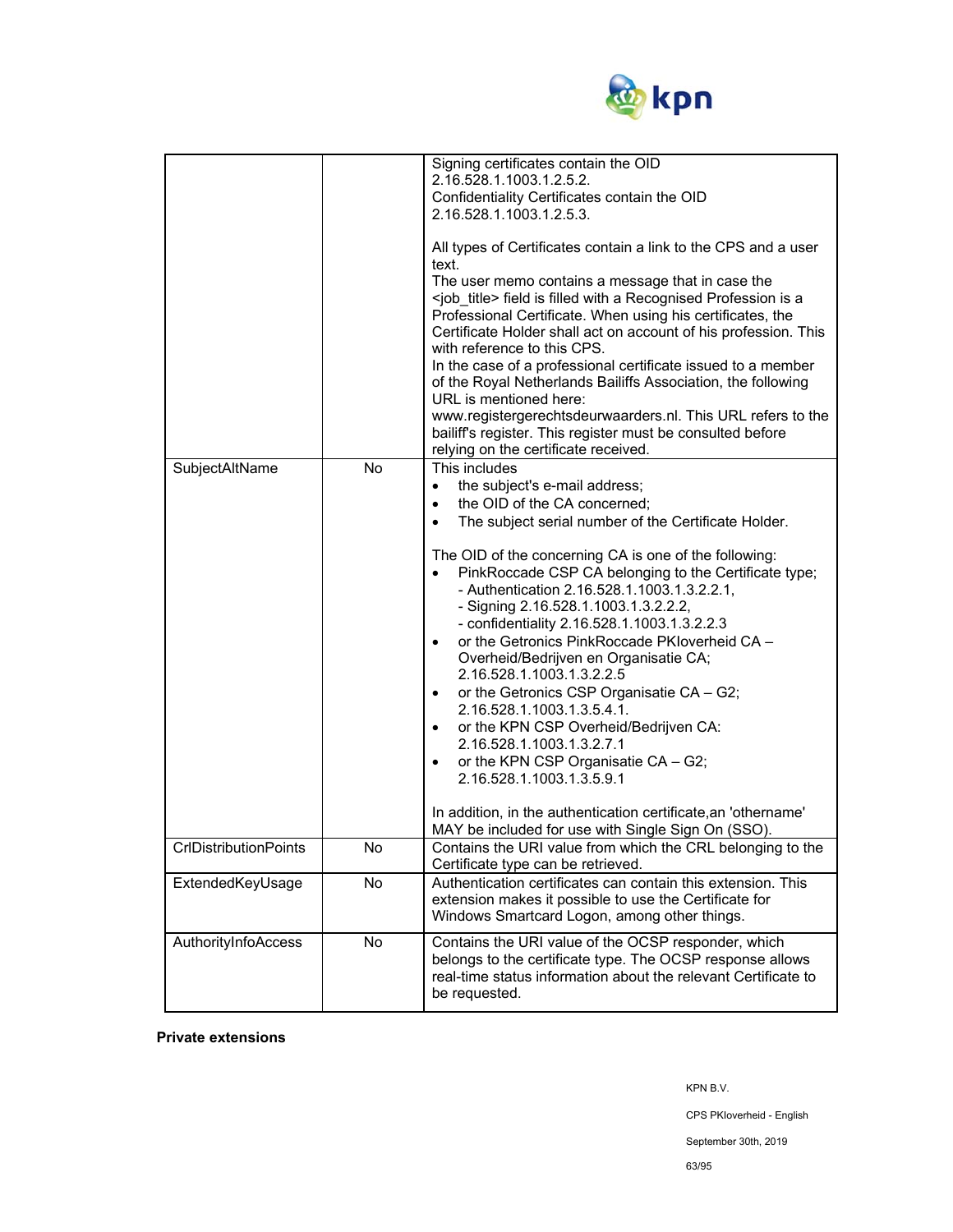

| Field               | <b>Critical</b> | Value                                                                                       |
|---------------------|-----------------|---------------------------------------------------------------------------------------------|
| <b>QCStatements</b> | No.             | Certificates for the electronic signature<br>MUST indicate that they are issued as          |
|                     |                 | qualified certificates complying with annex I<br>of EU regulation 920/2014. This compliance |
|                     |                 | is indicated by including the id-etsi-qcsQcCompliance<br>statement in this extension.       |

# *7.1.4 Groupcertificates*

# **Basic Attributes**

| field         | value                                                                                                                                                                                                                                                                                                                                                                                                                                                                                                                                                                                                                                                                                                                                                                                                                                                                                                                                                                                                                                                                                                                                                                                                                                                                                                                                                                                                                                                                                                                                                                                                                                                                                                                 |  |  |  |
|---------------|-----------------------------------------------------------------------------------------------------------------------------------------------------------------------------------------------------------------------------------------------------------------------------------------------------------------------------------------------------------------------------------------------------------------------------------------------------------------------------------------------------------------------------------------------------------------------------------------------------------------------------------------------------------------------------------------------------------------------------------------------------------------------------------------------------------------------------------------------------------------------------------------------------------------------------------------------------------------------------------------------------------------------------------------------------------------------------------------------------------------------------------------------------------------------------------------------------------------------------------------------------------------------------------------------------------------------------------------------------------------------------------------------------------------------------------------------------------------------------------------------------------------------------------------------------------------------------------------------------------------------------------------------------------------------------------------------------------------------|--|--|--|
| Version       | 2(X.509v3)                                                                                                                                                                                                                                                                                                                                                                                                                                                                                                                                                                                                                                                                                                                                                                                                                                                                                                                                                                                                                                                                                                                                                                                                                                                                                                                                                                                                                                                                                                                                                                                                                                                                                                            |  |  |  |
| SerialNumber  | Unique serial number within the CA                                                                                                                                                                                                                                                                                                                                                                                                                                                                                                                                                                                                                                                                                                                                                                                                                                                                                                                                                                                                                                                                                                                                                                                                                                                                                                                                                                                                                                                                                                                                                                                                                                                                                    |  |  |  |
| Signature     | The used algorithm under the SHA-1 root (domain Government<br>/Companies) is sha1WithRSAEncryption.<br>The used algorithm under the SHA-2 root (domain Organization)<br>sha256WithRSAEncryption.                                                                                                                                                                                                                                                                                                                                                                                                                                                                                                                                                                                                                                                                                                                                                                                                                                                                                                                                                                                                                                                                                                                                                                                                                                                                                                                                                                                                                                                                                                                      |  |  |  |
| <b>Issuer</b> | Contains the name of the CA concerned and is represented by the<br>following attributes: CommonName, OrganizationName en CountryName.<br>There have been / are several CA certificates in use.<br>CA-Certificate with OrganizationName 'PinkRoccade Infrastructure<br>Services BV'. The CommonName contains 'PinkRoccade CSP -<br>Overheid - 'and the designation 'Onweerlegbaarheid CA' of<br>'Vertrouwelijkheid CA' of 'Authenticiteit CA', depending on the type of<br>certificaat. The CountryName is 'NL'.<br>CA-Certificate with OrganizationName 'Getronics PinkRoccade<br>$\bullet$<br>Nederland B.V.'. The CommonName contains 'Getronics<br>PinkRoccade PKIoverheid CA - Overheid/Bedrijven en Organisatie'.<br>The CountryName is 'NL'.<br>CA-Certificate with OrganizationName 'Getronics Nederland BV'. De<br>$\bullet$<br>CommonName contains 'Getronics CSP Organisatie CA - G2. the<br>CountryName is 'NL'.<br>CA-certificate with OrganizationName 'KPN Corporate Market B.V.',<br>$\bullet$<br>the Common name contains 'KPN Corporate Market CSP Organisatie<br>CA - G2'. The CountryName is 'NL';<br>CA-certificate with OrganizationName 'KPN Corporate Market B.V.',<br>$\bullet$<br>the Common name contains 'KPN Corporate Market PKIoverheid CA-<br>Overheid en Bedrijven' The CountryName is 'NL'.<br>CA-certificate with OrganizationName 'KPN B.V.', the Common name<br>$\bullet$<br>contains 'KPN PKloverheid CA-Overheid en Bedrijven' The<br>CountryName is 'NL'.<br>CA-certificate with OrganizationName 'KPN B.V.', the Common name<br>$\bullet$<br>contains 'KPN BV PKIOverheid Organisatie Services CA - G3' with<br>organizationIdentifier = NTRNL-27124701' and CountryName 'NL' |  |  |  |
| Validity      | see 6.3.2.                                                                                                                                                                                                                                                                                                                                                                                                                                                                                                                                                                                                                                                                                                                                                                                                                                                                                                                                                                                                                                                                                                                                                                                                                                                                                                                                                                                                                                                                                                                                                                                                                                                                                                            |  |  |  |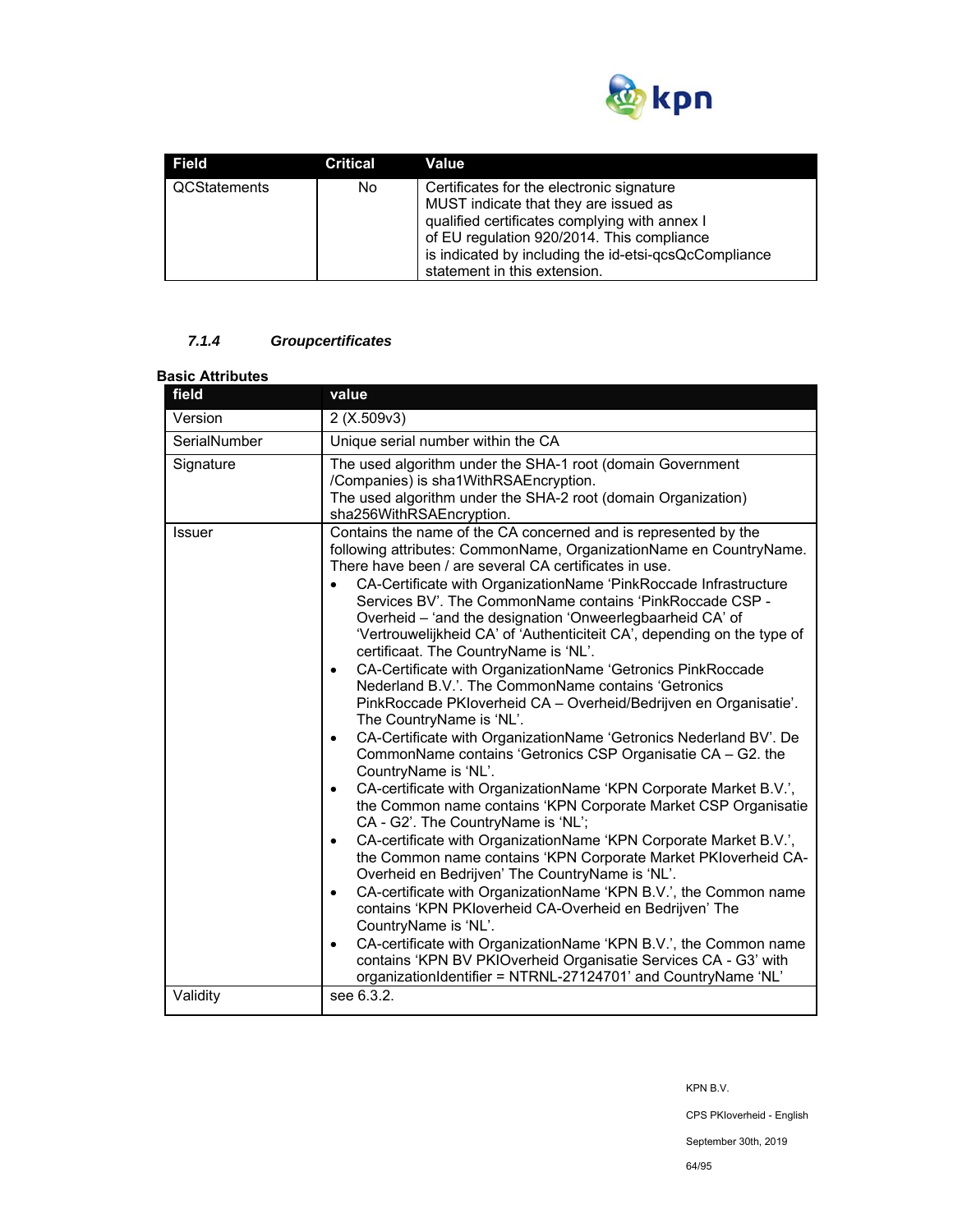

| Subject              | The subject's name is displayed as a Distinguished Name (DN), and is<br>represented by at least the following attributes:<br>CountryName;<br>CommonName;<br>٠<br>OrganizationName;<br>٠<br>SerialNumber (subject serial number);<br>$\bullet$<br>State:<br>٠<br>Locality.<br>٠<br>The attribute OrganizationUnit can also be included as an option.<br>The CommonName contains the name of the Service, for example a DNS<br>or group name. The attributes describe the subject name in a unique way.<br>The CountryName attribute is set to a two-letter country code according<br>to ISO 3166. |  |
|----------------------|--------------------------------------------------------------------------------------------------------------------------------------------------------------------------------------------------------------------------------------------------------------------------------------------------------------------------------------------------------------------------------------------------------------------------------------------------------------------------------------------------------------------------------------------------------------------------------------------------|--|
| subjectPublicKeyInfo | Bevat de PublicKey van de Subject                                                                                                                                                                                                                                                                                                                                                                                                                                                                                                                                                                |  |

# **Standard Extensions**

| <b>Field</b>               | <b>Critical</b> | value                                                                                                                                                                                                                                                                                                                                                                                                                                                |  |
|----------------------------|-----------------|------------------------------------------------------------------------------------------------------------------------------------------------------------------------------------------------------------------------------------------------------------------------------------------------------------------------------------------------------------------------------------------------------------------------------------------------------|--|
| AuthorityKeyIdentifier     | No.             | Keyldentifier is set to 160 bit SHA-1 hash                                                                                                                                                                                                                                                                                                                                                                                                           |  |
| SubjectKeyIdentifier       | <b>No</b>       | Keyldentifier is set to 160 bit SHA-1 hash                                                                                                                                                                                                                                                                                                                                                                                                           |  |
| KeyUsage                   | <b>Yes</b>      | The digital signature bit is included in Authenticity<br>Certificates<br>The keyEncipherment, dataEncipherment and<br>keyAgreement bits are included in Confidentiality<br>Certificates                                                                                                                                                                                                                                                              |  |
| <b>BasicConstraints</b>    | Yes             | The CA bit is set to 'False' and pathLenConstraint to<br>'none'                                                                                                                                                                                                                                                                                                                                                                                      |  |
| <b>CertificatePolicies</b> | No.             | Domain Government/Companies<br>Authhentication certificates contain the OID<br>2.16.528.1.1003.1.2.2.4.<br>Confidentiality Certificates contain the OID<br>2.16.528.1.1003.1.2.2.5).<br>Domain Organization<br>Authhentication certificates contain the OID<br>2.16.528.1.1003.1.2.4.4.<br>Confidentiality Certificates contain the OID<br>٠<br>2.16.528.1.1003.1.2.4.5).<br>All types of certificates contain a link to the CPS and a<br>user text. |  |
| SubjectAltName             | <b>No</b>       | Herein the OID of the CA:<br>PinkRoccade CSP Services CA;<br>2.16.528.1.1003.1.3.2.2.4;<br>of de Getronics PinkRoccade PKIoverheid CA -<br>Overheid/Bedrijven en Organisatie CA;<br>2.16.528.1.1003.1.3.2.2.5:<br>of de Getronics CSP Organisatie CA - G2;<br>$\bullet$<br>2.16.528.1.1003.1.3.5.4.1                                                                                                                                                 |  |

KPN B.V.

CPS PKIoverheid - English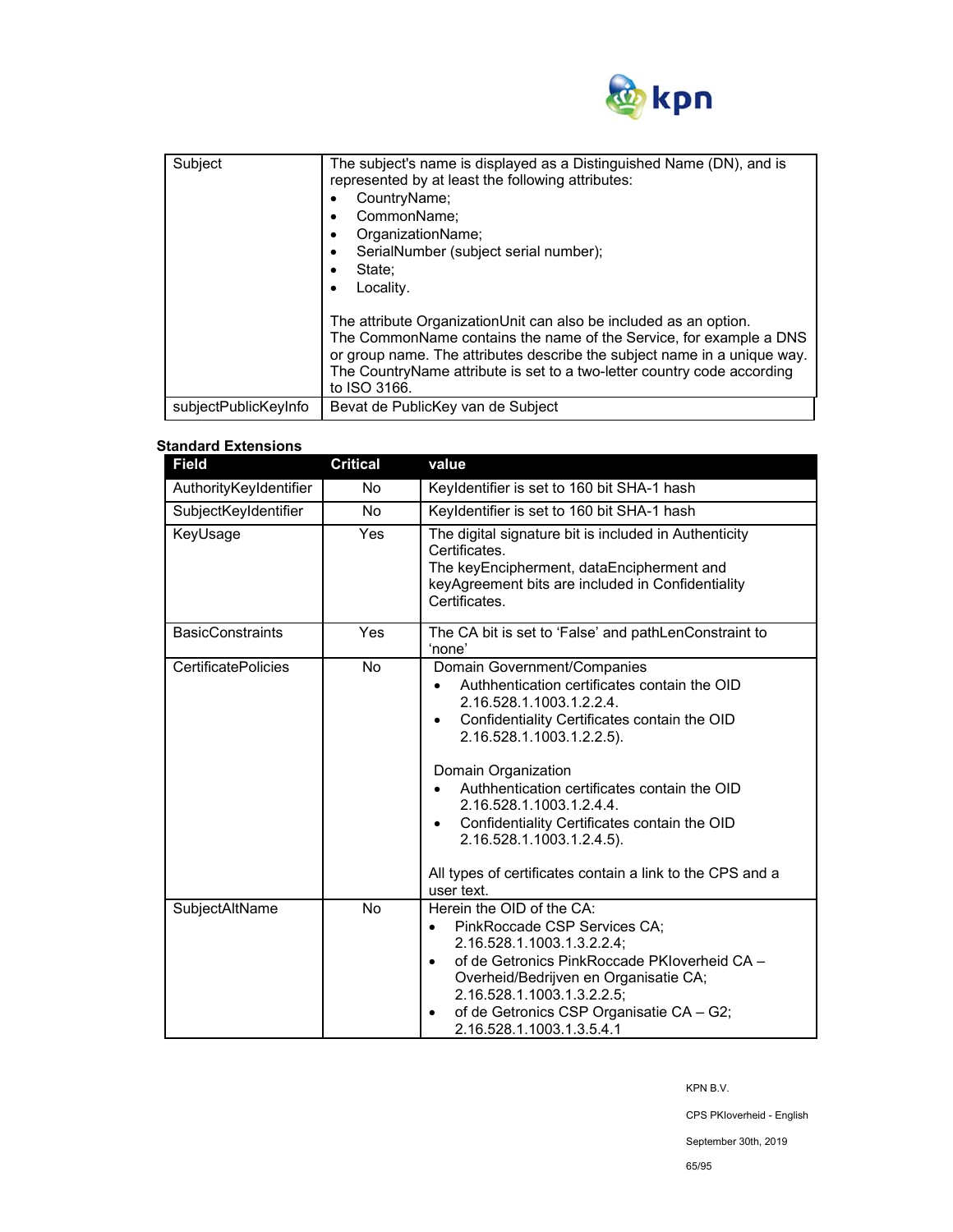

|                              |     | and the Subject number of the Certificaat Holder are<br>stated.<br>Confidentiality Certificates and Authentication Certificates<br>also include the Subject's e-mail address.                       |
|------------------------------|-----|-----------------------------------------------------------------------------------------------------------------------------------------------------------------------------------------------------|
| <b>CrIDistributionPoints</b> | No. | Contains the URI value of the relevant CRL, which<br>belongs to the certificate type, can be retrieved.                                                                                             |
| ExtendedKeyUsage             | No. | Group Certificates can contain this extension, which<br>makes it possible to use the Certificate for Windows<br>Smartcard Logon and Codesigning among others.                                       |
| AuthorityInfoAccess          | No. | Contains the URI value of the OCSP responder, which<br>belongs to the certificate type. The OCSP response allows<br>real-time status information about the relevant Certificate<br>to be requested. |

# *7.1.5 (Standard) Server certificates*

| <b>Field</b> | Value                                                                                                                                                                                                                                                                                                                                                                                                                                                                                                                                                                                                                                                                                                                                                                                                                                                                                                                                                                                                                                                                                                                                                   |  |  |
|--------------|---------------------------------------------------------------------------------------------------------------------------------------------------------------------------------------------------------------------------------------------------------------------------------------------------------------------------------------------------------------------------------------------------------------------------------------------------------------------------------------------------------------------------------------------------------------------------------------------------------------------------------------------------------------------------------------------------------------------------------------------------------------------------------------------------------------------------------------------------------------------------------------------------------------------------------------------------------------------------------------------------------------------------------------------------------------------------------------------------------------------------------------------------------|--|--|
| Version      | <u>2 (X.509v3)</u>                                                                                                                                                                                                                                                                                                                                                                                                                                                                                                                                                                                                                                                                                                                                                                                                                                                                                                                                                                                                                                                                                                                                      |  |  |
| SerialNumber | Unique serial number within the CA                                                                                                                                                                                                                                                                                                                                                                                                                                                                                                                                                                                                                                                                                                                                                                                                                                                                                                                                                                                                                                                                                                                      |  |  |
| Signature    | The used algorithm under the SHA-1 root (domain Government<br>/Companies) is sha1WithRSAEncryption.<br>The used algorithm under the SHA-2 root (domain Organization)<br>sha256WithRSAEncryption.                                                                                                                                                                                                                                                                                                                                                                                                                                                                                                                                                                                                                                                                                                                                                                                                                                                                                                                                                        |  |  |
| Issuer       | Contains the name of the CA concerned and is represented by the<br>following attributes: CommonName, OrganizationName and<br>CountryName.<br>There are/(have been) several CA certificates in use.<br>CA-Certificate with OrganizationName 'PinkRoccade Infrastructure<br>Services BV'. The CommonName contains 'PinkRoccade CSP -<br>Overheid - ' and the designation 'Onweerlegbaarheid CA' of<br>'Vertrouwelijkheid CA' of 'Authenticiteit CA', depending on the type of<br>certificate. The CountryName is set to 'NL'.<br>CA-Certificate with OrganizationName 'Getronics PinkRoccade<br>$\bullet$<br>Nederland B.V.'. The CommonName contains 'Getronics<br>PinkRoccade PKIoverheid CA - Overheid/Bedrijven en Organisatie'.<br>The CountryName is set to 'NL'.<br>CA-Certificate with OrganizationName 'Getronics Nederland BV'. The<br>$\bullet$<br>CommonName contains 'Getronics CSP Organisatie CA - G2. The<br>CountryName is ingesteld op 'NL'<br>CA-certificate with OrganizationName 'KPN Corporate Market B.V.',<br>٠<br>The Common name contains 'KPN Corporate Market CSP<br>Organisatie CA - G2' and the CountryName is set to 'NL'; |  |  |

KPN B.V.

CPS PKIoverheid - English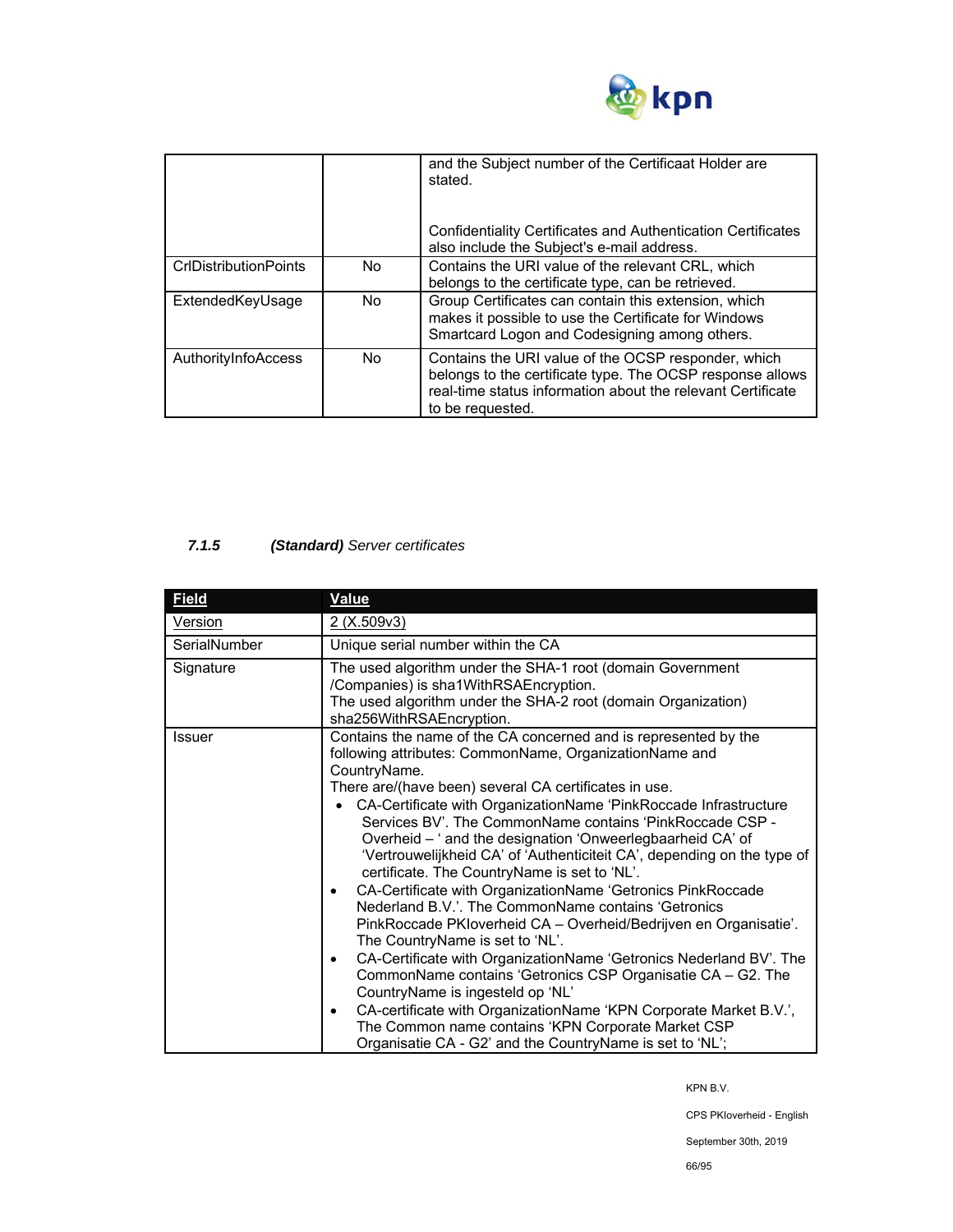

| Validity             | CA-certificate with OrganizationName 'KPN Corporate Market B.V.',<br>the Common name contains 'KPN Corporate Market PKIoverheid CA-<br>Overheid en Bedrijven' and the CountryName is set to 'NL'.<br>CA-certificate with OrganizationName 'KPN B.V.', the Common name<br>٠<br>contains 'KPN PKIoverheid CA-Overheid en Bedrijven' and the<br>CountryName is set to 'NL'.<br>CA-certificate with OrganizationName 'KPN B.V.', the Common name<br>٠<br>contains 'KPN BV PKloverheid Organisatie Server CA - G3' met<br>organizationIdentifier ' NTRNL-27124701' and the CountryName 'NL'<br>see 6.3.2. |  |
|----------------------|------------------------------------------------------------------------------------------------------------------------------------------------------------------------------------------------------------------------------------------------------------------------------------------------------------------------------------------------------------------------------------------------------------------------------------------------------------------------------------------------------------------------------------------------------------------------------------------------------|--|
| Subject              | $CN = $<br>SERIALNUMBER = < subjectserialnumber > (optional)<br>$OU =$ < part of subscriber's organization > (optional)<br>$L = <$ city ><br>$ST = <$ province ><br>$O =$ < subscriber's organiztion ><br>$C = <$ conytry code ><br>The CountryName attribute is set to a two letter country code according to<br>ISO 3166.                                                                                                                                                                                                                                                                          |  |
| subjectPublicKeyInfo | Contains the PublicKey of the Subject                                                                                                                                                                                                                                                                                                                                                                                                                                                                                                                                                                |  |

#### **Standard extensions**

| <b>Field</b>                 | <b>Critical</b> | Value                                                                                                                                                                                                                                                                                                                                                                                                                                                                                                                          |
|------------------------------|-----------------|--------------------------------------------------------------------------------------------------------------------------------------------------------------------------------------------------------------------------------------------------------------------------------------------------------------------------------------------------------------------------------------------------------------------------------------------------------------------------------------------------------------------------------|
| AuthorityKeyIdentifier       | No              | Keyldentifier is set to 160 bit SHA-1 hash                                                                                                                                                                                                                                                                                                                                                                                                                                                                                     |
| SubjectKeyIdentifier         | <b>No</b>       | Keyldentifier is set to 160 bit SHA-1 hash                                                                                                                                                                                                                                                                                                                                                                                                                                                                                     |
| KeyUsage                     | Yes             | n/a                                                                                                                                                                                                                                                                                                                                                                                                                                                                                                                            |
| <b>CertificatePolicies</b>   | <b>No</b>       | Domain Organization<br>Server certificates contain the OID<br>2.16.528.1.1003.1.2.5.6.<br>All types of certificates contain a link to the CPS and a<br>user text.                                                                                                                                                                                                                                                                                                                                                              |
| SubjectAltName               | No              | This field contains the OID of the CA of either<br>PinkRoccade CSP Services CA;<br>or the Getronics PinkRoccade PKIoverheid CA -<br>$\bullet$<br>Government/Businesses and Organization CA;<br>or the Getronics CSP Organization CA - G2;<br>or KPN BV PKloverheid Organization Server CA -<br>٠<br>G3'<br>and the subject number of the certificate holder.<br>In server certificates, the primary name of the service and,<br>if applicable, the additional names of the service are<br>included in SubjectAltname. dNSName. |
| <b>CrIDistributionPoints</b> | No              | Contains the URI value where the CRL, belonging to this<br>type of Certificate, can be retrieved                                                                                                                                                                                                                                                                                                                                                                                                                               |

KPN B.V.

CPS PKIoverheid - English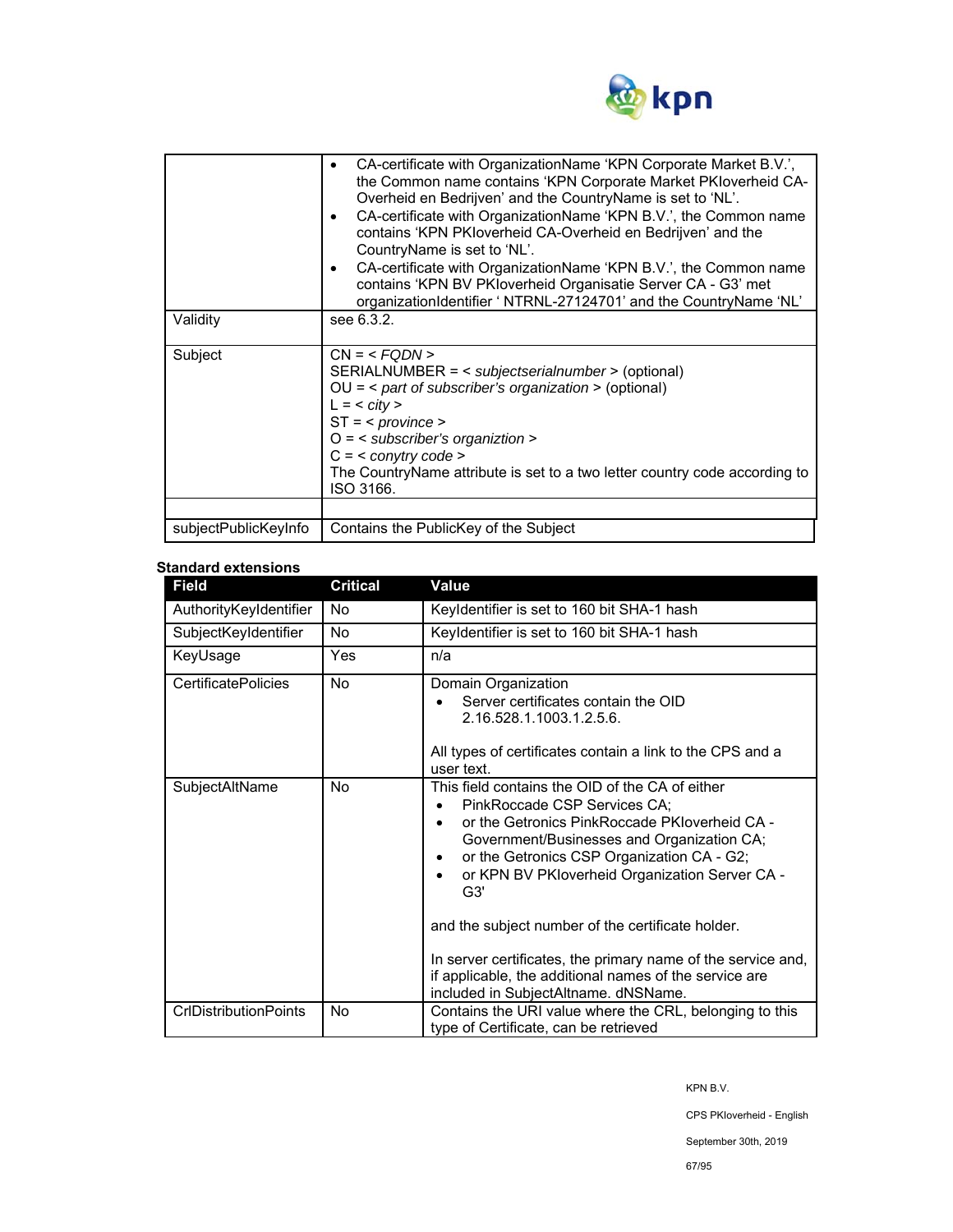

| ExtendedKeyUsage    | No. | Server certificates may contain this extension, which<br>makes it possible to use the Certificate for server and<br>client authentication as well as email security.                               |
|---------------------|-----|----------------------------------------------------------------------------------------------------------------------------------------------------------------------------------------------------|
| AuthorityInfoAccess | No. | Contains the URI value of the OCSP responder, which<br>belongs to the certificate type. The OCSP response<br>allows you to request real-time status information about<br>the relevant Certificate. |

# *7.1.6 Extended Validation Servercertificates*

| <b>Field</b>  | <b>Value</b>                                                                                                                                                                                    |
|---------------|-------------------------------------------------------------------------------------------------------------------------------------------------------------------------------------------------|
| Version       | 2(X.509v3)                                                                                                                                                                                      |
| SerialNumber  | Unique serial number within the CA                                                                                                                                                              |
| <b>Issuer</b> | CN = KPN Corporate Market Staat der Nederlanden<br>EV CA O = KPN Corporate Market B.V.<br>$C = NL$<br>As of April 1 2016:<br>CN = KPN Staat der Nederlanden EV CA<br>$O =$ KPN B.V.<br>$C = NL$ |
| Validity      | see 6.3.2.                                                                                                                                                                                      |
| Subject       | $CN = SERIALNUMBER = O = \langleorganisatienaam>OU =L = S = C = 1.3.6.1.4.1.311.60.2.1.3 = NL22.5.4.15 = businessCategory>$                                                                     |

| <b>Field</b>            | <b>Essentieel</b> | Value                                                         |
|-------------------------|-------------------|---------------------------------------------------------------|
| AuthorityKeyIdentifier  | No.               | Keyldentifier is set to 160 bit SHA-1 hash of KPN CSP EV CA   |
| SubjectKeyIdentifier    | No.               | Keyldentifier is set to 160 bit SHA-1 hash of the certificate |
| KeyUsage                | Yes               | n/a                                                           |
| <b>BasicConstraints</b> | Yes               | The CA bit is set to 'False' and pathLenConstraint to 'none'  |

| <b>CertificatePolicies</b> | No. | 2.16.528.1.1003.1.2.7 (Extended Validation CP)         |
|----------------------------|-----|--------------------------------------------------------|
|                            |     | https://certificaat.kpn.com/elektronische-opslagplaats |
|                            |     |                                                        |
|                            |     |                                                        |

KPN B.V. CPS PKIoverheid - English September 30th, 2019 68/95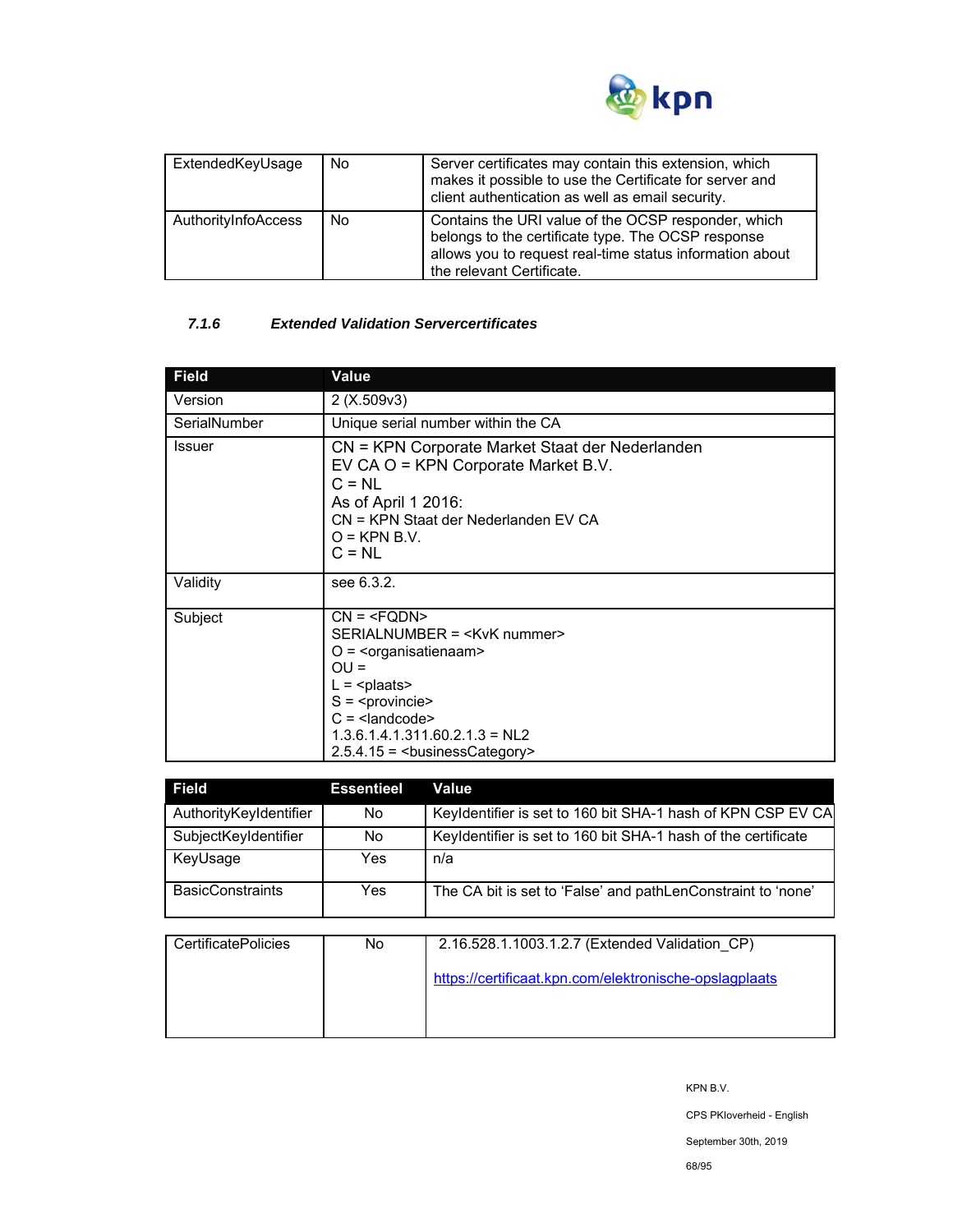

| SubjectAltName               | No. | $d$ NSName $CN = Multiple FQDNs may be used in this field. These FQDNsMUST all come from the same domain name range.$                                                                              |
|------------------------------|-----|----------------------------------------------------------------------------------------------------------------------------------------------------------------------------------------------------|
| <b>CrIDistributionPoints</b> | No. | Contains the URI value where the CRL, belonging to this<br>type of Certificate, can be retrieved                                                                                                   |
| ExtendedKeyUsage             | No. | serverAuth OID id-kp 1<br>Set (1.3.6.1.5.5.7.3.1)<br>clientAuth OID id-kp 2 Set (1.3.6.1.5.5.7.3.2)                                                                                                |
| AuthorityInfoAccess          | No. | Contains the URI value of the OCSP responder, which<br>belongs to the certificate type. The OCSP response allows<br>you to request real-time status information about the<br>relevant Certificate. |

# *7.1.7 Private Services Server certificates*

## **Basis attributen**

| <b>Field</b> | <b>Value</b>                                                                                                                      |
|--------------|-----------------------------------------------------------------------------------------------------------------------------------|
| Version      | 2(X.509v3)                                                                                                                        |
| SerialNumber | Unique serial number within the CA                                                                                                |
| Issuer       | CN = KPN PKloverheid Private Services CA - G1<br>$Q = KPN B.V.$<br>$C = NL$                                                       |
| Validity     | see 6.3.2.                                                                                                                        |
| Subject      | $CN = SERIALNUMBER = O = \langleorganisatienaam>OU =L = plaatsS = C = 1.3.6.1.4.1.311.60.2.1.3 = NL22.5.4.15 = businessCategory>$ |

#### **Standaard extensions**

| <b>Field</b>               | <b>Essentieel</b> | Value                                                            |
|----------------------------|-------------------|------------------------------------------------------------------|
| AuthorityKeyIdentifier     | <b>No</b>         | 160-bit SHA-1 Hashvalue of the KPN Private Services<br>Server CA |
| SubjectKeyIdentifier       | No.               | 160-bit SHA-1 Hashvalue of the certificate                       |
| KeyUsage                   | Yes               | n/a                                                              |
| <b>BasicConstraints</b>    | Yes               | The CA bit is set to 'False' and pathLenConstraint to<br>'none'  |
| <b>CertificatePolicies</b> | <b>No</b>         | 2.16.528.1.1003.1.2.8.6 (Private Services CP)                    |
|                            |                   | https://certificaat.kpn.com/elektronische-opslagplaats           |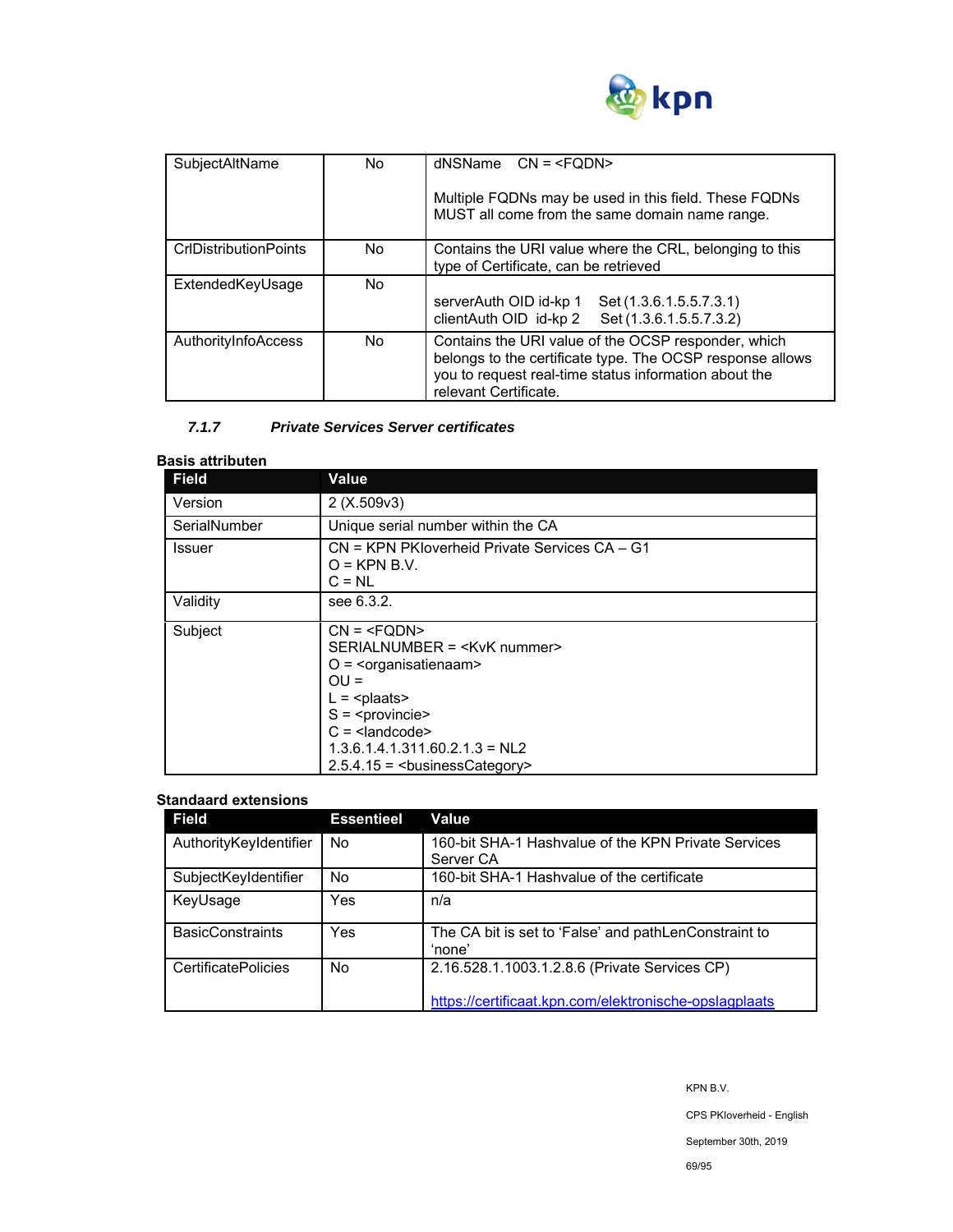

| SubjectAltName               | No        | $d$ NSName $CN = $                                                                                                                                                                                 |
|------------------------------|-----------|----------------------------------------------------------------------------------------------------------------------------------------------------------------------------------------------------|
|                              |           | Multiple FQDNs may be used in this field. These FQDNs<br>MUST all come from the same domain name range.                                                                                            |
| <b>CrIDistributionPoints</b> | No.       | Contains the URI value where the CRL, belonging to this<br>type of Certificate, can be retrieved                                                                                                   |
| ExtendedKeyUsage             | <b>No</b> | serverAuth OID id-kp 1 Set (1.3.6.1.5.5.7.3.1)<br>clientAuth OID id-kp 2 Set (1.3.6.1.5.5.7.3.2)                                                                                                   |
| AuthorityInfoAccess          | No.       | Contains the URI value of the OCSP responder, which<br>belongs to the certificate type. The OCSP response<br>allows you to request real-time status information about<br>the relevant Certificate. |

## **7.2 CRL-profiles**

The CRL (or more recent status information) used for the PKIoverheid Certificates is structured in such a way that it can easily be the subject of validation processes.

KPN may adjust the CRL's layout and format, as well as the principle underlying the CRL, in accordance with the interests of the parties involved.

## *7.2.1 Personal certificates and Recognized Profession Certificates*

| Field              | Value                                                                                                                                                                                                                                                                                                                                                                                                                                                                                                                                                                                                                                                                                                                                                                                                                                                                                                                                         |
|--------------------|-----------------------------------------------------------------------------------------------------------------------------------------------------------------------------------------------------------------------------------------------------------------------------------------------------------------------------------------------------------------------------------------------------------------------------------------------------------------------------------------------------------------------------------------------------------------------------------------------------------------------------------------------------------------------------------------------------------------------------------------------------------------------------------------------------------------------------------------------------------------------------------------------------------------------------------------------|
| Version            | 1 (X.509 versie 2)                                                                                                                                                                                                                                                                                                                                                                                                                                                                                                                                                                                                                                                                                                                                                                                                                                                                                                                            |
| signatureAlgorithm | The algorithm used is under the SHA-1 root (Domain Government /<br>Businesses) sha-1 WithRSAEncryption.<br>The algorithm used is under the SHA-2 root (domain Organization) sha-2<br>WithRSAEncryption.                                                                                                                                                                                                                                                                                                                                                                                                                                                                                                                                                                                                                                                                                                                                       |
| Issuer             | Contains the name of the CA concerned and is represented by the<br>following attributes: CommonName, OrganizationName and<br>CountryName.<br>There are/(have been) several CA certificates in use.<br>• CA-Certificate with OrganizationName 'PinkRoccade Infrastructure<br>Services BV'. The CommonName contains 'PinkRoccade CSP -<br>Overheid – ' and the designation 'Onweerlegbaarheid CA' of<br>'Vertrouwelijkheid CA' of 'Authenticiteit CA', depending on the type of<br>certificate. The CountryName is set to 'NL'.<br>• CA-Certificate with OrganizationName 'Getronics PinkRoccade<br>Nederland B.V.'. The CommonName contains 'Getronics PinkRoccade<br>PKloverheid CA - Overheid/Bedrijven en Organisatie'. The<br>CountryName is set to 'NL'.<br>CA-Certificate with OrganizationName 'Getronics Nederland BV'. The<br>$\bullet$<br>CommonName contains 'Getronics CSP Organisatie CA - G2. The<br>CountryName is set to 'NL'. |

KPN B.V.

CPS PKIoverheid - English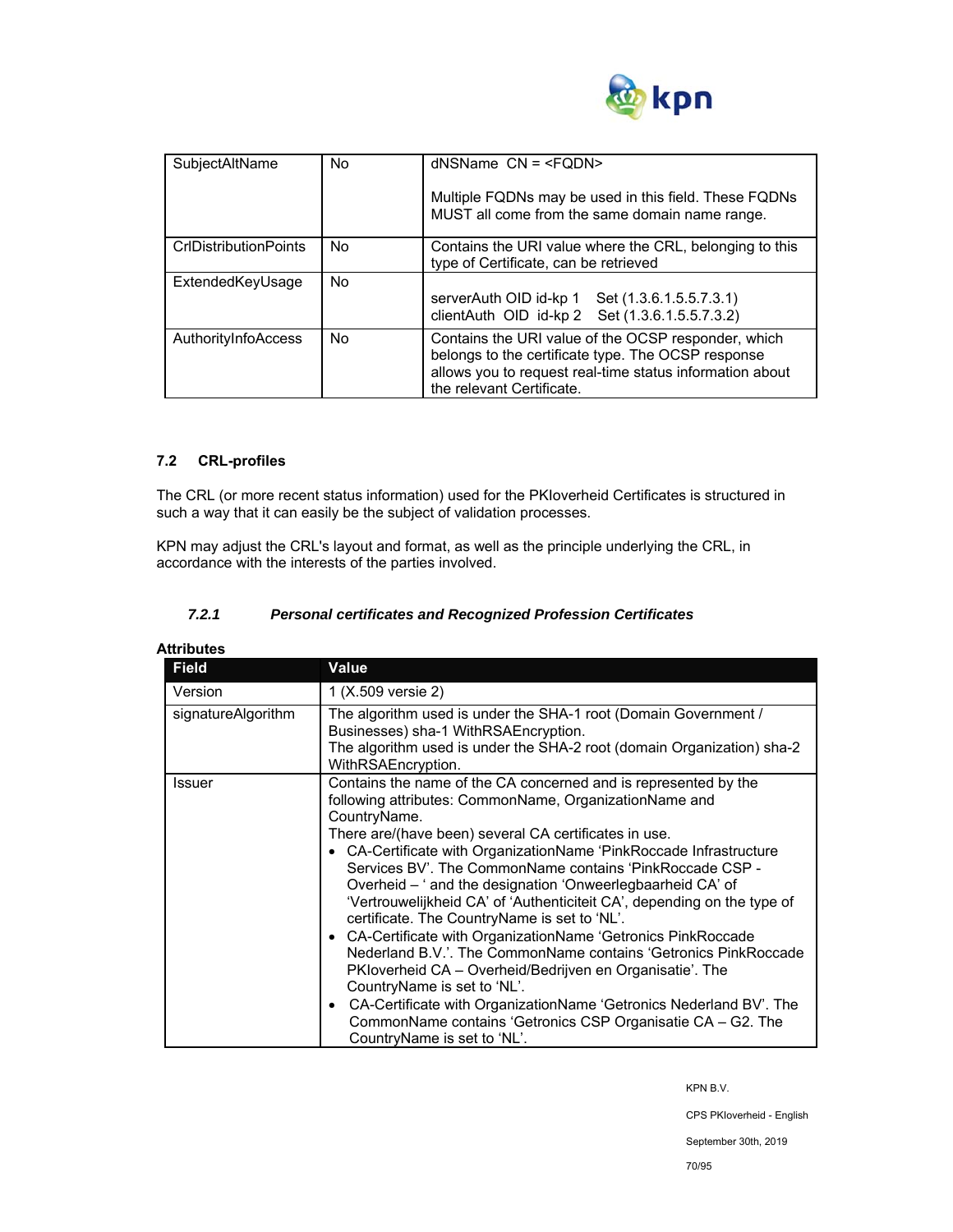

|                      | • CA-certificate with OrganizationName 'KPN Corporate Market B.V.',<br>the Common name contains 'KPN Corporate Market CSP Organisatie<br>CA - G2' and the CountryName is set to 'NL';<br>CA-certificate with OrganizationName 'KPN Corporate Market B.V.',<br>The Common name contains 'KPN Corporate Market PKIoverheid CA-<br>Overheid en Bedrijven' and the CountryName is set to 'NL'.<br>• CA-certificate with OrganizationName 'KPN B.V.', The Common name<br>contains 'KPN PKIoverheid CA-Overheid en Bedrijven' and the<br>CountryName is set to 'NL'.<br>CA-certificate with OrganizationName 'KPN B.V.', The Common name<br>contains 'KPN BV PKIOverheid Organisatie Persoon CA - G3' met<br>organizationIdentifier = NTRNL-27124701' and the CountryName is<br>set to 'NL' |
|----------------------|---------------------------------------------------------------------------------------------------------------------------------------------------------------------------------------------------------------------------------------------------------------------------------------------------------------------------------------------------------------------------------------------------------------------------------------------------------------------------------------------------------------------------------------------------------------------------------------------------------------------------------------------------------------------------------------------------------------------------------------------------------------------------------------|
| effective date       | date of issuance                                                                                                                                                                                                                                                                                                                                                                                                                                                                                                                                                                                                                                                                                                                                                                      |
| next update          | This is the date of issue plus 24 hours, the CRL update is initiated every<br>60 minutes and published after generation.                                                                                                                                                                                                                                                                                                                                                                                                                                                                                                                                                                                                                                                              |
| revoked certificates | The revoked certificates with certificate serial number and date of<br>revocation and possible reason for revocation.                                                                                                                                                                                                                                                                                                                                                                                                                                                                                                                                                                                                                                                                 |

# **Extensions**

| -----------            |          |                             |
|------------------------|----------|-----------------------------|
| Field                  | Critical | Value                       |
| AuthorityKevIdentifier | No       | contains 160 bit SHA-1 hash |

# *7.2.2 Group certificates*

# **Attributes**

| <b>Field</b>  | <b>Value</b>                                                                                                                                                                                                                                                                                                                                                                                                                                                                                                                                                                                                                                                                                                                                                                                                                                                                                                                                                                                                                                                                                                                     |
|---------------|----------------------------------------------------------------------------------------------------------------------------------------------------------------------------------------------------------------------------------------------------------------------------------------------------------------------------------------------------------------------------------------------------------------------------------------------------------------------------------------------------------------------------------------------------------------------------------------------------------------------------------------------------------------------------------------------------------------------------------------------------------------------------------------------------------------------------------------------------------------------------------------------------------------------------------------------------------------------------------------------------------------------------------------------------------------------------------------------------------------------------------|
| Version       | V <sub>2</sub>                                                                                                                                                                                                                                                                                                                                                                                                                                                                                                                                                                                                                                                                                                                                                                                                                                                                                                                                                                                                                                                                                                                   |
| <b>Issuer</b> | Contains the name of the CA concerned and is represented by the following<br>attributes: CommonName, OrganizationName and CountryName.<br>There are/(have been) several CA certificates in use.<br>• CA-Certificate with OrganizationName 'PinkRoccade Infrastructure<br>Services BV'. The CommonName contains 'PinkRoccade CSP -<br>Overheid – ' and the designation 'Onweerlegbaarheid CA' of<br>'Vertrouwelijkheid CA' or 'Authenticiteit CA', depending on the type of<br>certificate. The CountryName is set to 'NL'.<br>• CA-Certificate with OrganizationName 'Getronics PinkRoccade<br>Nederland B.V.'. The CommonName contains 'Getronics PinkRoccade<br>PKIoverheid CA – Overheid/Bedrijven en Organisatie'. The<br>CountryName is set to 'NL'.<br>• CA-Certificate with OrganizationName 'Getronics Nederland BV'. The<br>CommonName contains 'Getronics CSP Organisatie CA - G2. The<br>CountryName is set to 'NL'.<br>CA-certificate with OrganizationName 'KPN Corporate Market B.V.', the<br>$\bullet$<br>Common name contains 'KPN Corporate Market CSP Organisatie CA -<br>G2'. The CountryName is set to 'NL'; |

KPN B.V.

CPS PKIoverheid - English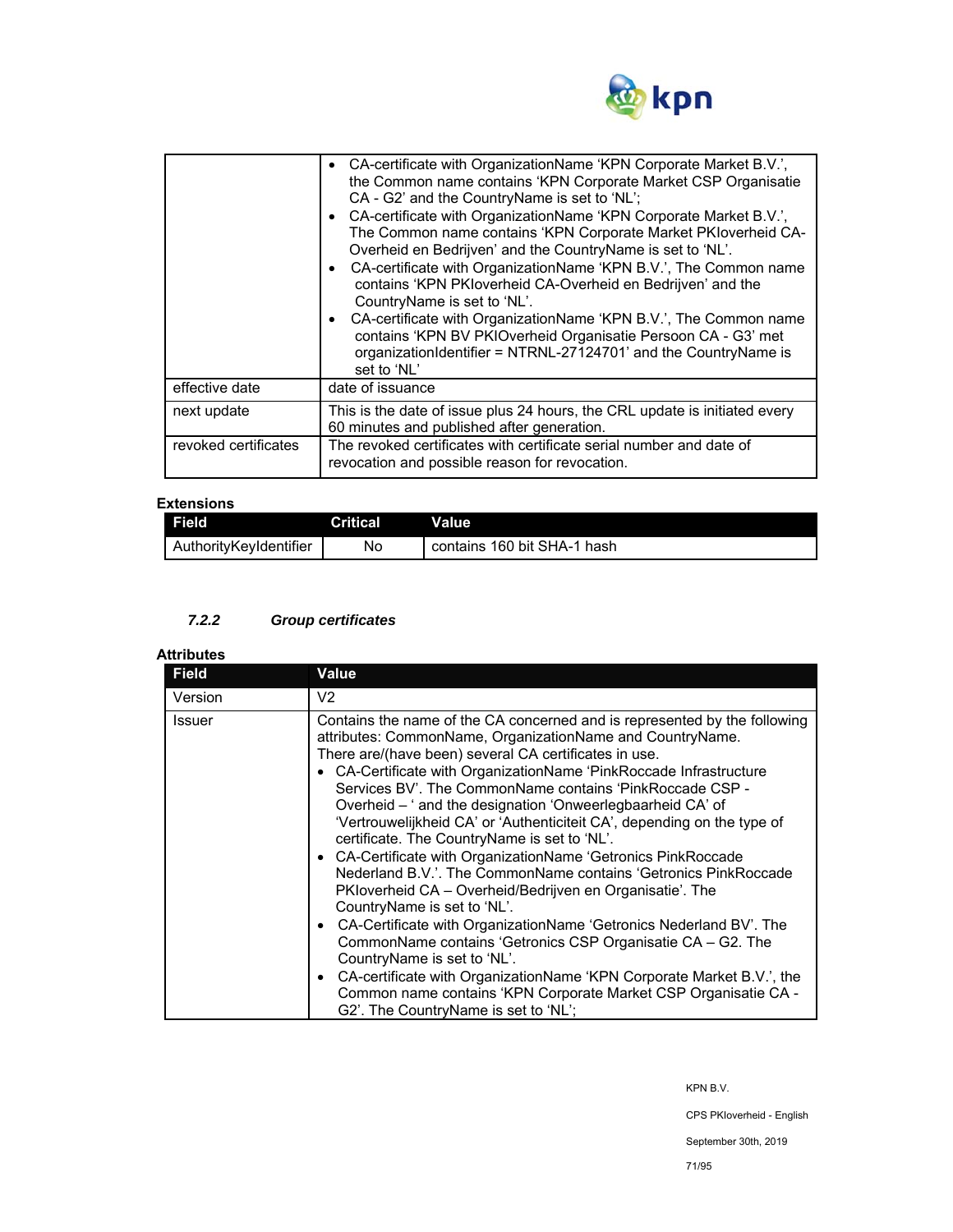

|                    | CA-certificate with OrganizationName 'KPN Corporate Market B.V.', The<br>Common name contains 'KPN Corporate Market PKIoverheid CA-<br>Overheid en Bedrijven'. The CountryName is set to 'NL'.<br>CA-certificate with OrganizationName 'KPN B.V.', The Common name<br>$\bullet$<br>contains 'KPN PKIoverheid CA-Overheid en Bedrijven'. The<br>CountryName is set to 'NL'.<br>CA-certificate with OrganizationName 'KPN B.V.', The Common name<br>$\bullet$<br>contains 'KPN BV PKIOverheid Organisatie Services CA - G3' with<br>organizationIdentifier = NTRNL-27124701'. The CountryName is set to<br>'NL' |
|--------------------|---------------------------------------------------------------------------------------------------------------------------------------------------------------------------------------------------------------------------------------------------------------------------------------------------------------------------------------------------------------------------------------------------------------------------------------------------------------------------------------------------------------------------------------------------------------------------------------------------------------|
| effective date     | Date of issuance                                                                                                                                                                                                                                                                                                                                                                                                                                                                                                                                                                                              |
| next update        | This is the date of issue plus 24 hours, the CRL update is initiated every 60<br>minutes and published after generation.                                                                                                                                                                                                                                                                                                                                                                                                                                                                                      |
| signatureAlgorithm | The algorithm used is under the SHA-1 root (Domain Government /<br>Businesses) sha-1 WithRSAEncryption.<br>The algorithm used is under the SHA-2 root (domain Organization) sha-2<br>WithRSAEncryption.                                                                                                                                                                                                                                                                                                                                                                                                       |

## **CRL extensions**

| Field                  | Value                                                                   |
|------------------------|-------------------------------------------------------------------------|
| AuthorityKeyIdentifier | Contains 160 bit sha-1 hash of the Public Key of the CA.                |
| <b>CRL Number</b>      | Contains an integer indicating the sequence number of the relevant CRL. |

# **Revocation List entry fields**

| Field                  | Value                                                          |
|------------------------|----------------------------------------------------------------|
| Serial Number          | Contains certificate serial number of the revoked certificate. |
| <b>Revocation Date</b> | Contains date and time of revocation.                          |

# *7.2.3 Server certificates*

## **Attributes**

| <b>Field</b> | Value                                                                                                                                                                                                                                                                                                                                                                                                                                                                                                                                                                                                                                                                                                                                                     |
|--------------|-----------------------------------------------------------------------------------------------------------------------------------------------------------------------------------------------------------------------------------------------------------------------------------------------------------------------------------------------------------------------------------------------------------------------------------------------------------------------------------------------------------------------------------------------------------------------------------------------------------------------------------------------------------------------------------------------------------------------------------------------------------|
| Version      | V <sub>2</sub>                                                                                                                                                                                                                                                                                                                                                                                                                                                                                                                                                                                                                                                                                                                                            |
| Issuer       | Contains the name of the CA concerned and is represented by the following<br>attributes: CommonName, OrganizationName and CountryName.<br>There are/(have been) several CA certificates in use.<br>• CA-Certificate with OrganizationName 'PinkRoccade Infrastructure<br>Services BV'. The CommonName contains 'PinkRoccade CSP -<br>Overheid - ' and the designation 'Onweerlegbaarheid CA' or<br>'Vertrouwelijkheid CA' or 'Authenticiteit CA', depending on the type of<br>certificate. The CountryName is set to 'NL'.<br>• CA-Certificate with OrganizationName 'Getronics PinkRoccade<br>Nederland B.V.'. The CommonName contains 'Getronics PinkRoccade<br>PKIoverheid CA – Overheid/Bedrijven en Organisatie'. The<br>CountryName is set to 'NL'. |

KPN B.V.

CPS PKIoverheid - English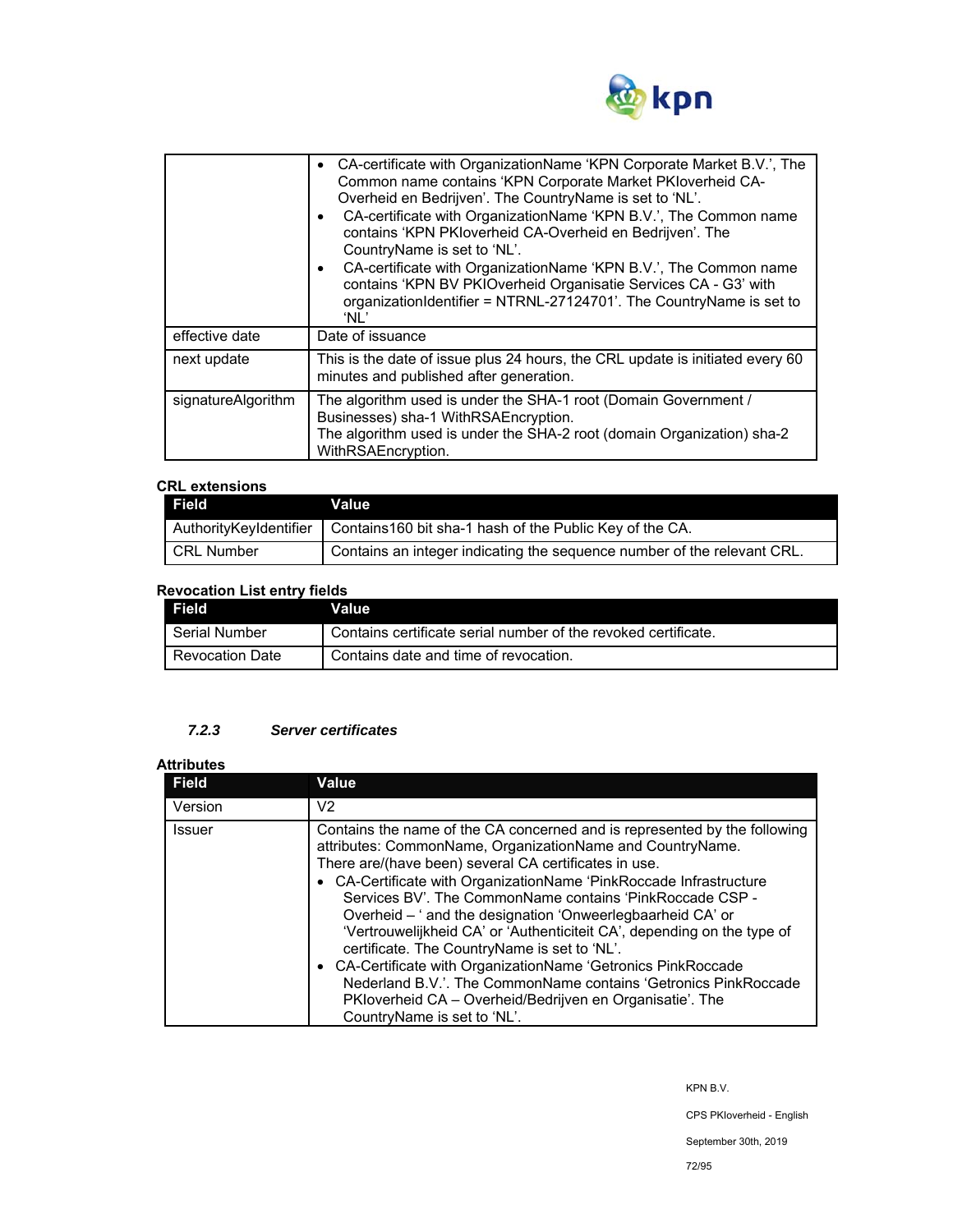

| effective date     | CA-Certificate with OrganizationName 'Getronics Nederland BV'. The<br>CommonName contains 'Getronics CSP Organisatie CA - G2. The<br>CountryName is set to 'NL'.<br>CA-certificate with OrganizationName 'KPN Corporate Market B.V.',<br>The Common name contains 'KPN Corporate Market CSP Organisatie<br>CA - G2'. The CountryName is set to 'NL';<br>CA-certificate with OrganizationName 'KPN Corporate Market B.V.',<br>The Common name contains 'KPN Corporate Market PKIoverheid CA-<br>Overheid en Bedrijven'. The CountryName is set to 'NL'.<br>CA-certificate with OrganizationName 'KPN B.V.', The Common name<br>contains 'KPN PKIoverheid CA-Overheid en Bedrijven'. The<br>CountryName is set to 'NL'.<br>CA-certificate with OrganizationName 'KPN B.V.', The Common name<br>contains 'KPN BV PKIoverheid Organisatie Server CA - G3' with<br>organizationIdentifier = NTRNL-27124701'. The CountryName is set to<br>'NL'<br>Date of issuance |  |  |  |
|--------------------|---------------------------------------------------------------------------------------------------------------------------------------------------------------------------------------------------------------------------------------------------------------------------------------------------------------------------------------------------------------------------------------------------------------------------------------------------------------------------------------------------------------------------------------------------------------------------------------------------------------------------------------------------------------------------------------------------------------------------------------------------------------------------------------------------------------------------------------------------------------------------------------------------------------------------------------------------------------|--|--|--|
| next update        | This is the date of issue plus 24 hours, the CRL update is initiated every 60<br>minutes and published after generation.                                                                                                                                                                                                                                                                                                                                                                                                                                                                                                                                                                                                                                                                                                                                                                                                                                      |  |  |  |
| signatureAlgorithm | The algorithm used is under the SHA-1 root (Domain Government /<br>Business) sha1WithRSAEncryption.<br>The algorithm used is under the SHA-2 root (domain Organization)<br>sha256WithRSAEncryption.                                                                                                                                                                                                                                                                                                                                                                                                                                                                                                                                                                                                                                                                                                                                                           |  |  |  |

## **CRL extensions**

| Field <b>I</b>         | Value                                                                   |
|------------------------|-------------------------------------------------------------------------|
| AuthorityKeyIdentifier | Contains 160 bit sha-1 hash of the Public Key of the CA.                |
| CRL Number             | Contains an integer indicating the sequence number of the relevant CRL. |

# **Revocation List entry velden**

| Field                  | Value                                                              |
|------------------------|--------------------------------------------------------------------|
| Serial Number          | Contains the certificate serial number of the revoked certificate. |
| <b>Revocation Date</b> | Contains date and time of revocation.                              |

# *7.2.4 CRL Extended Validation Servercertificates*

# *Attributes*

| Field   | <b>Value</b>             |
|---------|--------------------------|
| /ersion | $\sqrt{2}$<br>$\epsilon$ |

KPN B.V. CPS PKIoverheid - English September 30th, 2019 73/95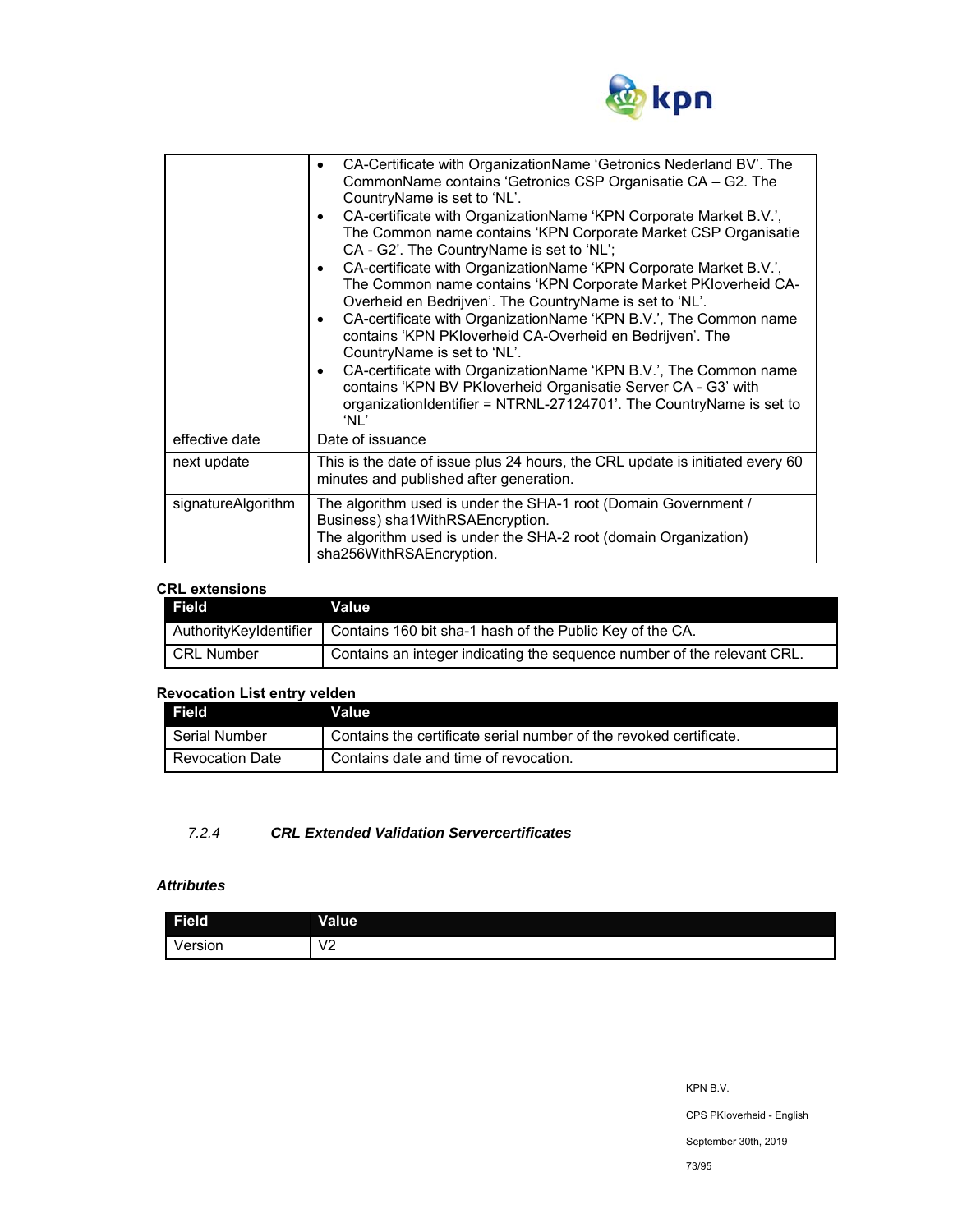

| <b>Issuer</b>      | CN = KPN Corporate Market Staat der Nederlanden EV CA<br>O = KPN Corporate Market B.V.<br>$C = NL$<br>As of 1 April 2016:<br>CN = KPN Staat der Nederlanden EV CA<br>$O =$ KPN B.V.<br>$C = NL$ |
|--------------------|-------------------------------------------------------------------------------------------------------------------------------------------------------------------------------------------------|
| effective date     | Date of issuance                                                                                                                                                                                |
| next update        | This is the date of issue plus 24 hours, the CRL update is initiated every 60<br>minutes and published after generation.                                                                        |
| signatureAlgorithm | The algorithm used is under de SHA-2 root (domein Organisatie)<br>sha256WithRSAEncryption.                                                                                                      |

# **CRL extensions**

| Field             | Value                                                                           |
|-------------------|---------------------------------------------------------------------------------|
|                   | Authority Keyldentifiel Contains 160 bit sha-1 hash of the Public Key of the CA |
| <b>CRL Number</b> | Contains an integer indicating the sequence number of the relevant<br>CRL.      |

# **Revocation List entry fields**

| l Field                  | Value                                                              |
|--------------------------|--------------------------------------------------------------------|
| l Serial Number          | Contains the certificate serial number of the revoked certificate. |
| <b>I Revocation Date</b> | l Contains date and time of revocation.                            |

# *7.2.5 CRL profile Private Services Server certificates*

# **Attributes**

| <b>Field</b>       | Value                                                                                                                   |  |  |  |  |
|--------------------|-------------------------------------------------------------------------------------------------------------------------|--|--|--|--|
| Version            | V2                                                                                                                      |  |  |  |  |
| <b>Issuer</b>      | CN = KPN PKIoverheid Private Services CA - G1<br>$O =$ KPN B.V.<br>$C = NI$                                             |  |  |  |  |
| effective date     | Date of issuance                                                                                                        |  |  |  |  |
| next update        | This is the date of issue plus 24 hours, the CRL update is initiated every 60<br>minutes and published after generation |  |  |  |  |
| signatureAlgorithm | The algorithm used is under de SHA-2 root (domein Organisatie)<br>sha256WithRSAEncryption.                              |  |  |  |  |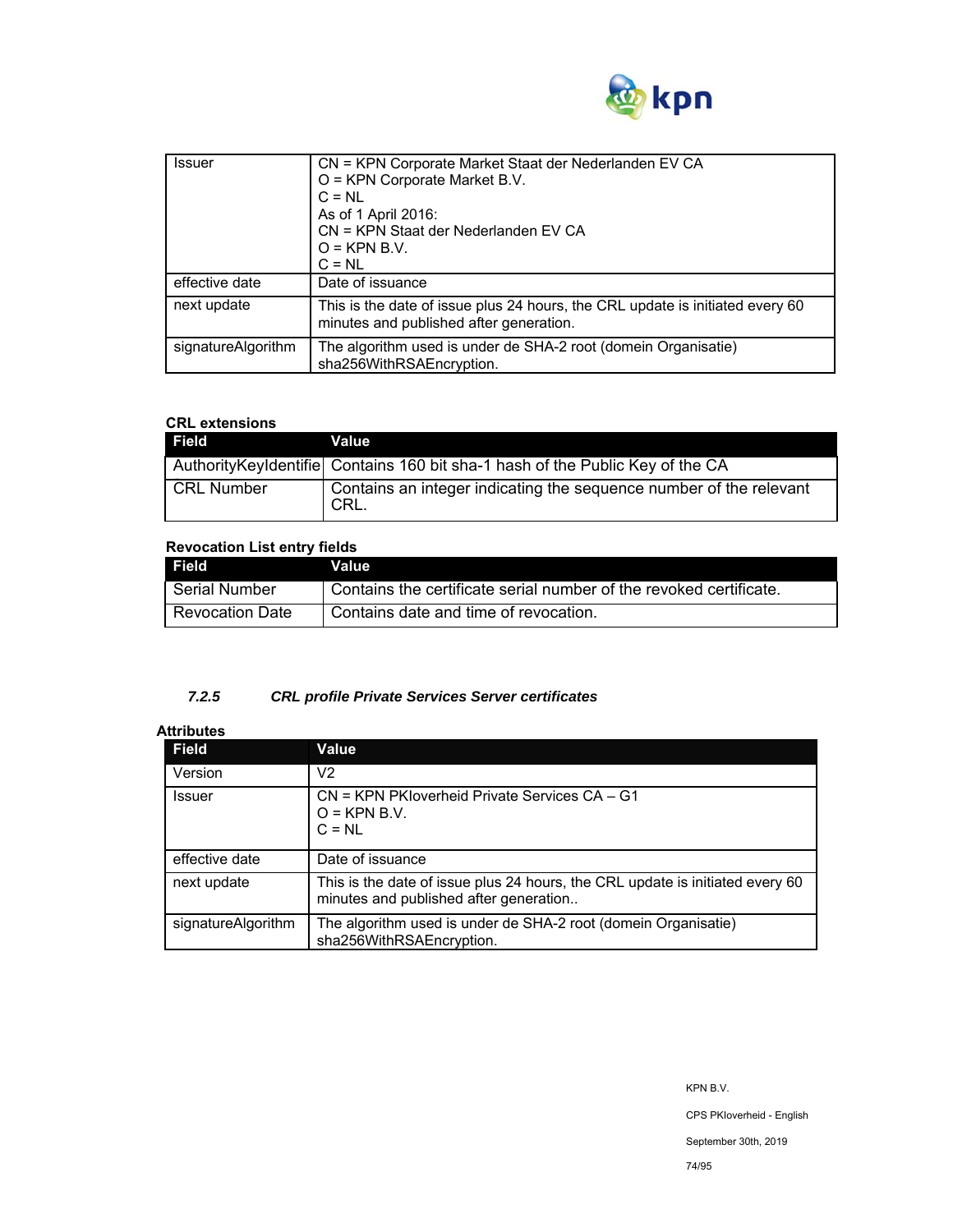

# **CRL extensions**

| Field                  | Value                                                                   |
|------------------------|-------------------------------------------------------------------------|
| AuthorityKeyIdentifier | Contains 160 bit sha-1 hash of the Public Key of the CA                 |
| CRL Number             | Contains an integer indicating the sequence number of the relevant CRL. |

# **Revocation List entry velden**

| Field                | Value                                                              |
|----------------------|--------------------------------------------------------------------|
| <b>Serial Number</b> | Contains the certificate serial number of the revoked certificate. |
| Revocation Date      | Contains date and time of revocation.                              |

KPN B.V. CPS PKIoverheid - English September 30th, 2019 75/95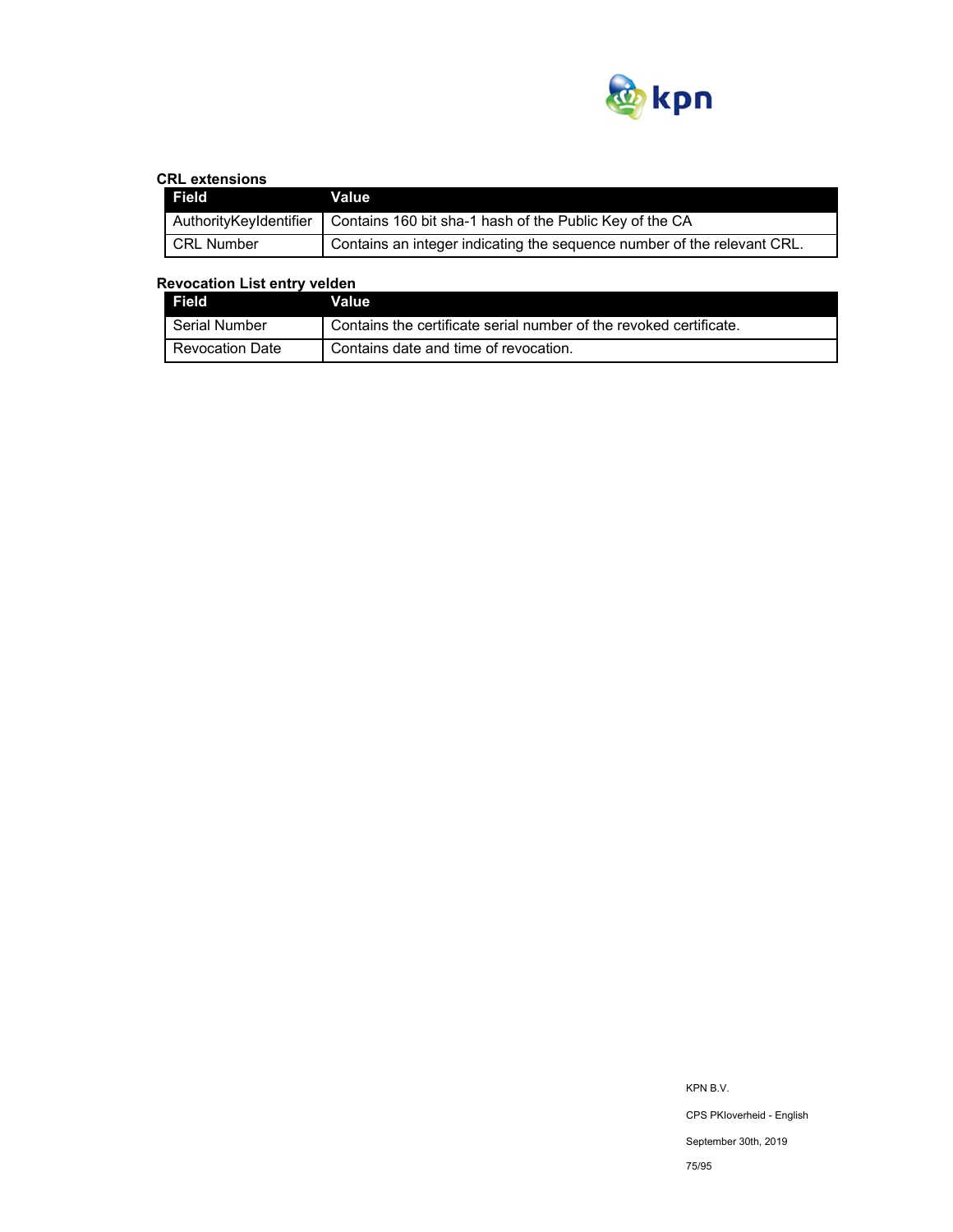

KPN B.V. CPS PKIoverheid - English September 30th, 2019 76/95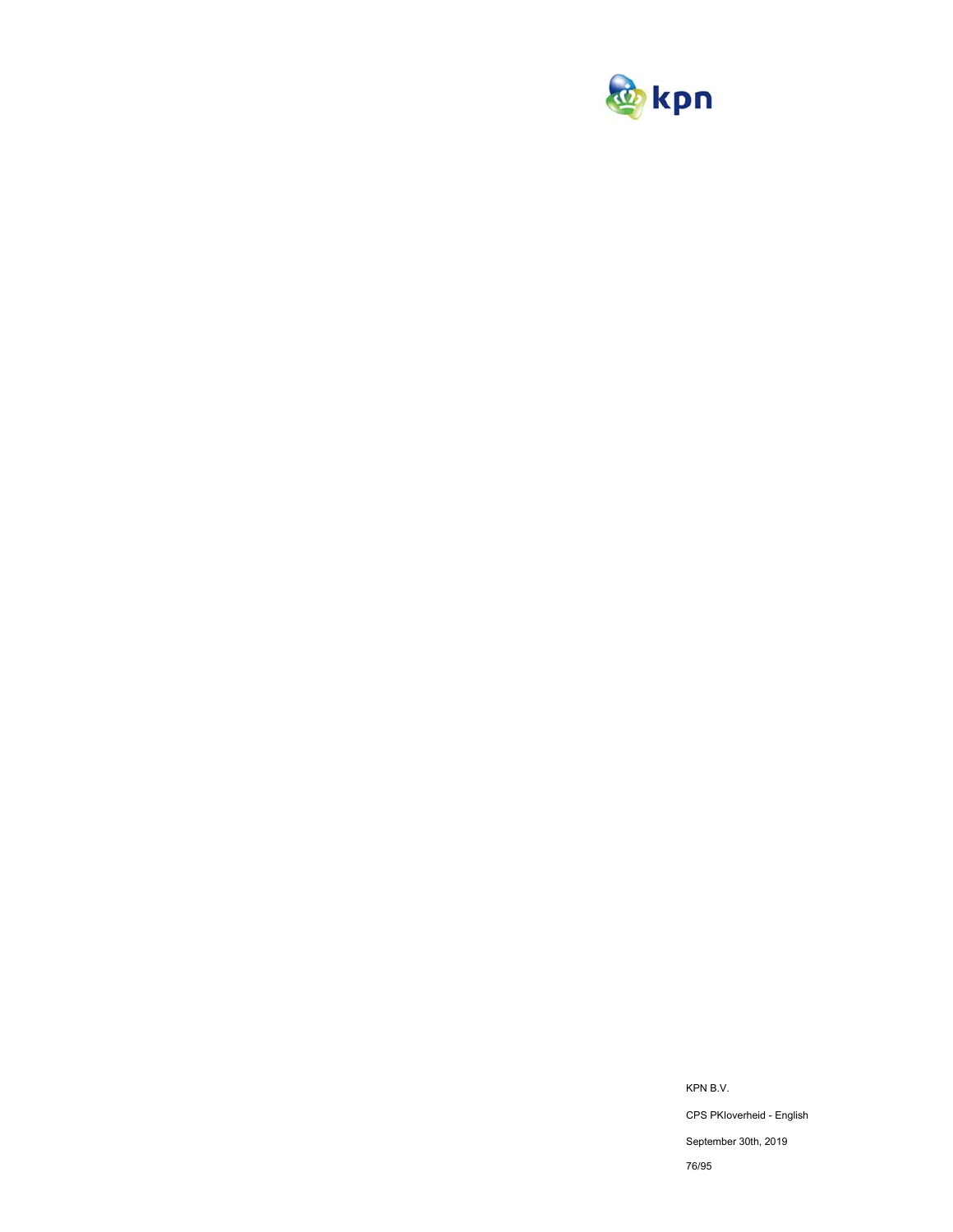

# **7.3 OCSP-profiles**

The OCSP Responder conforms to RFC 6960.

# *7.3.1 OCSP-profiel Servercertificates G3*

| <b>Base Certificate</b>      |                |              |              | Value                                                                                                                                       |
|------------------------------|----------------|--------------|--------------|---------------------------------------------------------------------------------------------------------------------------------------------|
| Version                      |                |              |              | $\overline{2}$                                                                                                                              |
| serial number                |                |              |              | SHA1 hash of public key                                                                                                                     |
| <b>Issuer DN</b>             |                |              |              | $C = NL$<br>O=KPN B.V.<br>OI=NTRNL-27124701<br>CN=KPN BV PKloverheid Organisatie Server CA - G3                                             |
| Subject DN                   |                |              |              | $C = NL$<br>O=KPN B.V.<br>CN= KPN BV PKloverheid Organisatie Server CA - G3 OCSP n-<br>$(n=1, 2, 3)$ , $(1=$ volgnummer)<br>1               |
| notBefore                    |                |              |              | yymmdd000000Z (Date of Key Ceremony)                                                                                                        |
| notAfter                     |                |              |              | 2001dd235959Z (3 years)<br>(yymmdd)                                                                                                         |
| Public Key Algorithm         |                |              |              | Sha256withRSAEncryption (1 2 840 113549 1 1 11)                                                                                             |
| Public Key Length            |                |              |              | 2048                                                                                                                                        |
| <b>Standard Extensions</b>   | OID            | Includ<br>е  | Criticality  | Value                                                                                                                                       |
| basicConstraints             | {id-ce 19}     | $\mathsf{x}$ | <b>TRUE</b>  | n/a                                                                                                                                         |
| сA                           |                |              |              | Clear                                                                                                                                       |
| pathLenConstraint            |                |              |              | n/a                                                                                                                                         |
| keyUsage                     | $\{id-ce 15\}$ | x            | <b>TRUE</b>  | n/a                                                                                                                                         |
| digitalSignature             |                |              |              | Set                                                                                                                                         |
| certificatePolicies          | {id-ce 32}     | x            | <b>FALSE</b> | n/a                                                                                                                                         |
| policyIdentifiers            |                |              |              | 2.16.528.1.1003.1.2.5.6                                                                                                                     |
| policyQualifiers             |                |              |              | N/A                                                                                                                                         |
| policyQualifierID            |                |              |              | 1.3.6.1.5.5.7.2.1                                                                                                                           |
| Qualifier                    |                |              |              | https://certificaat.kpn.com/pkioverheid/cps                                                                                                 |
| policyQualifiers             |                |              |              | N/A                                                                                                                                         |
| policyQualifierID            |                |              |              | 1.3.6.1.5.5.7.2.2                                                                                                                           |
| Qualifier                    |                |              |              | Op dit certificaat is de PKIoverheid CPS van KPN van<br>toepassing. (eng = This certificate is subject to KPN's<br><b>PKloverheid CPS.)</b> |
| SubjectKeyIdentifier         | $\{id-ce 14\}$ | $\mathsf{x}$ | <b>FALSE</b> | n/a                                                                                                                                         |
| Keyldentifier                |                |              |              | Method-1                                                                                                                                    |
| AuthorityKeyIdentifier       | {id-ce 35}     | x            | <b>FALSE</b> | n/a                                                                                                                                         |
| Keyldentifier                |                |              |              | Hash of public key of Issuing CA                                                                                                            |
| <b>CrIDistributionPoints</b> | {id-ce 31}     | X            | <b>FALSE</b> | n/a                                                                                                                                         |
| <b>DistributionPoint</b>     |                |              |              | n/a                                                                                                                                         |

KPN B.V.

CPS PKIoverheid - English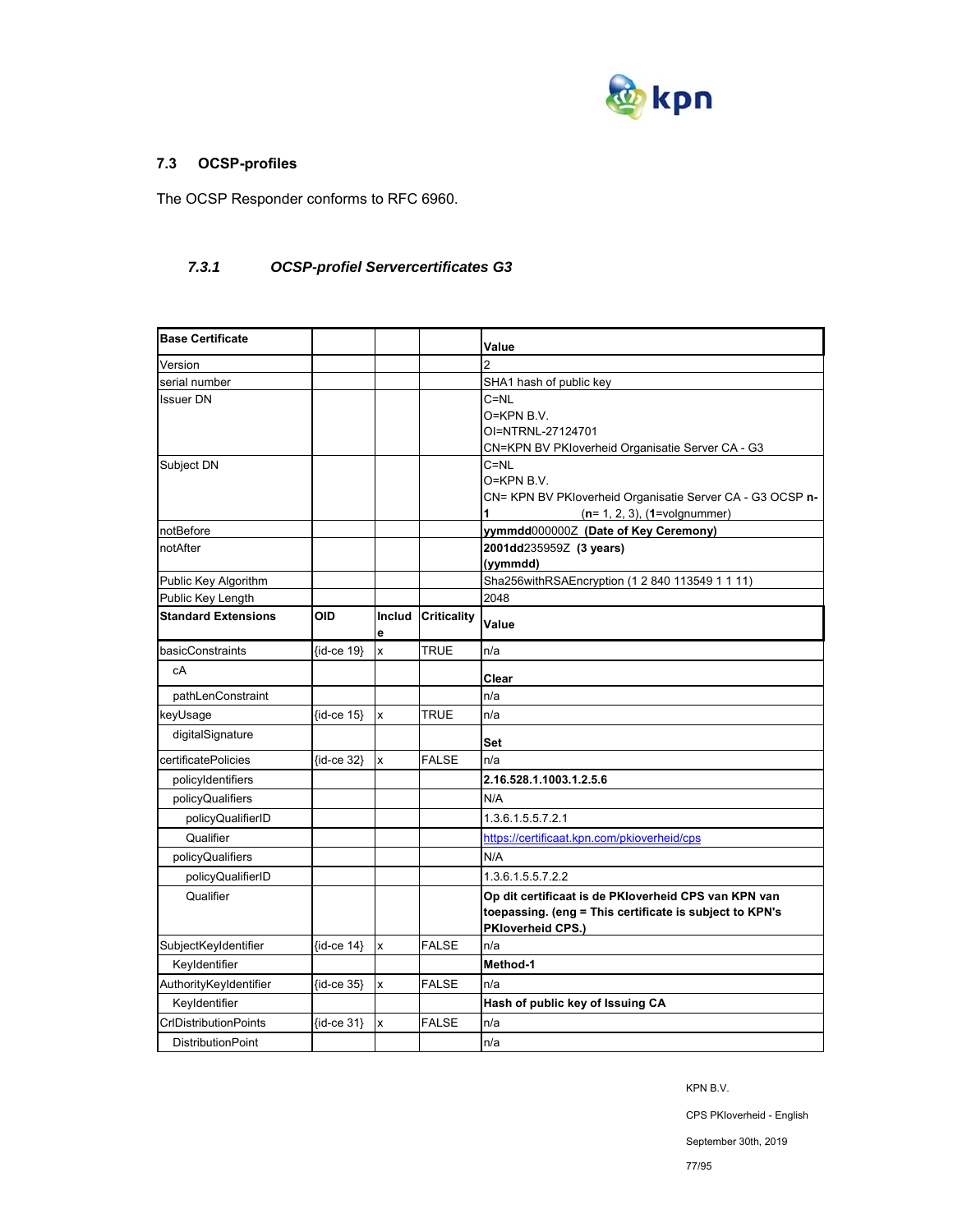

| Full Name (URI)           |                    |               |                    | http://crl.managedpki.com/KPNBVPKloverheidOrganisatiePersoo |  |
|---------------------------|--------------------|---------------|--------------------|-------------------------------------------------------------|--|
|                           |                    |               |                    | nCAG3/LatestCRL.crl                                         |  |
| extendedKeyUsage          | $\{id$ -ce 37 $\}$ | - Ix          | <b>TRUE</b>        | In/a                                                        |  |
| Key Purpose               |                    |               |                    | 1.3.6.1.5.5.7.3.9                                           |  |
| <b>Private Extensions</b> | IOID               | <b>Includ</b> | <b>Criticality</b> | Value                                                       |  |
|                           |                    |               |                    |                                                             |  |
| id-pkix-ocsp-nocheck      | $1.3.6.1.5.5$ x    |               | <b>FALSE</b>       | 05 00 (Null)                                                |  |
|                           | .7.48.1.5          |               |                    |                                                             |  |

KPN B.V. CPS PKIoverheid - English September 30th, 2019 78/95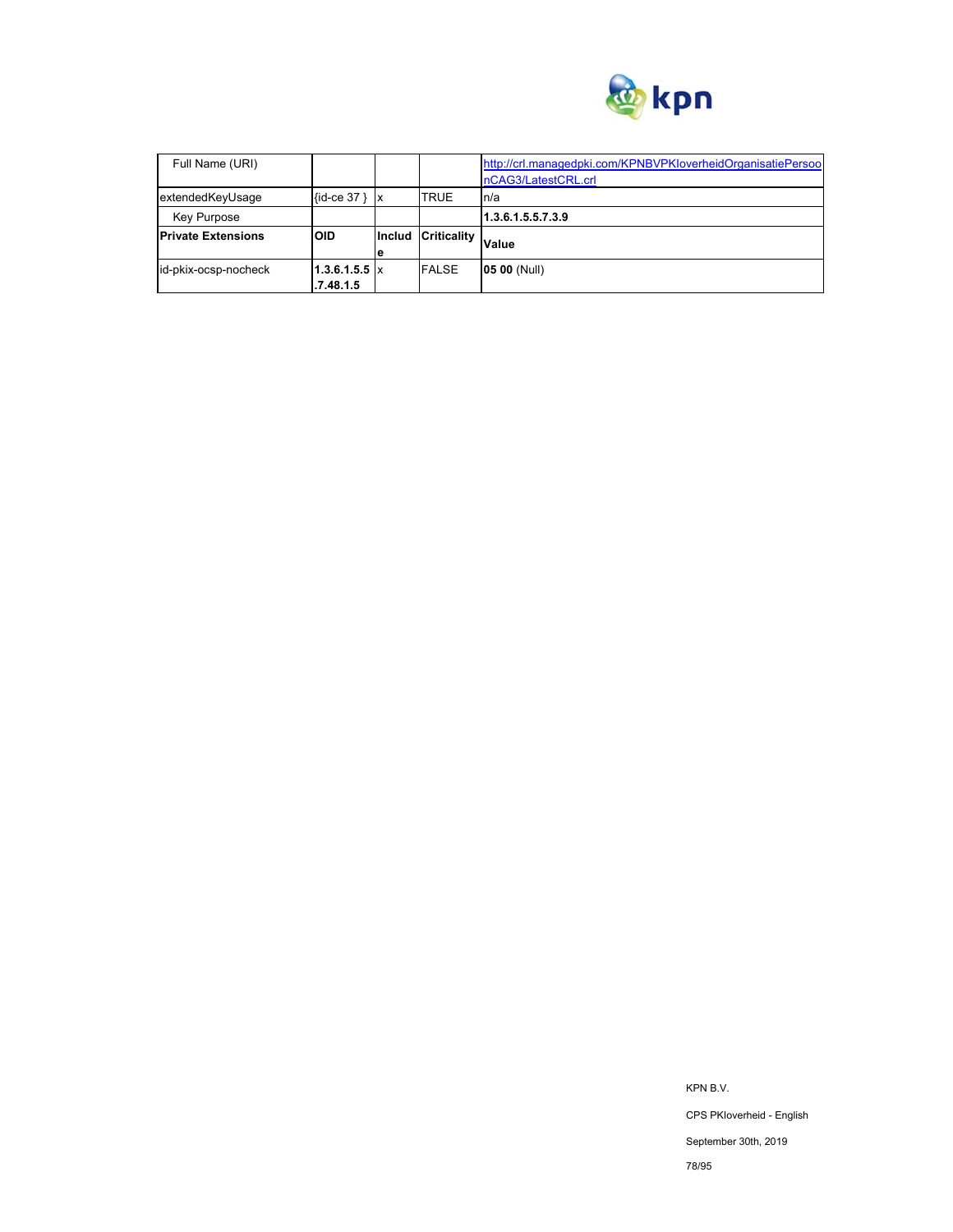

# **8 Compliance Audit and Other Assessment**

Since November 1, 2002, KPN B. V. (one of its predecessors) has been certified by KPMG Certification b. v. against the' TTP. NL Scheme for management system certification of Trust Service Providers issuing Qualified Certificates for Electronic Signatures, Public Key Certificates, Website Certificates and / or Time-stamp tokens' against ETSI TS 101 456 and thus fulfilled the requirements of the dutch law for Electronic Signatures. The ETSI TS 101 456 Certificate was extended on the same date in the years 2005,2008,2011 and 2014 by the certification body BSI Management Systems.

Since 2014, KPN has also been certified against ETSI TS 102 042.

Among other things, the Scheme specifies the frequency with which the audit is carried out, the requirements that the certifying body must meet and how non-conformities are dealt with. A certifying body must be accredited by the Accreditation Board before it can certify.

## **eIDAS**

On July 1, 2016, the European Regulation REGULATION (EU) No 910/2014 OF THE EUROPEAN PARLIAMENT AND OF THE COUNCIL of 23 July 2014 on electronic identification and trust services for electronic transactions in the internal market and repealing Directive 1999/93/EC entered into force.

This decree replaces the Dutch Electronic Signature Act.

Because this regulation sets out the requirements regarding the frequency of the audit and accreditation, the aforementioned TTP. NL Scheme lapses on that date.

In February 2016, the previous ETSI certifications ETSI ETSI TS 101 456 and ETSI TS 102 042 were also replaced by ETSI certifications ETSI EN 319 411-2 and ETSI EN 319 411-1 respectively. KPN also complies with the relevant parts of the PKI government's Programme of Requirements as stated in the Programme of Requirements (see https://www.logius.nl/english/pkioverheid ). This can be demonstrated by means of an audit report issued by BSI Management Systems b. v, A copy of the ETSI EN 319 411-2 and ETSI TS 102 042 certificate can be found on the KPN site (see Electronic Storage Site). The audit reports drawn up by the auditors concerned are secret from a security point of view. They are not made available to third parties and can only be viewed on request and under strict confidentiality.

With effect from 10 March 2017, the Netherlands Radiocommunications Agency (hereinafter AT) has been designated as statutory supervisor of the eIDAS ordinance. KPN is registered as a Trust Service Provider (TSP) with the Netherlands Radiocommunications Agency, as a certified publisher of Qualified Certificates to the public.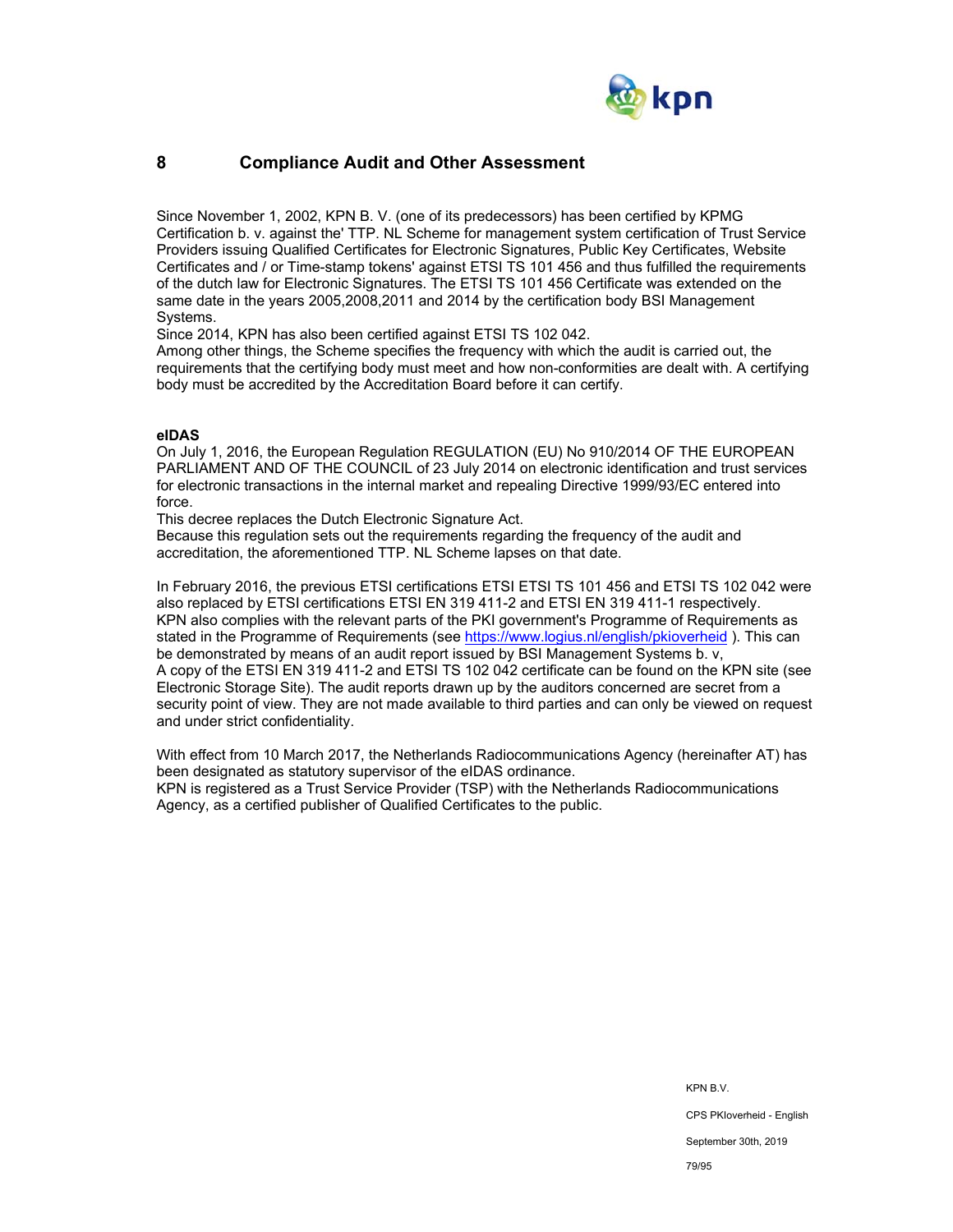

# **9 Other Business and Legal Matters**

KPN is the ultimately responsible Trust Service Provider. KPN is also responsible for those parts that are outsourced to other organizations.

KPN has outsourced the identification of certificate holders and certificate managers to AMP B. V.

## **9.1 Fees**

No further stipulations.

## **9.2 Financial Responsibility**

KPN has put in place adequate arrangements, including insurance, to cover liabilities related to the provision of the service in question. In addition, KPN has the financial stability and resources necessary for sound business operations.

# **9.3 Confidentiality of Business Information**

The financial statements of KPN B.V. are integrated in the financial statements of Koninklijke KPN N.V. As a publicly listed company, it is the Royal KPN N.V. not allowed to provide financial data outside the regular reports and official channels.

# *9.3.1 Listing of information considered confidential*

The following shall be regarded as confidential, inter alia:

- agreements with, inter alia, Subscriber' s;
- Internal procedures for handling and processing Subscription, Certificate applications and revocation requests;
- data on systems and infrastructures;
- PIN, PUK and revocation codes;
- Internal security procedures and measures;
- audit reports;
- Private keys.

For personal data, see 9.4.2 Confidential personal data.

# *9.3.2 List of information considered as non-confidential*

No further stipulations.

KPN B.V.

CPS PKIoverheid - English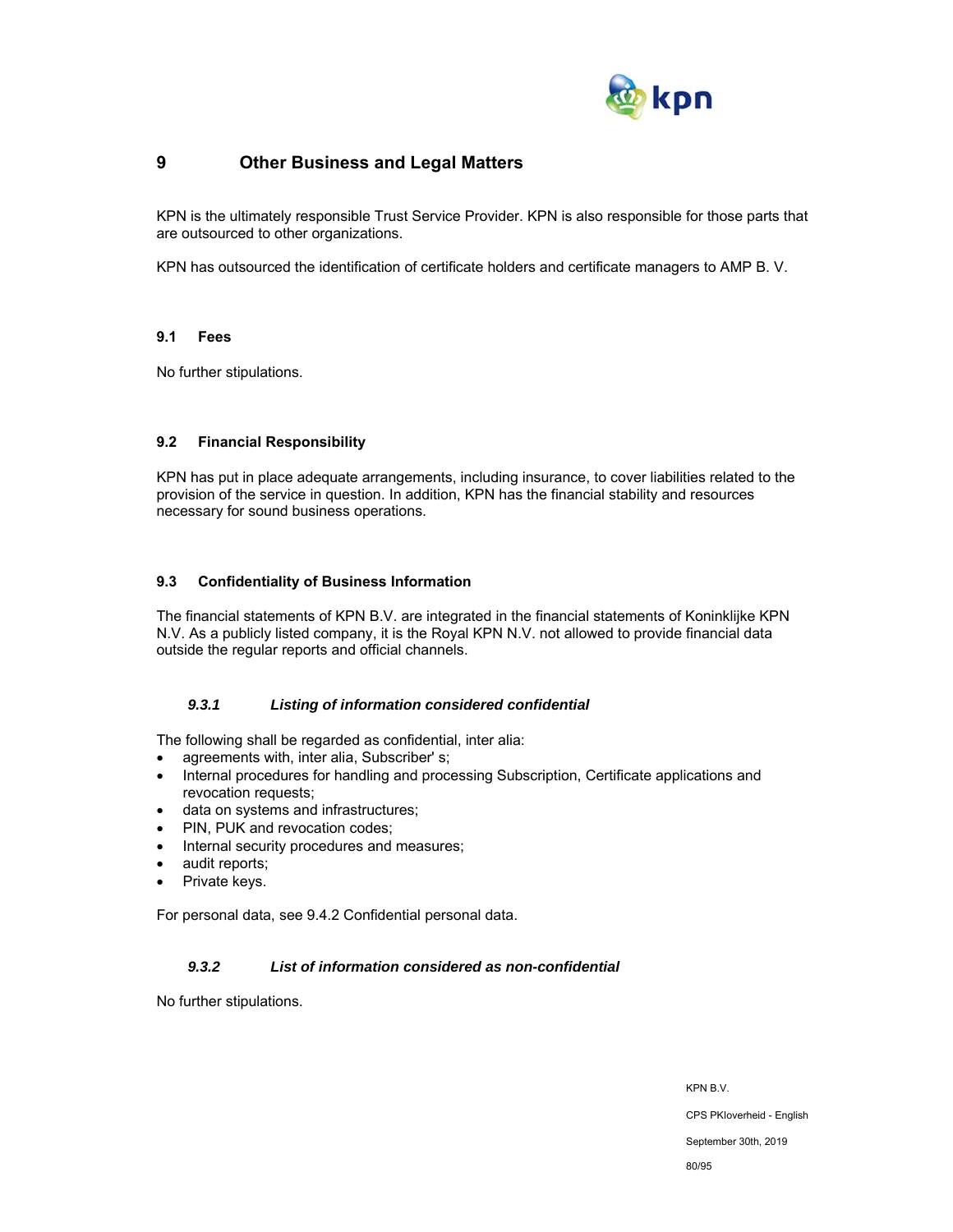

# *9.3.3 Responsibility not to provide data*

KPN has formulated a policy for all information relating to security issues (see, for example, 9.3.1.). This policy states, among other things, that this information is confidential and is only made available on the basis of the need-to-know principle. This also means that, in principle, this information is only made available for inspection to third parties within the KPN building, but only to the extent that there is a clear need for this (for example an audit) and always under strict confidentiality.

## **9.4 Privacy of Personal Information**

KPN complies with the requirements of the Wbp (dutch Act on Privacy). KPN has registered with the Dutch Data Protection Authority (College Bescherming Persoonsgegevens) as being responsible for processing personal data for the purpose of certification services.

## *9.4.1 Privacy Statement*

KPN has formulated a privacy statement for, among other things, its certification services. The statement describes how KPN deals with personal data. The privacy statement is made available via KPN's website (see Repository).

## *9.4.2 Confidential personal data*

The following personal data are considered confidential and will not be provided to third parties:

- Subscriber details;
- certificate application details and certificate application treatment details;
- certificate application processing data;
- certificate revocation details;
- notifications of circumstances which may lead to revocation;

# *9.4.3 Non-confidential data*

The published data of certificates is publicly available. The information that is made available in respect of published and revoked certificates is limited to the limits set out in Chapter 7 ' Certificate, CRL and OCSP profiles' of this CPS

Information on revocation of certificates is available through the CRL. This information provided only concerns the certificate number, the moment of revocation and status (valid/revoked) of the certificate.

# *9.4.4 Responsibility to protect Private Keys*

KPN is responsible for protecting private CA keys.

The responsibility for protecting the Private Key of the Certificate Holder and thus for the QSCD/SUD on which it is stored lies up to and including transfer of the QSCD/SUD with KPN and after transfer

KPN B.V.

CPS PKIoverheid - English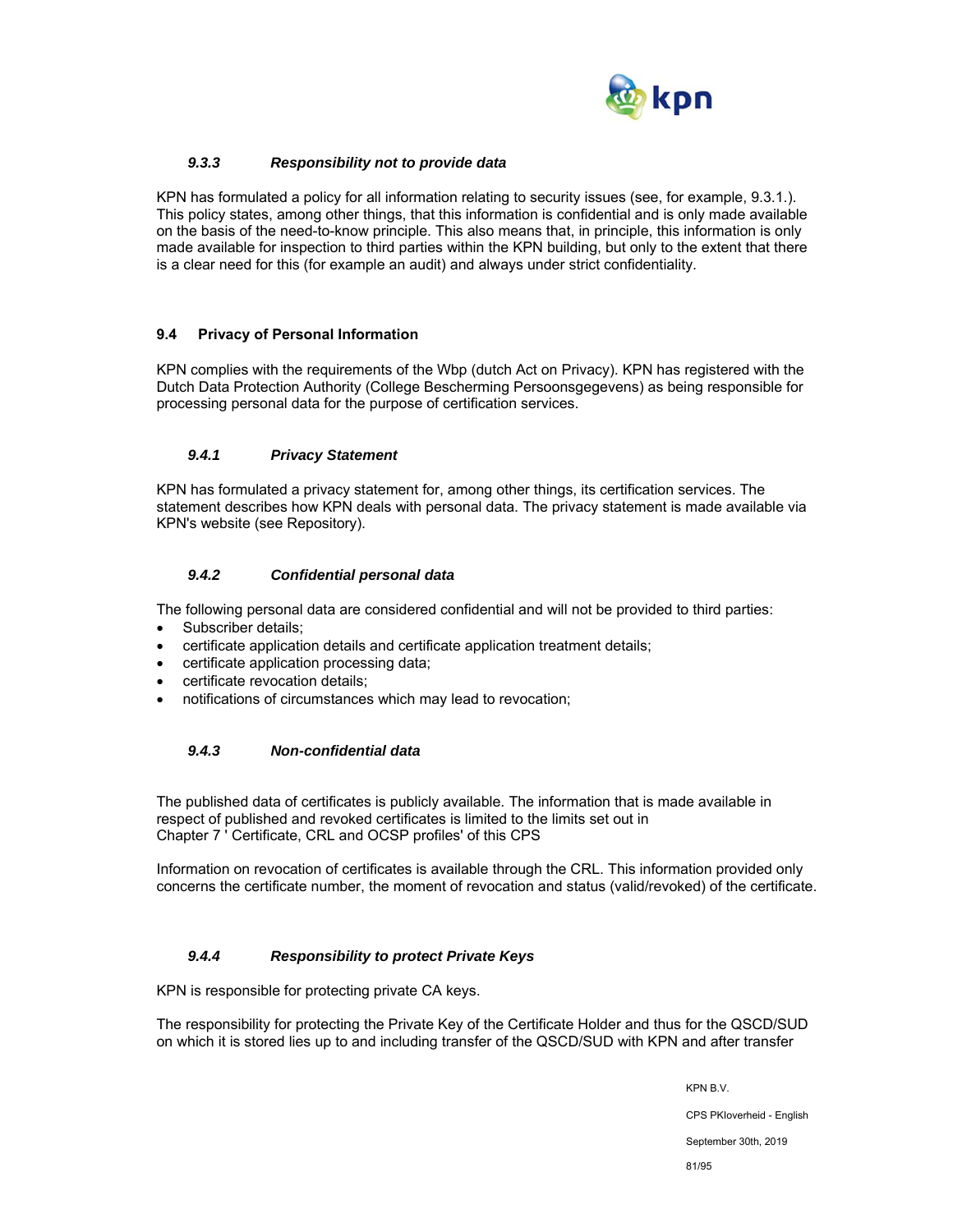

with the Certificate Holder/Certificate Manager. As a result, the responsibility for protecting the PIN and PUK codes that secure the smart card also lies with KPN up to and including the transfer of the PIN mail with KPN and after transfer with the Certificate Holder/Certificate Manager.

The Subscriber creates the key pair for which he requests a server certificate. The Subscriber is responsible for creating and storing the relevant Private Key in his or her Safe Environment, the Subscriber is also responsible for the Safe Environment itself.

In the case of the mobile certificate, no private key transfer will take place. This private key is stored on the HSM in the secure environment of KPN. The responsibility for the protection of the PUK code lies with KPN until the transfer of the PIN mailer. After that, the certificate holder is responsible for setting up a PIN code and securing it.

# *9.4.5 Notification of use and consent to the use of personal data*

The Certificate Holder, the Certificate Manager and Subscriber grant permission for publication of certificate data by consent to the Special Terms and Conditions. The completion of an application procedure by the Certificate Holder is considered by KPN as permission for the publication of the data in the Certificate.

## *9.4.6 Provision of information as a result of a legally valid summons*

KPN does not provide confidential data to investigating officers, except insofar as Dutch legislation and regulations require KPN to do so and only upon presentation of a legally valid summons.

# *9.4.7 Provision of private law evidence*

The Certificate and the information supplied with the Certificate Application shall continue to be stored for a further period specified to the Subscriber and/or Certificate Holder and insofar as necessary to provide proof of certification in the legal process. Confidential data will only be provided to parties other than the Subscriber and the Certificate Holder for the purpose of evidence, with the prior written consent of the Subscriber or the Certificate Holder.

#### *9.4.8 Provision of information at the request of the owner*

KPN will provide the Subscriber and/or Certificate Manager or Certificate Holder with the personal data concerning him/her, upon request. Upon request, KPN provides the Subscriber with personal data of a Certificate Manager or Certificate Holder who has received a Certificate on behalf of the Subscriber.

KPN is entitled to charge an appropriate fee for each provision.

#### *9.4.9 Disclosure of information with respect to revocation of a certificate*

Information on revocation of Certificates is available through the CRL. The information given there only concerns the Certificate number and the moment of revocation.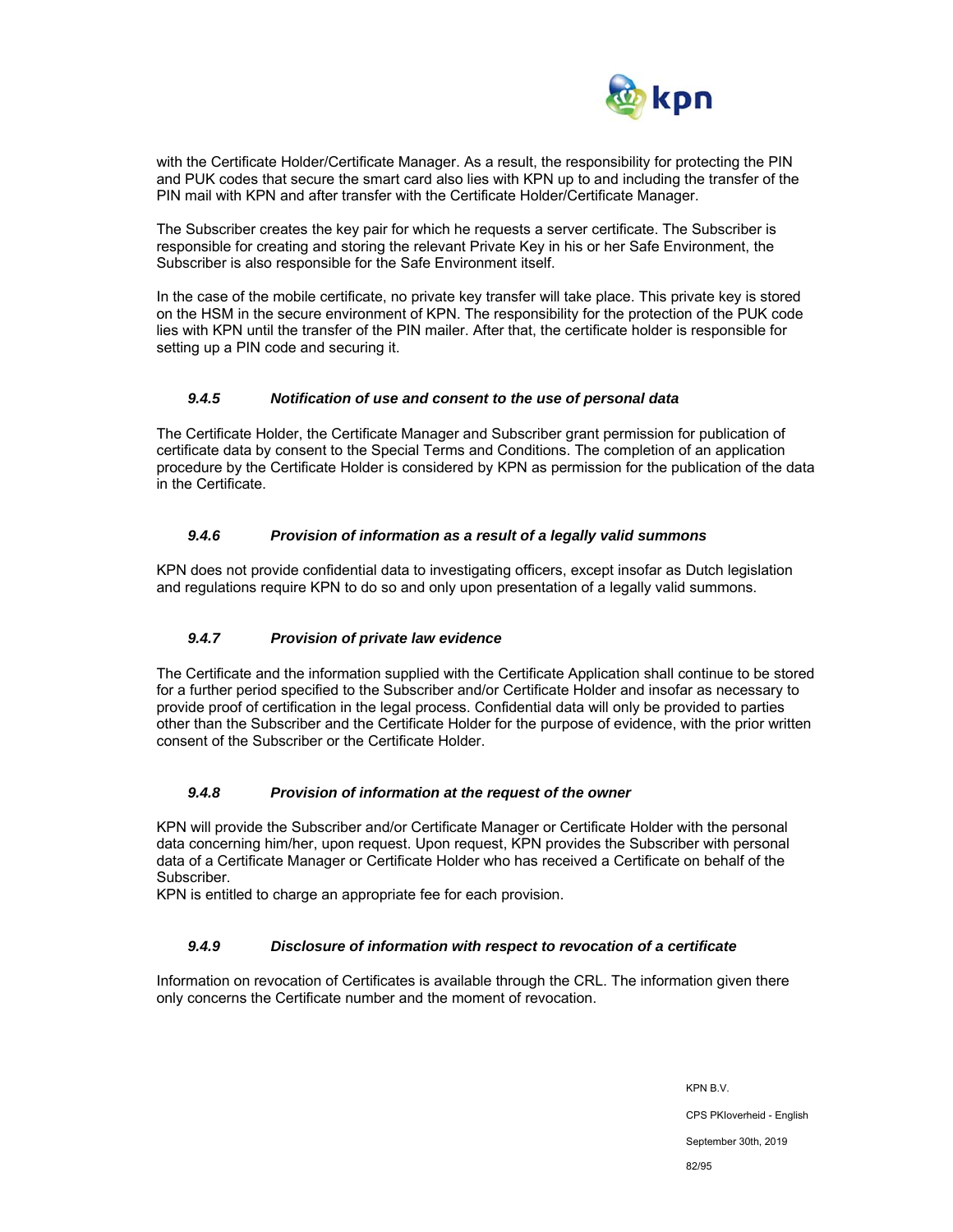

# *9.4.10 Other circumstances which may lead to the provision of information*

No further Stipulations.

## **9.5 Intellectual property rights**

The intellectual property rights of this CPS are vested in KPN.

Property rights relating to the Certificate, QSCD and SUD shall also remain vested in KPN and its licensors after issuance, including intellectual property rights. The same applies to documentation provided by KPN's services, including this CPS.

## **9.6 Obligations and Warranties**

In the Special Terms and Conditions, the manner in which KPN and the parties involved must deal with obligations and guarantees is set out.

## **9.7 Restrictions on warranties**

In the Special Terms and Conditions, the manner in which KPN and the parties involved must deal with the restrictions in guarantees is included.

#### **9.8 Liability**

## *9.8.1 Liability of KPN*

KPN accepts liability for PKIoverheid Certificates as set out in the Special Terms and Conditions.

#### *9.8.2 Limitations of Liability to the relying Party*

KPN's liability to Relying Parties is limited in the manner described in the Special Terms and Conditions.

### **9.9 Indemnities**

No further stipulations.

KPN B.V. CPS PKIoverheid - English September 30th, 2019 83/95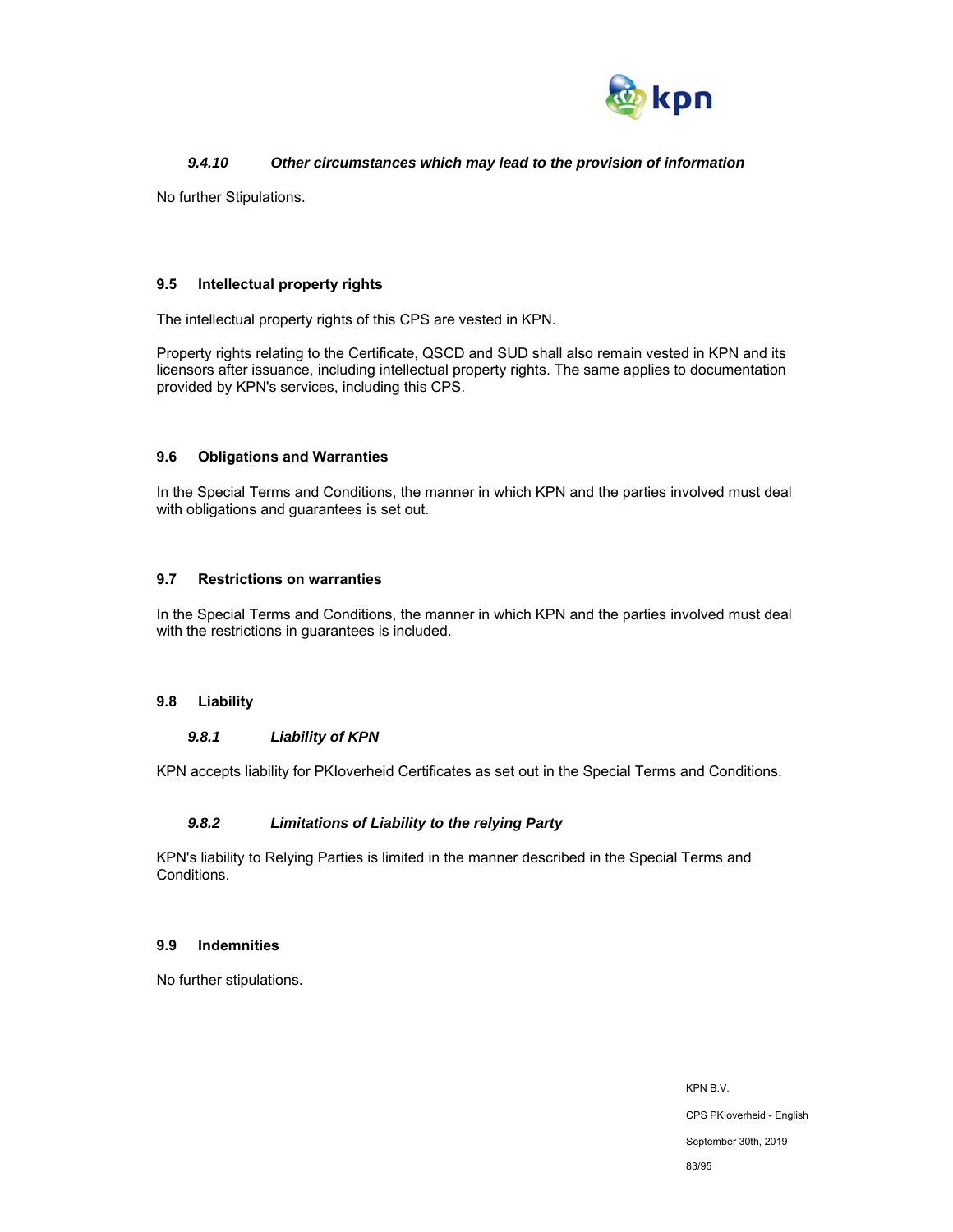

## **9.10 Term and Termination**

The special conditions include the manner in which KPN deals with termination.

### **9.11 Individual notices and communications with participants**

KPN communicates with stakeholders in various ways. This is done verbally (telephone), mainly through the employees of the Validation department who, among other things, process and handle the Certificate applications. This department can be reached by calling +31 (0)88 661 05 00.

Communication also takes place in writing via this CPS and for example the certificate application forms used, all of which are accompanied by a detailed explanation. There is also the possibility of raising questions or other matters via e-mail address pkivalidation@kpn.com

The listed documents and many other information are available in the Electronic Storage.

#### **9.12 Amendments**

#### *9.12.1 Amendment procedure*

KPN has the right to amend or supplement the CPS. The operation of the current CPS is assessed at least annually by KPN's PMA. Subscribers, Certificate Holders, Certificate Managers and Confidential Parties may comment on the content of the CPS and submit it to KPN's PMA (pkisupport@kpn.com). If, on the basis of this, it is determined that changes to the CPS are necessary, the PMA will implement these changes in accordance with the change management process set up for this purpose.

Amendments to the CPS are approved by KPN's PMA. Changes of an editorial nature or obvious clerical and/or spelling errors can enter into force without prior notice and are recognizable by increasing the version number by 0.1 (1.1 > 1.2). In the event of major changes, a new version will be produced, recognizable by increasing the version number by 1 (1.0 > 2.0).

#### *9.12.2 Notification of amendments*

Amendments to the CPS are announced on KPN's website (see Electronic Storage Recordings). This is done two weeks before the CPS's starting date of validity. This starting date of validity is stated on the cover page of this CPS.

#### **9.13 Dispute Resolution Procedures**

Complaints are dealt with by means of a complaints procedure. These complaints can be reported by telephone and by e-mail to the Service Desk. A web form is available on the website for this purpose, which can be used to submit a complaint, among other things. https://certificaat.kpn.com/support/

> KPN B.V. CPS PKIoverheid - English September 30th, 2019 84/95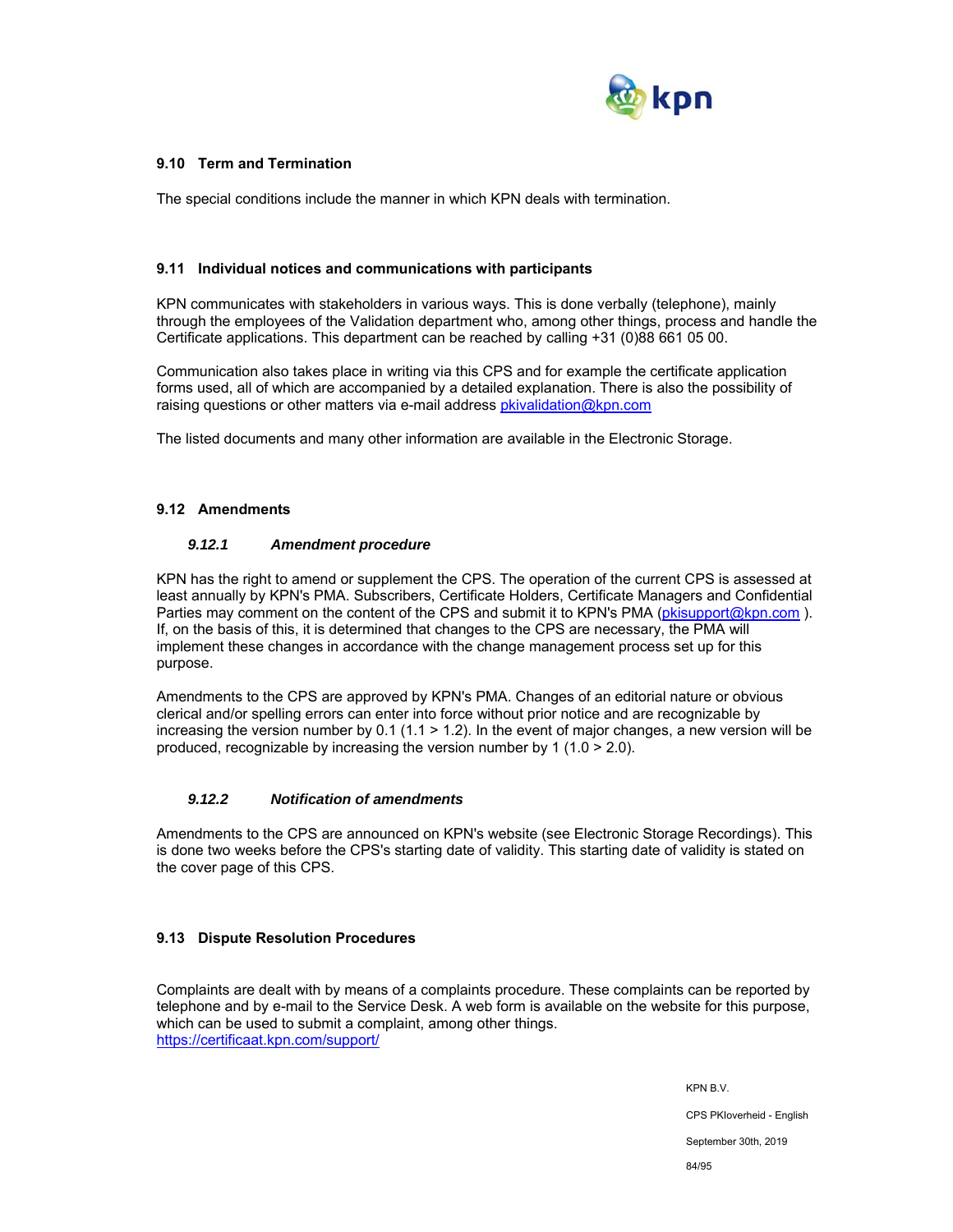

Telephone: 088-6610621 (working days from 9:00 to 17:00 E-mail: Servicedesk.sbr@KPN.com

KPN makes every effort to provide you with the best possible service. However, it is possible that you are not satisfied with our services. In that case, there is a possibility to appeal about the handling of your complaint. You can reach this procedure via : https://www.kpn.com/zakelijk/service/klachtindienen-over-kpn-zakelijk.htm

# **9.14 Governing Law**

The eIDAS regulation governs KPN's certification services within the PKIoverheid, insofar as it concerns the Qualified Certificates (unrepudiation).

KPN's services are also governed exclusively by Dutch law.

# **9.15 Compliance with Applicable Law**

No further stipulations

## **9.16 Miscellaneous Provisions**

No further stipulations

KPN B.V. CPS PKIoverheid - English September 30th, 2019 85/95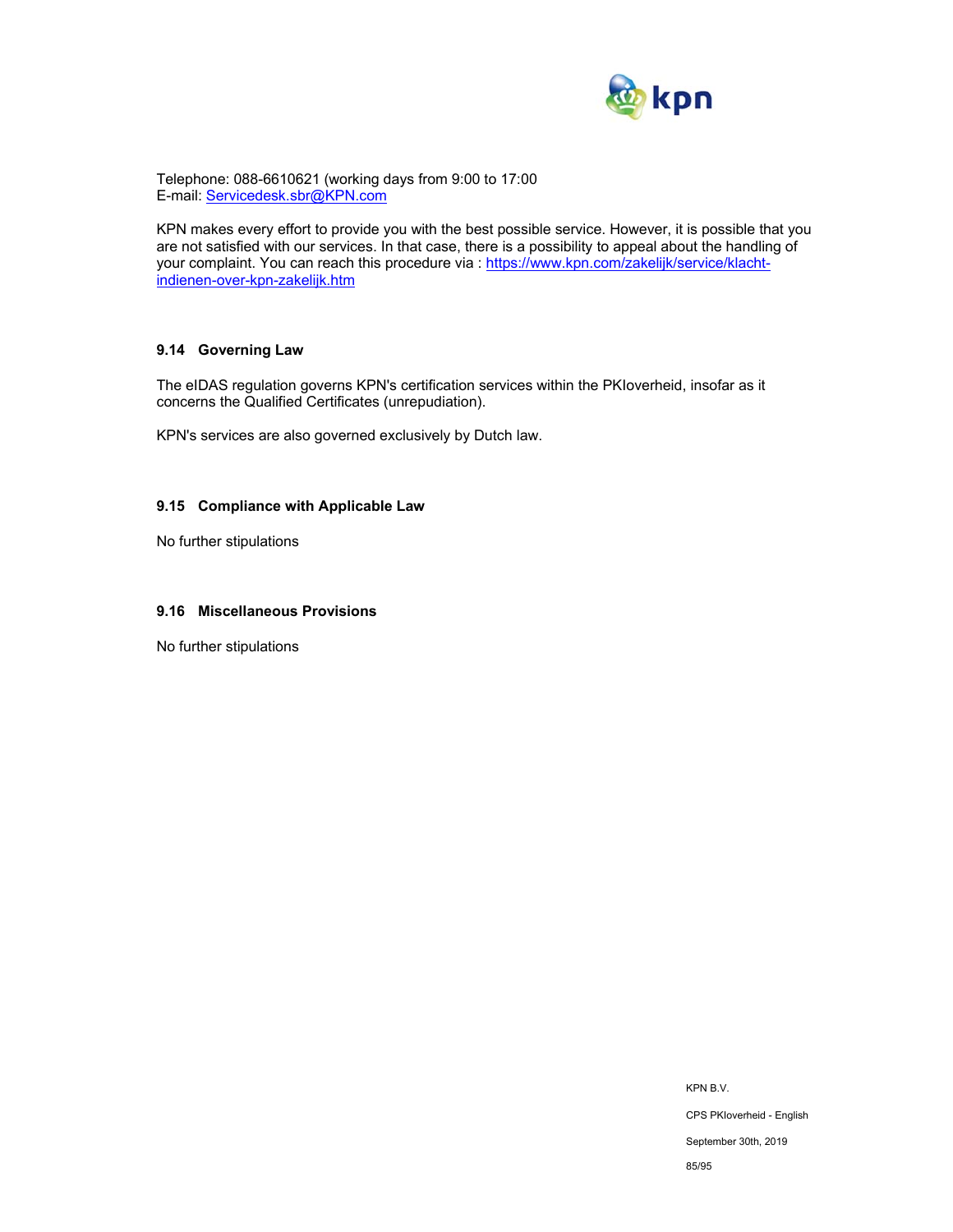

KPN B.V. CPS PKIoverheid - English September 30th, 2019 86/95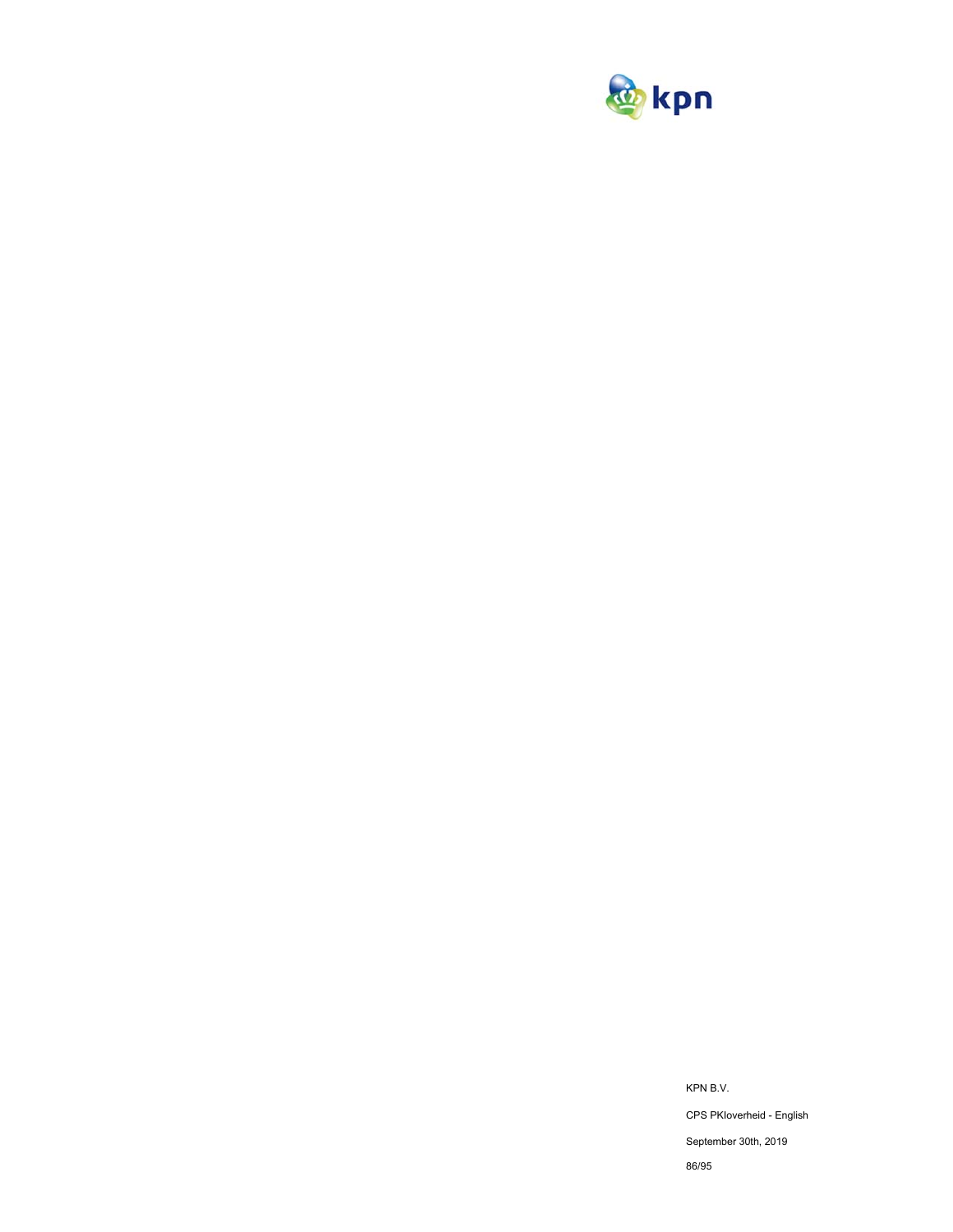

### *Appendix 1 Definitions*

**Advanced Electronic Signature**: an Electronic Signature that meets the following requirements: (a) it is uniquely linked to the signatory;

(b) it makes it possible to identify the signatory;

(c) it is established by means which the signatory can maintain under his sole control;

(d) it shall be linked to the electronic file to which it relates in such a way that any subsequent alteration of the data can be detected.

**Applicant**: a natural person (Recognized Profession Certificates) or legal entity (Organisation-linked Certificates) who submits a Certificate Application for the issuance of a Certificate to KPN. The Applicant does not have to be the same party as the Subscriber or the Certificate Holder, but is one of both.

**Asymmetric Key Pair**: a Public Key and Private Key within the public key cryptography that are mathematically connected in such a way that the Public Key and the Private Key are each other's counterparts. If one key is used to encrypt, the other key must be used to decrypt and vice versa.

**Authentication**: (1) Checking an identity prior to transmission of information; (2) verifying the accuracy of a message or sender.

**Authenticity certificate**: Certificate certifying the Public Key of the key pair used for identification and authentication services.

**Authorised representative:** A natural person authorised to represent an organisation. The power of representation may derive from the law or from a power of attorney. There may also be several natural persons, e. g. a board of an association, who are authorised to represent an organisation.

**CA Certificate:** a Certificate of a Certification Authority.

**CA Key**: the key pair, Private and Public Key of a Certification Authority.

**Certificate**: the Public Key of an End User, together with additional information. A Certificate is enciphered with the Private Key of the Certification Authority that issued the Public Key, making the Certificate unalterable.

Certificates can be grouped in different ways. Firstly, there is the distinction between Organizational Certificates and Professional Certificates. Certificates for Organisation-linked Certificates are requested by an organisational entity, which is a Subscriber at KPN, for a Certificate Holder who is part of or has a relationship with that organisational entity. The Certificate Holder shall use the Certificate on behalf of the organisation.

For Professional Certificates, they are applied for by a practitioner of a Recognised Appeal, who in that capacity is a Subscriber himself or herself, but at the same time also a Certificate Holder. The Certificate Holder shall use the Certificate on account of his profession.

The Organisation-specific Certificates are subdivided into Personal Certificates and Services Certificates. The Services Certificates can in turn be divided into Group and Server Certificates.

**Certificate Application**: the request submitted by an Applicant for the issue of a Certificate by KPN.

**Certificate Administrator**: (Certificate Manager) a natural person who is authorized to apply for, install, manage and/or revoke a Server Certificate or Group Certificate on behalf of the Subscriber and for the benefit of the Certificate Holder. The certificate administrator carries out actions that the certificate holder himself is not capable of doing.

KPN B.V.

CPS PKIoverheid - English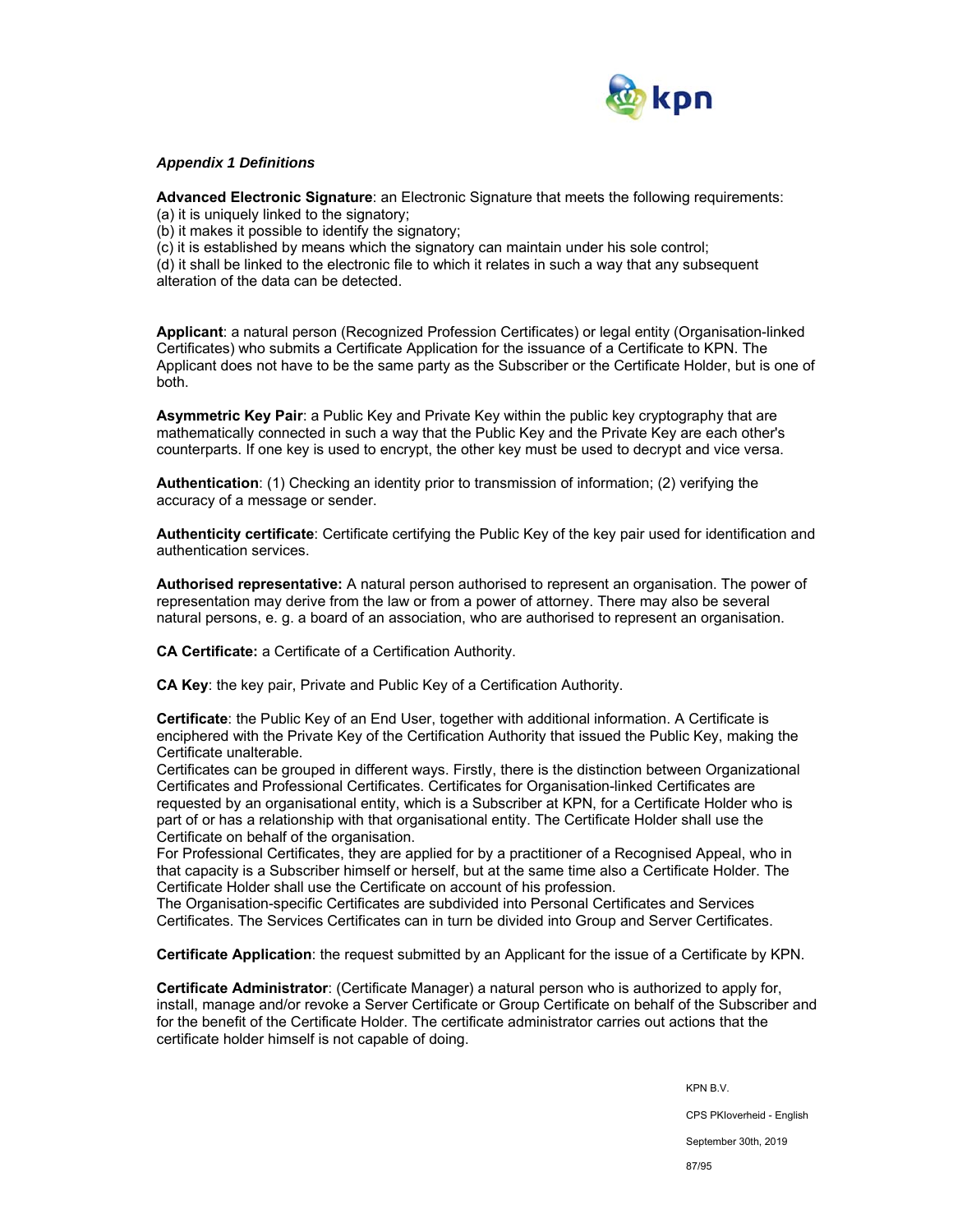

**Certificate Holder**: an entity that is identified in a Certificate as the holder of the Private Key belonging to the Public Key given in the Certificate.

In principle, there are two types of Certificate Holders: the organisation-specific Certificate Holder and the professionally related Certificate Holder. The organisation-specific Certificate Holder is part of an organisational entity in which the organisational entity is the Subscriber who applies for Certificates for the Certificate Holder and in which the Certificate Holder may use these Certificates on behalf of the Subscriber. The professional certificate holder is a practitioner of a recognized profession, who in that capacity becomes a Subscriber at KPN and applies for Certificates for himself. In the case of the professional Certificates, the Subscriber is the Certificate Holder, the Subscriber and the Certificate Holder are the same person.

**Certificate Profile**: a description of the content of a Certificate. Each type of Certificate (signature, confidentiality, etc.) has its own interpretation and thus its own description - in which there are, for example, agreements on naming and the like.

**Certificate Policy** (CP): a named set of rules indicating the applicability of a Certificate for a particular community and/or application class with common security requirements. Using a CP, Subscribers and Confidential Parties can determine how much confidence they can place in the relationship between the Public Key and the identity of the Public Key holder. The applicable CP's are included in the PKIoverheid Programme of Requirements (PvE). This concerns the part 3a Certificate Policy - Domain Government/Businesses and Organisation and the part 3b Certificate Policy - Services, appendix to CP Domain Government/Businesses and Organisation.

**Certificate Revocation List**: (CRL): a publicly accessible and consultable list of revoked Certificates, signed and made available by the issuing TSP

**Certification Authority** (CA): an organisation that generates and revokes Certificates. The functioning as CA is a partial activity carried out under the responsibility of the TSP. In this respect, KPN therefore both operates as a CA and a TSP (CSP)

**Certification services**: the issuing, management and revocation of Certificates by Trust Service Providers.

**Certification Practice Statement** (CPS): a document describing the procedures followed and measures taken by a CSP in relation to all aspects of the service provision. The CPS describes how the CSP(TSP) meets the requirements as stated in the applicable CP.

**Certification Practice Practice Statement PKIoverheid** (CPS PKIoverheid: the CPS in question, as applicable to the issue by KPN of PKIoverheid Certificates and their use.

**Certification Service Provider**: a natural or legal person whose function is to provide and manage Certificates and key information, including the associated media (QSCD, SUD). The Certification Service Provider also has the final responsibility for providing the Certification Services, whether it carries out the actual activities itself or subcontracts them to others.

**Confidentiality certificate**: Certificate certifying the Public Key of the key pair used for confidentiality services.

#### **Country code TopLevelDomain** (ccTLD) code

The ccTLD (country code Top Level Domain) is the domain name extension for a country or independent territory. A ccTLD consists of the 2-letter country code defined according to the ISO 3166-1 standard. For instance: .nl. be .de.

KPN B.V.

CPS PKIoverheid - English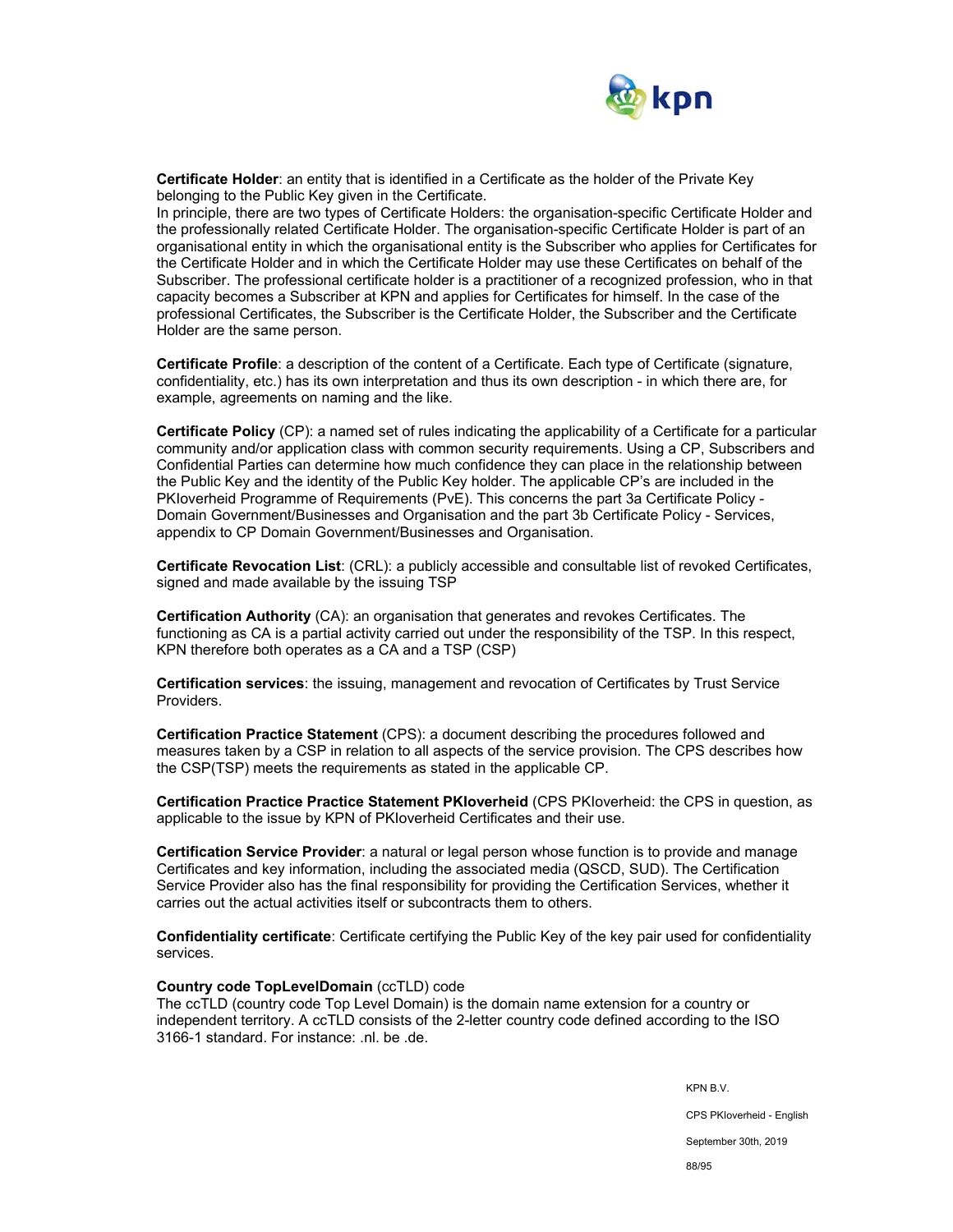

**Data for the creation of Electronic Signatures**: see Signature Creation Data.

**Data for verifying an Electronic Signature**: see Signature Verification Data.

**Digital Signature**: see Advanced Electronic Signature.

**Directory Service**: a service from (or with the cooperation of) a CSP that makes Certificates issued by the CA available and accessible online for the benefit of consulting or trusting parties.

**End User**: a natural or legal person who performs one or more of the following roles within the PKIoverheid: Subscriber, Certificate Holder or Confidential Party. In view of the limited distinctive character of this term, it is not used in the CPS, except in so far as it concerns the prescribed structure of the document (i. e. headings, etc.).

**Electronic Signature**: electronic data that are attached to or logically associated with other electronic data and are used as a means of authentication. The Electronic Signature is used to ensure that electronic correspondence and transactions can compete on two important points with the timehonoured "signature on paper". By placing an Electronic Signature, it is certain that someone who claims to have signed a document has actually done so.

**Electronic Storage**: location where relevant information regarding KPN's services can be found. See: https://certificaat.kpn.com/support/downloads/

**Escrow (Key-Escrow**): A method to generate a copy of the Private Key for the purpose of access to encrypted data by authorised parties during the issuance of a Certificaate and its secure storage.

#### **Fully Qualified Domain Name (FQDN)**

A Fully Qualified Domain Name (FQDN) as defined by PKIoverheid is a full name registered in the Internet Domain Name System (DNS) with which a server on the Internet is unique to identify and address. With this definition, an FQDN includes all DNS nodes up to and including the name of the relevant Top-Level Domain (TLD) and an FQDN is registered in the Internet DNS under a DNS Resource Record (RR) of type' IN A' and/or' IN AAAA' and/or' IN CNAME'.

Examples of FQDNs are www.logius.nl webmail. com. nl local. logius. nl server1. local. local. logius. nl Logius. nl (subject to registration under a DNS RR of type' IN A' and/or' IN AAAA' and/or' IN CNAME').

**Generic TopLevelDomain (gTLD**):The gTLD is a generic top-level domain (generic Top Level Domain), a domain name extension that does not belong to a particular country and that can be registered in principle by anyone anywhere in the world.

**Government:** Within the context of PKIoverheid, government is/are considered to be government or government organisations:

• all of the national government, the provinces, the municipalities, the partnerships based on the Act on Common Regulations and the Water Boards;

KPN B.V.

CPS PKIoverheid - English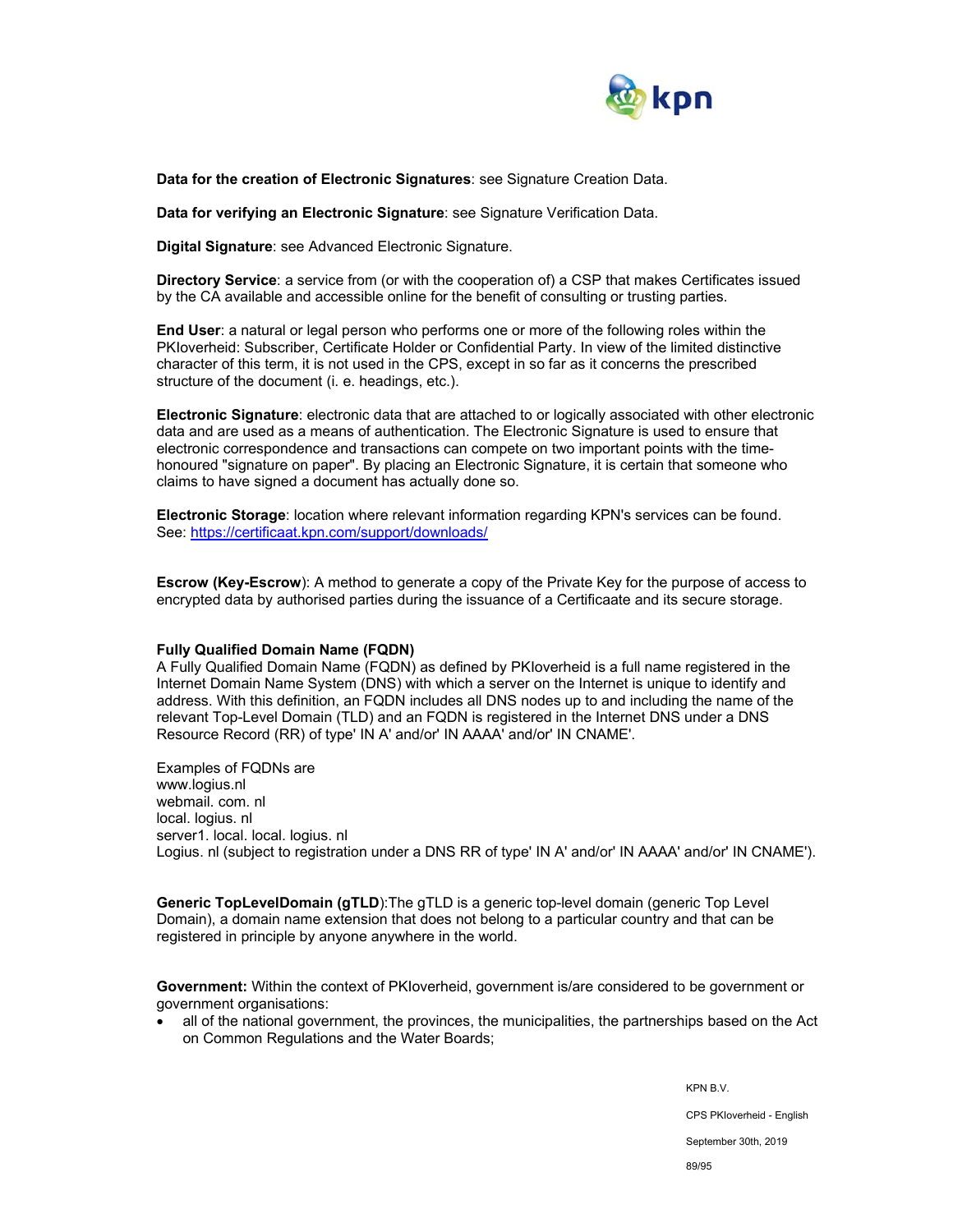

- implementing organisations and services such as inspections, benefits and expenditure services and police services;
- Judiciary;
- independent administrative bodies as listed in the ZBO register

**GovernmentCA**: a CA that is the RootCA within the hierarchy of the PKI government. In a technical sense, it is the central point of trust within the hierarchy and is controlled by the Government Policy Authority.

**Government Identification Numbe**r (dutch:OverheidsIdentificatieNr OIN): Identification number from the Digikoppeling Service Register. This is a register for government organisations. If governmental organizations want to participate in Digikoppeling, a government facility for improving electronic communication between governmental organizations, they must, when applying for a Server Certificate, prove their existence with an extract from the Digikoppeling Service Register and the OIN is included in their Server Certificate.

**Government Policy Authority**: the highest policy-making authority within the hierarchy of the PKI government that controls the Government-CCA.

**Group Certificate**: a combination of two Non-Qualified Certificates, stored on a SUD, which together support the functions of confidentiality and authenticity and fulfill the following requirements: (a) they have been spent on a service or function, forming part of the Subscriber (organisational entity); and

(b) they have been issued on the basis of the Certificate Policy Services in force within the PKI government (PvE Part 3b)

**Hardware Security Module**: The peripherals used on the server side to accelerate cryptographic processes. The creation of keys should be considered in particular.

**KPN Special Terms and Conditions PKIoverheid Certificates**: the Special Terms and Conditions, which apply to all parties involved in the issue and use of PKIoverheid Certificates.

**Mobile Certificate:** The means by which KPN provides an eIDAS qualified signature certificate and an authentication certificate that is under "sole control" of the certificate holder using his mobile phone. The key material is securely stored on systems managed by KPN in a secure environment. As a result, the certificate holder no longer needs a Smartcard or USB token to sign documents with a qualified signature, but a mobile phone with an activated Mobile certificate and an application that is connected to the corresponding signing service.

**Non-qualified Certificate**: a Certificate that does not meet the requirements for a Qualified Certificate.

**Object Identifier (OID):** A sequence of numbers that uniquely and permanently identifies an object.

**Online Certificate Status Protocol** (OCSP): a method to check the validity of Certificates online (and in real time). This method may be used as an alternative to consulting the CRL.

#### **Organization-specific certificates**

There are two different types of organisational certificates:

- 1. for persons;
- 2. for services.

KPN B.V. CPS PKIoverheid - English September 30th, 2019 90/95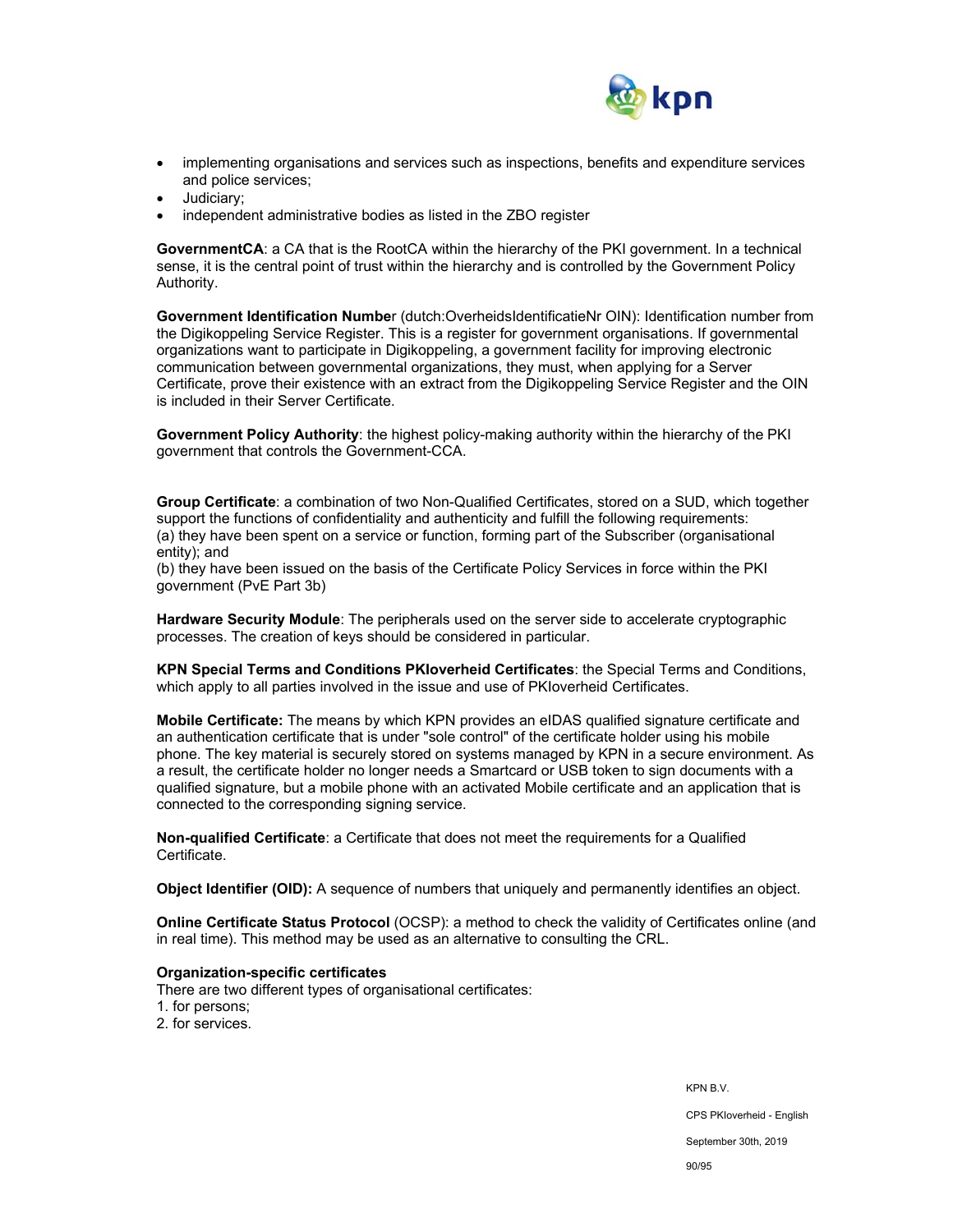

Ad. 1

In the case of organisation-specific certificates for persons, the certificate holder is part of an organisational entity. The certificate holder has the power to make a particular transaction on behalf of that organisational entity.

Ad. 2

In the case of organisation-specific certificates for services, the certificate holder is :

- an apparatus or a system (non-natural person), operated by or on behalf of an organisational entity; or
- a function of an organisational entity.

## **Personal certificates:**

The certificate holder will be a natural person in the case of personal certificates. The certificate holder is either part of an organisational entity for which a subscriber is the contracting party (organisational certificate holder), or the person practising a recognised profession and in that capacity itself a subscriber and thus the contracting party (professional certificate holder) or a citizen and, in that capacity, a subscriber and thus the contracting party.

**PKI for the government**, the Public Key Infrastructure of the State of the Netherlands (also known as the PKI government): a system of agreements that allows generic and large-scale use of the Electronic Signature, and also facilitates remote and remote identification. Confidential communication. The arrangement system is owned by the Minister of the Interior and Kingdom Relations and is managed by the Policy Authority PKIoverheid.

**PKIoverheid Certificate**: a Certificate issued by KPN under the PKIoverheid certificate.

**Policy Management Authority**: the organisational entity within KPN responsible for developing, maintaining and formally establishing service-related documents, including the CPS.

**Private IP address:** An Internet Protocol address (IP address) is an identification number assigned to each device (e. g. computer, printer) participating in a computer network that uses the Internet Protocol (TCP/IP) for communication purposes.

Private IP addresses are not routable on the internet and are reserved for private networks. The IPv4's IPv4 address range reserved or kept available for private use is (see RFC 1918):

- $\cdot$  10.0.0.0 10.255.255.255;
- 172.16.0.0 172.31.255.255;
- 192.168.0.0 192.168.255.255;

In addition, the 169.254.0.0.0 -169.254.255.255.255 series is reserved for Automatic Private IP Addressing (APIPA). These IP addresses may not be used on the Internet.

The IPv6 IPv6 is the IP address range reserved or kept available for private use (see RFC 4193): fc00: /7

In addition, the series of fe80: /10 is reserved for Automatic Private IP Addressing (APIPA). These IP addresses may not be used on the Internet.

**Private Key**: the key of an asymmetric key pair that should only be known to its holder and kept strictly secret. Within the framework of the PKIoverheid, the Private Key is used by the Certificate Holder to identify himself electronically, to place his Electronic Signature or to decipher a encrypted message.

KPN B.V.

CPS PKIoverheid - English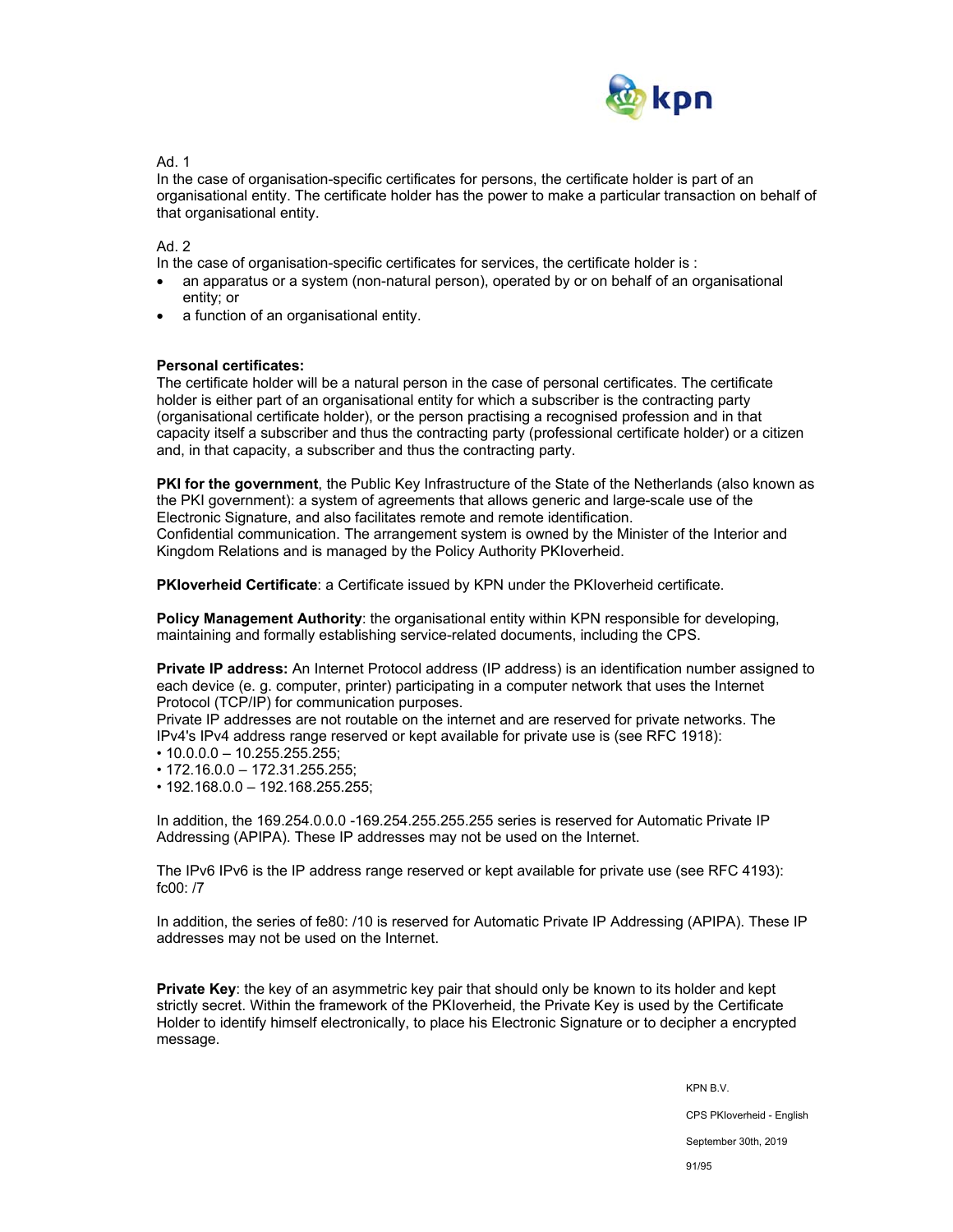

**Professional Certificate**: a combination of two Non-Qualified Certificates stored on an SSCD, which together support the functions of authenticity and confidentiality, as well as a Qualified Certificate that supports the function of Unrepudiation, and which are issued exclusively to a practitioner of a Recognised Profession.

The Certificates shall comply with the following requirements:

(a) they have been issued to a natural person, who uses the Certificate or is going to use it for his or her profession; and

(b) they have been issued on the basis of the Certificate Policy Domain of Government/Businesses and Organisation Certificate (PvE Part 3a) applicable within the PKI government.

**Public IP address:** Public IP addresses are unique worldwide and can be routable, visible and accessible from the Internet.

**Public Key Infrastructure** (PKI): the organisation, procedures and technology required to issue, use and manage Certificates.

**Public Key:** the key of an asymmetric key pair that can become public published. The Public Key is used to check the identity of the owner of the asymmetric key pair, to check the Electronic Signature of the owner of the asymmetric key pair and to encrypt information for a third party.

**Qualified Certificate**: A Certificate that meets the requirements set out in REGULATION (EU) No 910/2014 OF THE EUROPEAN PARLIAMENT (eiDAS) and has been issued by a Trust Service Provider that meets the requirements set out in this Regulation. The Certificate must also apply to the application of the Qualified Electronic Signature.

**Qualified Electronic Signature**: an Electronic Signature that meets the following requirements:

(a) it is uniquely linked to the signatory;

(b) it makes it possible to identify the signatory;

(c) it is established by means which the signatory can maintain under his sole control;

(d) it shall be linked to the electronic file to which it relates in such a way that any subsequent alteration of the data can be detected;

(e) it is based on a Qualified Certificate as referred to in REGULATION (EU) No 910/2014 OF THE EUROPEAN PARLIAMENT (eiDAS);

(f) it has been generated by a secure means for the creation of Electronic Signatures as referred to in REGULATION (EU) No 910/2014 OF THE EUROPEAN PARLIAMENT (eiDAS).

**Qualified Signature Creation Device** (QSCD): a means for the creation of Electronic Signatures that meets the requirements of REGULATION (EU) No 910/2014 OF THE EUROPEAN PARLIAMENT (eiDAS). An QSCD is used for personal and professional certificates. An QSCD can be a smart card or a USB token, for example.

**Recognised profession:** Professional certificate holders must exercise a recognised profession in order to apply for Certificates within the PKI government. In this context, a recognised profession is a profession which is mentioned in the program of PKI government requirements as a Recognised profession.

**Relying Party**: the natural or legal person who is the recipient of a Certificate and who acts in confidence in that Certificate.

> KPN B.V. CPS PKIoverheid - English September 30th, 2019 92/95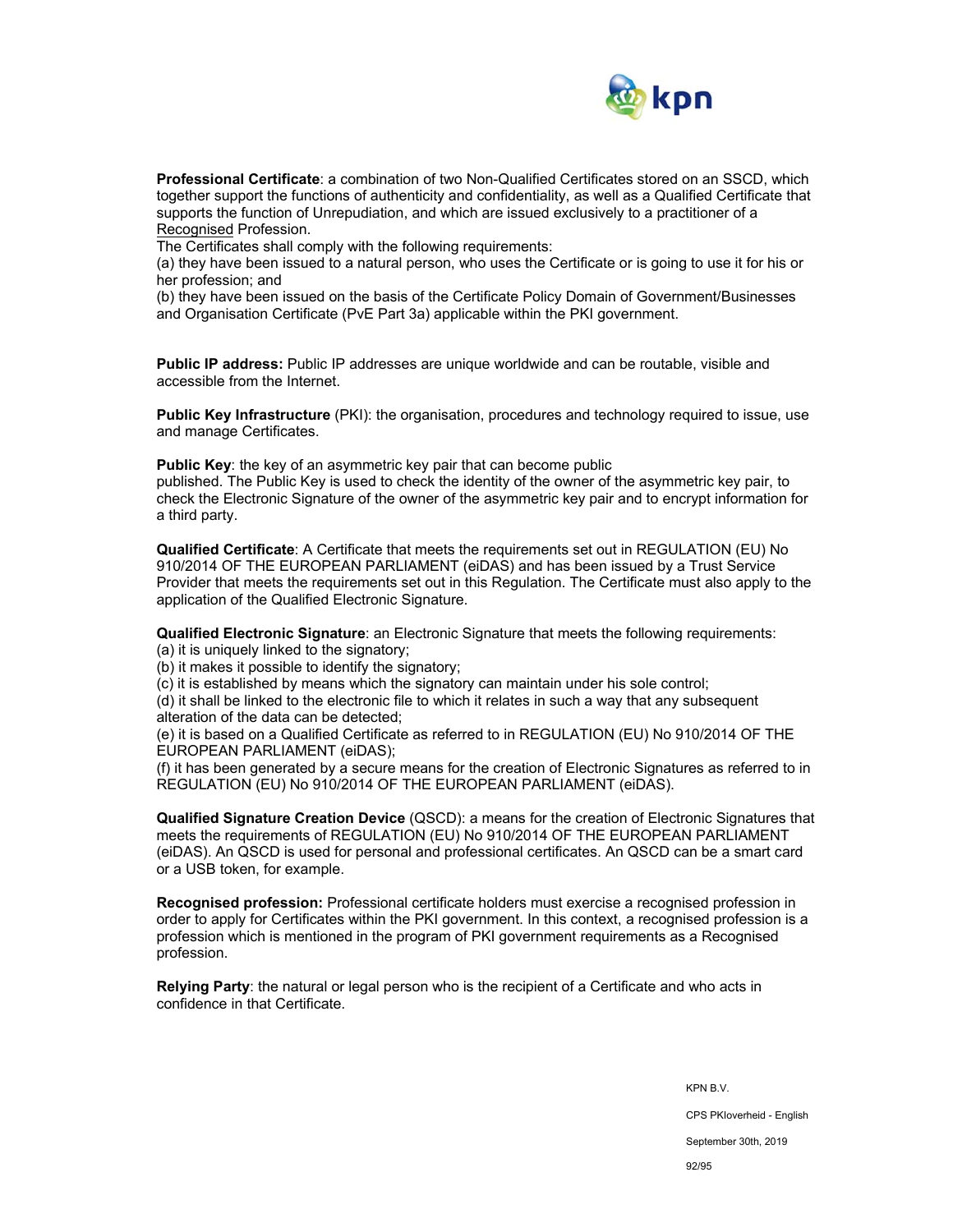

**Root**: the central part of a (PKI) hierarchy from which the entire hierarchy and its level of reliability are displayed.

**Root certificate**: the Root-CA Certificate. This is the Certificate belonging to the place where trust in all Certificates issued within the PKI government originates. There is no higher CA from which confidence is derived. This Certificate is signed by the Certificate Holder (within the PKI government this is the GovernmentCA) itself. All underlying Certificates are issued by the holder of the Stam Certificate.

**Root Certification Authority** (Root-CA): a CA which is the centre of common trust in a PKI hierarchy. The Certificate of the Root-CA (the Root-CA (the Root Certificate of Stam Certificate) is self-signed, as a result of which it is not possible to authenticate the source of the signature on this Certificate, only the integrity of the content of the Certificate. However, the Root-CA is trusted on the basis of, for example, CP and other documents. The Root-CA does not necessarily have to be positioned at the top of a hierarchy.

**Secure User Device** (SUD): a means that contains the users private key (s), protects this key (s) from compromise and performs authentication or decryption on behalf of the user. A QSCD is used for service certificates. Also and QSCD can be a smart card or a USB token.

A smart card or USB token is called QSCD if it can be used to create electronic signatures, i. e. if it carries qualified certificates. If a smart card or USB token service contains certificates, it is called an SUD.

**Server Certificate**: A Non-qualified Certificate stored within the Subscriber's Secure Environment that supports the functions of authenticity and confidentiality and meets the following requirements: (a) it has been issued to a server, being part of the Subscriber (organisational entity); and (b) it has been issued on the basis of the Certificate Policy Services in force within the PKI government (PvE Part 3b).

**Services Certificate**: A certificate that links a function or device, such as a server, to a legal entity or other organisation. A Services Certificate can be a Server Certificate, if a device is linked to an organization, or a Group Certificate, if a function is linked to an organization.

**Secure Means of Creating Electronic Signatures**: see Secure Signature Creation Device.

**Secure Environment**: The environment of the system that contains server certificate keys. Within this environment it is permitted to protect the keys in software, rather than in a SUD. Compensatory measures for this must be of such a quality that it is practically impossible to steal or copy the keys unnoticed. Compensatory measures include a combination of physical access security, logical access security, logging, audit and separation of functions.

**Signature Creation Data**: unique data, such as codes or private cryptographic keys, used by the signatory to create an Electronic Signature.

**Signature Creation Device**: configured software or hardware used to implement the data for the creation of Electronic Signatures.

**Signature creation tool**: see Signature Creation Device.

KPN B.V. CPS PKIoverheid - English September 30th, 2019 93/95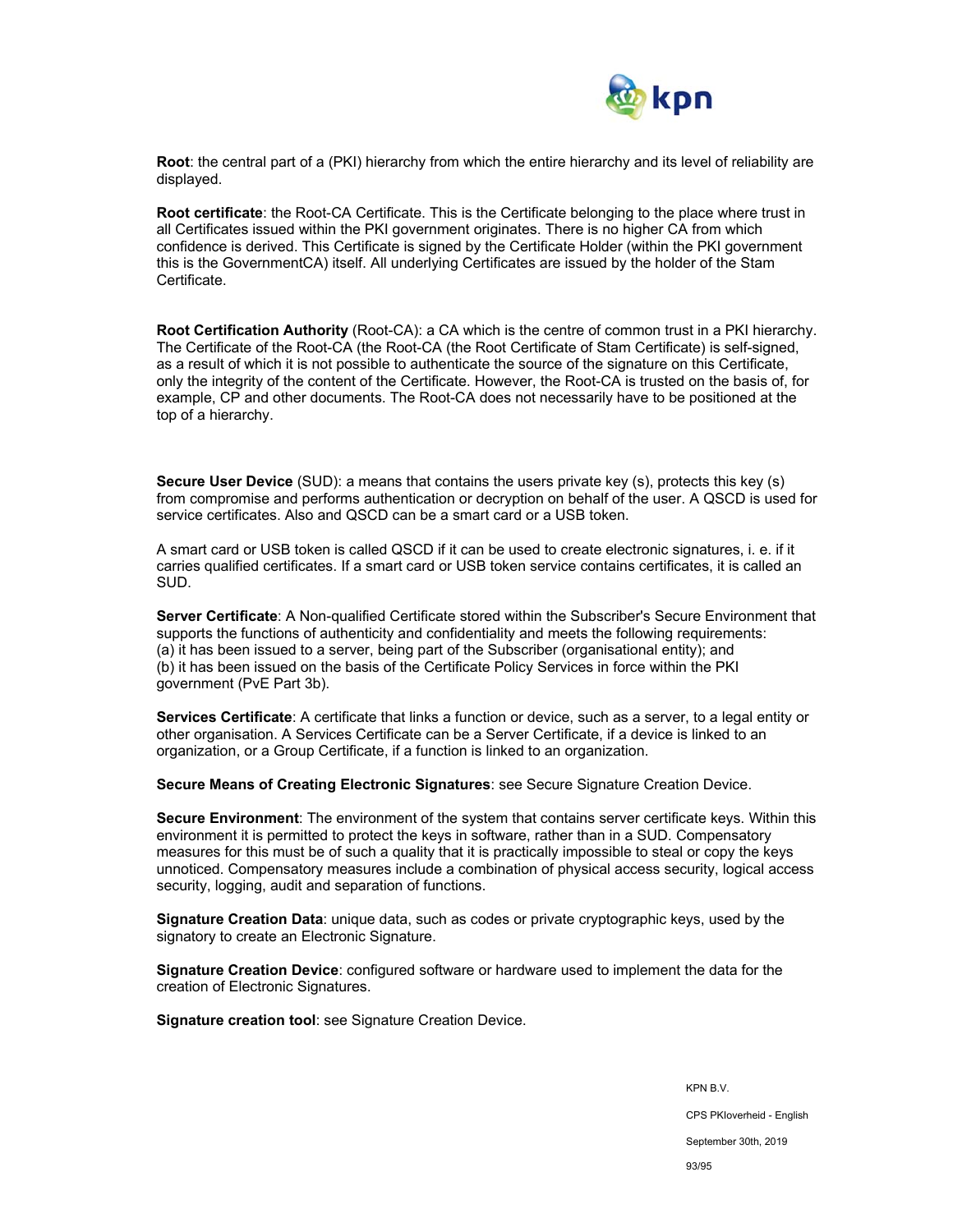

**Signature Verification Data**: data, such as codes or cryptographic Public Keys, used to verify an Electronic Signature.

**Subscriber**: the natural person (Recognized Profession Certificates or legal entity (Organisationrelated Certificates) who enters into an agreement with KPN to effectuate the issue of PKIoverheid Certificates to Certificates to Certificates Holders designated by the Subscriber.

**Trust service provider** (TSP): Provider of trust services. Since the European Regulation eIDAS the common name for CSP.

see Certification Service Provider.

**Unrepudiation**: the property of a message to demonstrate that certain events or actions have taken place, such as sending and receiving electronic documents.

**X. 509**: an ISO standard that defines a basis for the electronic format of Certificates.

KPN B.V. CPS PKIoverheid - English September 30th, 2019 94/95